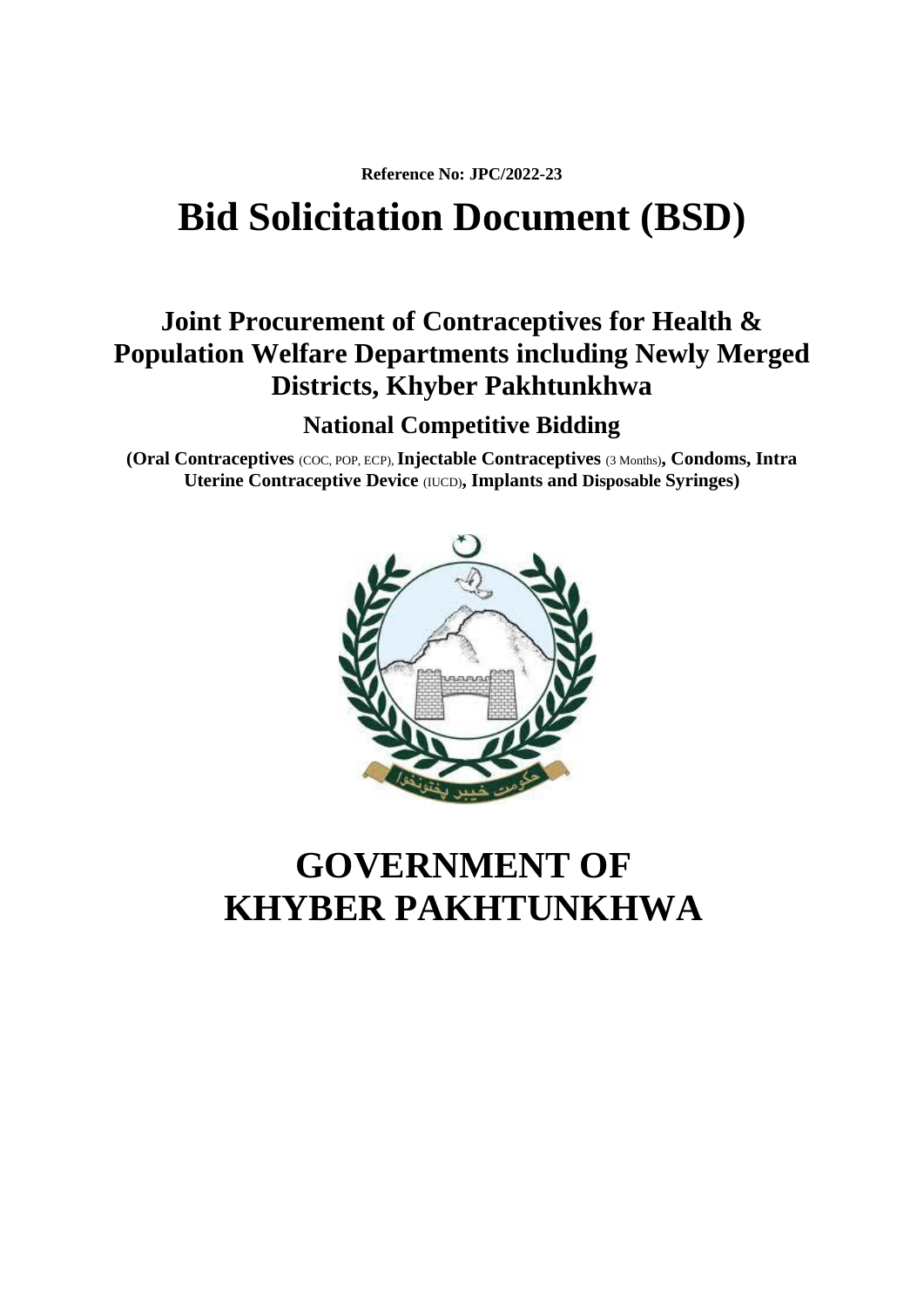# **Table of Contents**

| <b>Description</b>                                |           |  |  |
|---------------------------------------------------|-----------|--|--|
| <b>PART ONE</b>                                   |           |  |  |
| <b>SECTION I.</b> Instructions to Bidders         | $3-17$    |  |  |
| <b>SECTION II.</b> General Condition of Contracts | 18-27     |  |  |
| PART TWO (PROCUREMENT SPECIFIC PROVISIONS)        |           |  |  |
| Invitation for Bids (IFB)                         | 29        |  |  |
| <b>Bid Data Sheet (BDS)</b>                       | $30 - 31$ |  |  |
| Special Conditions of Contract (SCC)              |           |  |  |
| <b>Schedule of Requirements</b>                   | $36 - 50$ |  |  |
| <b>Technical Specifications</b>                   | 51        |  |  |
| <b>Bid Forms</b>                                  |           |  |  |
| Sample Forms                                      | 52-58     |  |  |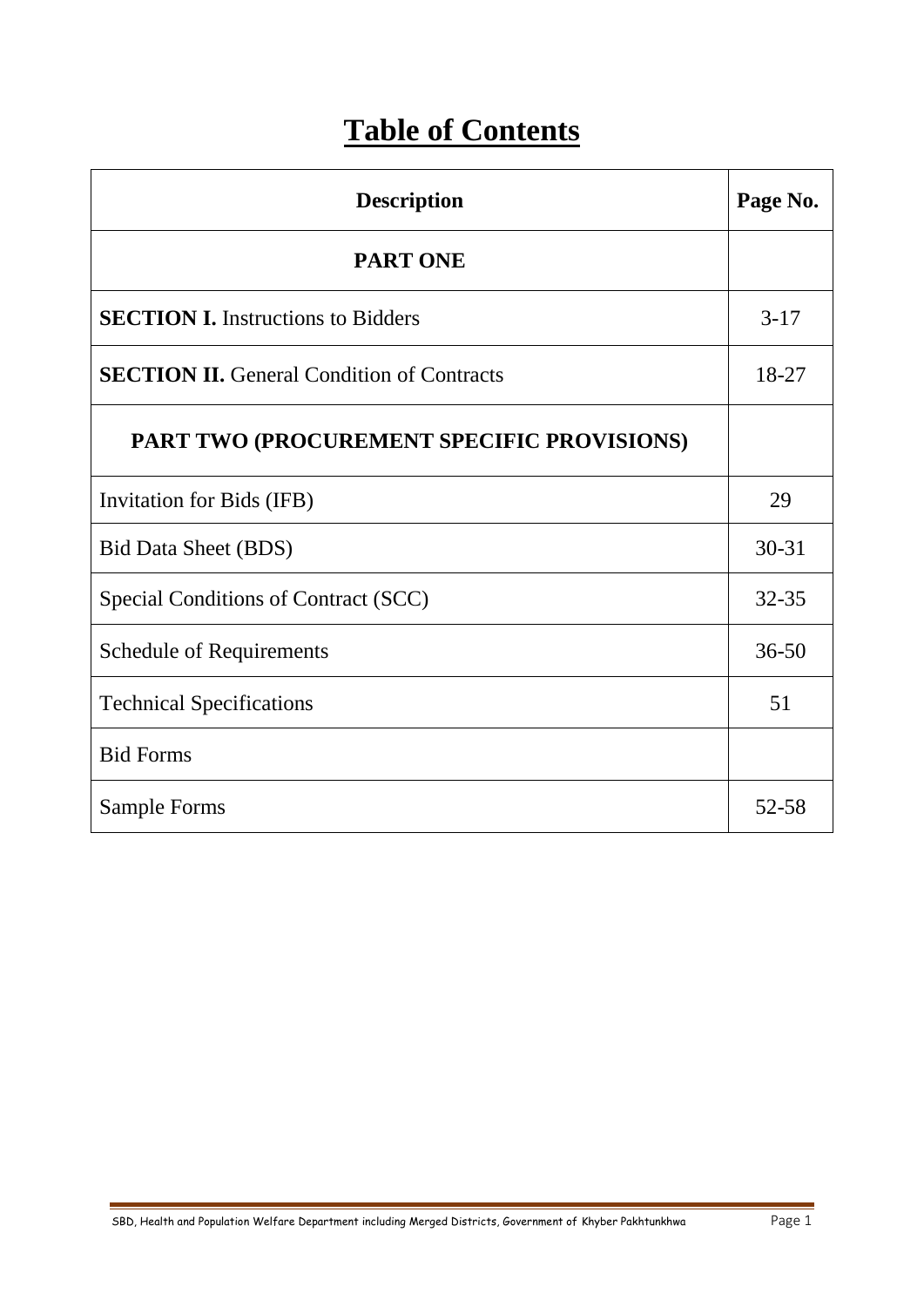# PART ONE SECTION - I

Instructions to **BIDDERS** (ITB)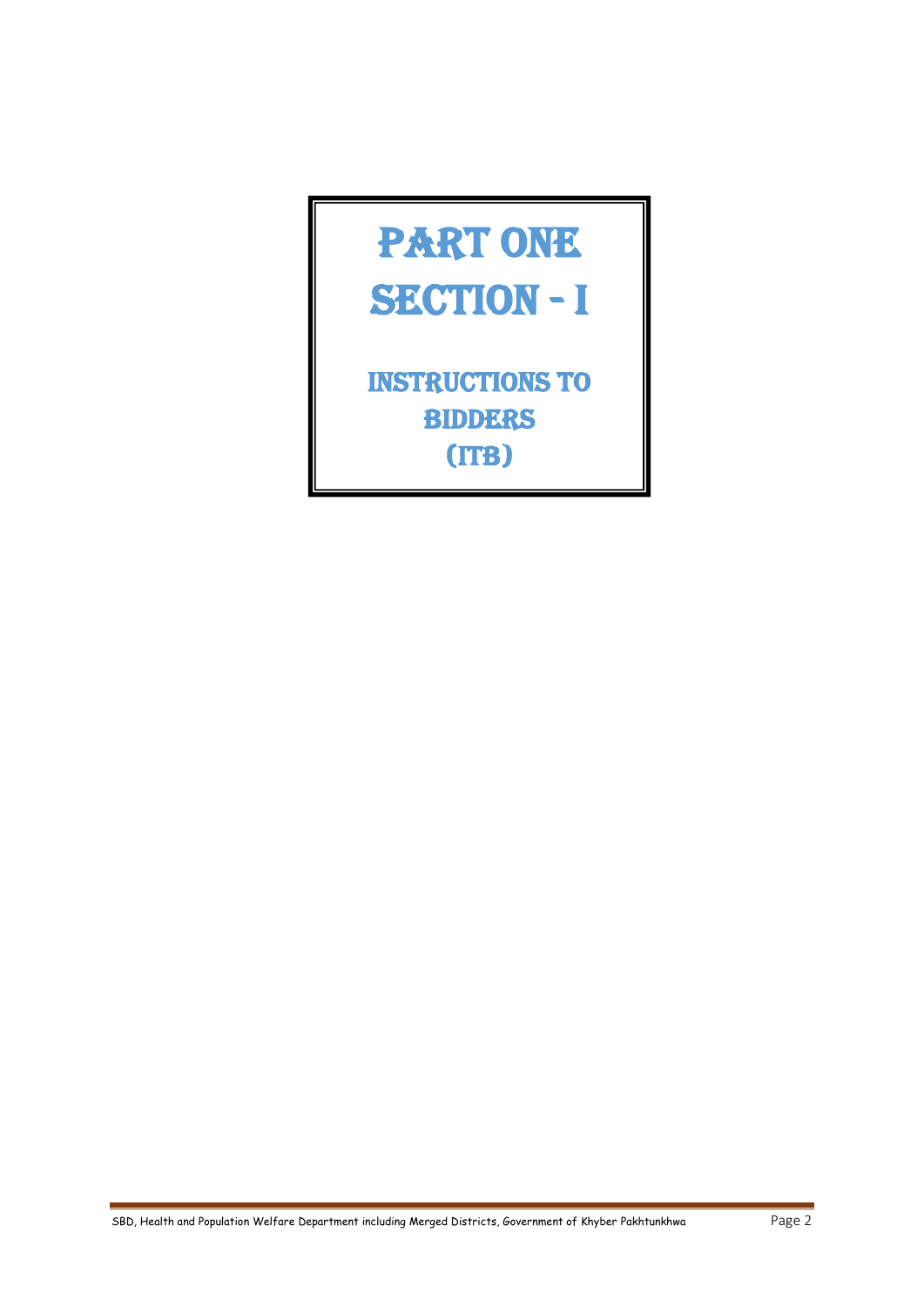# **Part One - Section I**

# **Instructions to Bidders**

### **Table of Clauses**

| S.No      | <b>Description</b>                                                  |
|-----------|---------------------------------------------------------------------|
| A.        | <b>Introduction</b>                                                 |
| 1.        | Source of Funds                                                     |
| 2.        | <b>Eligible Bidders</b>                                             |
| 3.        | <b>Eligible Goods and Service</b>                                   |
| 4.        | Cost of Bidding                                                     |
| <b>B.</b> | <b>The Bidding Document</b>                                         |
| 5.        | <b>Content of Bidding Documents</b>                                 |
| 6.        | <b>Clarification of Bidding Documents</b>                           |
| 7.        | <b>Amendment of Bidding Documents</b>                               |
| C.        | <b>Preparation of Bids</b>                                          |
| 8.        | Language of Bid                                                     |
| 9.        | Documents Comprising the Bid                                        |
| 10.       | <b>Bid Form</b>                                                     |
| 11.       | <b>Bid Prices</b>                                                   |
| 12.       | <b>Bid Currencies</b>                                               |
| 13.       | Documents Establishing Bidder's Eligibility and Qualification       |
| 14.       | Documents Establishing Goods' Eligibility and Conformity to Bidding |
|           | Documents                                                           |
| 15.       | <b>Bid Security</b>                                                 |
| 16.       | Period of Validity of bids                                          |
| 17.       | Format and Signing of Bid                                           |
| D.        | <b>Submission of Bids</b>                                           |
| 18.       | Sealing and Marking of bids                                         |
| 19.       | Deadline for Submission of bids                                     |
| 20.       | Late bids                                                           |
| 21.       | Modification and Withdrawal of Bids                                 |
| E.        | <b>Opening and Evaluation of Bids</b>                               |
| 22.       | Opening of Bids by the Procuring Agency                             |
| 23.       | <b>Clarification of Bids</b>                                        |
| 24.       | <b>Preliminary Examination</b>                                      |
| 25.       | <b>Evaluation and Comparison of Bids</b>                            |
| 26.       | <b>Contacting the Procuring Agency</b>                              |
| F.        | <b>Award of Contract</b>                                            |
| 27.       | Post-Qualification                                                  |
| 28.       | <b>Award Criteria</b>                                               |
| 29.       | Procuring Agency's Right To Vary Quantities At Time Of Award        |
| 30.       | Procuring Agency's Right To Accept Any Bid And To Reject Any Or All |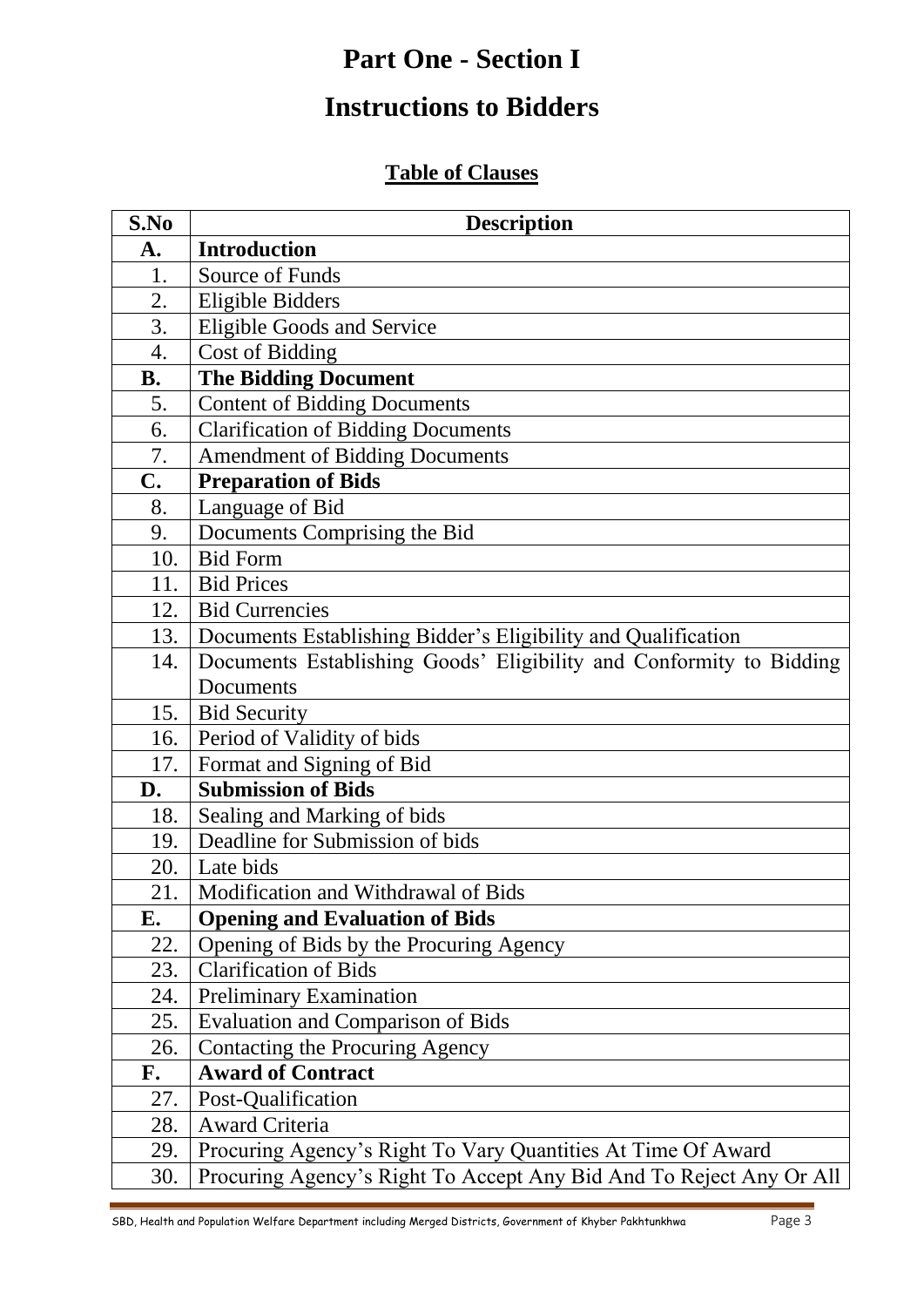|     | <b>Bids</b>                         |
|-----|-------------------------------------|
|     | 31. Notification of Award           |
| 32. | Signing of Contract                 |
|     | 33. Performance Security            |
|     | 34. Corrupt Or Fraudulent Practices |
| 35. | Integrity Pact                      |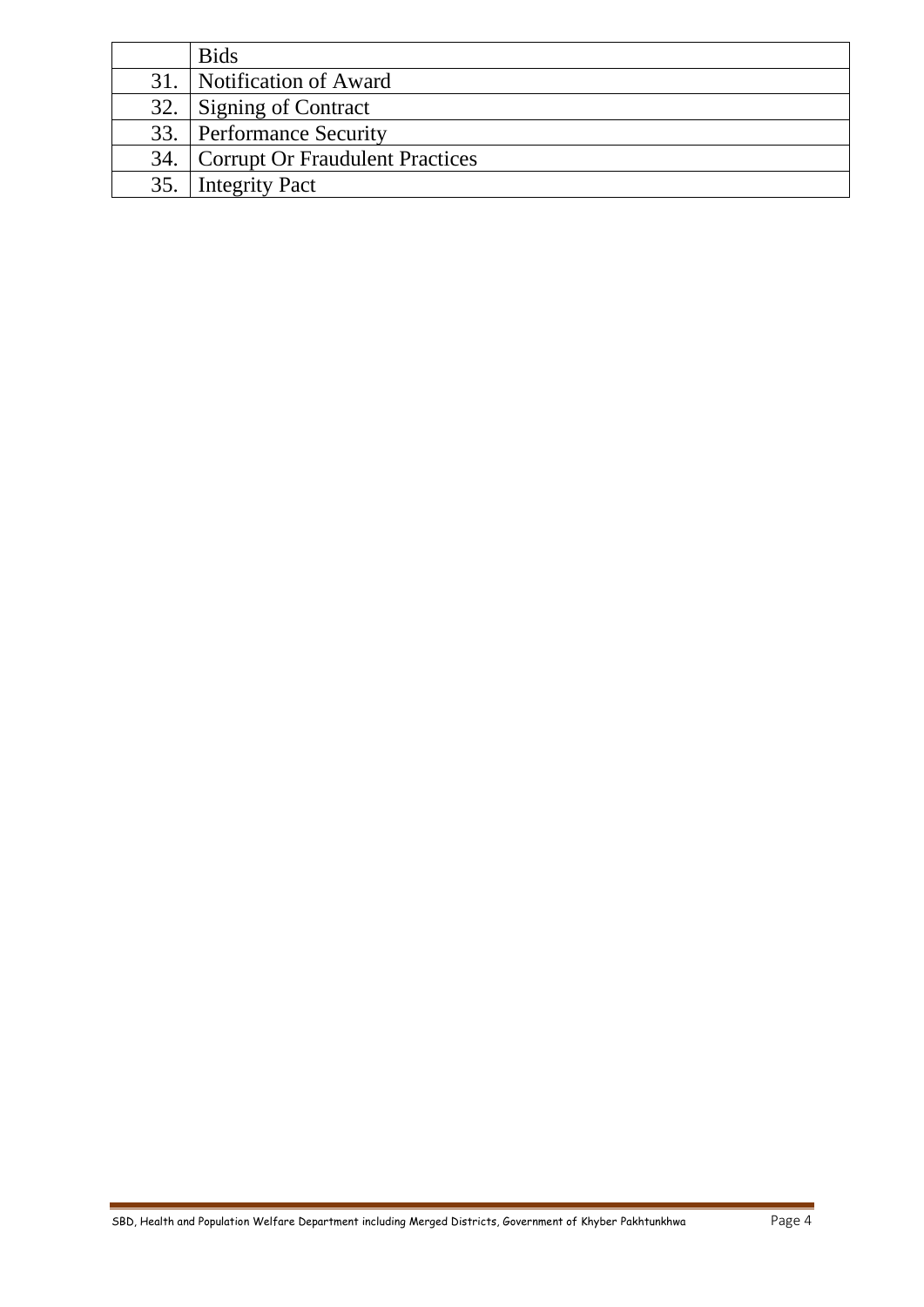#### **Instructions to Bidders**

#### **A. Introduction**

- **1. Source of Funds** 1.1 The Procuring agency has received/applied for loan/grant/federal/provincial/local government funds from the source(s) indicated in the bidding data in various currencies towards the cost of the project /schemes specified in the bidding data and it is intended that part of the proceeds of this loan/grant/funds/ will be applied to eligible payments under the contract for which these bidding documents are issued.
	- 1.2 The funds referred to above in addition shall be "Public Fund" which according to 2 (l) of KPP Rules 2014 means ( i ) Provincial Consolidated Fund; ( ii) foreign assistance; ( iii) all moneys standing in the Public Account; and (iv) Funds of enterprises wholly or partly owned or managed or controlled by Government.
	- 1.3 Payment by the Fund will be made only at the request of the Procuring agency and upon approval by the Government of Khyber Pakhtunkhwa., and in case of a project will be subject in all respect to the terms and conditions of the agreement. The Project Agreement prohibits a withdrawal from the allocated fund account for the purpose of any payment to persons or entities, or for any import of goods, if such payment or import, to the knowledge of the Federal Government/ Khyber Pakhtunkhwa Government, is prohibited by a decision of the United Nations Security Council taken under Chapter VII of the Charter of the United Nations. No party other than the Procuring agency shall derive any rights from the Project Agreement or have any claim to the allocated fund proceeds.
- **2. Eligible Bidders** 2.1 This Invitation for Bids is open to all suppliers from eligible source as defined in the KPP Rules, 2014 and its Bidding Documents except as provided hereinafter.
	- 2.2 Bidders should not be associated, or have been associated in the past, directly or indirectly, with a firm or any of its affiliates which have been engaged by the Procuring agency to provide consulting services for the preparation of the design, specifications, and other documents to be used for the procurement of the goods to be purchased under this Invitation for Bids.
	- 2.3 Government-owned enterprises in the Province of Khyber Pakhtunkhwa may participate only if they are legally and financially autonomous, if they operate under commercial law, and if they are not a dependent agency of the Government of Khyber Pakhtunkhwa.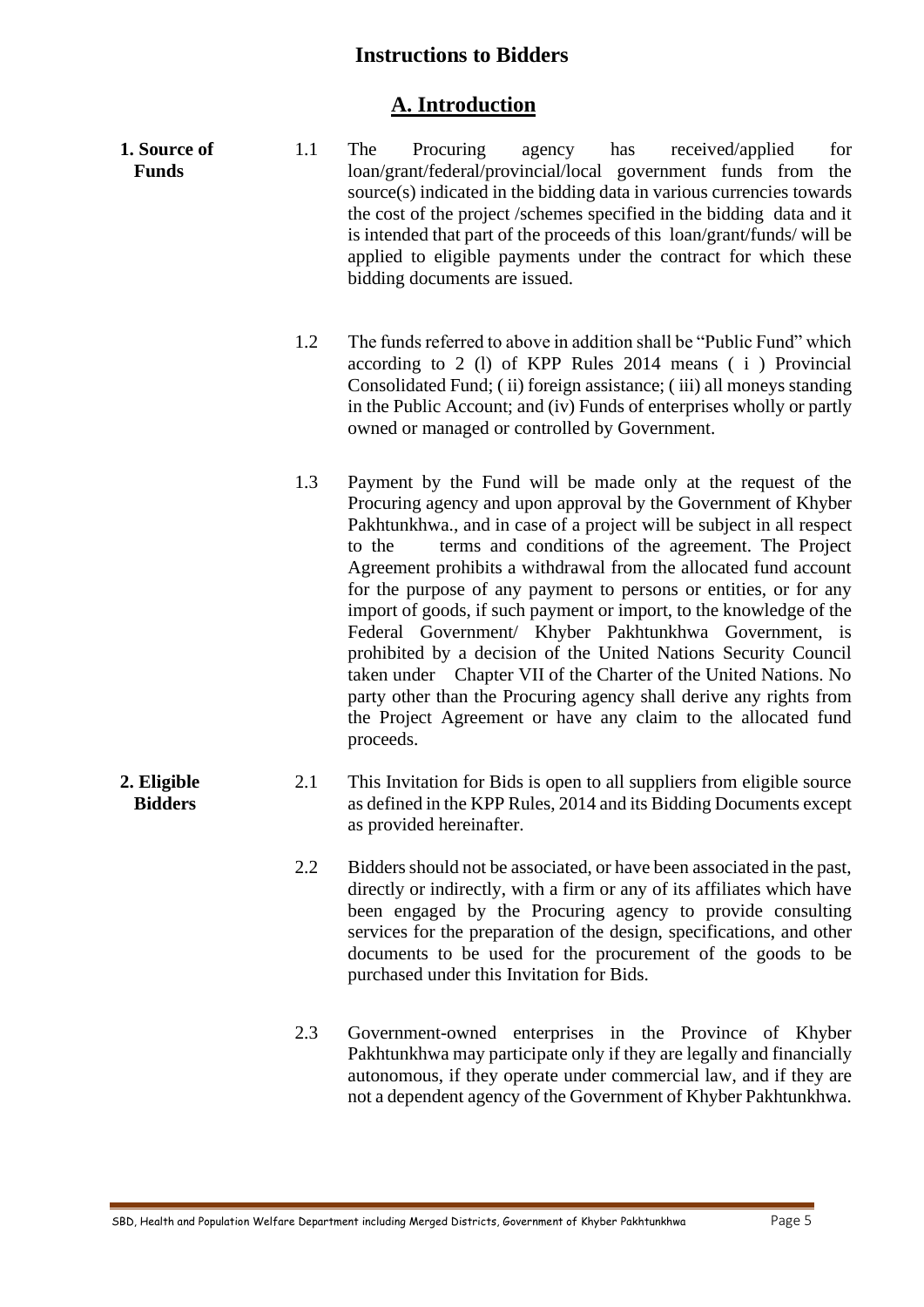- 2.4 Bidders shall not be eligible to bid if they are under a declaration of ineligibility for corrupt and fraudulent practices issued by any government organization in accordance with the Section 44(1) KPP Rules 2014.
- **3. Eligible Goods and Services** 3.1 All goods and related services to be supplied under the contract shall have their origin in eligible source countries of the world with whom the Islamic Republic of Pakistan has commercial relations and its Bidding Documents and all expenditures made under the contract will be limited to such goods and services.
	- 3.2 For purposes of this clause, "origin" means the place where the goods are mined, grown, or produced, or the place from which the related services are supplied. Goods are produced when, through manufacturing, processing, or substantial and major assembly of components, a commercially recognized product results that is substantially different in basic characteristics or in purpose or utility from its components.
	- 3.3 The origin of goods and services is distinct from the nationality of the Bidder.
- **4. Cost of Bidding** 4.1 The Bidder shall bear all costs associated with the preparation and submission of its bid, and the Procuring agency named in the Bid Data Sheet, hereinafter referred to as "the Procuring agency," will in no case be responsible or liable for those costs, regardless of the conduct or outcome of the bidding process.

#### **B. The Bidding Documents**

| <b>5. Content of</b> | 5.1 | The bidding documents include:            |
|----------------------|-----|-------------------------------------------|
| <b>Bidding</b>       |     | a) Instructions to Bidders (ITB)          |
| <b>Documents</b>     |     | <b>Bid Data Sheet</b><br>b)               |
|                      |     | c) General Conditions of Contract (GCC)   |
|                      |     | d) Special Conditions of Contract (SCC)   |
|                      |     | <b>Schedule of Requirements</b><br>e)     |
|                      |     | <b>Technical Specifications</b>           |
|                      |     | <b>Bid Form and Price Schedules</b><br>g) |
|                      |     | h) Bid Security Form                      |
|                      |     | <b>Contract Form</b>                      |
|                      |     | Performance Security Form<br>1)           |
|                      |     | k) Manufacturer's Authorization Form      |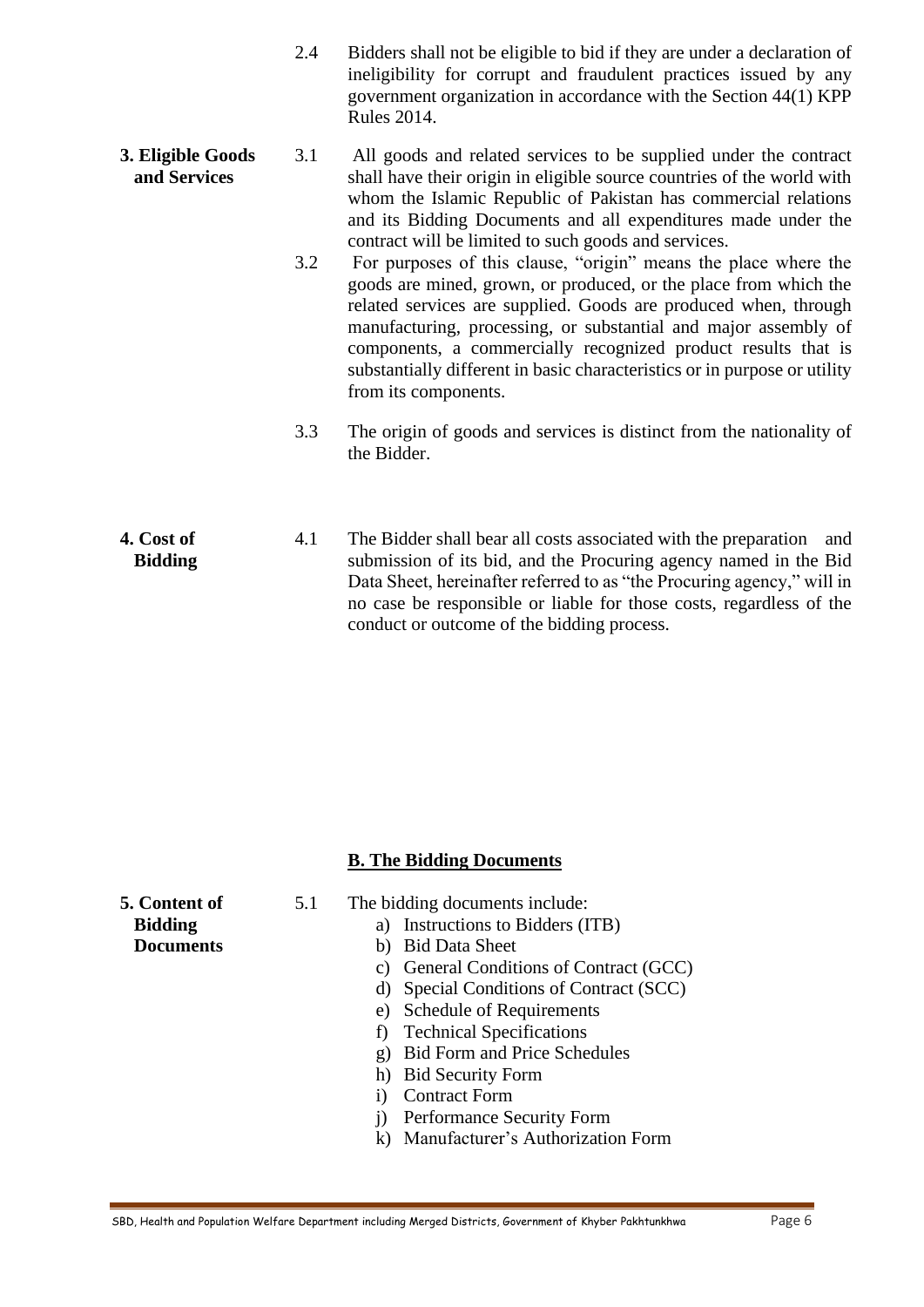- 5.2 The Bidder is expected to examine all instructions, forms, terms, and specifications in the bidding documents. Failure to furnish all information required by the bidding documents or to submit a bid not substantially responsive to the bidding documents in every respect will be at the Bidder's risk and may result in the rejection of its bid.
- **6. Clarification of Bidding Documents** 6.1 A interested Bidder requiring any clarification of the bidding documents may notify the Procuring agency in writing. The Bidding Procuring agency will respond in writing to any request for Documents clarification of the bidding documents which it receives no later than three working days prior to the deadline for the submission of bids prescribed in the Bid Data Sheet. Written copies of the Procuring agency's response (including an explanation of the query but without identifying the source of inquiry) will be sent to all interested bidders that have received the bidding documents.
- **7. Amendment of Bidding Documents** 7.1 At any time prior to the deadline for submission of bids, the Procuring agency, for any reason, whether at its own initiative or in response to a clarification requested by a interested Bidder, may modify the bidding documents by amendment.
	- 7.2 All interested bidders that have received the bidding documents will be notified of the amendment in writing, and will be binding on them.
	- 7.3 In order to allow interested bidders reasonable time in which to take the amendment into account in preparing their bids, the Procuring agency, at its discretion, may extend the deadline for the submission of bids.

#### **C. Preparation of Bids**

- **8. Language of Bid** 8.1 The bid prepared by the Bidder, as well as all correspondence and documents relating to the bid exchanged by the Bidder and the Procuring agency shall be written in the language specified in the Bid Data Sheet. Supporting documents and printed literature furnished by the Bidder may be in another language provided they are accompanied by an accurate translation of the relevant passages in the language specified in the Bid Data Sheet, in which case, for purposes of interpretation of the Bid, the translation shall govern.
	- 9.1 The bid prepared by the Bidder shall comprise the following components:
		- a) a Bid Form and a Price Schedule completed in accordance with ITB Clauses 10, 11, and 12
		- b) documentary evidence established in accordance with ITB Clause 13 that the Bidder is eligible to bid and is qualified to perform the contract if its bid is accepted;
		- c) documentary evidence established in accordance with ITB Clause 14 that the goods and ancillary services to be supplied by the Bidder are eligible goods and services and conform to the bidding documents; and
		- d) Bid security furnished in accordance with ITB Clause 15.
- **9. Documents Comprising the Bid**
- 
-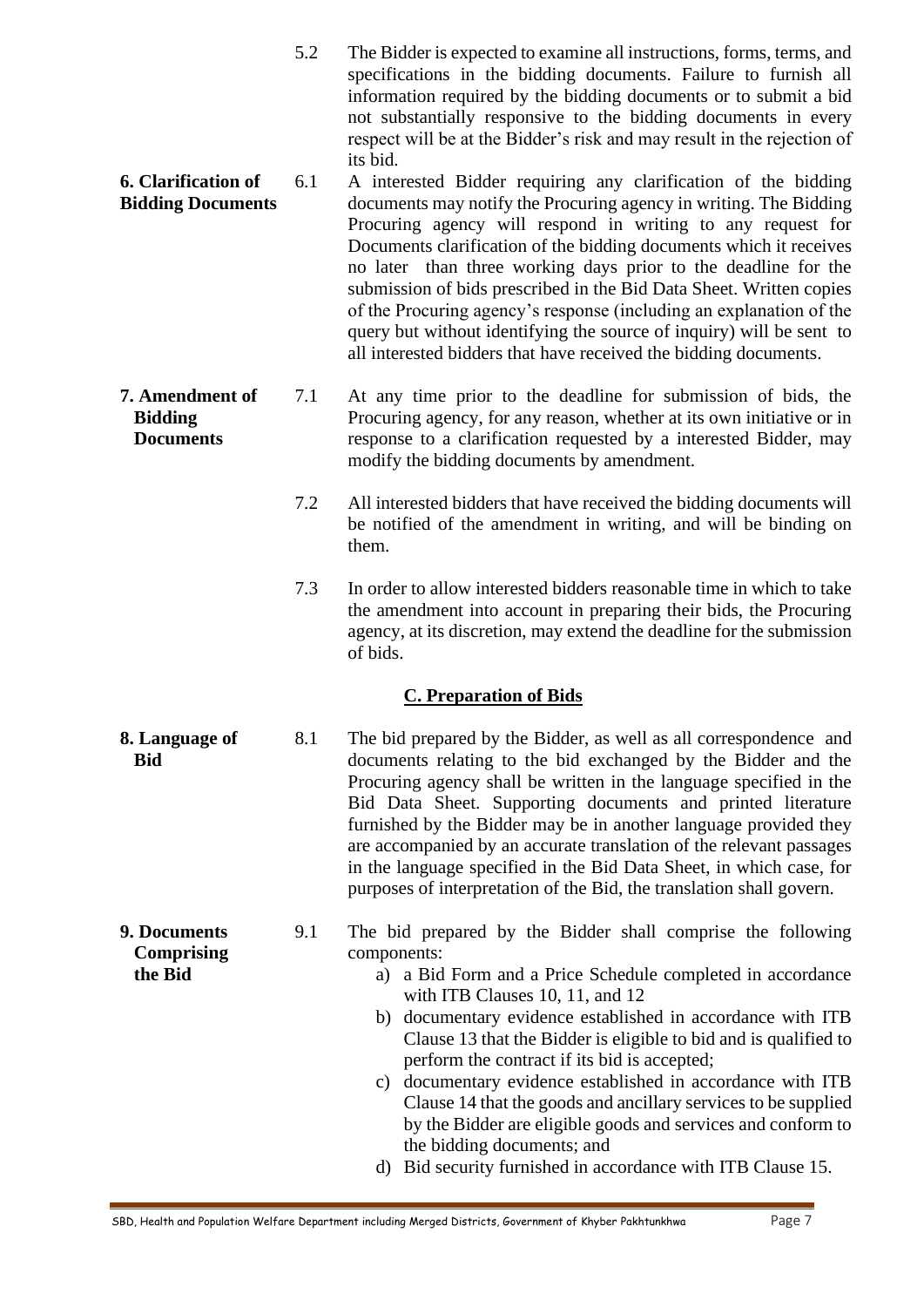| 10. Bid Form                                            | 10.1 | The Bidder shall complete the Bid Form and the appropriate Price<br>Schedule furnished in the bidding documents, indicating the goods<br>to be supplied, a brief description of the goods, their country of<br>origin, quantity, and prices.                                                                                                                                                                                                                                                                                                                                                                                        |
|---------------------------------------------------------|------|-------------------------------------------------------------------------------------------------------------------------------------------------------------------------------------------------------------------------------------------------------------------------------------------------------------------------------------------------------------------------------------------------------------------------------------------------------------------------------------------------------------------------------------------------------------------------------------------------------------------------------------|
| 11. Bid Prices                                          | 11.1 | The Bidder shall indicate on the appropriate Price Schedule the unit<br>prices (where applicable) and total bid price of the goods it proposes<br>to supply under the contract.                                                                                                                                                                                                                                                                                                                                                                                                                                                     |
|                                                         | 11.2 | Prices indicated on the Price Schedule shall be delivered duty paid<br>(DDP) prices. The price of other (incidental) services, if any, listed<br>in the Bid Data Sheet will be entered separately.                                                                                                                                                                                                                                                                                                                                                                                                                                  |
|                                                         | 11.3 | The Bidder's separation of price components in accordance with<br>ITB Clause 11.2 above will be solely for the purpose of facilitating<br>the comparison of bids by the Procuring agency and will not in any<br>way limit the Procuring agency's right to contract on any of the<br>terms offered.                                                                                                                                                                                                                                                                                                                                  |
|                                                         | 11.4 | Prices quoted by the Bidder shall be fixed during the Bidder's<br>performance of the contract and not subject to variation on any<br>account, unless otherwise specified in the Bid Data Sheet. A bid<br>submitted with an adjustable price quotation will be treated as<br>nonresponsive and will be rejected, pursuant to ITB Clause 24. If,<br>however, in accordance with the Bid Data Sheet, prices quoted by<br>the Bidder shall be subject to adjustment during the performance of<br>the contract, a bid submitted with a fixed price quotation will not be<br>rejected, but the price adjustment would be treated as zero. |
| <b>12. Bid Currencies</b>                               | 12.1 | Prices shall be quoted in Pak Rupees unless otherwise specified in<br>the Bid Data Sheet.                                                                                                                                                                                                                                                                                                                                                                                                                                                                                                                                           |
| 13. Documents<br><b>Establishing</b><br><b>Bidder's</b> |      | 13.1 Pursuant to ITB Clause 9, the Bidder shall furnish, as part of its bid,<br>documents establishing the Bidder's eligibility to bid and its<br>qualifications to perform the contract if its bid is accepted.                                                                                                                                                                                                                                                                                                                                                                                                                    |
| <b>Eligibility and</b><br>Qualification                 | 13.2 | The documentary evidence of the Bidder's eligibility to bid shall<br>establish to the Procuring agency's satisfaction that the Bidder, at<br>the time of submission of its bid, is from an eligible country as<br>defined under ITB Clause 3.                                                                                                                                                                                                                                                                                                                                                                                       |
|                                                         | 13.3 | The documentary evidence of the Bidder's qualifications to perform<br>the contract if its bid is accepted shall establish to the Procuring<br>agency's satisfaction:                                                                                                                                                                                                                                                                                                                                                                                                                                                                |
|                                                         |      | a) that, in the case of a Bidder offering to supply goods under<br>the contract which the Bidder did not manufacture or<br>otherwise produce, the Bidder has been duly authorized by<br>the goods' Manufacturer or producer to supply the goods in<br>the Procuring agency's country;                                                                                                                                                                                                                                                                                                                                               |
|                                                         |      | b) that the Bidder has the financial, technical, and production                                                                                                                                                                                                                                                                                                                                                                                                                                                                                                                                                                     |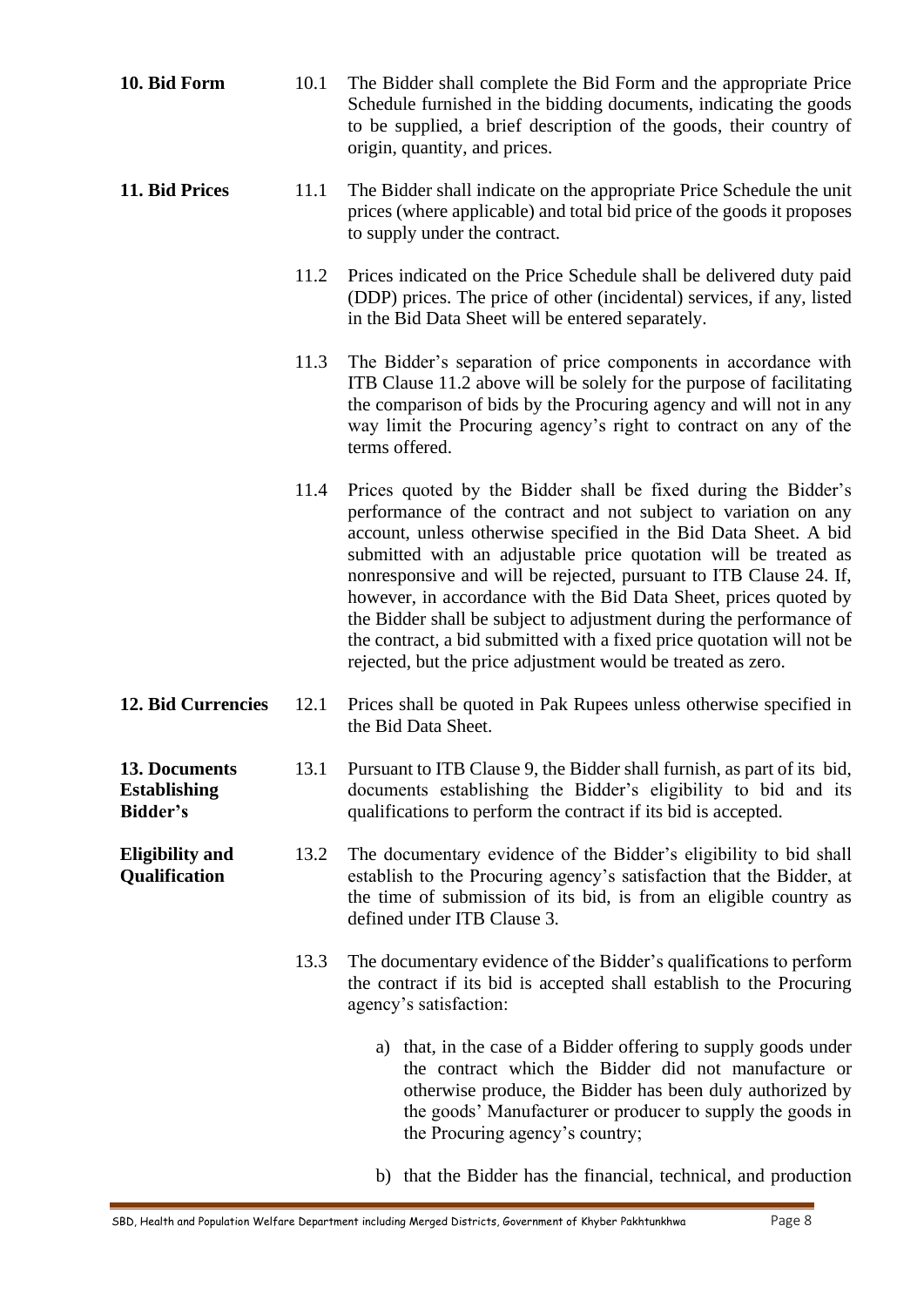capability necessary to perform the contract;

- c) that, in the case of a Bidder not doing business within the Procuring agency's country, the Bidder is or will be (if awarded the contract) represented by an Agent in that country equipped, and able to carry out the Supplier's maintenance, repair, and spare parts-stocking obligations prescribed in the Conditions of Contract and/or Technical Specifications; and
- d) that the Bidder meets the qualification criteria listed in the Bid Data Sheet.

14.1 Pursuant to ITB Clause 9, the Bidder shall furnish, as part of its bid, documents establishing the eligibility and conformity to the bidding documents of all goods and services which the Bidder proposes to supply under the contract.

- 14.2 The documentary evidence of the eligibility of the goods and services shall consist of a statement in the Price Schedule of the country of origin of the goods and services offered which shall be confirmed by a certificate of origin issued at the time of shipment.
- 14.3 The documentary evidence of conformity of the goods and services to the bidding documents may be in the form of literature, drawings, and data, and shall consist of:
	- a) a detailed description of the essential technical and performance characteristics of the goods;
	- b) a list giving full particulars, including available sources and current prices of spare parts, special tools, etc., necessary for the proper and continuing functioning of the goods for a period to be specified in the Bid Data Sheet, following commencement of the use of the goods by the Procuring agency; and
	- c) an item-by-item commentary on the Procuring agency's Technical Specifications demonstrating substantial responsiveness of the goods and services to those specifications, or a statement of deviations and exceptions to the provisions of the Technical Specifications.
- 14.4 For purposes of the commentary to be furnished pursuant to ITB Clause 14.3(c) above, the Bidder shall note that standards for workmanship, material, and equipment, as well as references to brand names or catalogue numbers designated by the Procuring agency in its Technical Specifications, are intended to be descriptive only and not restrictive. The Bidder may substitute alternative standards, brand names, and/or catalogue numbers in its bid, provided that it demonstrates to the Procuring agency's satisfaction that the substitutions ensure substantial equivalence to those designated in the Technical Specifications.

**14. Documents Establishing Goods' Eligibility and Conformity to Bidding Documents**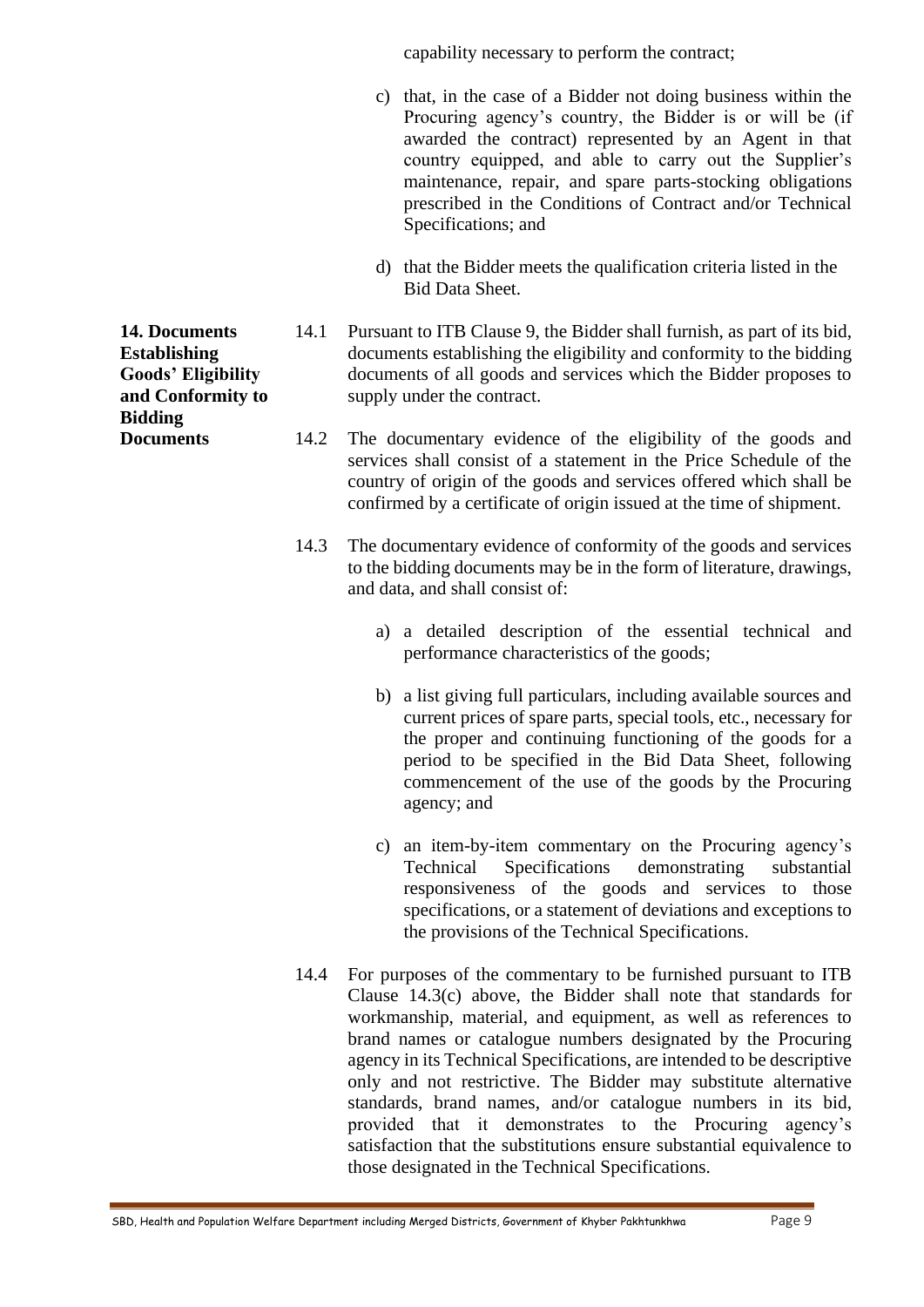- **15. Bid Security** 15.1 Pursuant to ITB Clause 9, the Bidder shall furnish, as part of its bid, a bid security in the amount specified in the Bid Data Sheet. The bid security shall be submitted from the account of the firm/bidder/contractor who submits the bid.
	- 15.2 The bid security is required to protect the Procuring agency against the risk of Bidder's conduct which would warrant the security's forfeiture, pursuant to ITB Clause 15.7.
	- 15.3 The bid security shall be in Pak. Rupees and shall be in one of the following forms:
		- a) a bank guarantee or an irrevocable letter of credit issued by a reputable bank located in the Procuring agency's country, in the form provided in the bidding documents or another form acceptable to the Procuring agency and valid for thirty (30) days beyond the validity of the bid; or
		- b) irrevocable encashable on-demand Bank call-deposit.
	- 15.4 Any bid not secured in accordance with ITB Clauses 15.1 and 15.3 will be rejected by the Procuring agency as non-responsive, pursuant to ITB Clause 24.
	- 15.5 Unsuccessful bidders' bid security will be discharged or returned as promptly as possible but not later than thirty (30) days after the expiration of the period of bid validity prescribed by the Procuring agency pursuant to ITB Clause 16.
	- 15.6 The successful Bidder's bid security will be discharged upon the Bidder signing the contract, pursuant to ITB Clause 32, and furnishing the performance security, pursuant to ITB Clause 33.
	- 15.7 The bid security may be forfeited:
		- a) if a Bidder withdraws its bid during the period of bid validity specified by the Bidder on the Bid Form; or
		- b) in the case of a successful Bidder, if the Bidder fails:
			- i. to sign the contract in accordance with ITB Clause 32;
			- or
			- ii. to furnish performance security in accordance with ITB Clause 33.
	- 16.1 Bids shall remain valid for the period specified in the Bid Data Sheet after the date of bid opening prescribed by the Procuring agency, pursuant to ITB Clause 19. A bid valid for a shorter period shall be rejected by the Procuring agency as non-responsive.
		- 16.2 In exceptional circumstances, the Procuring agency may solicit the Bidder's consent to an extension of the period of validity. The request and the responses thereto shall be made in writing. The bid security provided under ITB Clause 15 shall also be suitably extended. A Bidder may refuse the request without forfeiting its bid

**16. Period of Validity of Bids**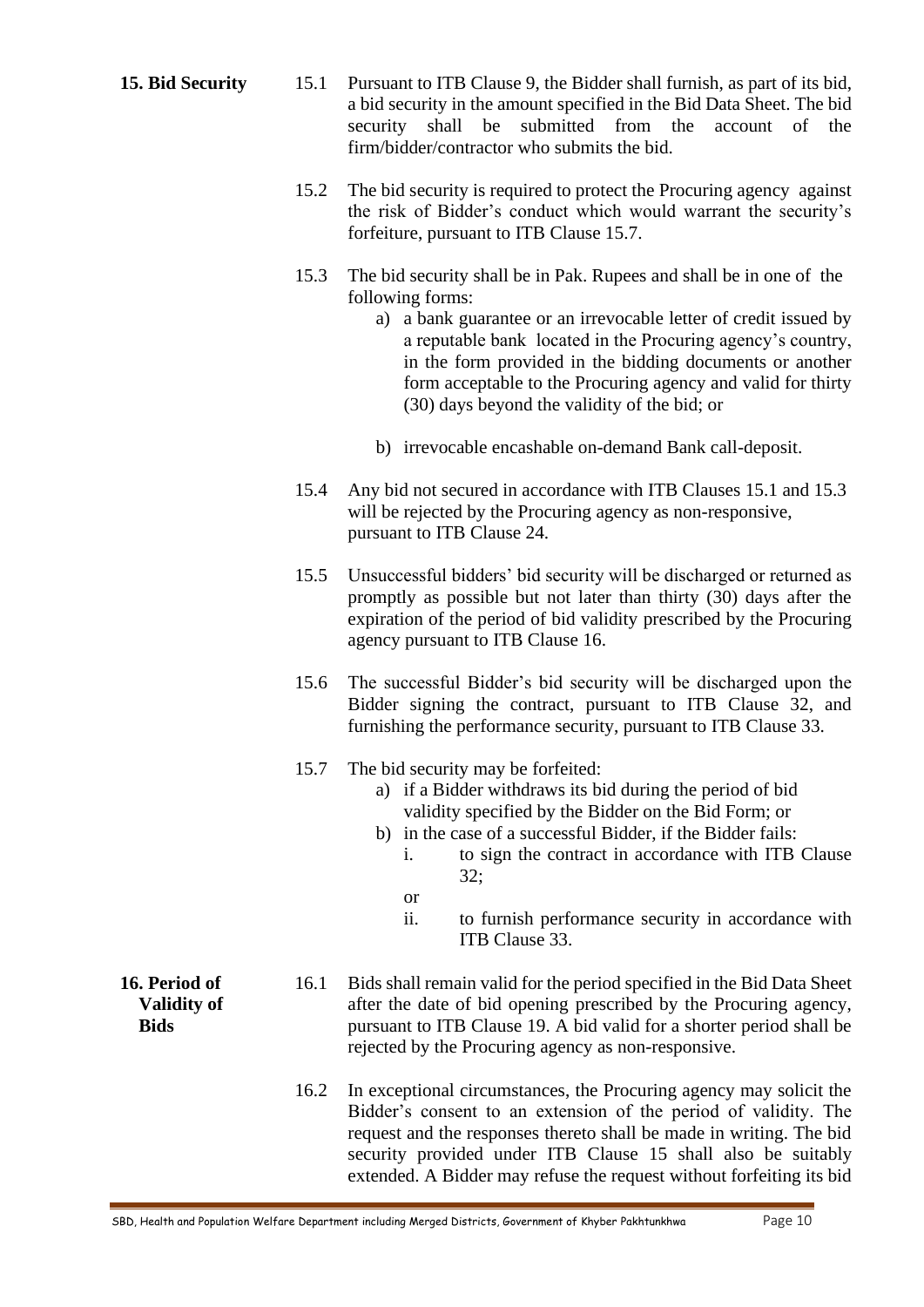security. A Bidder granting the request will not be required nor permitted to modify its bid, except as provided in the bidding document.

- **17. Format and Signing of Bid** 17.1 The Bidder shall prepare an original and the number of copies of the bid indicated in the Bid Data Sheet, clearly marking each "ORIGINAL BID" and "COPY OF BID," as appropriate. In the event of any discrepancy between them, the original shall govern.
	- 17.2 The original and the copy or copies of the bid shall be typed or written in indelible ink and shall be signed by the Bidder or a person or persons duly authorized to bind the Bidder to the contract. All pages of the bid, except for un-amended printed literature, shall be initialed by the person or persons signing the bid.
	- 17.3 Any interlineations, erasures, or overwriting shall be valid only if they are initialed by the person or persons signing the bid.
	- 17.4 The Bidder shall furnish information as described in the Form of Bid on commissions or gratuities, if any, paid or to be paid to agents relating to this Bid, and to contract execution if the Bidder is awarded the contract.

#### **D. Submission of Bids**

- **18. Sealing and Marking of Bids** 18.1 The Bidder shall seal the original and each copy of the bid in separate envelopes, duly marking the envelopes as "ORIGINAL" and "COPY." The envelopes shall then be sealed in an outer envelope.
	- 18.2 The inner and outer envelopes shall:
		- a. be addressed to the Procuring agency at the address given in the Bid Data Sheet; and
		- b. bear the Project name indicated in the Bid Data Sheet, the Invitation for Bids (IFB) title and number indicated in the Bid Data Sheet, and a statement: "DO NOT OPEN BEFORE," to be completed with the time and the date specified in the Bid Data Sheet, pursuant to ITB Clause 2.2.
	- 18.3 The inner envelopes shall also indicate the name and address of the Bidder to enable the bid to be returned unopened in case it is declared "late".
	- 18.4 If the outer envelope is not sealed and marked as required by ITB Clause 18.2, the Procuring agency will assume no responsibility for the bid's misplacement or premature opening.
- **19. Deadline for Submission of Bids** 19.1 Bids must be received by the Procuring agency at the address specified under ITB Clause 18.2 no later than the time and date specified in the Bid Data Sheet.
	- 9.2 The Procuring agency may, at its discretion, extend this deadline for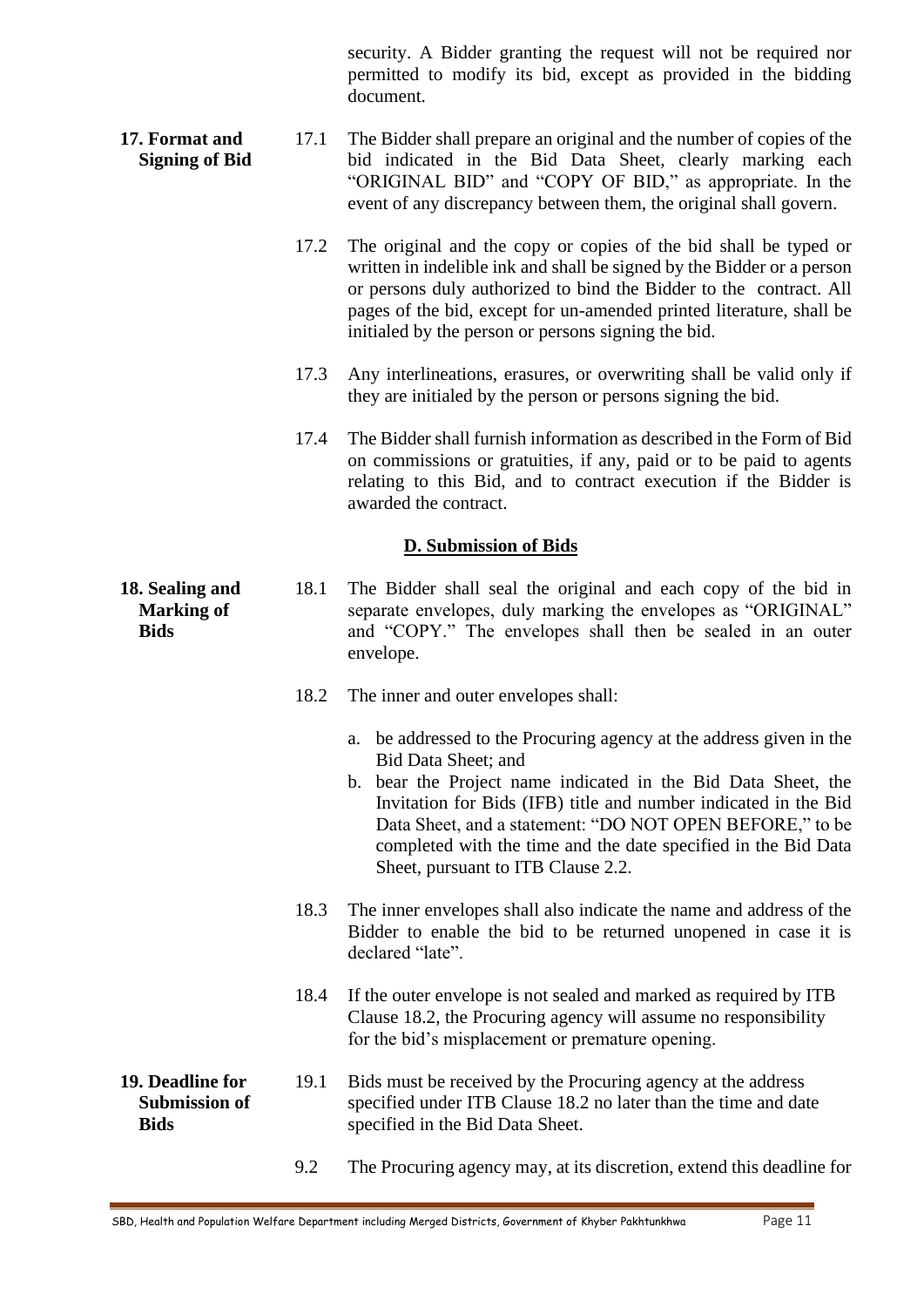the submission of bids by amending the bidding documents in accordance with ITB Clause 7, in which case all rights and obligations of the Procuring agency and bidders previously subject to the deadline will thereafter be subject to the deadline as extended.

- **20. Late Bids** 20.1 Any bid received by the Procuring agency after the deadline for submission of bids prescribed by the Procuring agency pursuant to ITB Clause 19 will be rejected and returned unopened to the Bidder.
- **21. Modification And Withdrawal of Bids** 21.1 The Bidder may modify or withdraw its bid after the bid's submission, provided that written notice of the modification, including substitution or withdrawal of the bids, is received by the Procuring agency prior to the deadline prescribed for submission of bids.
	- 21.2 The Bidder's modification or withdrawal notice shall be prepared, sealed, marked, and dispatched in accordance with the provisions of ITB Clause 18. by a signed confirmation copy, postmarked not later than the deadline for submission of bids.
	- 21.3 No bid may be modified after the deadline for submission of bids.
	- 21.4 No bid may be withdrawn in the interval between the deadline for submission of bids and the expiration of the period of bid validity specified by the Bidder on the Bid Form. Withdrawal of a bid during this interval may result in the Bidder's forfeiture of its bid security, pursuant to the ITB Clause 15.7.

#### **E. Opening and Evaluation of Bids**

- **22. Opening of Bids by the Procuring agency** 22.1 The Procuring agency will open all bids in the presence of bidders' representatives who choose to attend, at the time, on the date, and at the place specified in the Bid Data Sheet. The bidders' representatives who are present shall sign a register evidencing their attendance.
	- 22.2 The bidders' names, bid modifications or withdrawals, bid prices, discounts, and the presence or absence of requisite bid security and such other details as the Procuring agency, at its discretion, may consider appropriate, will be announced at the opening. No bid shall be rejected at bid opening, except for late bids, which shall be returned unopened to the Bidder pursuant to ITB Clause 20.
	- 22.3 Bids (and modifications sent pursuant to ITB Clause 21.2) that are not opened and read out at bid opening shall not be considered further for evaluation, irrespective of the circumstances. Withdrawn bids will be returned unopened to the bidders.
	- 22.4 The Procuring agency will prepare minutes of the bid opening.
- **23. Clarification of Bids** 23.1 During evaluation of the bids, the Procuring agency may, at its discretion, ask the Bidder for a clarification of its bid. The Bids request for clarification and the response shall be in writing, and no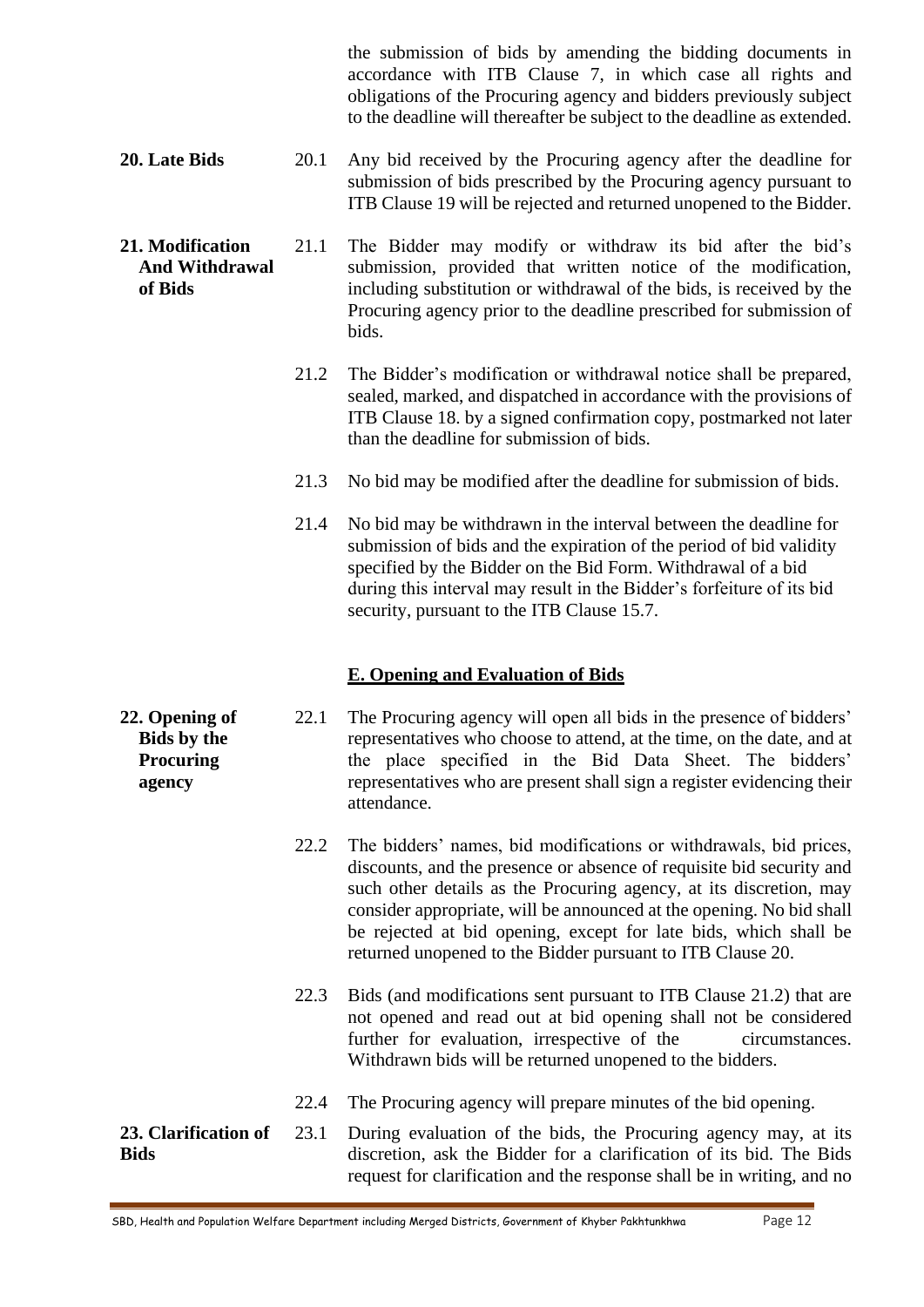change in the prices or substance of the bid shall be sought, offered, or permitted.

- **24. Preliminary Examination** 24.1 The Procuring agency will examine the bids to determine whether they are complete, whether any computational errors have been made, whether required sureties have been furnished, whether the documents have been properly signed, and whether the bids are generally in order.
	- 24.2 Arithmetical errors will be rectified on the following basis. If there is a discrepancy between the unit price and the total price that is obtained by multiplying the unit price and quantity, the unit price shall prevail, and the total price shall be corrected. If the Supplier does not accept the correction of the errors, its bid will be rejected, and its bid security may be forfeited. If there is a discrepancy between words and figures, the amount in words will prevail.
	- 24.3 The Procuring agency may waive any minor informality, nonconformity, or irregularity in a bid which does not constitute a material deviation, provided such waiver does not prejudice or affect the relative ranking of any Bidder.
	- 24.4 Prior to the detailed evaluation, pursuant to ITB Clause 25 the Procuring agency will determine the substantial responsiveness of each bid to the bidding documents. For purposes of these Clauses, a substantially responsive bid is one which conforms to all the terms and conditions of the bidding documents without material deviations. Deviations from, or objections or reservations to critical provisions, such as those concerning Bid Security (ITB Clause 15), Applicable Law (GCC Clause 30), and Taxes and Duties (GCC Clause 32), will be deemed to be a material deviation. The Procuring agency's determination of a bid's responsiveness is to be based on the contents of the bid itself without recourse to extrinsic evidence.
	- 24.5 If a bid is not substantially responsive, it will be rejected by the Procuring agency and may not subsequently be made responsive by the Bidder by correction of the nonconformity.
	- 25.1 The Procuring agency will evaluate and compare the bids which have been determined to be substantially responsive, pursuant to ITB Clause 24.
		- 25.2 The Procuring agency's evaluation of a bid will be on delivered duty paid (DDP) price inclusive of prevailing duties and will exclude any allowance for price adjustment during the period of execution of the contract, if provided in the bid.
		- 25.3 The Procuring agency's evaluation of a bid will take into account, in addition to the bid price quoted in accordance with ITB Clause 11.2, one or more of the following factors as specified in the Bid Data Sheet, and quantified in ITB Clause 25.4:

a. incidental costs

**25. Evaluation and Comparison of Bids**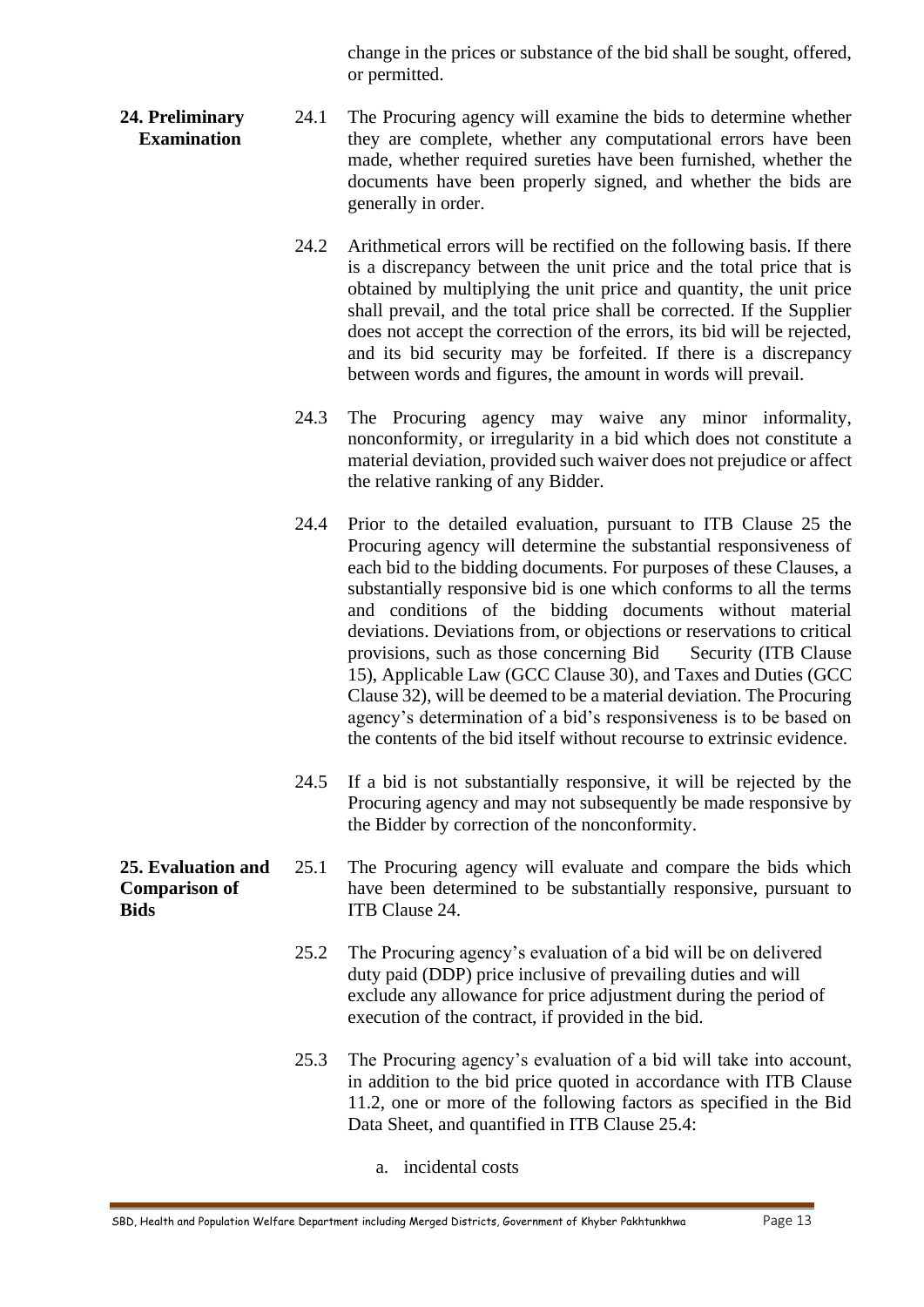- b. delivery schedule offered in the bid;
- c. deviations in payment schedule from that specified in the Special Conditions of Contract;
- d. the cost of components, mandatory spare parts, and service;
- e. the availability Procuring agency of spare parts and aftersales services for the equipment offered in the bid;
- f. the projected operating and maintenance costs during the life of the equipment; the performance and productivity of the equipment offered; and/or
- g. other specific criteria indicated in the Bid Data Sheet and/or
- h. in the Technical Specifications.
- 25.4 For factors retained in the Bid Data Sheet pursuant to ITB 25.3, one or more of the following quantification methods will be applied, as detailed in the Bid Data Sheet:
	- a. Incidental costs provided by the bidder will be added by Procuring agency to the delivered duty paid (DDP) price at the final destination.
	- b. Delivery schedule.
		- i. The Procuring agency requires that the goods under the Invitation for Bids shall be delivered at the time specified in the Schedule of Requirements which will be treated as the base, a delivery "adjustment" will be calculated for bids by applying a percentage, specified in the Bid Data Sheet, of the DDP price for each week of delay beyond the base, and this will be added to the bid price for evaluation. No credit shall be given to early delivery.
		- or
		- ii. The goods covered under this invitation are required to be delivered (shipped) within an acceptable range of weeks specified in the Schedule of Requirement. No credit will be given to earlier deliveries, and bids offering delivery beyond this range will be treated as non-responsive. Within this acceptable range, an adjustment per week, as specified in the Bid Data Sheet, will be added for evaluation to the bid price of bids offering deliveries later than the earliest delivery period specified in the Schedule of Requirements.
		- or
		- iii. The goods covered under this invitation are required to be delivered in partial shipments, as specified in the Schedule of Requirements. Bids offering deliveries earlier or later than the specified deliveries will be adjusted in the evaluation by adding to the bid price a factor equal to a percentage, specified in the Bid Data Sheet, of DDP price per week of variation from the specified delivery schedule.
	- c. Deviation in payment schedule:
		- i. Bidders shall state their bid price for the payment schedule outlined in the SCC. Bids will be evaluated on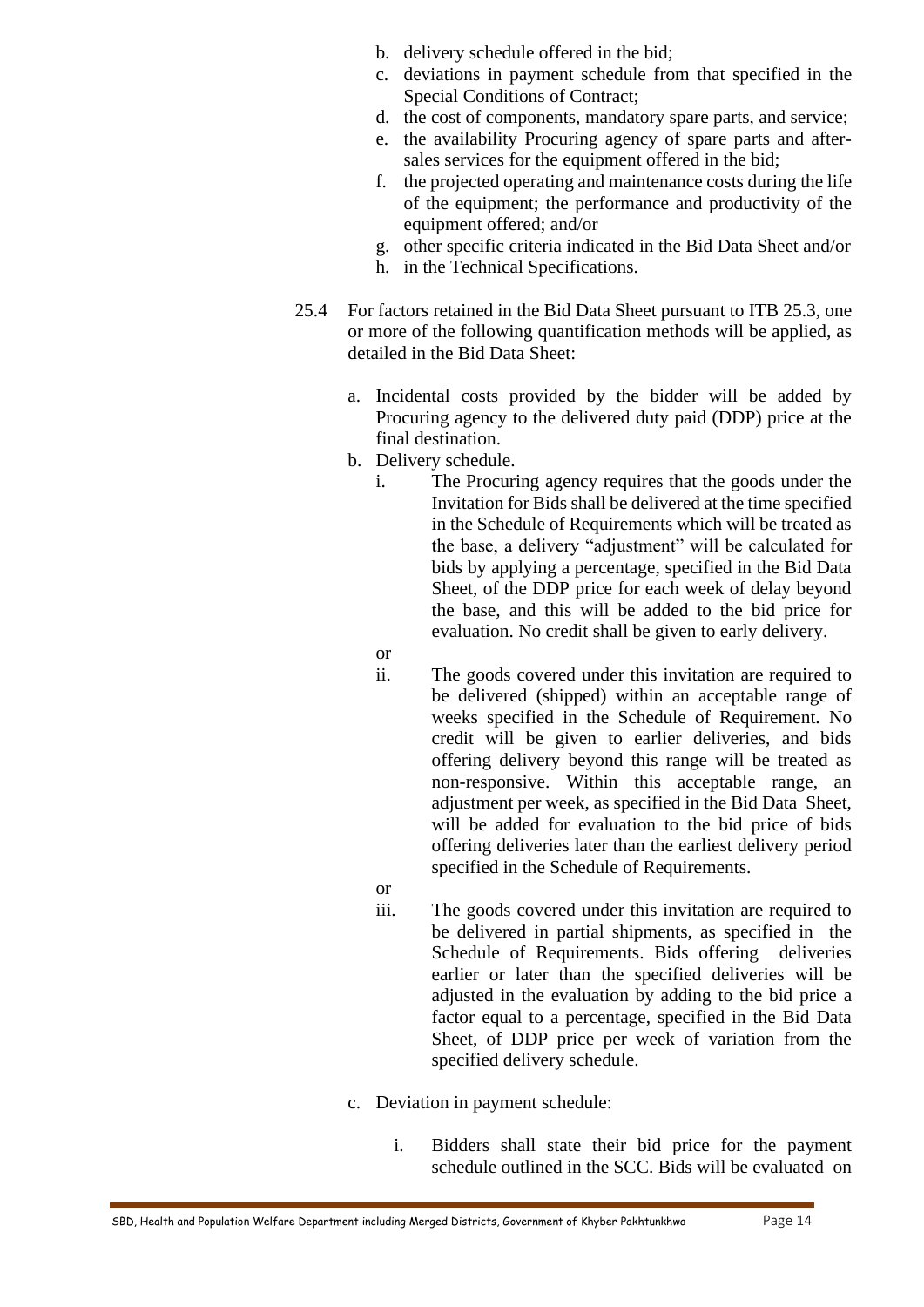the basis of this base price. Bidders are, however, permitted to state an alternative payment schedule and indicate the reduction in bid price they wish to offer for such alternative payment schedule. The Procuring agency may consider the alternative payment schedule offered by the selected Bidder.

- or
- ii. The SCC stipulates the payment schedule offered by the Procuring agency. If a bid deviates from the schedule and if such deviation is considered acceptable to the Procuring agency, the bid will be evaluated by calculating interest earned for any earlier payments involved in the terms outlined in the bid as compared with those stipulated in this invitation, at the rate per annum specified in the Bid Data Sheet.
- d. Cost of spare parts.
	- i. The list of items and quantities of major assemblies, components, and selected spare parts, likely to be required during the initial period of operation specified in the Bid Data Sheet, is annexed to the Technical Specifications. The total cost of these items, at the unit prices quoted in each bid, will be added to the bid price.
	- or
	- ii. The Procuring agency will draw up a list of highusage and high-value items of components and spare parts, along with estimated quantities of usage in the initial period of operation specified in the Bid Data Sheet. The total cost of these items and quantities will be computed from spare parts unit prices submitted by the Bidder and added to the bid price.
	- or
	- iii. The Procuring agency will estimate the cost of spare parts usage in the initial period of operation specified in the Bid Data Sheet, based on information furnished by each Bidder, as well as on past experience of the Procuring agency or other procuring agencies in similar situations. Such costs shall be added to the bid price for evaluation.
- e. Spare parts and after sales service facilities in the Procuring agency's country.

The cost to the Procuring agency of establishing the minimum service facilities and parts inventories, as outlined in the Bid Data Sheet or elsewhere in the bidding documents, if quoted separately, shall be added to the bid price.

f. Operating and maintenance costs.

Since the operating and maintenance costs of the goods under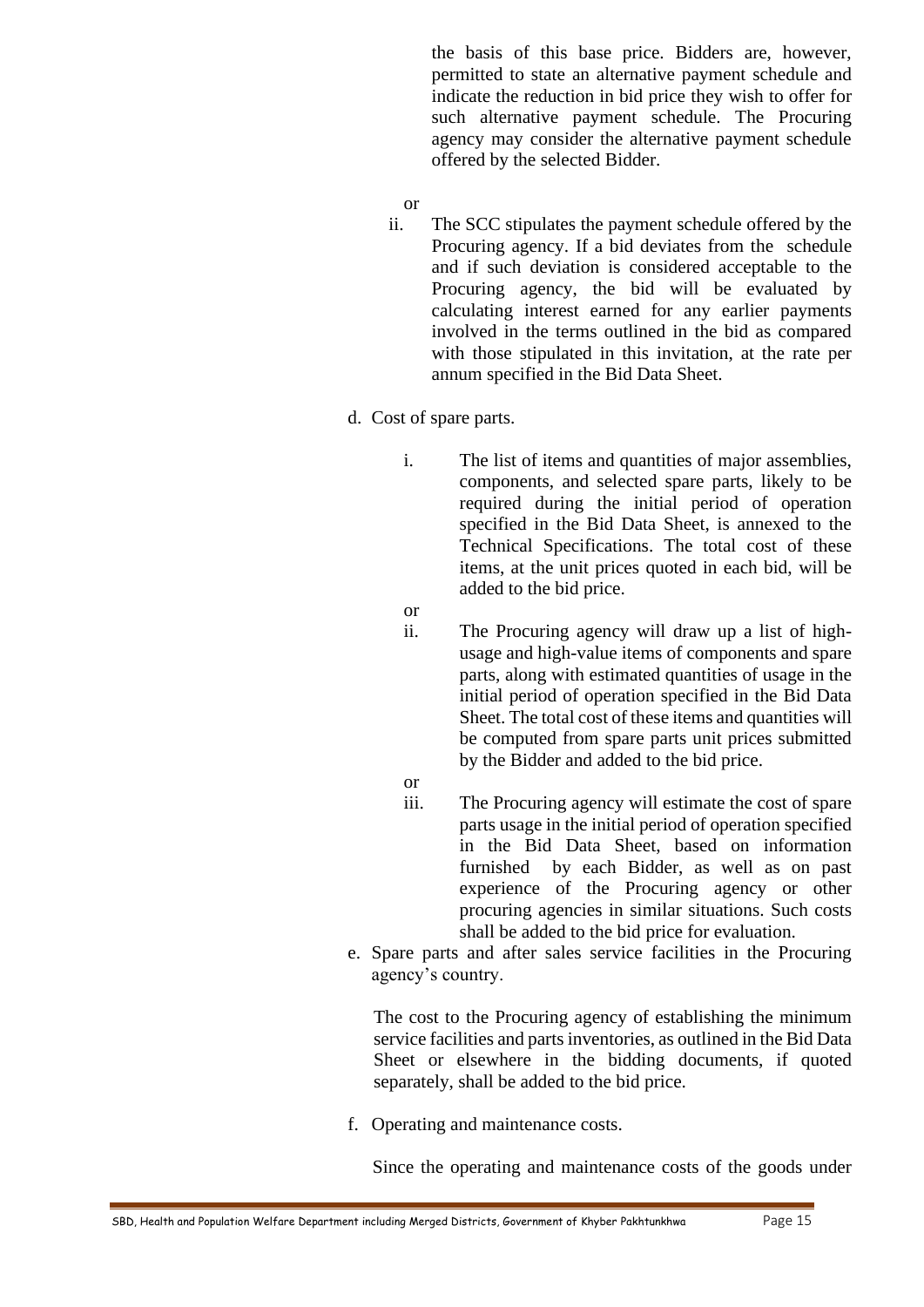procurement form a major part of the life cycle cost of the equipment, these costs will be evaluated in accordance with the criteria specified in the Bid Data Sheet or in the Technical Specifications.

- g. Performance and productivity of the equipment.
	- i. Bidders shall state the guaranteed performance or efficiency in response to the Technical Specification. For each drop in the performance or efficiency below the norm of 100, an adjustment for an amount specified in the Bid Data Sheet will be added to the bid price, representing the capitalized cost of additional operating costs over the life of the plant, using the methodology specified in the Bid Data Sheet or in the Technical Specifications.
	- or
	- ii. Goods offered shall have a minimum productivity specified under the relevant provision in the Technical Specifications to be considered responsive. Evaluation shall be based on the cost per unit of the actual productivity of goods offered in the bid, and adjustment will be added to the bid price using the methodology specified in the Bid Data Sheet or in the Technical Specifications.
- h. Specific additional criteria indicated in the Bid Data Sheet and/or in the Technical Specifications.

The relevant evaluation method shall be detailed in the Bid Data Sheet and/or in the Technical Specifications.

**Alternative** 25.4 25.4 Merit Point System:

The following merit point system for weighing evaluation factors can be applied if none of the evaluation methods listed in 25.4 above has been retained in the Bid Data Sheet. The number of points allocated to each factor shall be specified in the Bid Data Sheet.

[In the Bid Data Sheet, choose from the range of]

| Evaluated price of the goods                               | $60 \text{ to } 90$ |
|------------------------------------------------------------|---------------------|
| Cost of common list spare parts                            | 0 to 20             |
| Technical features, and maintenance and<br>operating costs | 0 to 20             |
| Availability of service and spare parts                    | 0 to 20             |
| Standardization                                            | 0 to 20             |
| Total                                                      |                     |
|                                                            |                     |

The bid scoring the highest number of points will be deemed to be the lowest evaluated bid.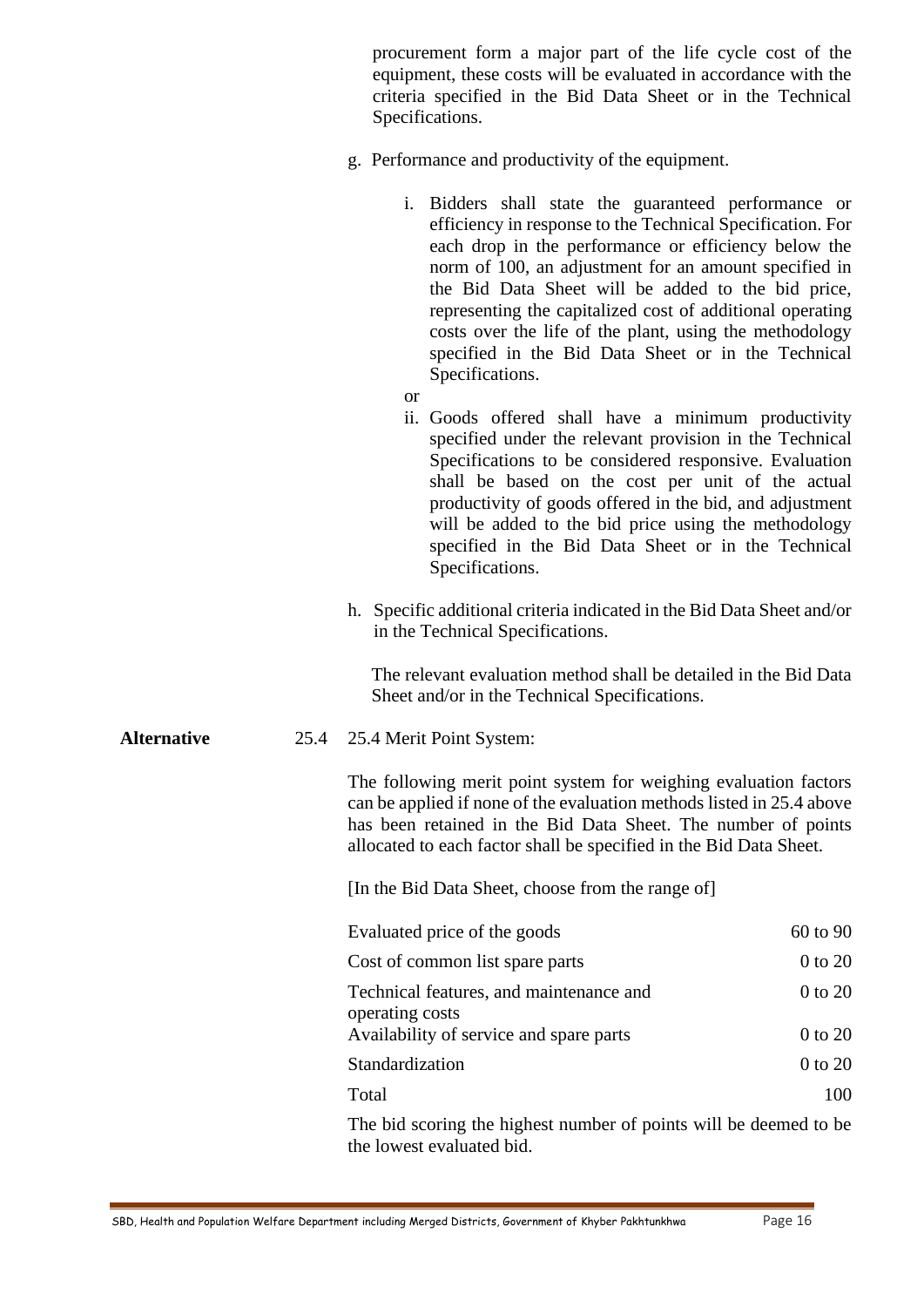- **26. Contacting the Procuring agency** 26.1 Subject to ITB Clause 23, no Bidder shall contact the Procuring agency on any matter relating to its bid, from the time of the bid opening to the time the contract is awarded. If the Bidder wishes to bring additional information to the notice of the Procuring agency, it should do so in writing.
	- 26.2 Any effort by a Bidder to influence the Procuring agency in its decisions on bid evaluation, bid comparison, or contract award may result in the rejection of the Bidder's bid.

#### **F. Award of Contract**

- **27. Post qualification** 27.1 In the absence of prequalification, the Procuring agency will determine to its satisfaction whether the Bidder that is selected as having submitted the lowest evaluated responsive bid is qualified to perform the contract satisfactorily, in accordance with the criteria listed in ITB Clause 13.3.
	- 27.2 The determination will take into account the Bidder's financial, technical, and production capabilities. It will be based upon an examination of the documentary evidence of the Bidder's qualifications submitted by the Bidder, pursuant to ITB Clause 13.3, as well as such other information as the Procuring agency deems necessary and appropriate.
	- 27.3 An affirmative determination will be a prerequisite for award of the contract to the Bidder. A negative determination will result in rejection of the Bidder's bid, in which event the Procuring agency will proceed to the next lowest evaluated bid to make a similar determination of that Bidder's capabilities to perform satisfactorily.
	- 28.1 Subject to ITB Clause 30, the Procuring agency will award the contract to the successful Bidder whose bid has been determined to be substantially responsive and has been determined to be the lowest evaluated bid, provided further that the Bidder is determined to be qualified to perform the contract satisfactorily.
	- 29.1 The Procuring agency reserves the right at the time of contract award to increase or decrease, by the percentage indicated in the Bid Data Sheet, the quantity of goods and services originally specified in the Schedule of Requirements without any change in unit price or other terms and conditions.
	- 30.1 The Procuring agency reserves the right to accept or reject any bid, and to annul the bidding process and reject all bids at any time prior to contract award, without thereby incurring any liability to the affected Bidder or bidders or any obligation to inform the affected Bidder or bidders of the grounds for the Procuring agency's action.
- **31. Notification of Award** 31.1 Prior to the expiration of the period of bid validity, the Procuring agency will notify the successful Bidder in writing by registered letter or by cable, to be confirmed in writing by registered letter, that

**28. Award Criteria**

**29. Procuring agency's Right to Vary Quantities at Time of Award**

**30. Procuring agency's Right to Accept any Bid and to Reject any or All Bids**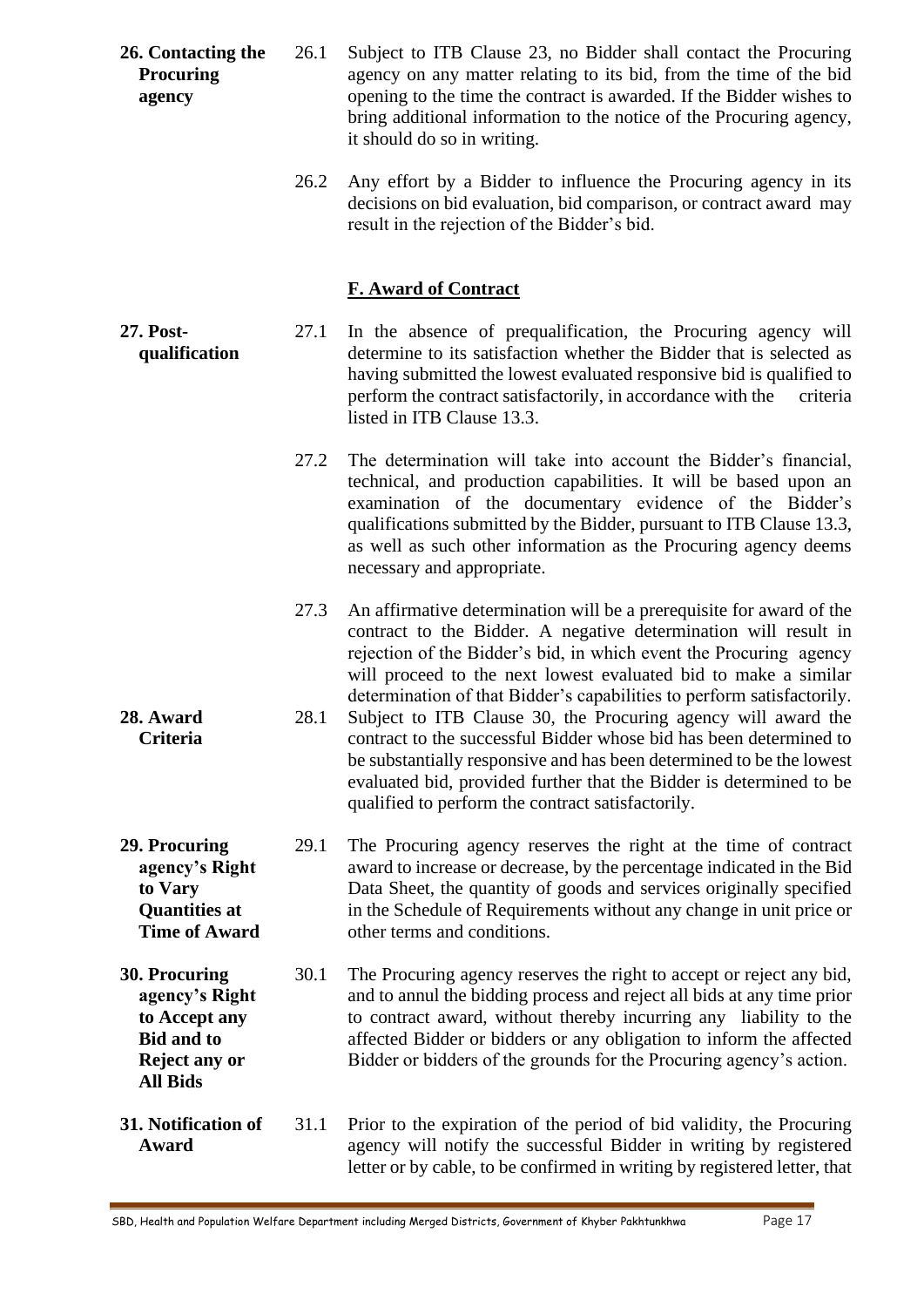its bid has been accepted.

- 31.2 The notification of award will constitute the formation of the Contract.
- 31.3 Upon the successful Bidder's furnishing of the performance security pursuant to ITB Clause 33, the Procuring agency will promptly notify each unsuccessful Bidder and will discharge its bid security, pursuant to ITB Clause 15.
- **32. Signing of Contract** 32.1 At the same time as the Procuring agency notifies the successful Bidder that its bid has been accepted, the Procuring agency will send the Bidder the Contract Form provided in the bidding documents, incorporating all agreements between the parties.
	- 32.2 Within thirty (30) days of receipt of the Contract Form, the successful Bidder shall sign and date the contract and return it to the Procuring agency.
- **33 Performance Security** 33.1 Within twenty (20) days of the receipt of notification of award from the Procuring agency, the successful Bidder shall furnish the performance security in accordance with the Conditions of Contract, in the Performance Security Form provided in the bidding documents, or in another form acceptable to the Procuring agency.
	- 33.2 Failure of the successful Bidder to comply with the requirement of ITB Clause 32 or ITB Clause 33.1 shall constitute sufficient grounds for the annulment of the award and forfeiture of the bid security, in which event the Procuring agency may make the award to the next lowest evaluated Bidder or call for new bids.
- **34. Corrupt or Fraudulent Practices** 34.1 The Government of Khyber Pakhtunkhwa requires that Procuring agency's (including beneficiaries of donor agencies' loans), as well as Bidders/Suppliers/Contractors under Government-financed contracts, observe the highest standard of ethics during the procurement and execution of such contracts. In pursuance of this policy, the KPPRA, in accordance with the KPP Act, 2009 and Rules made thereunder:
	- a. defines, for the purposes of this provision, the terms set forth below as follows:
		- i. "corrupt practice" means the offering, giving, receiving or soliciting of anything of value to influence the action of a public official in the procurement process or in contract execution; and
		- ii. "fraudulent practice" means a misrepresentation of facts in order to influence a procurement process or the execution of a contract to the detriment of the Procuring agency, and includes collusive practice among Bidders (prior to or after bid submission) designed to establish bid prices at artificial non-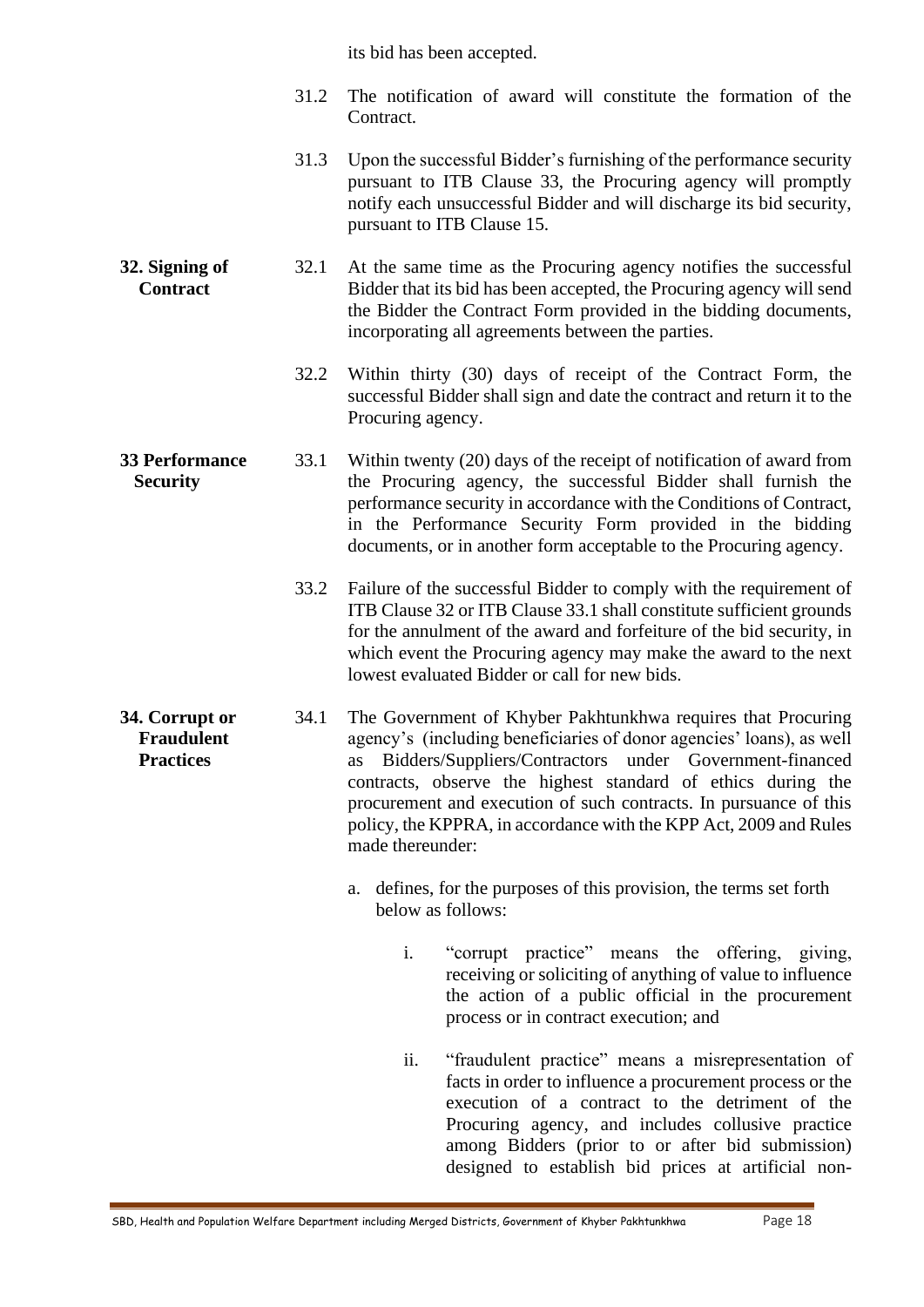competitive levels and to deprive the Procuring agency of the benefits of free and open competition;

- b. will reject a proposal for award if it determines that the Bidder recommended for award has engaged in corrupt or fraudulent practices in competing for the contract in question;
- c. will declare a firm ineligible, either indefinitely or for a stated period of time, to be awarded a Government-financed contract if it at any time determines that the firm has engaged in corrupt or fraudulent practices in competing for, or in executing, a Government-financed contract.
- 34.2 Furthermore, Bidders shall be aware of the provision stated in subclause 5.4 and sub-clause 24.1 of the General Conditions of Contract.
- **35. Integrity**  35.1 The Bidder shall sign and stamp the Integrity Pact provided at Form - 7 to Bid in the Bidding Document for all Provincial Government procurement contracts exceeding Rupees ten million. Failure to such Integrity Pact shall make the bidder non-responsive.

**Pact**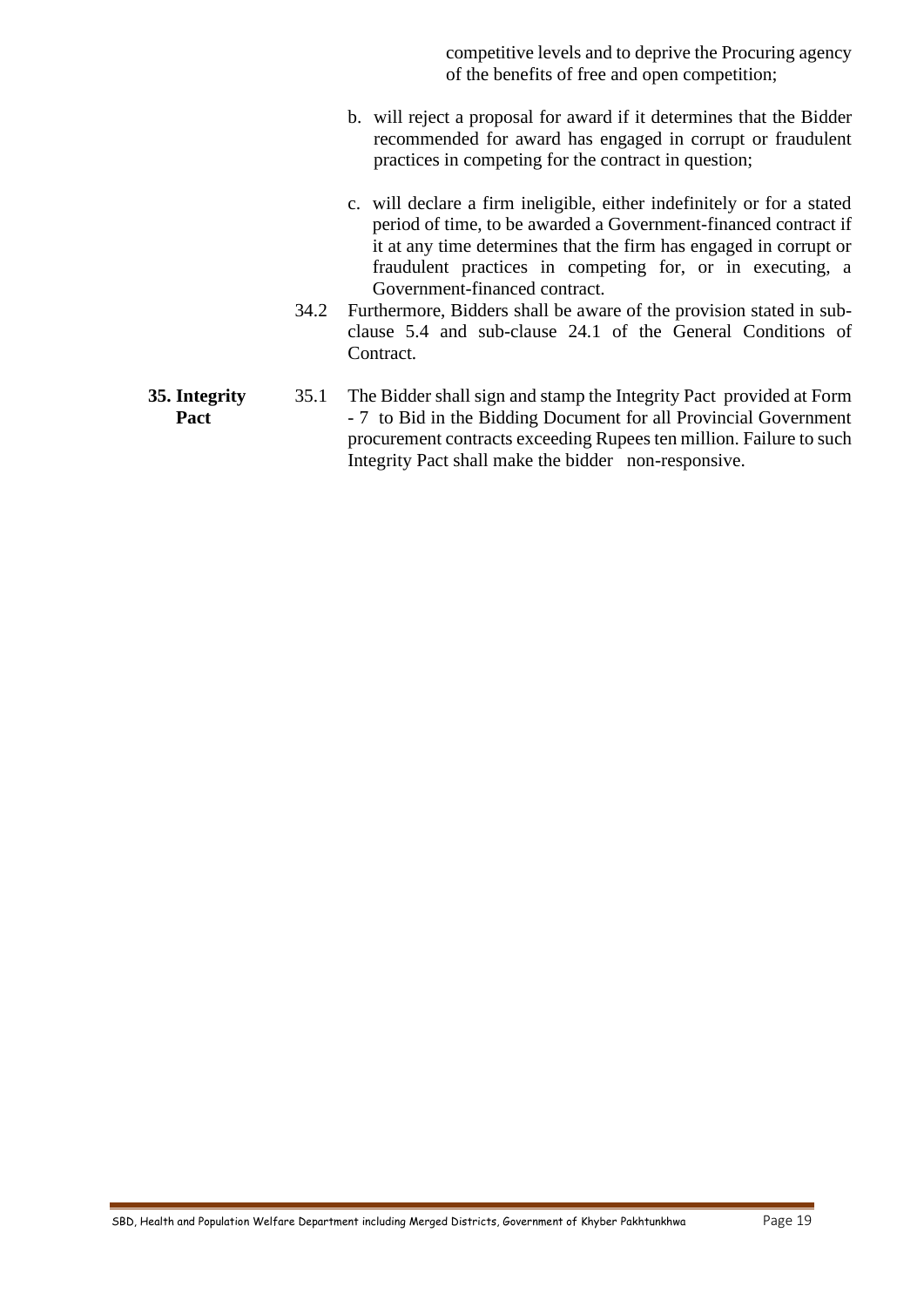# PART ONE SECTION - II

**GENERAL CONDITIONS** of the contract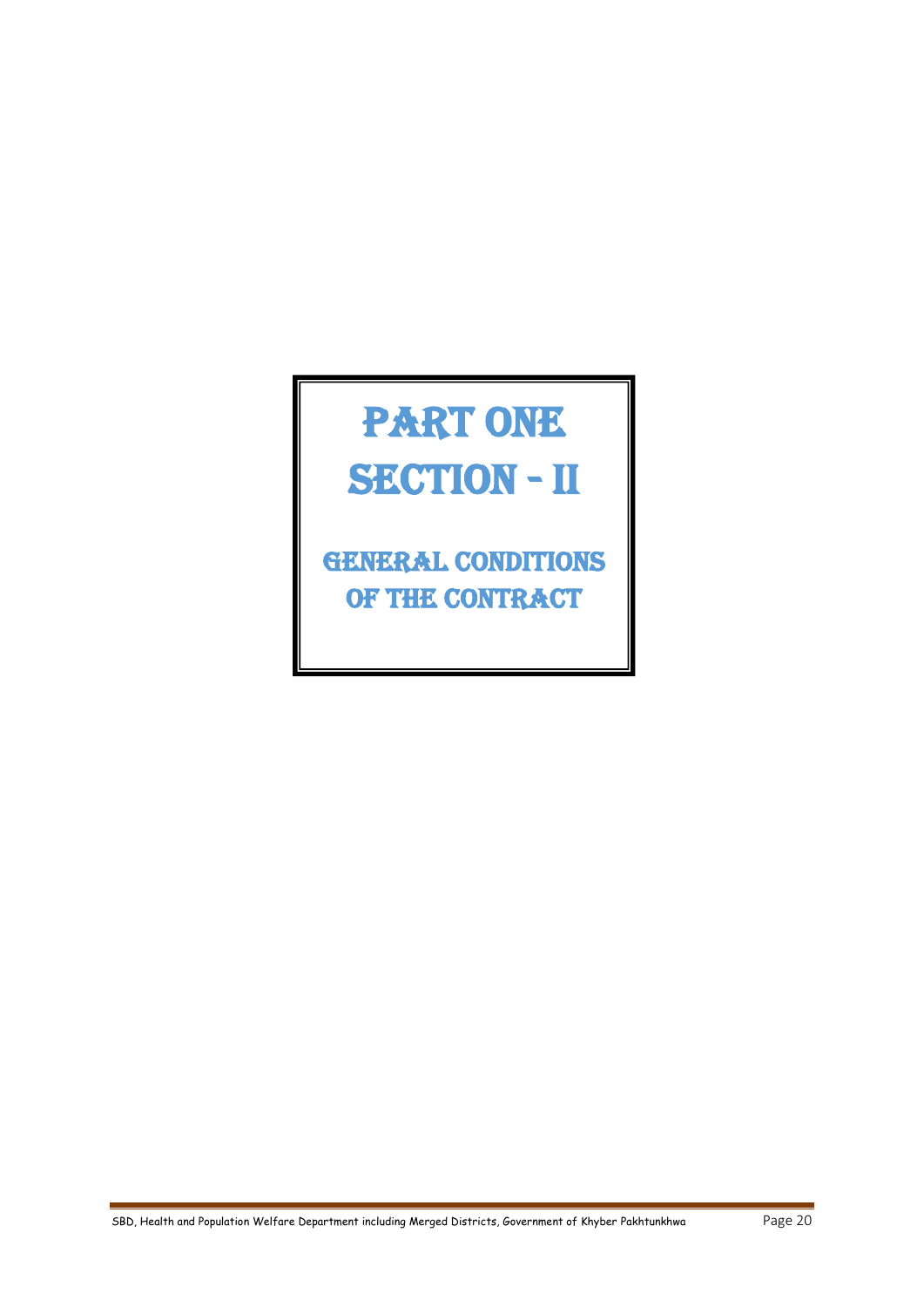## **General Conditions of Contract (GCC)**

### **Table of Clauses**

| S.No. | <b>Description</b>                                                          |
|-------|-----------------------------------------------------------------------------|
| 1.    | Definitions                                                                 |
| 2.    | Application                                                                 |
| 3.    | Country of Origin                                                           |
| 4.    | <b>Standards</b>                                                            |
| 5.    | Use of Contract Documents and Information; Inspection and Audit by the Bank |
| 6.    | <b>Patent Rights</b>                                                        |
| 7.    | Performance Security                                                        |
| 8.    | <b>Inspections and Tests</b>                                                |
| 9.    | Packing                                                                     |
| 10.   | Delivery and Documents                                                      |
| 11.   | Insurance                                                                   |
| 12.   | Transportation                                                              |
| 13.   | <b>Incidental Services</b>                                                  |
| 14.   | <b>Spare Parts</b>                                                          |
| 15.   | Warranty                                                                    |
| 16.   | Payment                                                                     |
| 17.   | Prices                                                                      |
| 18.   | <b>Change Orders</b>                                                        |
| 19.   | <b>Contract Amendments</b>                                                  |
| 20.   | Assignment                                                                  |
| 21.   | Subcontracts                                                                |
| 22.   | Delays in the Supplier's Performance                                        |
| 23.   | <b>Liquidated Damages</b>                                                   |
| 24.   | <b>Termination for Default</b>                                              |
| 25.   | Force Majeure                                                               |
| 26.   | Termination for Insolvency                                                  |
| 27.   | <b>Termination for Convenience</b>                                          |
| 28.   | <b>Resolution of Disputes</b>                                               |
| 29.   | Governing Language                                                          |
| 30.   | Applicable Law                                                              |
| 31.   | <b>Notices</b>                                                              |
| 32.   | <b>Taxes and Duties</b>                                                     |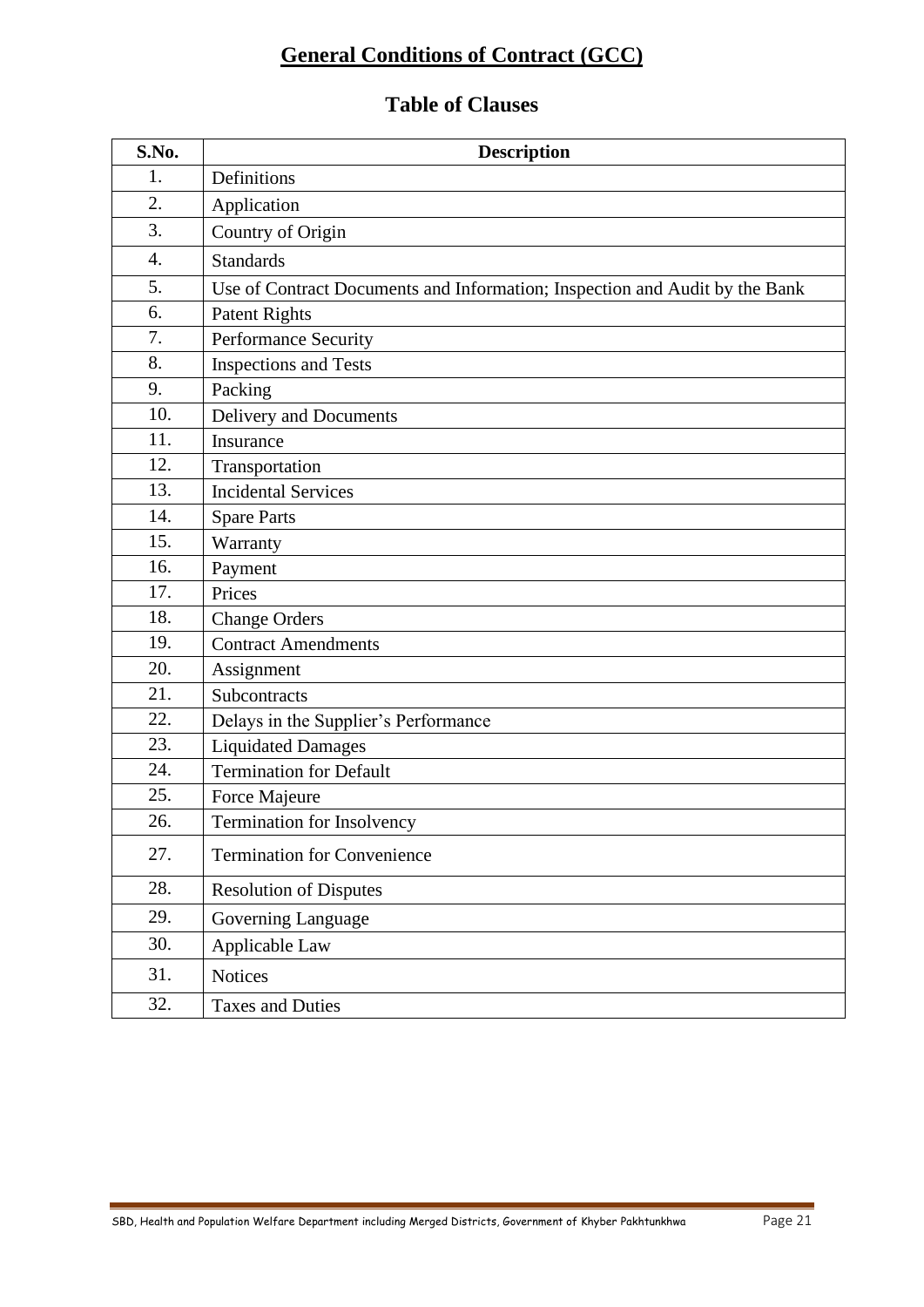#### **General Conditions of Contract (GCC)**

| 1. Definitions          | 1.1 | In this Contract, the following terms shall be interpreted as indicated:                                                                                                                                                                                                                                                                                                                                                           |
|-------------------------|-----|------------------------------------------------------------------------------------------------------------------------------------------------------------------------------------------------------------------------------------------------------------------------------------------------------------------------------------------------------------------------------------------------------------------------------------|
|                         |     | "The Contract" means the agreement entered into between the<br>a.<br>Procuring agency and the Supplier, as recorded in the Contract Form<br>signed by the parties, including all attachments and appendices thereto<br>and all documents incorporated by reference therein.                                                                                                                                                        |
|                         |     | "The Contract Price" means the price payable to the Supplier under<br>b.<br>the Contract for the full and proper performance of its contractual<br>obligations.                                                                                                                                                                                                                                                                    |
|                         |     | "The Goods" means all of the equipment, machinery, and/or other<br>$c_{\cdot}$<br>materials which the Supplier is required to supply to the Procuring<br>agency under the Contract.                                                                                                                                                                                                                                                |
|                         |     | d. "The Services" means those services ancillary to the supply of the<br>Goods, such as transportation and insurance, and any other incidental<br>services, such as installation, commissioning, provision of technical<br>assistance, training, and other such obligations of the Supplier covered<br>under the Contract.                                                                                                         |
|                         |     | e. "GCC" means the General Conditions of Contract contained in this<br>section.                                                                                                                                                                                                                                                                                                                                                    |
|                         |     | "SCC" means the Special Conditions of Contract.<br>f.                                                                                                                                                                                                                                                                                                                                                                              |
|                         |     | g. "The Procuring agency" means the organization purchasing the<br>Goods, as named in SCC.                                                                                                                                                                                                                                                                                                                                         |
|                         |     | h. "The Procuring agency's country" is the country named in SCC.                                                                                                                                                                                                                                                                                                                                                                   |
|                         |     | "The Supplier" means the individual or firm supplying the Goods and<br>1.<br>Services under this Contract.                                                                                                                                                                                                                                                                                                                         |
|                         |     | "The Project Site," where applicable, means the place or places named<br>j.<br>in SCC.                                                                                                                                                                                                                                                                                                                                             |
|                         |     | k. "Day" means calendar day.                                                                                                                                                                                                                                                                                                                                                                                                       |
| 2. Application          | 2.1 | These General Conditions shall apply to the extent that they are not<br>superseded by provisions of other parts of the Contract.                                                                                                                                                                                                                                                                                                   |
| 3. Country of<br>Origin | 3.1 | All Goods and Services supplied under the Contract shall have their origin<br>in the countries and territories eligible under the rules and `further<br>elaborated in the SCC.                                                                                                                                                                                                                                                     |
|                         | 3.2 | For purposes of this Clause, "origin" means the place where the<br>Goods<br>were mined, grown, or produced, or from which the Services are supplied.<br>Goods are produced when, through manufacturing, processing, or<br>substantial and major assembly of components, a commercially recognized<br>new product results that is substantially different in basic characteristics or<br>in purpose or utility from its components. |
|                         | 3.3 | The origin of Goods and Services is distinct from the nationality of the<br>Supplier.                                                                                                                                                                                                                                                                                                                                              |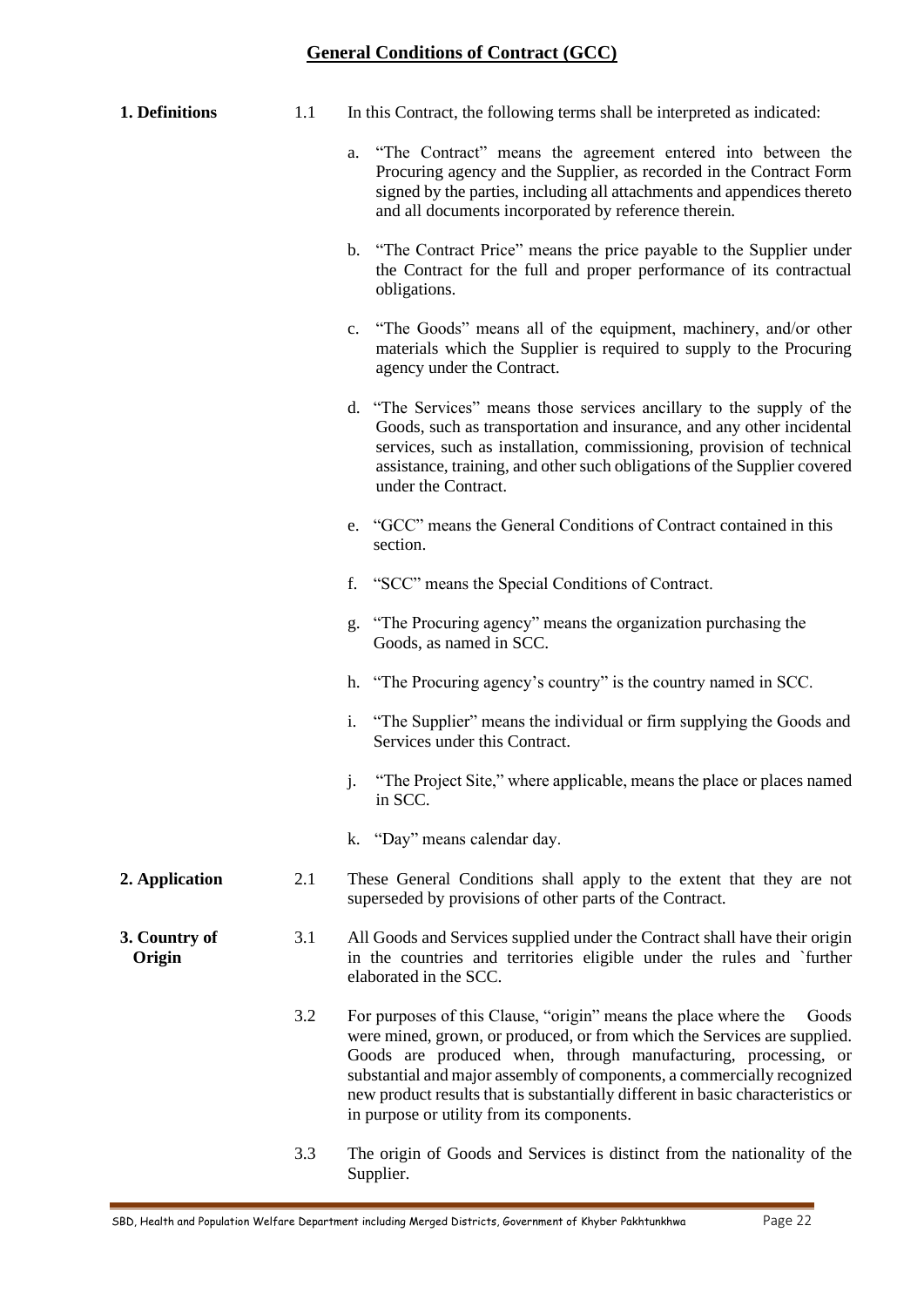- **4. Standards** 4.1 The Goods supplied under this Contract shall conform to the standards mentioned in the Technical Specifications, and, when no applicable standard is mentioned, to the authoritative standards appropriate to the Goods' country of origin. Such standards shall be the latest issued by the concerned institution.
- **5. Use of Contract Documents and Information; Inspection and Audit by the Government** 5.1 The Supplier shall not, without the Procuring agency's prior written consent, disclose the Contract, or any provision thereof, or any specification, plan, drawing, pattern, sample, or information furnished by or on behalf of the Procuring agency in connection therewith, to any person other than a person employed by the Supplier in the performance of the Contract. Disclosure to any such employed person shall be made in confidence and shall extend only as far as may be necessary for purposes of such performance.
	- 5.2 The Supplier shall not, without the Procuring agency's prior written consent, make use of any document or information enumerated in GCC Clause 5.1 except for purposes of performing the Contract.
	- 5.3 Any document, other than the Contract itself, enumerated in GCC Clause 5.1 shall remain the property of the Procuring agency and shall be returned (all copies) to the Procuring agency on completion of the Supplier's performance under the Contract if so required by the Procuring agency.
	- 5.4 The Supplier shall permit the Procuring agency to inspect the Supplier's accounts and records relating to the performance of the Supplier and to have them audited by auditors appointed by the procuring agency, if so required.
- **6. Patent Rights** 6.1 The Supplier shall indemnify the Procuring agency against all third-party claims of infringement of patent, trademark, or industrial design rights arising from use of the Goods or any part thereof in the Procuring agency's country.
- **7. Performance Security** 7.1 Within twenty (20) days of receipt of the notification of Contract award, the successful Bidder shall furnish to the Procuring agency the performance security in the amount specified in SCC.
	- 7.2 The proceeds of the performance security shall be payable to the Procuring agency as compensation for any loss resulting from the Supplier's failure to complete its obligations under the Contract.
	- 7.3 The performance security shall be denominated in the currency of the Contract acceptable to the Procuring agency and shall be in one of the following forms:
		- a. a bank guarantee or an irrevocable letter of credit issued by a reputable bank located in the Procuring agency's country, in the form provided in the bidding documents or another form acceptable to the Procuring agency; or
		- b. a cashier's or certified check.
	- 7.4 The performance security will be discharged by the Procuring agency and returned to the Supplier not later than thirty (30) days following the date of completion of the Supplier's performance obligations under the Contract, including any warranty obligations, unless specified otherwise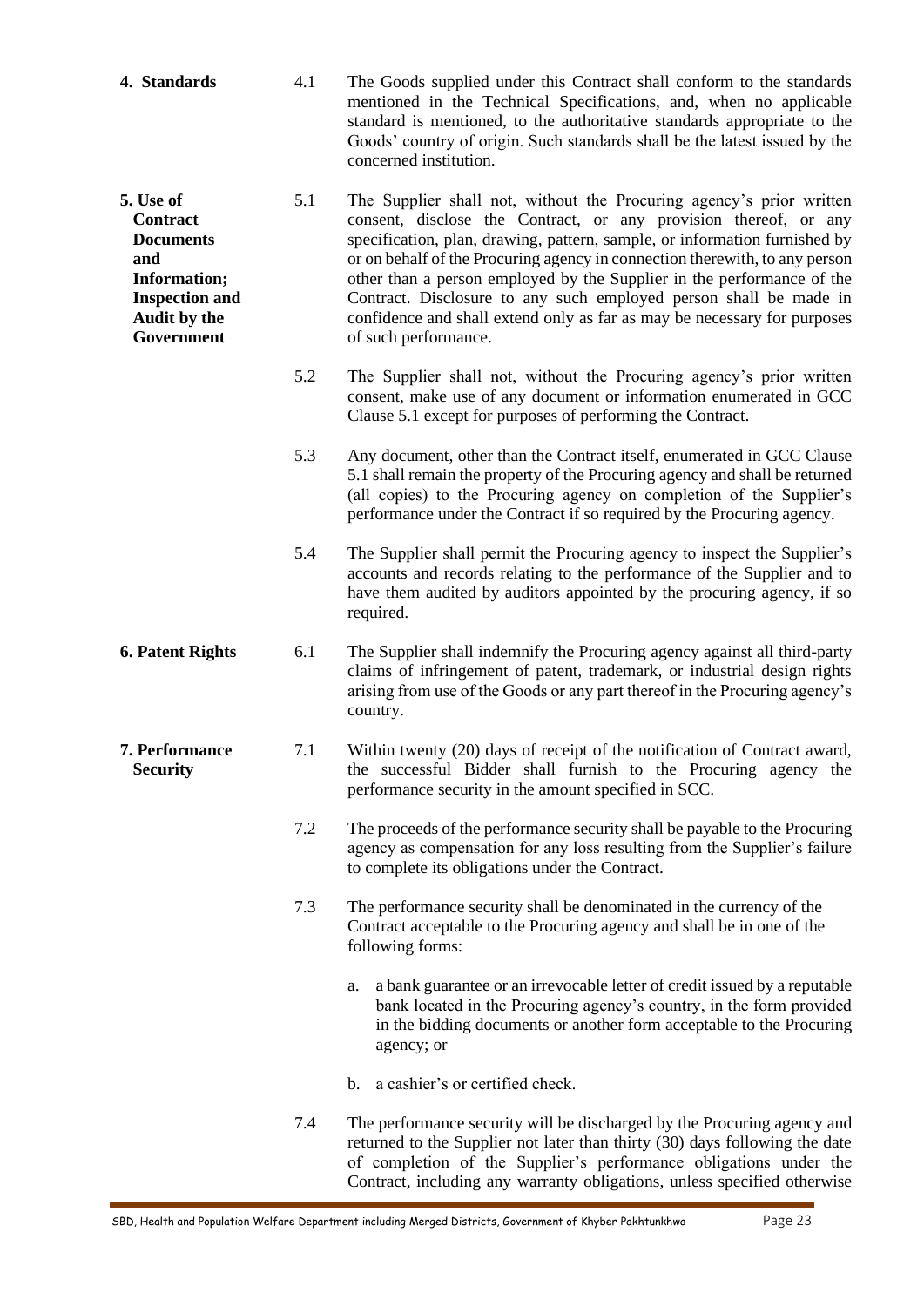in SCC.

| 8. Inspections<br>and Tests          | 8.1        | The Procuring agency or its representative shall have the right to inspect<br>and/or to test the Goods to confirm their conformity to the Contract<br>specifications at no extra cost to the Procuring agency. SCC and the<br>Technical Specifications shall specify what inspections and tests the<br>Procuring agency requires and where they are to be conducted. The<br>Procuring agency shall notify the Supplier in writing, in a timely manner,<br>of the identity of any representatives retained for these purposes.                                                                                   |
|--------------------------------------|------------|-----------------------------------------------------------------------------------------------------------------------------------------------------------------------------------------------------------------------------------------------------------------------------------------------------------------------------------------------------------------------------------------------------------------------------------------------------------------------------------------------------------------------------------------------------------------------------------------------------------------|
|                                      | 8.2        | The inspections and tests may be conducted on the premises of the Supplier<br>or its subcontractor(s), at point of delivery, and/or at the Goods' final<br>destination. If conducted on the premises of the Supplier or its<br>subcontractor(s), all reasonable facilities and assistance, including access<br>to drawings and production data, shall be furnished to the inspectors at no<br>charge to the Procuring agency.                                                                                                                                                                                   |
|                                      | 8.3        | Should any inspected or tested Goods fail to conform to the Specifications,<br>the Procuring agency may reject the Goods, and the Supplier shall either<br>replace the rejected Goods or make alterations necessary to meet<br>specification requirements free of cost to the Procuring agency.                                                                                                                                                                                                                                                                                                                 |
|                                      | 8.4<br>8.5 | The Procuring agency's right to inspect, test and, where necessary, reject<br>the Goods after the Goods' arrival in the Procuring agency's country shall<br>in no way be limited or waived by reason of the Goods having previously<br>been inspected, tested, and passed by the Procuring agency or its<br>representative prior to the Goods' shipment from the country of origin.<br>Nothing in GCC Clause 8 shall in any way release the Supplier from any                                                                                                                                                   |
|                                      |            | warranty or other obligations under this Contract.                                                                                                                                                                                                                                                                                                                                                                                                                                                                                                                                                              |
| 9. Packing                           | 9.1        | The Supplier shall provide such packing of the Goods as is required to<br>prevent their damage or deterioration during transit to their final<br>destination, as indicated in the Contract. The packing shall be sufficient to<br>withstand, without limitation, rough handling during transit and exposure<br>to extreme temperatures, salt and precipitation during transit, and open<br>storage. Packing case size and weights shall take into consideration, where<br>appropriate, the remoteness of the Goods' final destination and the absence<br>of heavy handling facilities at all points in transit. |
|                                      | 9.2        | The packing, marking, and documentation within and outside the packages<br>shall comply strictly with such special requirements as shall be expressly<br>provided for in the Contract, including additional requirements, if any,<br>specified in SCC, and in any subsequent instructions ordered by the<br>Procuring agency.                                                                                                                                                                                                                                                                                   |
| 10. Delivery and<br><b>Documents</b> | 10.1       | Delivery of the Goods shall be made by the Supplier in accordance with<br>the terms specified in the Schedule of Requirements. The details of<br>shipping and/or other documents to be furnished by the Supplier are<br>specified in SCC.                                                                                                                                                                                                                                                                                                                                                                       |
|                                      | 10.2       | Documents to be submitted by the Supplier are specified in SCC.                                                                                                                                                                                                                                                                                                                                                                                                                                                                                                                                                 |
| 11. Insurance                        | 11.1       | The Goods supplied under the Contract shall be delivered duty paid (DDP)<br>under which risk is transferred to the buyer after having been delivered,<br>hence insurance coverage is seller's responsibility.                                                                                                                                                                                                                                                                                                                                                                                                   |
| 12. Transportation                   | 12.1       | The Supplier is required under the Contact to transport the Goods to a<br>specified place of destination within the Procuring agency's country,                                                                                                                                                                                                                                                                                                                                                                                                                                                                 |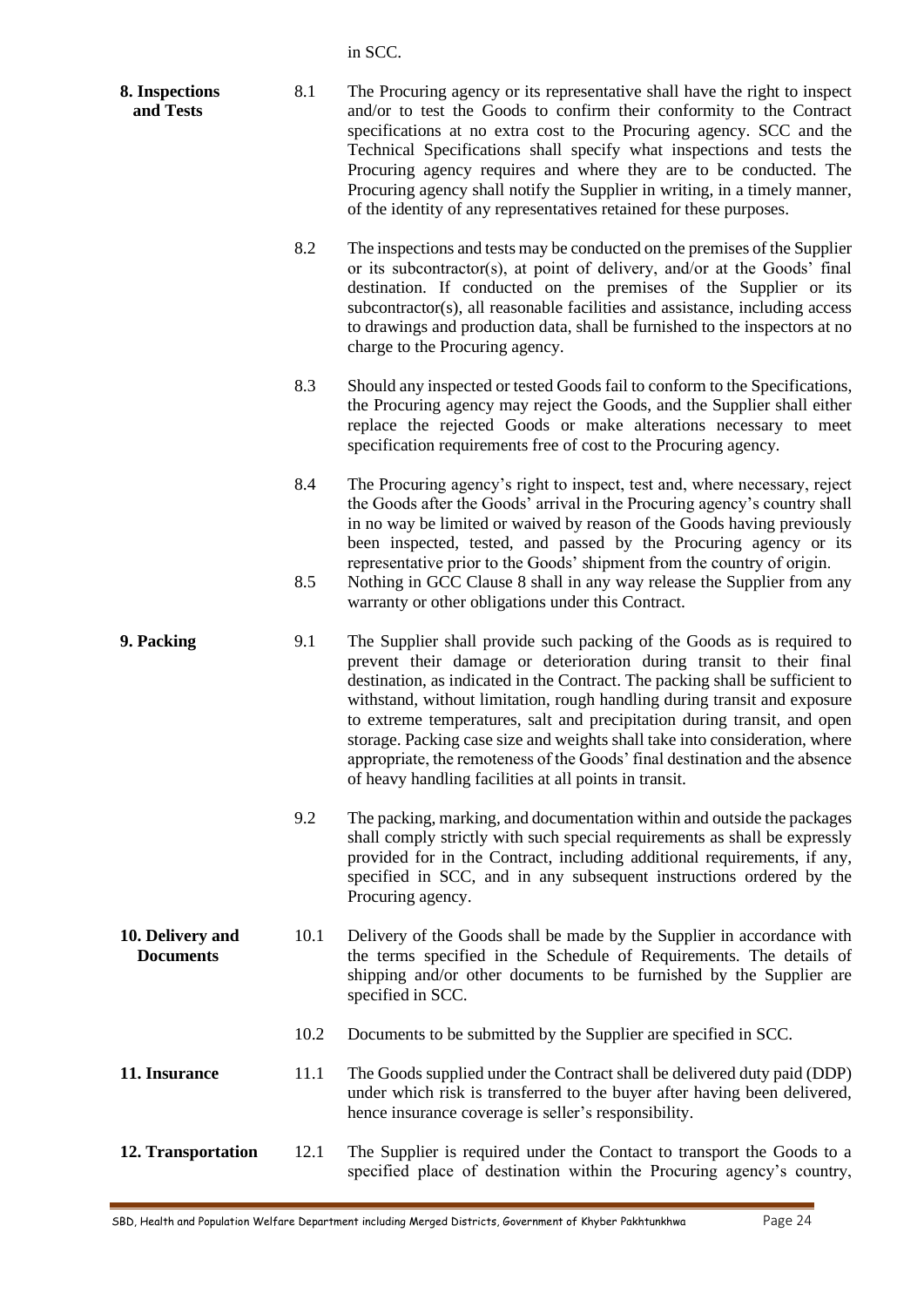|                                   |      | transport to such place of destination in the Procuring agency's country,<br>including insurance and storage, as shall be<br>specified in the Contract,<br>shall be arranged by the Supplier, and related costs shall be included in the<br>Contract Price.                                                                                                                                                                                                                                                                                                                                                                                                                                 |
|-----------------------------------|------|---------------------------------------------------------------------------------------------------------------------------------------------------------------------------------------------------------------------------------------------------------------------------------------------------------------------------------------------------------------------------------------------------------------------------------------------------------------------------------------------------------------------------------------------------------------------------------------------------------------------------------------------------------------------------------------------|
| 13. Incidental<br><b>Services</b> | 13.1 | The Supplier may be required to provide any or all of the following<br>services, including additional services, if any, specified in SCC:                                                                                                                                                                                                                                                                                                                                                                                                                                                                                                                                                   |
|                                   |      | a. performance or supervision of on-site assembly and/or start-up of the<br>supplied Goods;                                                                                                                                                                                                                                                                                                                                                                                                                                                                                                                                                                                                 |
|                                   |      | b. furnishing of tools required for assembly and / or maintenance of the<br>supplied Goods;                                                                                                                                                                                                                                                                                                                                                                                                                                                                                                                                                                                                 |
|                                   |      | c. furnishing of a detailed operations and maintenance manual for each<br>appropriate unit of the supplied Goods;                                                                                                                                                                                                                                                                                                                                                                                                                                                                                                                                                                           |
|                                   |      | d. performance or supervision or maintenance and/or repair of the<br>supplied Goods, for a period of time agreed by the parties, provided<br>that this service shall not relieve the Supplier of any warranty<br>obligations under this Contract; and                                                                                                                                                                                                                                                                                                                                                                                                                                       |
|                                   |      | training of the Procuring agency's personnel, at the Supplier's plant<br>e.<br>and/or on-site, in assembly, start-up, operation, maintenance, and/or<br>repair of the supplied Goods.                                                                                                                                                                                                                                                                                                                                                                                                                                                                                                       |
|                                   | 13.2 | Prices charged by the Supplier for incidental services, if not included in<br>the Contract Price for the Goods, shall be agreed upon in advance by the<br>parties and shall not exceed the prevailing rates charged for other parties<br>by the Supplier for similar services.                                                                                                                                                                                                                                                                                                                                                                                                              |
| 14. Spare Parts                   | 14.1 | As specified in SCC, the Supplier may be required to provide any or all<br>of the following materials, notifications, and information pertaining to<br>spare parts manufactured or distributed by the Supplier:                                                                                                                                                                                                                                                                                                                                                                                                                                                                             |
|                                   |      | a. such spare parts as the Procuring agency may elect to purchase from<br>the Supplier, provided that this election shall not relieve the Supplier<br>of any warranty obligations under the Contract; and                                                                                                                                                                                                                                                                                                                                                                                                                                                                                   |
|                                   |      | b. in the event of termination of production of the spare parts:                                                                                                                                                                                                                                                                                                                                                                                                                                                                                                                                                                                                                            |
|                                   |      | advance notification to the Procuring agency of the pending<br>i.<br>termination, in sufficient time to permit the Procuring agency to<br>procure needed requirements;                                                                                                                                                                                                                                                                                                                                                                                                                                                                                                                      |
|                                   |      | Following such termination, furnishing at no cost to the Procuring<br>ii.<br>agency, the blueprints, drawings, and specifications of the spare<br>parts, if requested.                                                                                                                                                                                                                                                                                                                                                                                                                                                                                                                      |
| 15. Warranty                      | 15.1 | The Supplier warrants that the Goods supplied under the Contract are new,<br>unused, of the most recent or current models, and that they incorporate all<br>recent improvements in design and materials unless provided otherwise in<br>the Contract. The Supplier further warrants that all Goods supplied under<br>this Contract shall have no defect, arising from design, materials, or<br>workmanship (except when the design and/or material is required<br>by the<br>Procuring agency's specifications) or from any act or omission of the<br>Supplier, that may develop under normal use of the supplied Goods in the<br>conditions prevailing in the country of final destination. |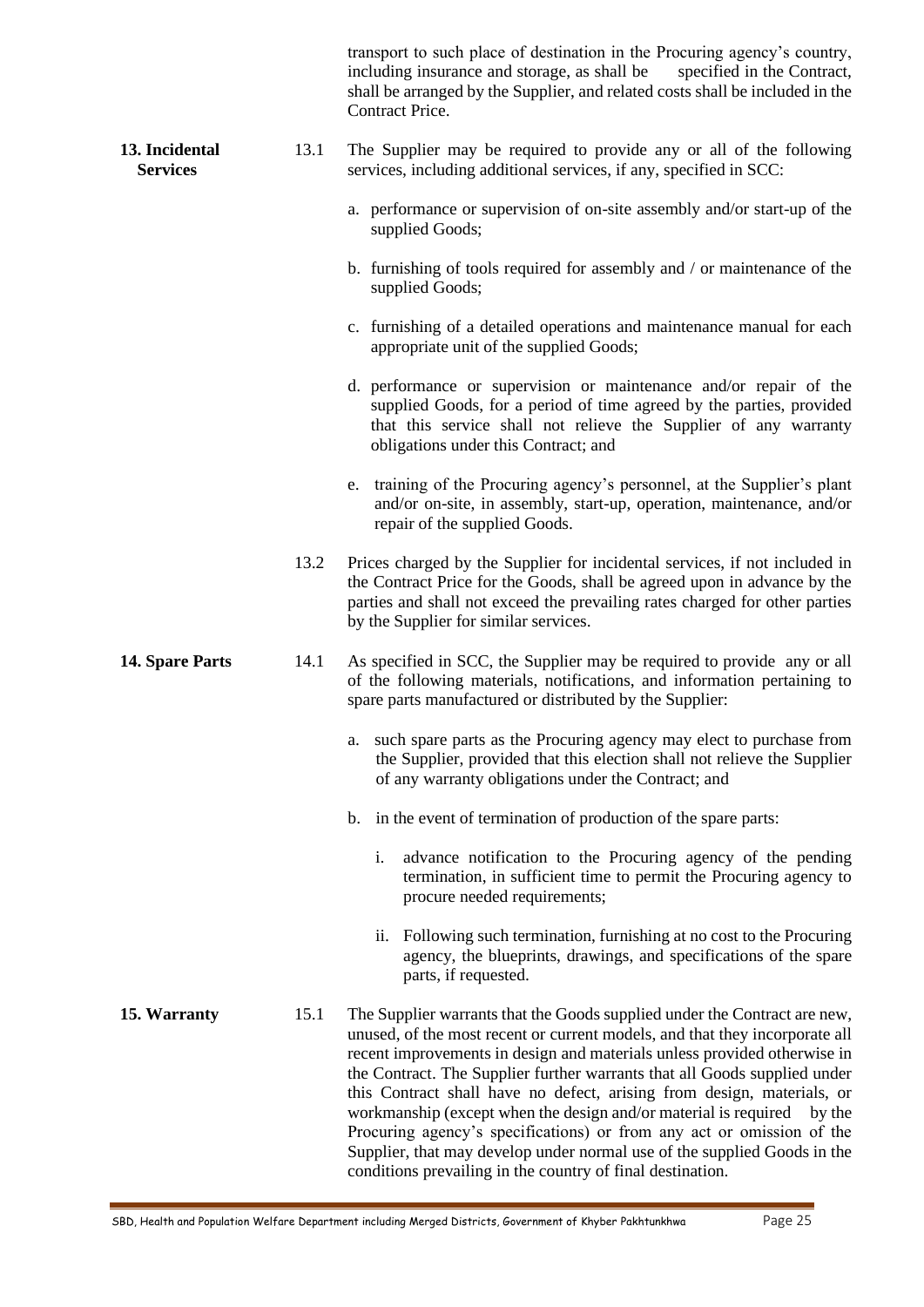|                   | 15.2 | This warranty shall remain valid for twelve (12) months after the Goods,<br>or any portion thereof as the case may be, have been delivered to and<br>accepted at the final destination indicated in the Contract, or for eighteen<br>(18) months after the date of shipment from the port or place of loading in<br>the source country, whichever period concludes earlier, unless specified<br>otherwise in SCC. |
|-------------------|------|-------------------------------------------------------------------------------------------------------------------------------------------------------------------------------------------------------------------------------------------------------------------------------------------------------------------------------------------------------------------------------------------------------------------|
|                   | 15.3 | The Procuring agency shall promptly notify the Supplier in writing of any<br>claims arising under this warranty.                                                                                                                                                                                                                                                                                                  |
|                   | 15.4 | Upon receipt of such notice, the Supplier shall, within the period specified<br>in SCC and with all reasonable speed, repair or replace the defective Goods<br>or parts thereof, without costs to the Procuring agency.                                                                                                                                                                                           |
|                   | 15.5 | If the Supplier, having been notified, fails to remedy the defect(s) within<br>the period specified in SCC, within a reasonable period, the Procuring<br>agency may proceed to take such remedial action as may be necessary, at<br>the Supplier's risk and expense and without prejudice to any other rights<br>which the Procuring agency may have against the Supplier under the<br>Contract.                  |
| 16. Payment       | 16.1 | The method and conditions of payment to be made to the Supplier under<br>this Contract shall be specified in SCC.                                                                                                                                                                                                                                                                                                 |
|                   | 16.2 | The Supplier's request(s) for payment shall be made to the Procuring<br>agency in writing, accompanied by an invoice describing, as appropriate,<br>the Goods delivered and Services performed, and by documents submitted<br>pursuant to GCC Clause 10, and upon fulfillment of other obligations<br>stipulated in the Contract.                                                                                 |
|                   | 16.3 | Payments shall be made promptly by the Procuring agency, but in no case<br>later than sixty (60) days after submission of an invoice or claim by the<br>Supplier.                                                                                                                                                                                                                                                 |
|                   | 16.4 | The currency of payment is Pak. Rupees.                                                                                                                                                                                                                                                                                                                                                                           |
| 17. Prices        | 17.1 | Prices charged by the Supplier for Goods delivered and Services<br>performed under the Contract shall not vary from the prices quoted by the<br>Supplier in its bid, with the exception of any price adjustments authorized<br>in SCC or in the Procuring agency's request for bid validity extension, as<br>the case may be.                                                                                     |
| 18. Change Orders | 18.1 | The Procuring agency may at any time, by a written order given o the<br>Supplier pursuant to GCC Clause 31, make changes within the general<br>scope of the Contract in any one or more of the following:                                                                                                                                                                                                         |
|                   |      | drawings, designs, or specifications, where Goods to be furnished<br>a.<br>under the Contract are to be specifically manufactured for the<br>Procuring agency;                                                                                                                                                                                                                                                    |
|                   |      | b. the method of shipment or packing;                                                                                                                                                                                                                                                                                                                                                                             |
|                   |      | the place of delivery; and/or<br>c.<br>the Services to be provided by the Supplier.<br>d.                                                                                                                                                                                                                                                                                                                         |
|                   | 18.2 | If any such change causes an increase or decrease in the cost of, or the time<br>required for, the Supplier's performance of any provisions under the<br>Contract, an equitable adjustment shall be made in the Contract Price or                                                                                                                                                                                 |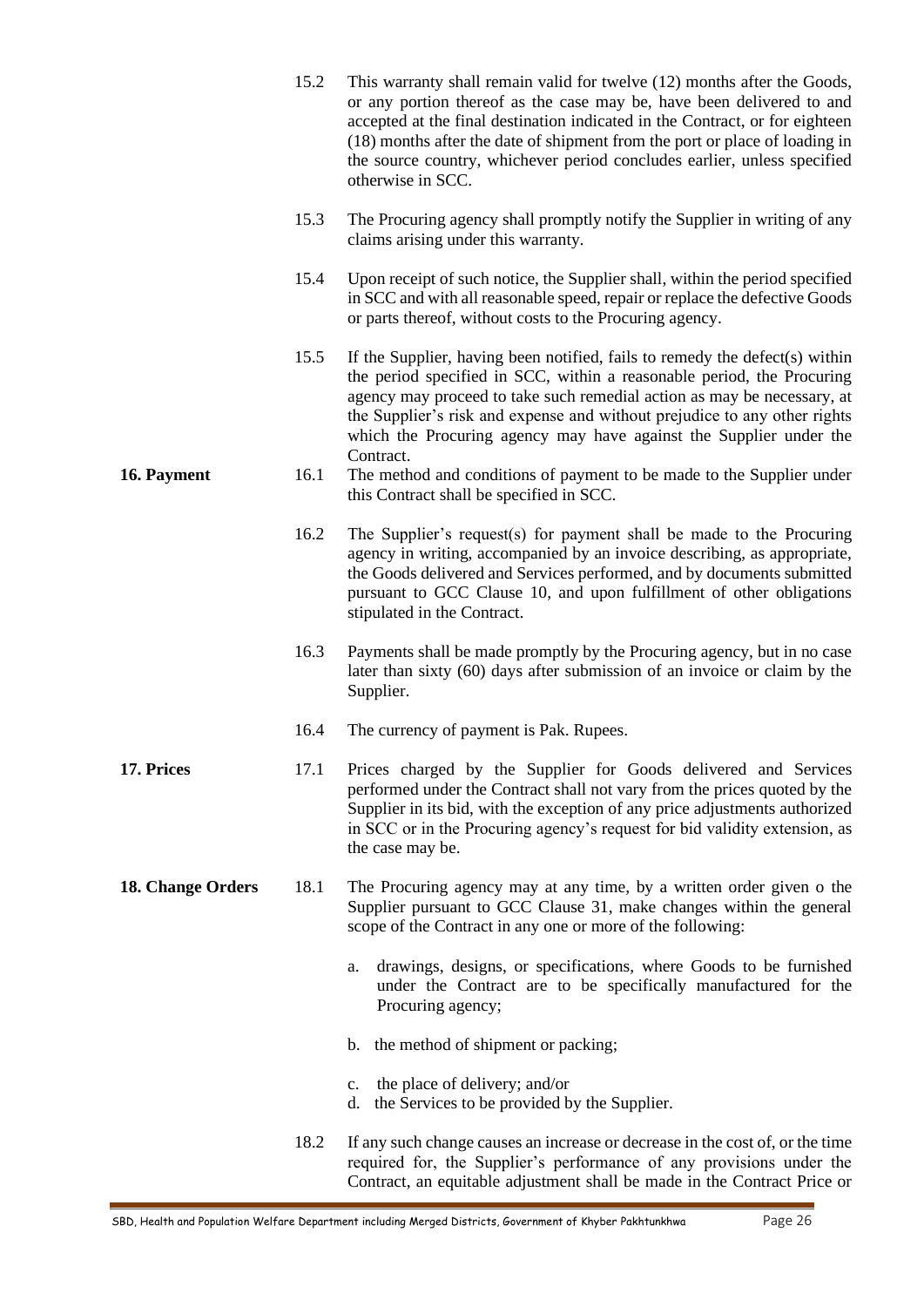|                                                       |      | delivery schedule, or both, and the Contract shall accordingly be amended.<br>Any claims by the Supplier for adjustment under this clause must be<br>asserted within thirty (30) days from the date of the Supplier's receipt of<br>the Procuring agency's change order.                                                                                                                                                                                                                                                                                                                                                                                                                                                         |
|-------------------------------------------------------|------|----------------------------------------------------------------------------------------------------------------------------------------------------------------------------------------------------------------------------------------------------------------------------------------------------------------------------------------------------------------------------------------------------------------------------------------------------------------------------------------------------------------------------------------------------------------------------------------------------------------------------------------------------------------------------------------------------------------------------------|
| 19. Contract<br><b>Amendments</b>                     | 19.1 | Subject to GCC Clause 18, no variation in or modification of the terms of<br>the Contract shall be made except by written amendment signed by the<br>parties.                                                                                                                                                                                                                                                                                                                                                                                                                                                                                                                                                                    |
| 20. Assignment                                        | 20.1 | The Supplier shall not assign, in whole or in part, its obligations to perform<br>under this Contract, except with the Procuring agency's prior written<br>consent.                                                                                                                                                                                                                                                                                                                                                                                                                                                                                                                                                              |
| 21. Subcontracts                                      | 21.1 | The Supplier shall notify the Procuring agency in writing of all<br>subcontracts awarded under this Contract if not already specified in the<br>bid. Such notification, in the original bid or later, shall not relieve the<br>Supplier from any liability or obligation under the Contract.                                                                                                                                                                                                                                                                                                                                                                                                                                     |
|                                                       | 21.2 | Subcontracts must comply with the provisions of GCC Clause 3.                                                                                                                                                                                                                                                                                                                                                                                                                                                                                                                                                                                                                                                                    |
| 22. Delays in the<br>Supplier's<br><b>Performance</b> | 22.1 | Delivery of the Goods and performance of Services shall be made by the<br>Supplier in accordance with the time schedule prescribed by the Procuring<br>agency in the Schedule of Requirements.                                                                                                                                                                                                                                                                                                                                                                                                                                                                                                                                   |
|                                                       | 22.2 | If at any time during performance of the Contract, the Supplier or its<br>subcontractor(s) should encounter conditions impeding timely delivery of<br>the Goods and performance of Services, the Supplier shall promptly notify<br>the Procuring agency in writing of the fact of the delay, its likely duration<br>and its cause(s). As soon as practicable after receipt of the Supplier's<br>notice, the Procuring agency shall evaluate the situation and may at its<br>discretion extend the Supplier's time for performance, with or without<br>liquidated damages, in which case the extension shall be ratified by the<br>parties by amendment of Contract.                                                              |
|                                                       | 22.3 | Except as provided under GCC Clause 25, a delay by the Supplier in the<br>performance of its delivery obligations shall render the Supplier liable to<br>the imposition of liquidated damages pursuant to GCC Clause 23, unless<br>an extension of time is agreed upon pursuant to GCC Clause 22.2 without<br>the application of liquidated damages.                                                                                                                                                                                                                                                                                                                                                                             |
| 23. Liquidated<br><b>Damages</b>                      | 2.31 | Subject to GCC Clause 25, if the Supplier fails to deliver any or all of the<br>Goods or to perform the Services within the period(s) specified in the<br>Contract, the Procuring agency shall, without prejudice to its other<br>remedies under the Contract, deduct from the Contract Price, as liquidated<br>damages, a sum equivalent to the percentage specified in SCC of the<br>delivered price of the delayed Goods or unperformed Services for each<br>week or part thereof of delay until actual delivery or performance, up to a<br>maximum deduction of the percentage specified in SCC. Once the<br>maximum is reached, the Procuring agency may consider termination of<br>the Contract pursuant to GCC Clause 24. |
| 24. Termination<br>for Default                        | 24.1 | The Procuring agency, without prejudice to any other remedy for breach<br>of Contract, by written notice of default sent to the Supplier, may terminate<br>this Contract in whole or in part:                                                                                                                                                                                                                                                                                                                                                                                                                                                                                                                                    |
|                                                       |      | if the Supplier fails to deliver any or all of the Goods within the<br>a.<br>period(s) specified in the Contract, or within any extension thereof<br>granted by the Procuring agency pursuant to GCC Clause 22; or                                                                                                                                                                                                                                                                                                                                                                                                                                                                                                               |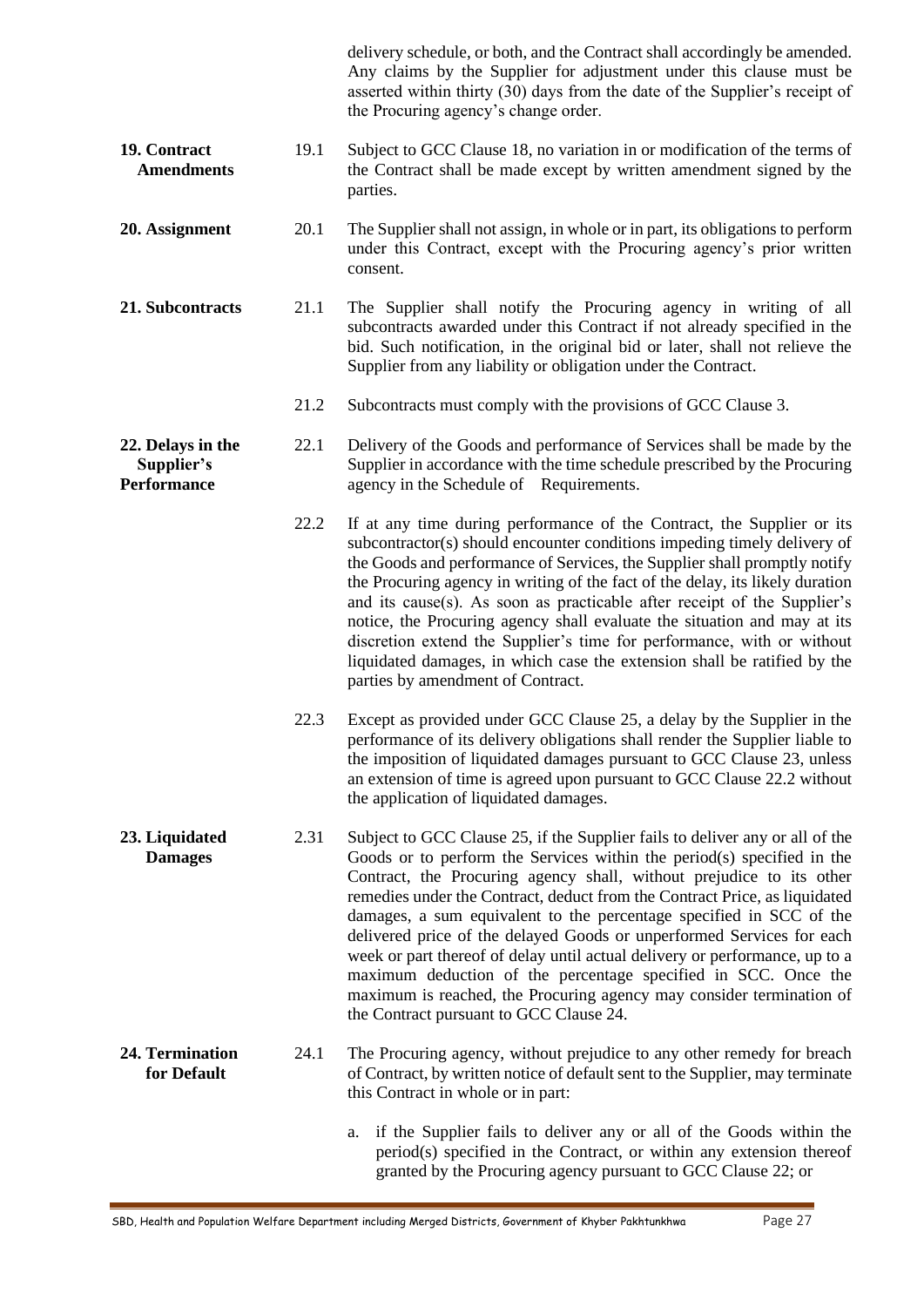- b. if the Supplier fails to perform any other obligation(s) under the Contract.
- c. if the Supplier, in the judgment of the Procuring agency has engaged in corrupt or fraudulent practices in competing for or in executing the Contract.

For the purpose of this clause:

"corrupt practice" means the offering, giving, receiving or soliciting of any thing of value to influence the action of a public official in the procurement process or in contract execution.

"fraudulent practice" means a misrepresentation of facts in order to influence a procurement process or the execution of a contract to the detriment of the Borrower, and includes collusive practice among Bidders (prior to or after bid submission) designed to establish bid prices at artificial non-competitive levels and to deprive the Borrower of the benefits of free and open competition.

- 24.2 In the event the Procuring agency terminates the Contract in whole or in part, pursuant to GCC Clause 24.1, the Procuring agency may procure, upon such terms and in such manner as it deems appropriate, Goods or Services similar to those undelivered, and the Supplier shall be liable to the Procuring agency for any excess costs for such similar Goods or Services. However, the Supplier shall continue performance of the Contract to the extent not terminated.
- **25. Force Majeure** 25.1 Notwithstanding the provisions of GCC Clauses 22, 23, and 24, the Supplier shall not be liable for forfeiture of its performance security, liquidated damages, or termination for default if and to the extent that its delay in performance or other failure to perform its obligations under the Contract is the result of an event of Force Majeure.
	- 25.2 For purposes of this clause, "Force Majeure" means an event beyond the control of the Supplier and not involving the Supplier's fault or negligence and not foreseeable. Such events may include, but are not restricted to, acts of the Procuring agency in its sovereign capacity, wars or revolutions, fires, floods, epidemics, quarantine restrictions, and freight embargoes.
	- 25.3 If a Force Majeure situation arises, the Supplier shall promptly notify the Procuring agency in writing of such condition and the cause thereof. Unless otherwise directed by the Procuring agency in writing, the Supplier shall continue to perform its obligations under the Contract as far as is reasonably practical, and shall seek all reasonable alternative means for performance not prevented by the Force Majeure event.
- **26. Termination for Insolvency** 26.1 The Procuring agency may at any time terminate the Contract by giving written notice to the Supplier if the Supplier becomes bankrupt or otherwise insolvent. In this event, termination will be without compensation to the Supplier, provided that such termination will not prejudice or affect any right of action or remedy which has accrued or will accrue thereafter to the Procuring agency.
- **27. Termination For Convenience** 27.1 The Procuring agency, by written notice sent to the Supplier, may terminate the Contract, in whole or in part, at any time for its convenience. The notice of termination shall specify that termination is for the Procuring agency's convenience, the extent to which performance of the Supplier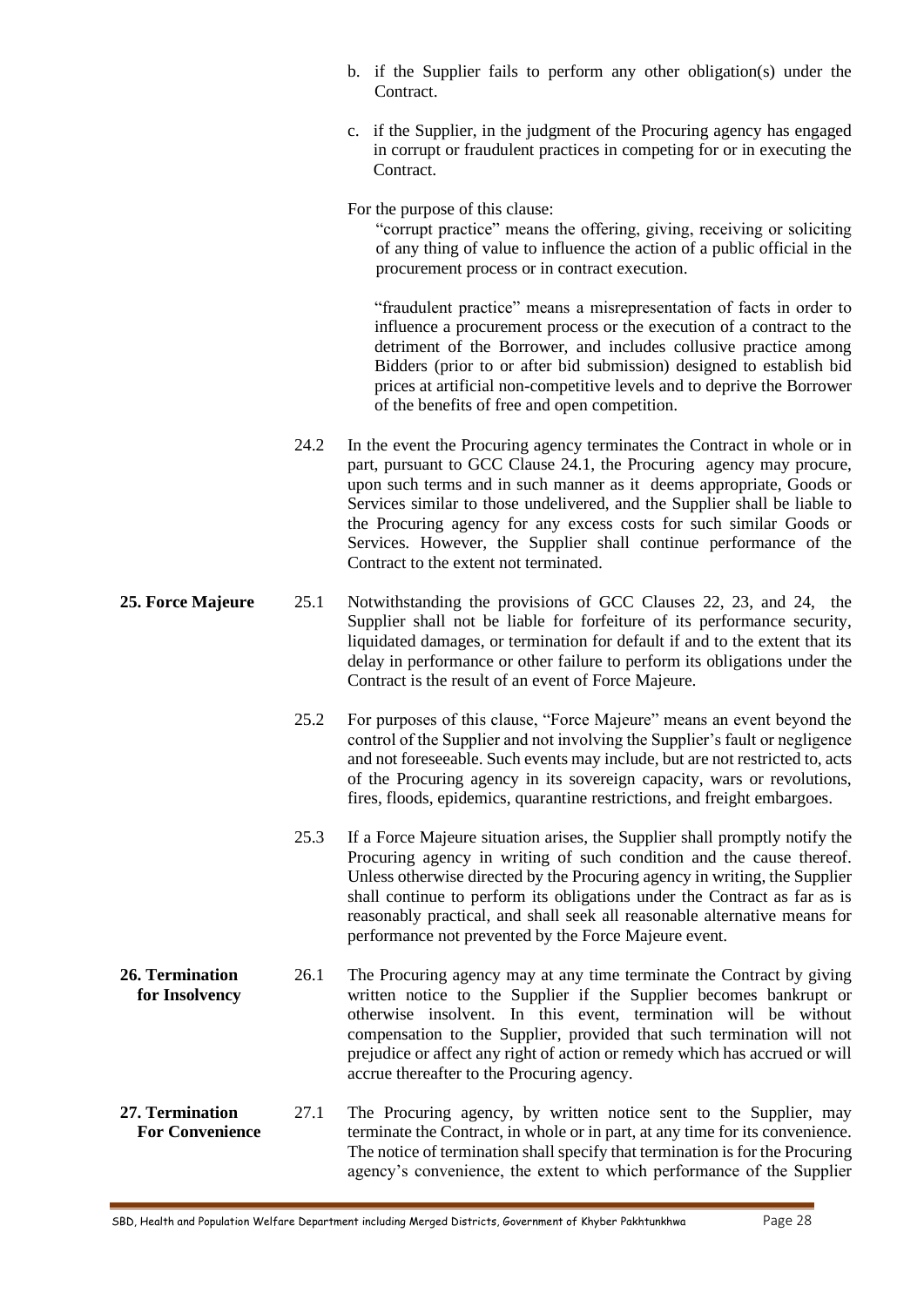|                                      |      | under the Contract is terminated, and the date upon which such termination<br>becomes effective.                                                                                                                                                                                                                                                                                                                                                                       |  |
|--------------------------------------|------|------------------------------------------------------------------------------------------------------------------------------------------------------------------------------------------------------------------------------------------------------------------------------------------------------------------------------------------------------------------------------------------------------------------------------------------------------------------------|--|
|                                      | 27.2 | The Goods that are complete and ready for shipment within thirty (30) days<br>after the Supplier's receipt of notice of termination shall be accepted by<br>the Procuring agency at the Contract terms and prices. For the remaining<br>Goods, the Procuring agency may elect:                                                                                                                                                                                         |  |
|                                      |      | to have any portion completed and delivered at the Contract terms and<br>a.<br>prices; and/or                                                                                                                                                                                                                                                                                                                                                                          |  |
|                                      |      | b. to cancel the remainder and pay to the Supplier an agreed amount for<br>partially completed Goods and Services and for materials and parts<br>previously procured by the Supplier.                                                                                                                                                                                                                                                                                  |  |
| 28. Resolution of<br><b>Disputes</b> | 28.1 | The Procuring agency and the Supplier shall make every effort to resolve<br>amicably by direct informal negotiation any disagreement or dispute<br>arising between them under or in connection with the Contract.                                                                                                                                                                                                                                                      |  |
|                                      | 28.2 | If, after thirty (30) days from the commencement of such informal<br>negotiations, the Procuring agency and the Supplier have been unable to<br>resolve amicably a Contract dispute, either party may require that the<br>dispute be referred for resolution to the formal mechanisms specified in<br>SCC. These mechanisms may include, but are not restricted to, conciliation<br>mediated by a third party, adjudication in an agreed manner and/or<br>arbitration. |  |
| 29. Governing<br>Language            | 29.1 | The Contract shall be written in the language specified in SCC. Subject to<br>GCC Clause 30, the version of the Contract written in the specified<br>language shall govern its interpretation. All correspondence and other<br>documents pertaining to the Contract which are exchanged by the parties<br>shall be written in the same language.                                                                                                                       |  |
| 30. Applicable<br>Law                | 30.1 | The Contract shall be interpreted in accordance with the laws of the<br>Procuring agency's country, unless otherwise specified in SCC.                                                                                                                                                                                                                                                                                                                                 |  |
| 31. Notices                          | 31.1 | Any notice given by one party to the other pursuant to this Contract shall<br>be sent to the other party in writing or by cable, telex, or facsimile and<br>confirmed in writing to the other party's address specified in SCC.                                                                                                                                                                                                                                        |  |
|                                      | 31.2 | A notice shall be effective when delivered or on the notice's effective date,<br>whichever is later.                                                                                                                                                                                                                                                                                                                                                                   |  |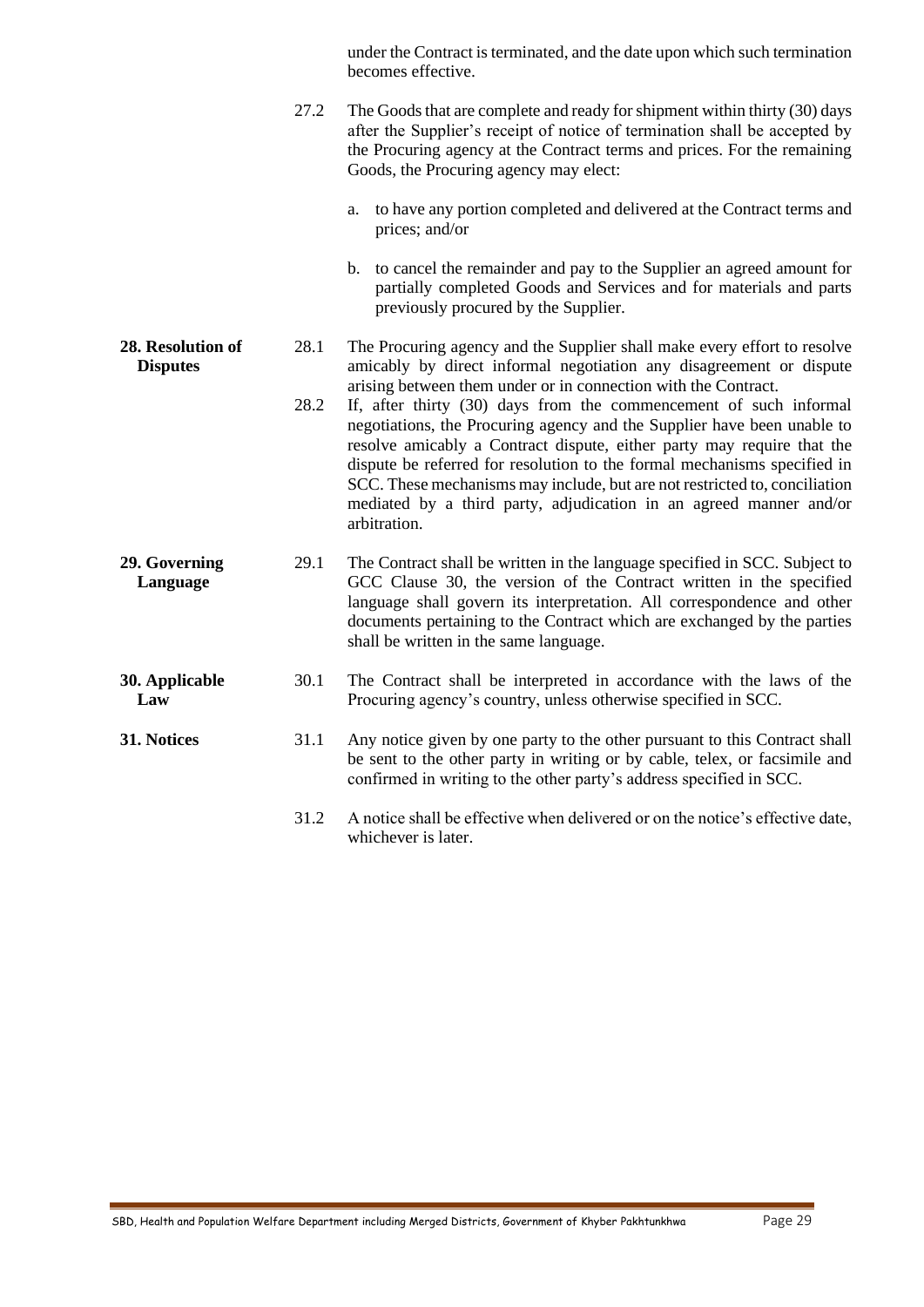## **PART TWO (PROCUREMENT SPECIFIC PROVISIONS)**

- **Invitation for Bids (IFB)**
- **Bid Data Sheet (BDS)**
- **Special Conditions of Contract (SCC)**
- **Schedule of Requirements**
- **Technical Specifications**
- **Sample Forms**

# **PART TWO**

## **SECTION I - Invitation for Bids**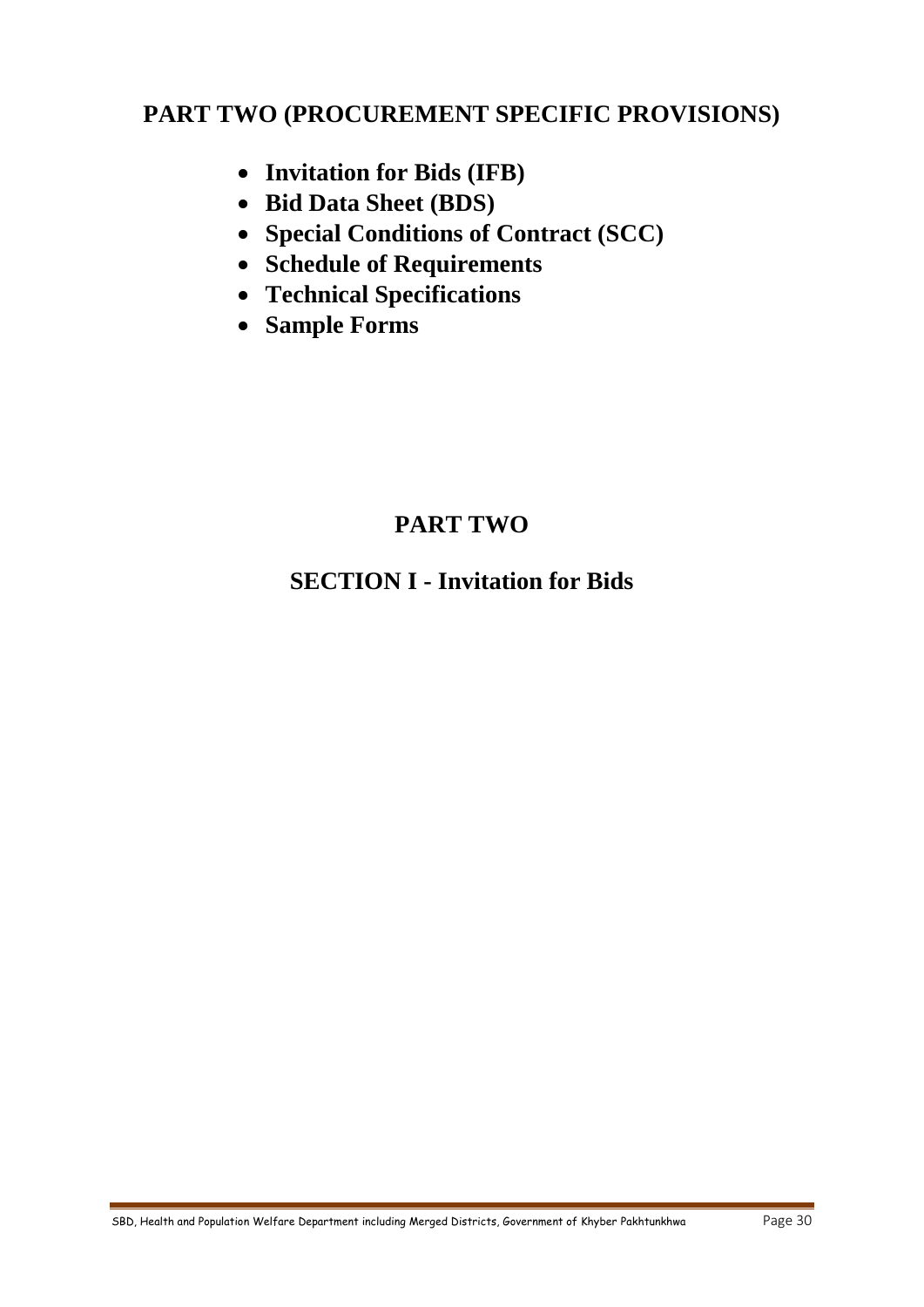

## **Invitation for Bids (IFB)**

#### **Joint Procurement of Contraceptives (2022-23)**

Health & Population Welfare Departments, including Merged Districts, Government of Khyber Pakhtunkhwa, Pakistan jointly invites sealed bids from eligible bidders for supply of following contraceptive items through Single Stage – Two Envelopes bidding procedure as per Rule 6(2) (b) of Khyber Pakhtunkhwa Public Procurement Rules 2014.

- 1. Combined Oral Contraceptive Pills *(COC)* 6. Condoms
- 
- 3. Emergency Contraceptive Pills *(ECP)* 8. Implants *(Single and Double rod)*
- 4. DMPA Injectable contraceptive *(3 Months)*
- 5. Disposable syringes for injectable contraceptives

- 2. Progestogen Only Pills *(POP)* 7. Intra Uterine Contraceptive Device *(IUCD)*
	-

The detailed description and schedule of requirement of above contraceptives are given in the Bid Solicitation Documents.

Interested eligible bidders may obtain Bidding Documents from the address mentioned below upon submission of written application along with payment of non-refundable fee of PKR.1000.00 (One Thousand only) by Bank Draft/Cash in favor of Project Director Integrated Health Project, Directorate General Health Services, Peshawar. Interested Bidders can submit bid for single or more items (separately) as given in the bidding documents, however, evaluation of bids and award of contract shall be made on single item basis.

Bidding documents will be available from the date of advertisement and BSD will be issued up to **26-05 -2022 at 11:00 a.m**. Bidding documents are also available on the website of Procuring Departments [\(www.healthkp.gov.pk\)](http://www.healthkp.gov.pk/).

Sealed Bids must reach at the address given below on or before **26-05-2022 at 11:00 a.m.** and will be opened in the presence of the bidders/representatives who choose to be present **on the same day at 11:30 a.m**. in the committee Room of Health Department, Khyber Pakhtunkhwa, HRD Building, Khyber Road Peshawar

Bid must be accompanied by bid security as mentioned in BSD for each item (under framework mode of procurement method) in the shape of Call Deposit or any other financial instrument permissible under KPPRA Rules in PKR in favor of Project Director Integrated Health Project, Directorate General Health Services, Khyber Pakhtunkhwa Peshawar issued from any scheduled Bank of Pakistan must be attached with financial bid. Late bids will not be entertained.

A Pre-Bid meeting shall be held on **17-05-2020 at 11:30 a.m**. at the Committee Room of Health Department, Khyber Pakhtunkhwa, HRD Building, Khyber Road Peshawar

The bidders are requested to quote their best and final prices as no negotiations on the price are allowed.

The procuring agency reserves the right to reject any or all the bids under clause 47 of KPPRA procurement rules 2014.

> Project Director Integrated Health Project Health Department, Khyber Pakhtunkhwa Peshawar. Phone: +92-91-9216342-5, Fax: +92-91-9216346, e-mail: ihphealthkp@gmail.com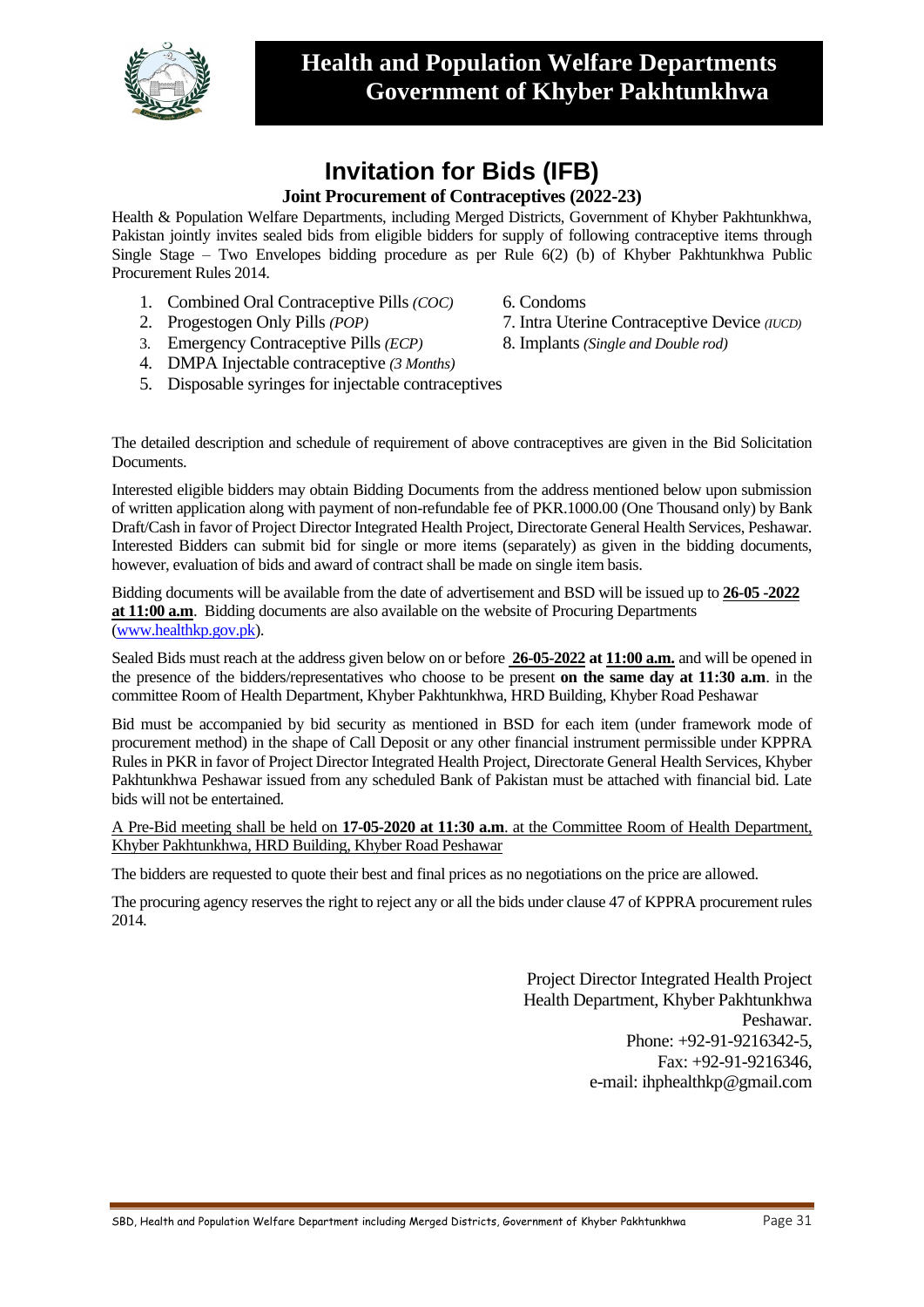# PART TWO SECTION - II

Bid data sheet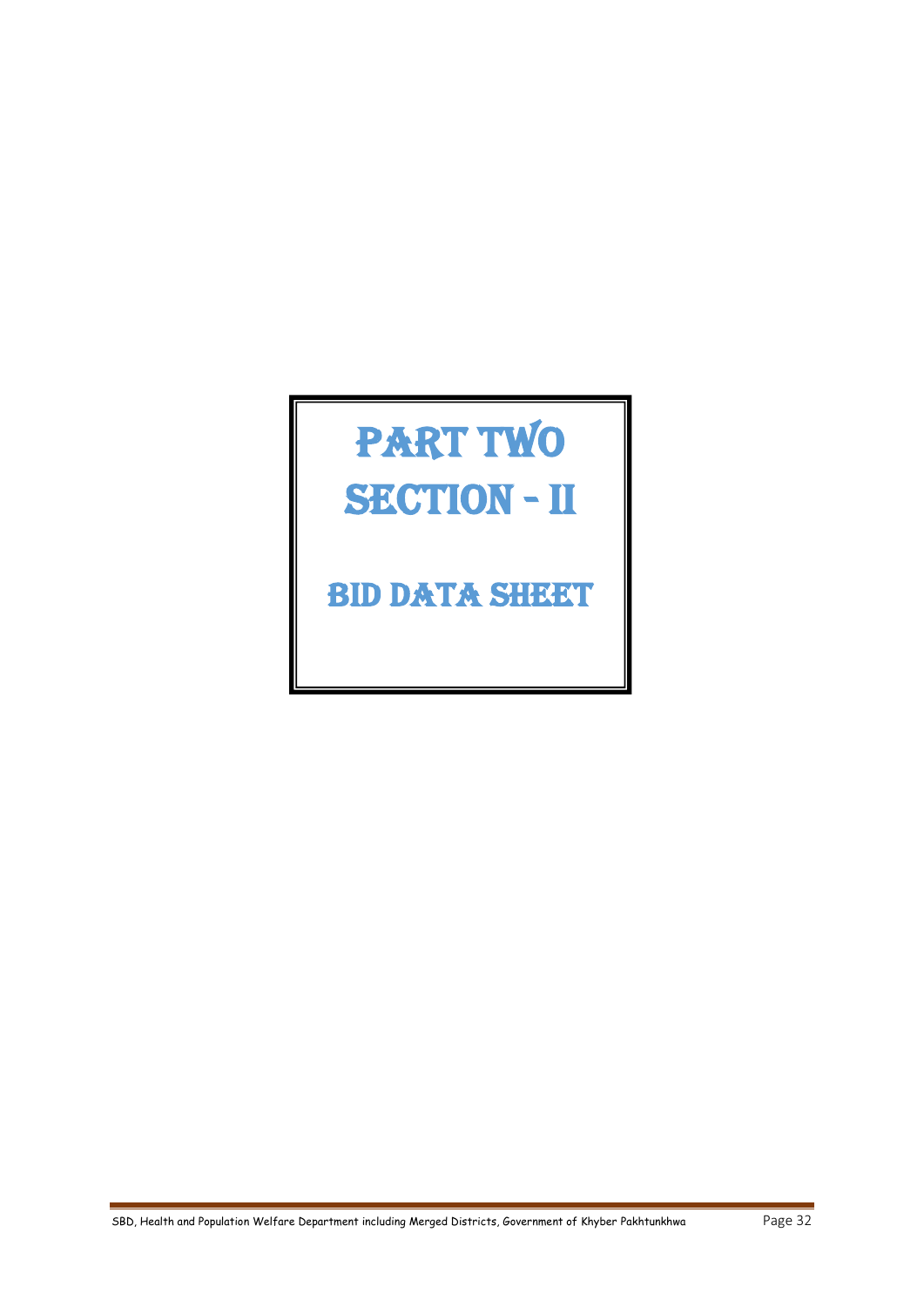### **Bid Data Sheet**

| <b>ITB</b> Ref  | <b>Description</b>                                                      | <b>Detail</b>                                                                                              |
|-----------------|-------------------------------------------------------------------------|------------------------------------------------------------------------------------------------------------|
|                 | <b>Commencement of sale of Bidding</b><br><b>Document</b>               | From the date of publishing of IFB                                                                         |
| ITB Clause 1.1  | <b>Name of Procuring Agency</b>                                         | of<br>Health<br>Departments<br>and<br>Population Welfare including Newly<br>Merged<br>Districts,<br>Khyber |
|                 |                                                                         | Pakhtunkhwa.<br>Other ADP/AIP Projects of Health<br>Department & PWD who desires to                        |
|                 |                                                                         | this<br>from<br>procure<br>framework<br>contract.                                                          |
| ITB Clause 1.1  | <b>Bid title and reference number</b>                                   | Bid Reference No: JPC/2022-23                                                                              |
|                 |                                                                         | Joint Procurement of Contraceptives                                                                        |
|                 |                                                                         | for Health and Population Welfare                                                                          |
|                 |                                                                         | including<br>Departments<br>Newly                                                                          |
|                 |                                                                         | Merged<br>districts.<br>Khyber<br>Pakhtunkhwa                                                              |
| ITB Clause 1.1  | <b>Source of funds</b>                                                  | Provincial consolidated fund,                                                                              |
|                 |                                                                         | <b>ADP/AIP</b> for Population Welfare                                                                      |
|                 |                                                                         | Department & Health Department                                                                             |
|                 |                                                                         | Khyber Pakhtunkhwa                                                                                         |
| ITB Clause 6.1  | <b>Clarification of Bidding Documents</b>                               | Project Director Integrated Health                                                                         |
|                 | / Procuring agency's address,                                           | Project, Health Department, Khyber                                                                         |
|                 | telephone, Telex and facsimile,                                         | Pakhtunkhwa Peshawar.                                                                                      |
|                 | numbers.                                                                | Address: 81-E, Old Bara Road,                                                                              |
|                 |                                                                         | <b>University Town Peshawar</b>                                                                            |
|                 |                                                                         | Tel No: 091-9216342-45                                                                                     |
|                 |                                                                         | Fax No: 091-9216346                                                                                        |
|                 |                                                                         | Email: ihphealthkp@gmail.com                                                                               |
| ITB Clause 8.1  | Language of bid                                                         | English                                                                                                    |
| ITB Clause 11.4 | <b>Bid Price</b>                                                        | Price quoted shall be fixed and                                                                            |
|                 |                                                                         | inclusive of all taxes & duties                                                                            |
|                 |                                                                         | transportation, loading unloading                                                                          |
|                 |                                                                         | etc.                                                                                                       |
| ITB Clause 13   | <b>Documents Establishing</b>                                           | See Bid Cover Sheet and all others                                                                         |
|                 | <b>Qualifications of Bidder</b>                                         | in Section VII. Bid Forms                                                                                  |
| ITB Clause 14.1 | <b>Documents Establishing</b><br><b>Conformity to Bidding Documents</b> | see list of documents at SCC 19                                                                            |
| ITB Clause 15.1 | <b>Amount of bid security</b>                                           | $Rs.1,000,000/$ - for each product                                                                         |
|                 |                                                                         | except Emergency Contraceptive                                                                             |
|                 |                                                                         | Pills for which the Bid Security will                                                                      |
|                 |                                                                         | be Rs.100,000/-                                                                                            |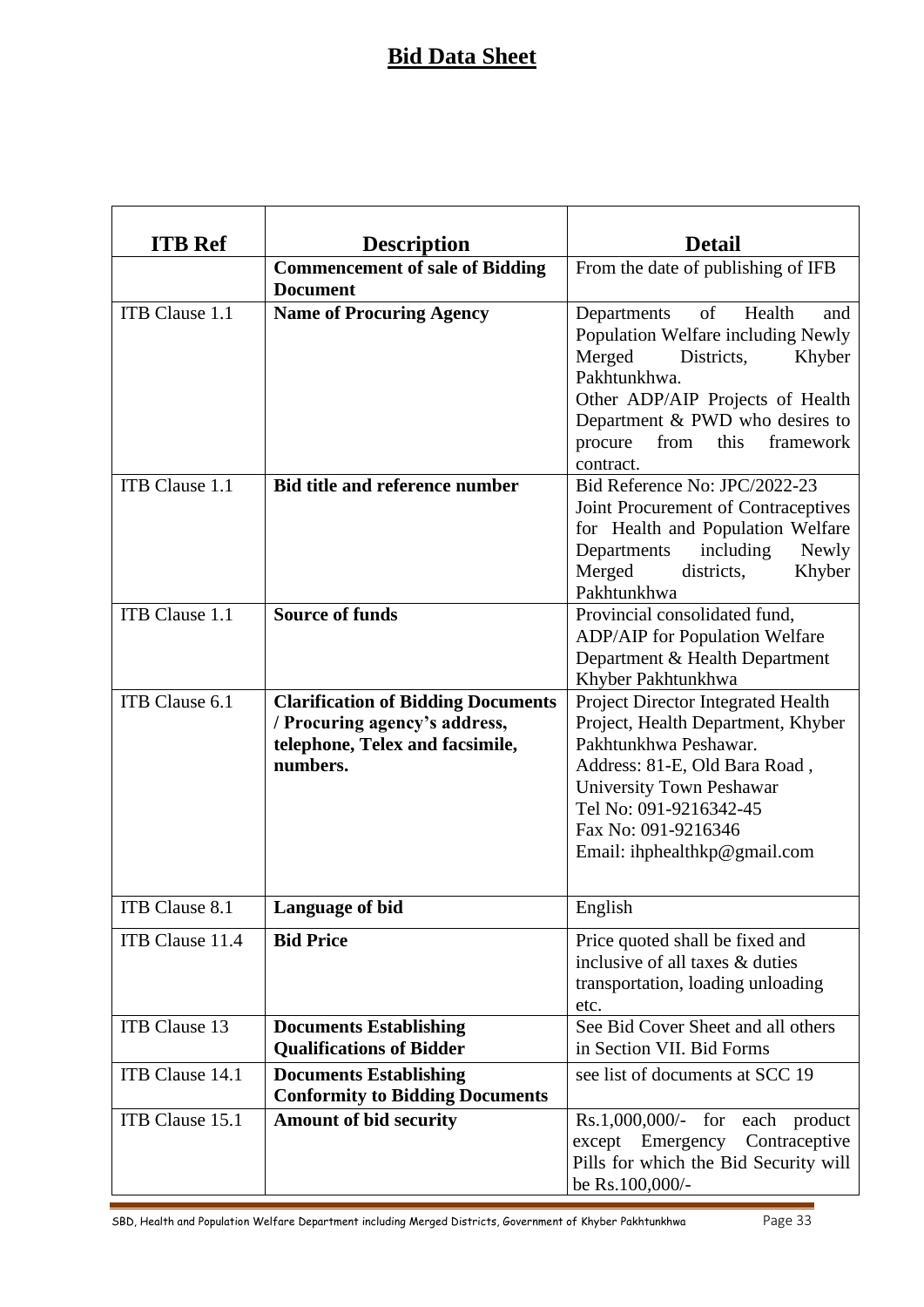|                 |                                                           | <b>Under Framework agreement</b>                                                                                                                                                             |
|-----------------|-----------------------------------------------------------|----------------------------------------------------------------------------------------------------------------------------------------------------------------------------------------------|
|                 |                                                           | Mode of procurement                                                                                                                                                                          |
| ITB Clause 16.1 | <b>Bid validity period</b>                                | 180 Days                                                                                                                                                                                     |
| ITB Clause 17.1 | <b>Number of bid copies</b>                               | One original set and $I(one)$ copy                                                                                                                                                           |
| ITB Clause 17.2 | <b>Marking of Bids</b>                                    | Highest ranking fair bidding as per<br>evaluation criteria set forth in these<br><b>BSDs</b> in relevant section                                                                             |
| ITB Clause 18.2 | <b>Address for bid submission</b>                         | Project Director Integrated Health<br>Project, Health Department, Khyber<br>Pakhtunkhwa Peshawar.<br>Address: 81-E, Old bara Road,<br>University Town Peshawar                               |
| ITB Clause 19.1 | Last date and time for the receipt<br>of bidding document | As per IFB                                                                                                                                                                                   |
| ITB Clause 19.3 | Pre-Bid meeting with the bidders                          | As per IFB                                                                                                                                                                                   |
| ITB Clause 20.1 | Late submission of bids                                   | Any bid received by the Procuring<br>agency after due date, time at the<br>venue for submission of bids as per<br>IFB will be rejected and returned<br>unopened to the Bidder.               |
| ITB Clause 22.1 | Date, time and venue of opening of<br><b>bids</b>         | As per IFB                                                                                                                                                                                   |
| ITB Clause 25.3 | <b>Criteria for bid evaluation</b>                        | <b>Merit Point Evaluation</b><br>The items ranked highest in merit<br>points (obtained through and based<br>on technical and financial<br>evaluation) will be declared as<br>successful bid. |
| ITB Clause 29.1 | <b>Right to Vary Quantities at Time of</b><br>Award       | Its open Framework type of<br>contract. The variation of quantities<br>of goods will be subject to<br>availability of funds & need of the<br>department.                                     |
|                 | <b>Bidding procedure</b>                                  | Single stage – Two Envelop<br>procedure as KPPRA Act & Rules<br>6(2)(b)                                                                                                                      |
|                 | <b>Bid Price: Final Destination</b>                       | DDP - Central Warehouse and<br>Supplies, Karachi                                                                                                                                             |
|                 | <b>Bid Price</b>                                          | Bidder must quote unit price of their<br>quoted items. The bidders are<br>advised to quote their best price as<br>financial negotiation is not allowed<br>as per KPPRA act & rules           |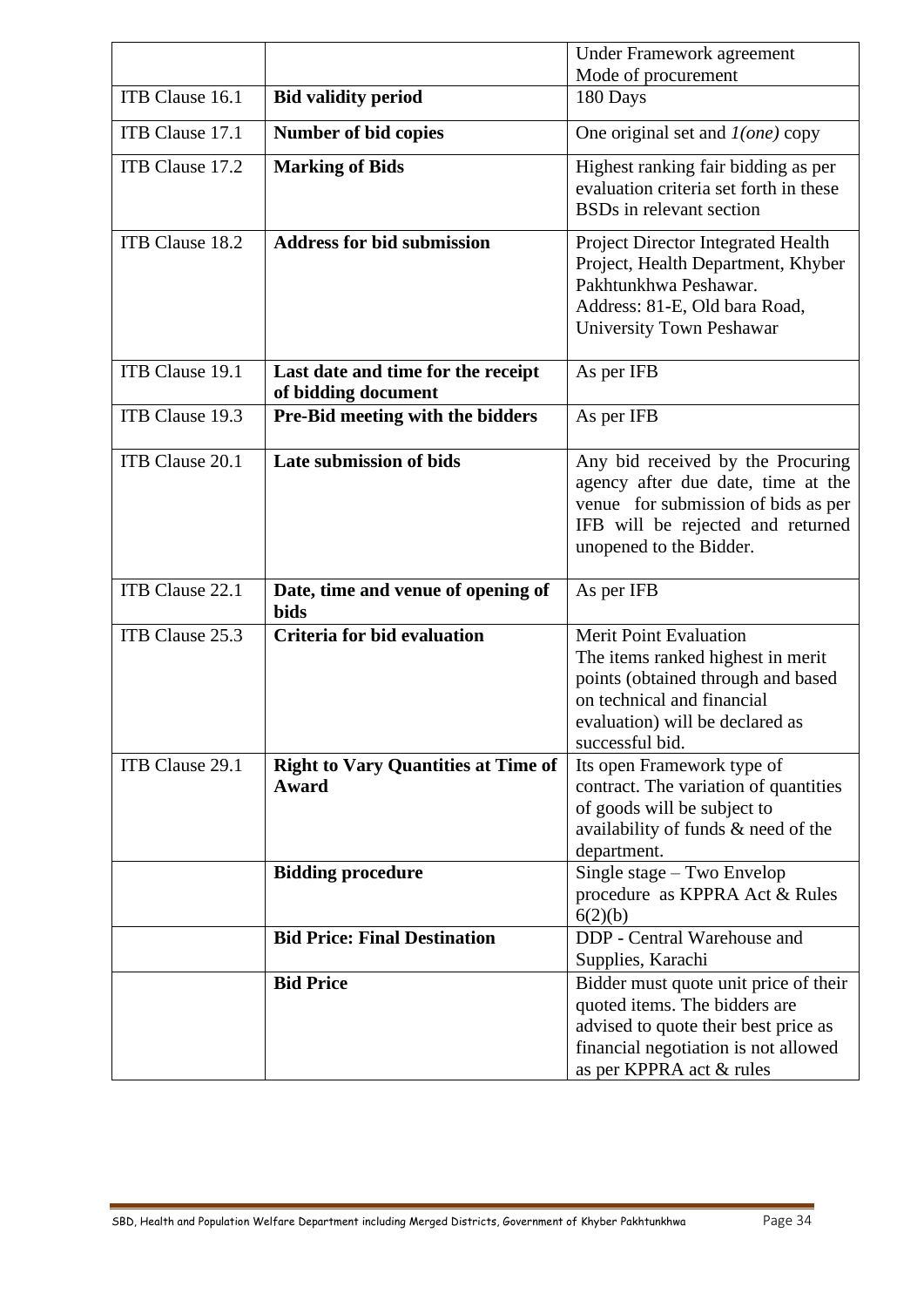# PART TWO SECTION - III

Special Conditions **OF CONTRACT** (SCC)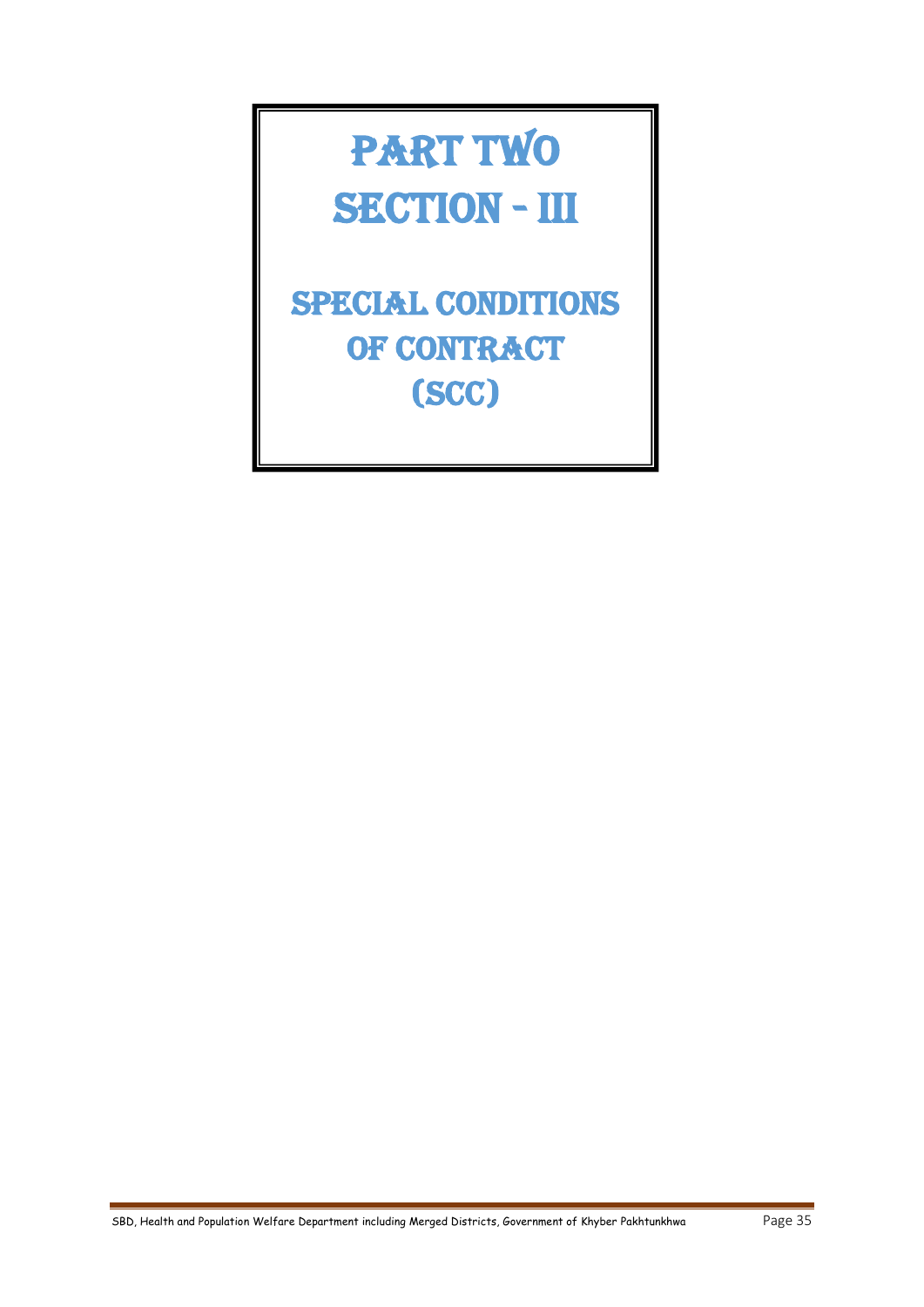# **Special Conditions of Contract**

The following Special Conditions of Contract shall supplement the General Conditions of Contract. Whenever there is a conflict, the provisions herein shall prevail over those in the General Conditions of Contract. The corresponding clause number of the GCC is indicated in parentheses.

[Instructions for completing the Special Conditions of Contract are provided, as needed, in the notes in italics mentioned for the relevant SCC. Where sample provisions are furnished, they are only illustrative of the provisions that the Procuring agency should draft specifically for each procurement.]

## **1. Definitions (GCC Clause 1)**

GCC 1.1 (g)— The Procuring agency is:

- i- Health Department including Newly Merged Districts, Khyber Pakhtunkhwa
- ii- Population Welfare Department including Newly Merged Districts, Khyber Pakhtunkhwa
- iii- Health & Population Welfare Department related Projects.

GCC 1.1 (h)—The Procuring agency's country is: Pakistan

GCC 1.1 (i)—The Supplier is: Manufacturer, Importer

### **Sample Provision**

GCC 1.1 (j) —The samples (Disposable syringe) will be evaluated on legal  $\&$  on technical grounds and will mark the samples following score given in the evaluation criteria if they meet the requirement as per technical specifications.

- **1. The Contract** 1.1 The following documents shall be deemed to form and be read and construed as integral part of the Contract ,:
	- a. the Schedule of Requirements.
	- b. the Technical Specifications.
	- c. the Price Schedule submitted by the Bidder.
	- d. the Procuring Agency's Notification of Award.
	- e. the Purchase Order
	- f. Instructions to Bidders
	- g. the General Conditions of Contract
	- h. Special Conditions of Contract
	- 1.2 Both Health and Population Welfare Departments including merged districts and Projects of Health & PWD will sign individual Frame work contract under KPPRA Act & Rules with the highest ranking fair bidder as per requirement and availability of funds. .
	- 1.3 The Contract words and expressions shall have the same meanings as are respectively assigned to them in the General Conditions of Contract
	- 1.4 The contract shall remain valid till **June, 2023** in best public interest.
	- 1.5 The contract is to be made on stamp paper of an amount required as per law.

## 2. **Country of Origin (GCC Clause 3)**

All countries and territories as indicated in Part Two Section VI of the bidding documents, "Eligibility for the Provisions of Goods, Works, and Services in Government-Financed Procurement".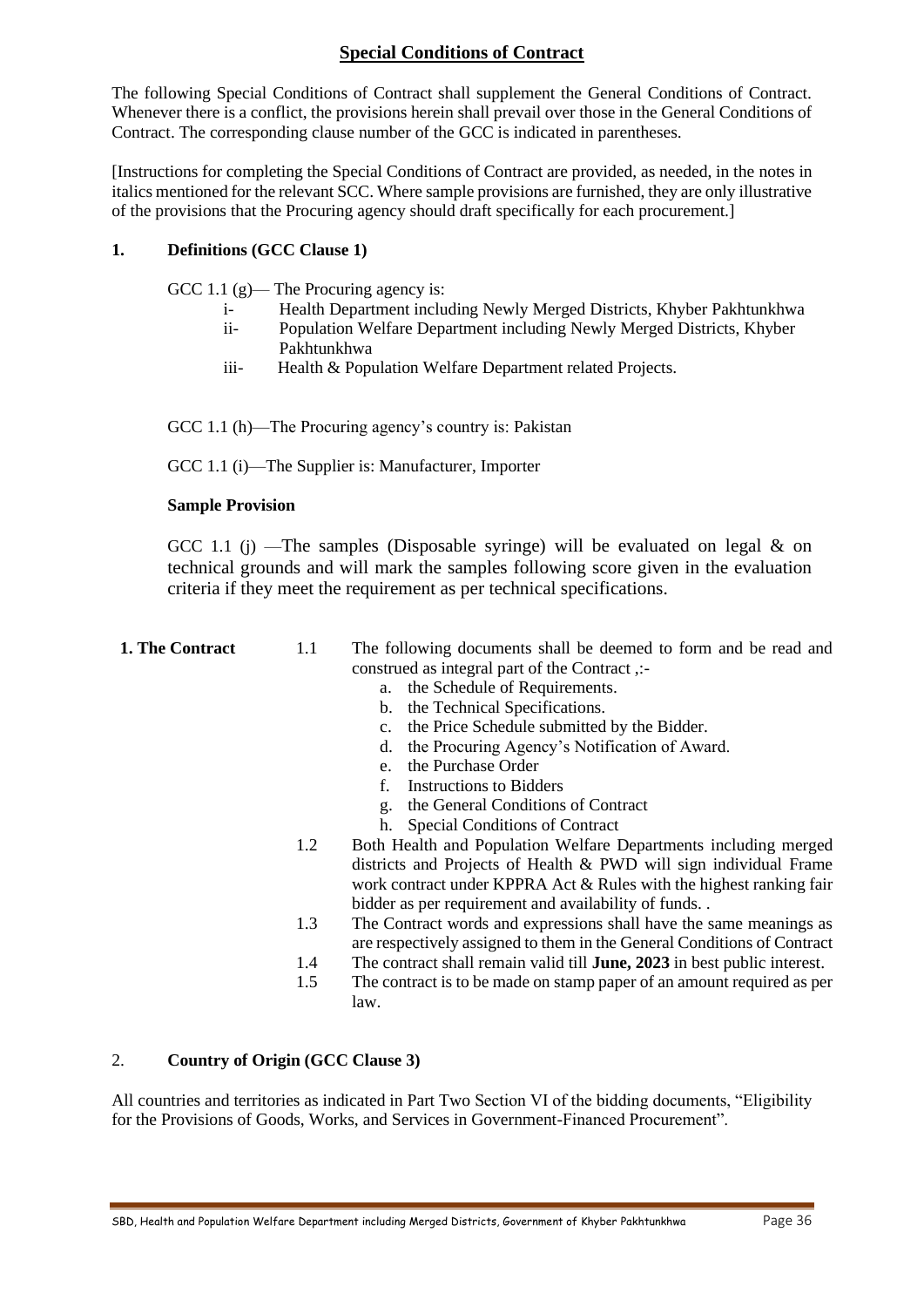## 3. **Performance Security (GCC Clause 7)**

GCC 7.1—The amount of performance security, as a percentage of the Contract Price, shall be:

I- The Supplier, prior to signing of this contract, shall provide to the respective Procuring Agency separately a Performance Guarantee, in a manner acceptable to the procuring agency, equivalent to 10% of the Contract amount on the prescribed format and in prescribed manner.

II-This Performance Guarantee shall be released to the Supplier as mentioned below;

5% will be released to supplier upon successful completion of supply & acceptance of goods the Performance Guarantee shall be reduced to 5% of the Contract Price to cover the supplier warranty obligations of the product upto one year from the Contract or upon consumption of the product within one year.

III. Successful bidder's Bid Security already submitted with the Bid shall only be released upon satisfactory submission of a Performance Guarantee in accordance with sub-clause (i) above

IV. Failure to submit a Performance Guarantee shall result into forfeiture of Bid Security and Cancellation of Contract and initiation of blacklisting procedure.

## **4. Inspections and Tests (GCC Clause 8)**

GCC 8.6—Inspection and tests prior to shipment of Goods and at final acceptance are as follows:

For local manufactured contraceptive items, acceptable/valid quality report of Drug Testing Laboratory for testing contraceptives is mandatory for each batch supplied<sup>1</sup>.

After delivery of contraceptives locally manufactured commodities at the Procuring Agency's premises, the Procuring Agency shall send the samples from each batch to the Central/Provincial Drugs Testing Laboratory, for testing. The Inspection Committee constituted by the Procuring Agency shall inspect the quantity, specifications of goods after receipt of standard quality report from DTL concerned. The cost of the lab tests shall be borne by the Supplier.

In case of substandard report from concerned DTL, the successful bidder shall be solely responsible to replace the same with fresh stock & the fresh stock shall again be proceeded as per set procedure for quality assurance. The fresh stock shall be supplied within three weeks from the date of intimation of report to the successful bidder.

The Inspection Committee will carry out detailed physical examination of stocks and can reject, even if it is declared of standard quality by DTL, if found not according to the approved technical specifications as per SBD like packaging, labeling, printing and quantity etc. Moreover, the Supplier will also be responsible to replace the unconsumed expired stock without any further charges.

For imported items acceptable quality report from WHO/UNFPA prequalified lab for testing contraceptives is mandatory for each batch supplied.

The Inspection Committee will carry out detailed physical examination of stocks and can reject, even if it is declared of standard quality by WHO/UNFPA approved labs in case, if found not according to the technical specifications like packaging, labeling, printing and quantity as

SBD, Health and Population Welfare Department including Merged Districts, Government of Khyber Pakhtunkhwa Page 37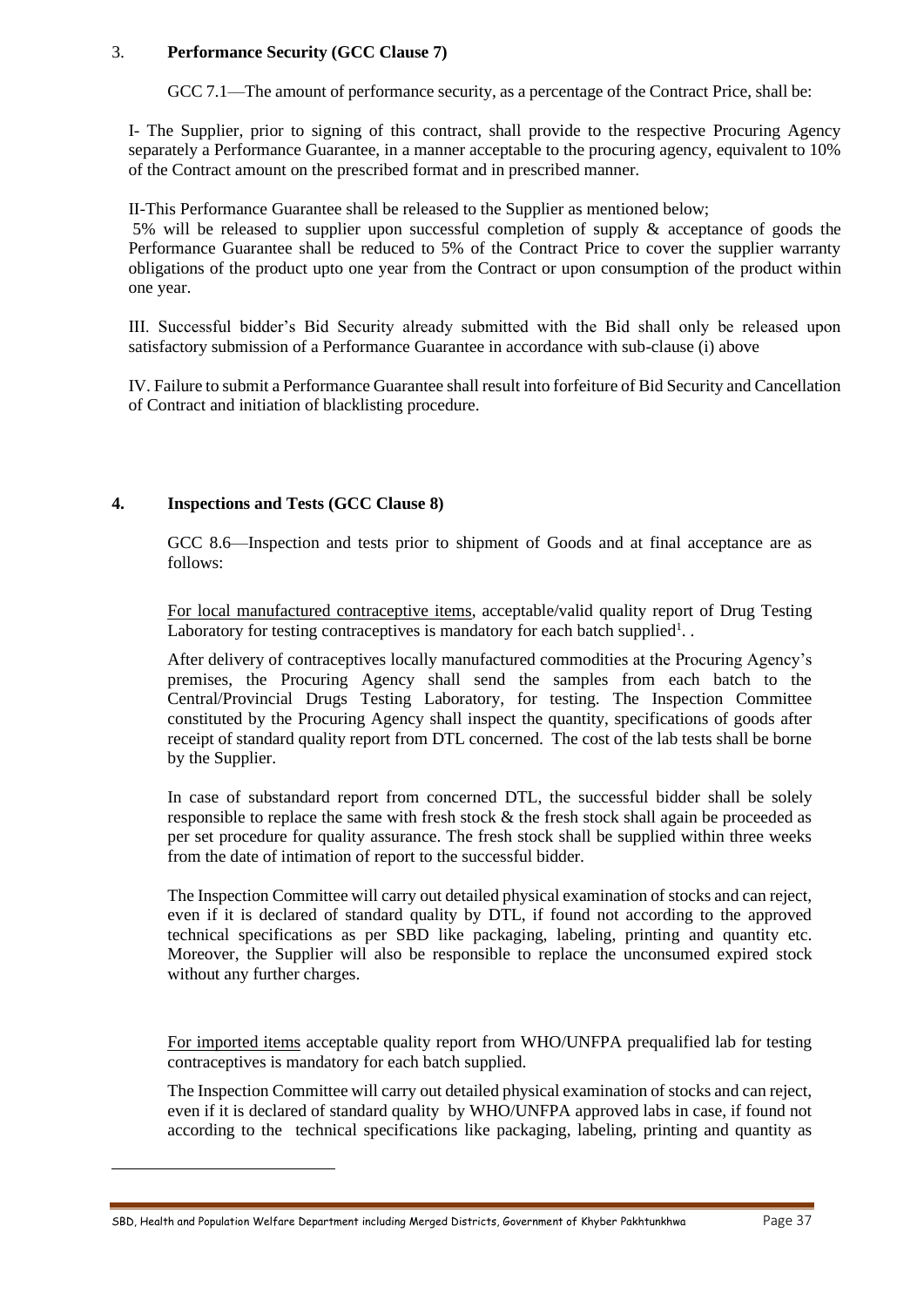specified in these SBDs etc. Moreover, the Supplier will also be responsible to replace the unconsumed expired stocks without any further charges.

#### **Shelf life**

The minimum shelf/expiry life of the items mentioned in schedule of requirement of these SBDs shall be 2 years.

However the successful bidder shall be bound to make supplies in two consignments with gap of six months from the first consignment. Furthermore for each consignment the conditionality of shelf life must be followed as prescribed below:

1- The remaining shelf life must be minimum of 85% for the locally manufactured contraceptives and 75% for the imported contraceptives when delivered at the Central Warehouse and Supplies Karachi.

2-However the supplier shall be bound to replace the short expired stock i-e 6 months, upon intimation by the procuring entity.

#### **5. Packing (GCC Clause 9)**

Labeling and Packing

- i. The manufacturer/Importer shall follow the Drugs (Labelling and Packing) Rules 1986, framed under the Drugs Act, 1976 and DRAP Act 2012 and rules framed thereunder.
- ii. However, the name of Contraceptive (Generic & Brand), equally prominent, should be printed/ written in indelible ink both in English and Urdu on the outer cartons and on each Pack, Blister, Tubes, Vial etc. Besides the name and principal place of business of the Manufacturer, the drug manufacturing license No., manufacturing date i.e. (MM/YYYY), expiry date (MM/YYYY), registration No., batch No., and Urdu version namely: name of drug, dosage and instructions, should also be written on the outer carton and on the inner most container in bold letters. Expiry date must be printed on each immediate container.
- c) Additional instructions for packing
	- i. The suppliers are required to furnish the Warranty certificate with regard to the potency and stability (Including coloration of medicines) of the Drug for human consumption etc. in accordance with the Drugs Act, 1976 and DRAP Act 2012 as per prescribed format.
	- ii. The successful bidder shall supply the Contraceptives with below mentioned special packing with Logo of the Government of Khyber Pakhtunkhwa.

| <b>Packing Requirement for Contraceptive Items</b> |                               |            |                     |                        |  |
|----------------------------------------------------|-------------------------------|------------|---------------------|------------------------|--|
| <b>Name of Items</b>                               | <b>Immediate</b><br>container | Pack       | <b>Inner cotton</b> | Outer bigger<br>cotton |  |
| Condom                                             | Green                         | Green      | Green               | Commercial             |  |
| <b>IUD</b>                                         | Commercial                    | Green      | Green               | Commercial             |  |
| Implant                                            | Commercial                    | Commercial | Commercial          | Commercial             |  |
| COC                                                | Green                         | Green      | Green               | Commercial             |  |
| <b>DMPA</b>                                        | Green                         | Green      | Green               | Commercial             |  |
| Disposable<br>Syringe                              | Commercial                    | Green      | Green               | Commercial             |  |
| <b>POP</b>                                         | Green                         | Green      | Green               | Commercial             |  |
| <b>ECP</b>                                         | Green                         | Green      | Green               | Commercial             |  |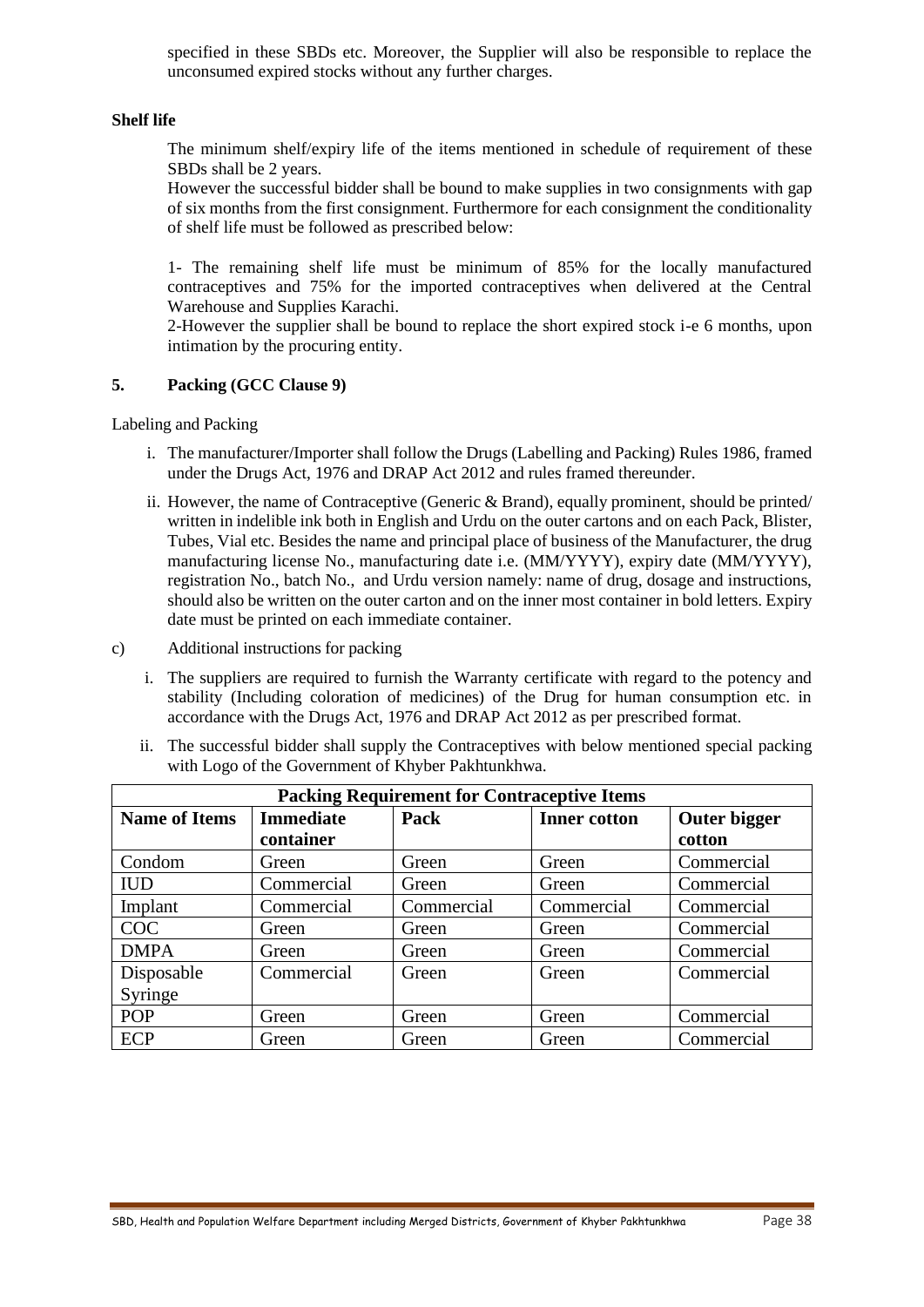Note: The following wording/insignia shall be printed in bold letters both in Urdu & English in indelible ink on each carton, pack, blister, vial / ampoule, foil and immediate container etc

a. For Department of Health:

#### **"NOT FOR SALE"**

#### **"Health Department"**

#### **"Govt. of Khyber Pakhtunkhwa"**

b. For Population Welfare Department:

#### **"NOT FOR SALE"**

#### **"Population Welfare Department"**

#### **"Govt. of Khyber Pakhtunkhwa"**

- iii. After award of the contract, the Supplier shall submit the samples of finished artwork within seven days (07) in accordance with the above instructions for approval of the concerned Procuring Agency.
- iv. Art work will be given with supply order and successful bidder is bound to provide the color pack scheme of art work in compliance to the instruction given in BSD within one week of issuance of supply order.

#### 6. **Delivery and Documents (GCC Clause 10)**

#### **(DDP terms)**

GCC 10.3—upon shipment, the Successful bidder shall inform the Procuring agency full details of the shipment, including Contract number, description of Goods, quantity and usual transport document. The Successful bidder shall provide the following documents to the Procuring agency. :

- i. copies of the Supplier's invoice showing Goods' description, quantity, unit price, and total amount;
- ii. original and two copies of the usual transport document (for example, a negotiable bill of lading, a non-negotiable sea waybill, an inland waterway document, an air waybill, a railway consignment note, a road consignment note, or a multimodal transport document whichever applicable) which the buyer may require to take the goods;
- iii. copies of the packing list identifying contents of each package;
- iv. insurance certificate;
- v. Manufacturer's or Supplier's warranty certificate;
- vi. quality certificate, issued by concerned DTL
- vii. The successful bidder shall be bound to provide batch manufacturing record (BMR) for each batch supplied. .

#### **Transportation/Delivery Requirements**

- i. The Supplier shall arrange such transportation of the contraceptives  $\&$  other items as is required to prevent their damage or deterioration during transit to their final destination and in accordance with the terms and manner prescribed in the Schedule of Requirement
- ii. The Supplier will be wholly responsible, at their risk and cost, for unloading the contraceptives & other items at the Central Warehouse and Supplies Karachi and if the commodities are delivered by container, for de-stuffing the container(s) and removing the empty container(s) from the Site. All costs associated with the transportation including loading/unloading of commodities and road taxes & duties shall be borne by the Supplier.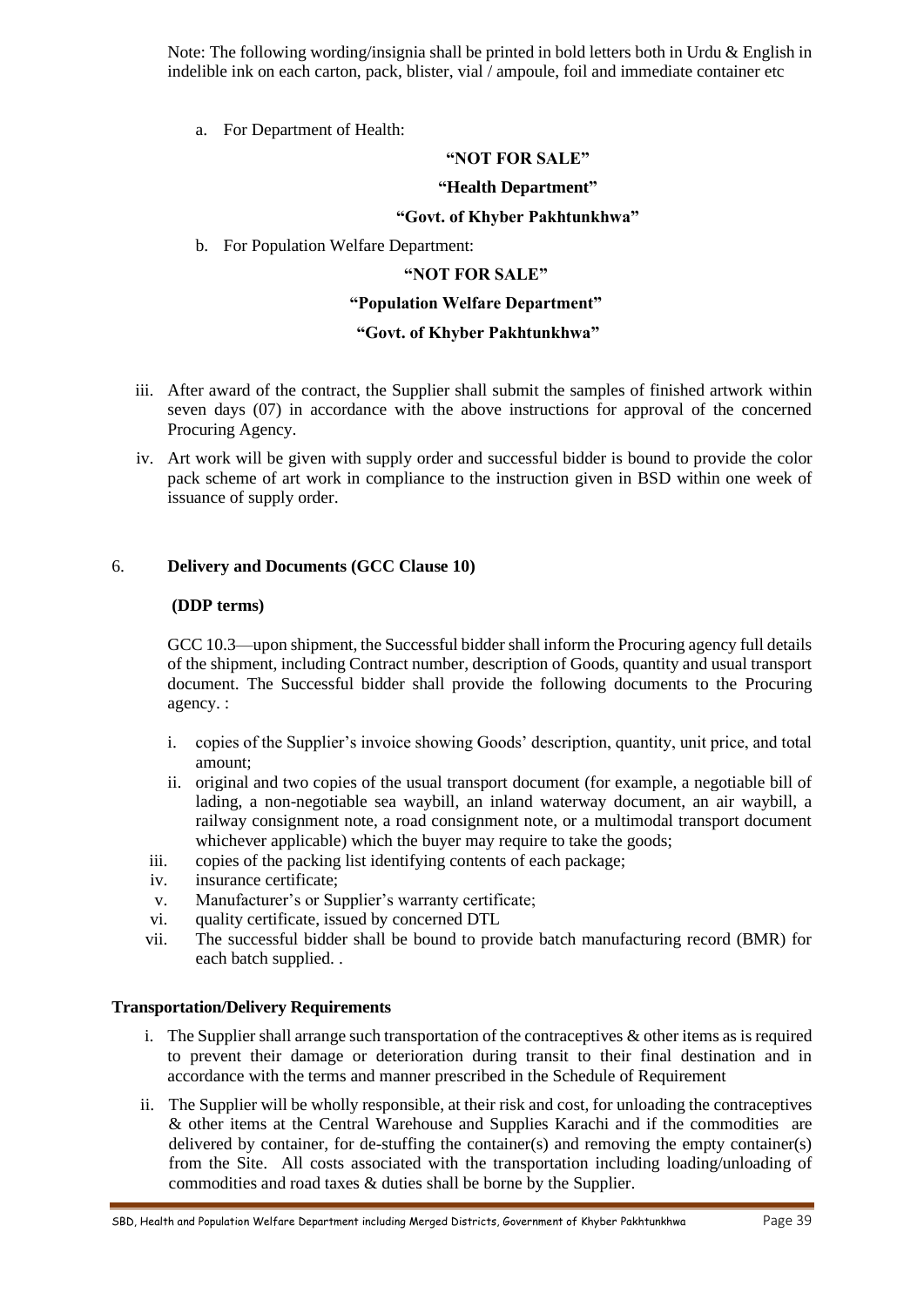iii. All **cold chain (perishable**) items must be delivered in a safe and proper manner, prescribed for such types of items if applicable.

## **7. Insurance (GCC Clause 11)**

GCC 11.1— The Goods supplied under the Contract shall be delivery through incoterm Delivery Duty Paid (DDP) i.e. Central Warehouse and Supplies Karachi(DDP) under which risk is transferred to the buyer after having been delivered to Central Warehouse and Supplies Karachi , hence marine and other insurance coverage is sellers responsibility. Since the Insurance is seller's responsibility they may arrange appropriate coverage.

## **8. Incidental Services (GCC Clause 13)**

GCC 13.1—Incidental services to be provided are: Not Applicable

*[Selected services covered under GCC Clause 13 and/or other should be specified with the desired features. The price quoted in the bid price or agreed with the selected Supplier shall be included in the Contract Price.]*

### **9. Spare Parts (GCC Clause 14)**

GCC 14.1—Additional spare parts requirements are: Not Applicable

### **10. Warranty (GCC Clause 15)**

#### **Sample provision**

GCC 15.2—In partial modification of the provisions, the warranty period shall be till expiry of the product. The Supplier shall, in addition, comply with the performance and consumption guarantees specified under the Contract and BSD/s.

The supplier shall pay liquidated damages to the Procuring agency with respect to the failure to meet the contractual guarantees & performance.

GCC 15.4 & 15.5—The period for correction of defects in the warranty period shall be decided by the procuring entity.

### 11. **Payment (GCC Clause 16)**

GCC 16.1—The method and conditions of payment to be made to the Supplier under this Contract shall be as follows:

#### **Payment for Goods supplied:**

The Procuring Agency shall make the payment to the Supplier in consideration of the provision of the Goods and Services, as specified in the Schedule of Requirements and Technical Specification in accordance with the Price Schedule submitted by the Supplier, the amount against the delivered items or such other sum as may become payable under the provisions of this Contract at the time and in the manner prescribed by this Contract

i. 100% payment shall be processed upon receipt of successful deliveries of the respective consignment as per supply order with a condition that Batch/Lot testing report from concerned DTL shall be attached, compliance of quality standards etc. and successful inspection report of the designated Inspection Committee.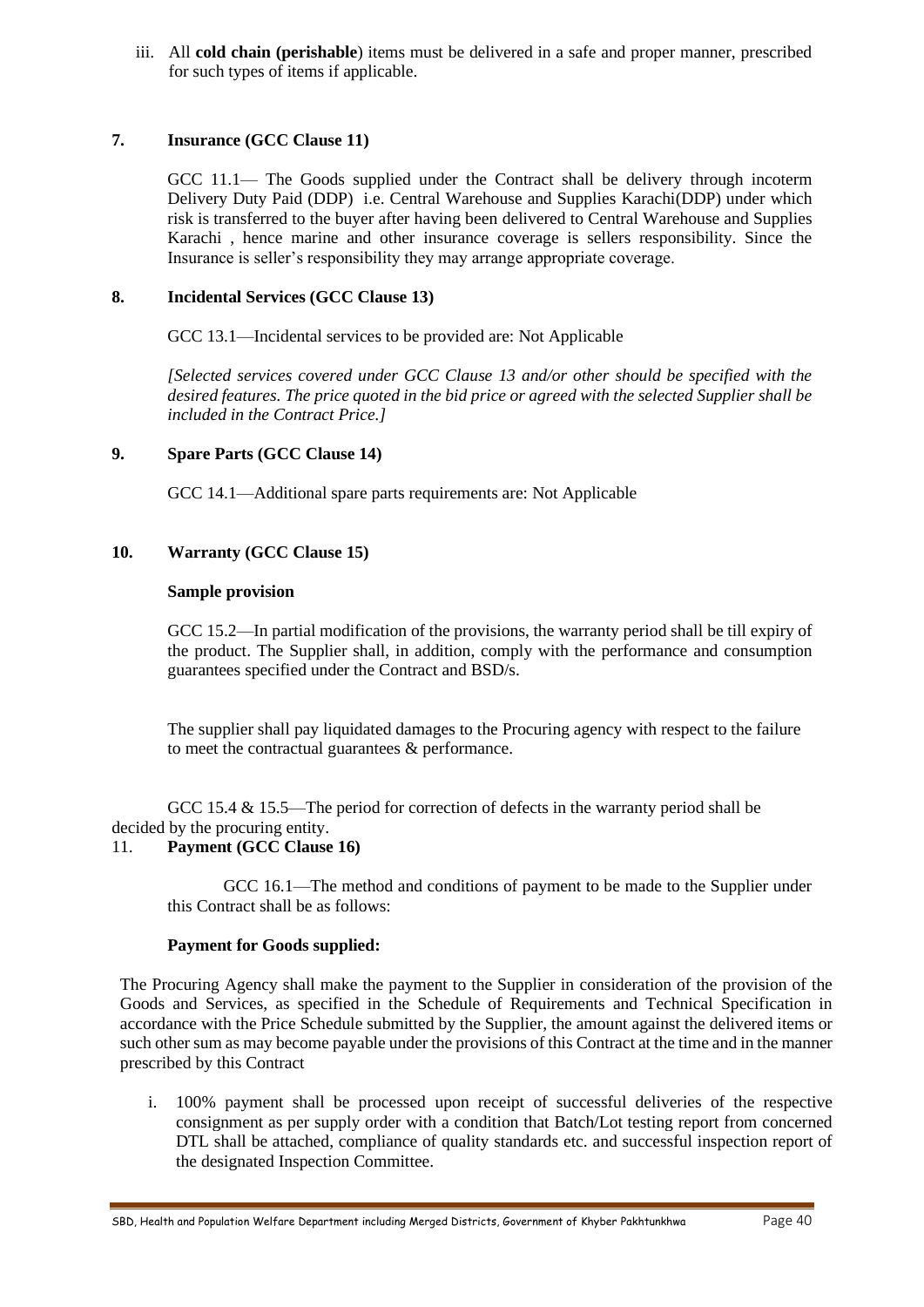ii- Partial Payment on Partial Supply will be allowed upon successful completion of all relevant documents for payment.

## **12. Prices (GCC Clause 17)**

GCC 17.1— *[To be inserted only if price is subject to adjustment.]Not applicable*

The Supplier shall provide to the Procuring Agency the items on the agreed cost more specifically described in the Price Schedule Submitted by the Bidder Bid form 4

Each Items supplied shall strictly conform to the Schedule of Requirements (Section IV) and to the Technical Specification (Section V) prescribed by the Procuring Agency against each item

The Unit Cost agreed in the Price Schedule Bid form 4 , is inclusive of all taxation and costs associated with transportation and other agreed incidental costs

#### **13. Liquidated Damages (GCC Clause 23)**

GCC 23.1—Applicable rate:

In case the Supplier fails to make deliveries as per purchase order and within the time frame as stipulated in the Schedule of Requirement, proceedings shall be initiated against the defaulter which may result into forfeiture of the performance guarantee and blacklisting of the supplier.

In case of delay in delivery of goods beyond the periods specified in the Schedule of Requirements and subsequent purchase order, **a penalty @ 0.067% per day of the cost of late delivered supply shall be imposed upon the Supplier to the extent of 30 days(after delivery period) and @ 0.080% per day for further 30 days (Total 60 days). In case of further inordinate delay, the matter will be dealt by Procuring Entity in compliance to KPPRA act/rules**

In order for the penalty to take effect, the counting of days to start from the date of issuance of purchase order (inclusive of issuance day).Purchase order/s will be shaped accordingly as per the foregoing.

## **14. Resolution of Disputes (GCC Clause 28)**

GCC 28.3—The dispute resolution mechanism to be applied pursuant to GCC Clause 28.2 shall be as follows:

In the case of a dispute between the Procuring agency and the Supplier, the dispute shall be referred to adjudication or arbitration in accordance with the laws of the Procuring agency's country.

The Additional Chief Secretary or his nominee shall act as sole arbitrator. The decisions taken and/or award made by the sole arbitrator shall be final and binding on the Parties.

#### **15. Governing Language (GCC Clause 29)**

GCC 29.1—The Governing Language shall be: English

#### **16. Applicable Law (GCC Clause 30)**

GCC 30.1-The Contract shall be interpreted in accordance with the laws of Islamic Republic of Pakistan which includes the following legislation: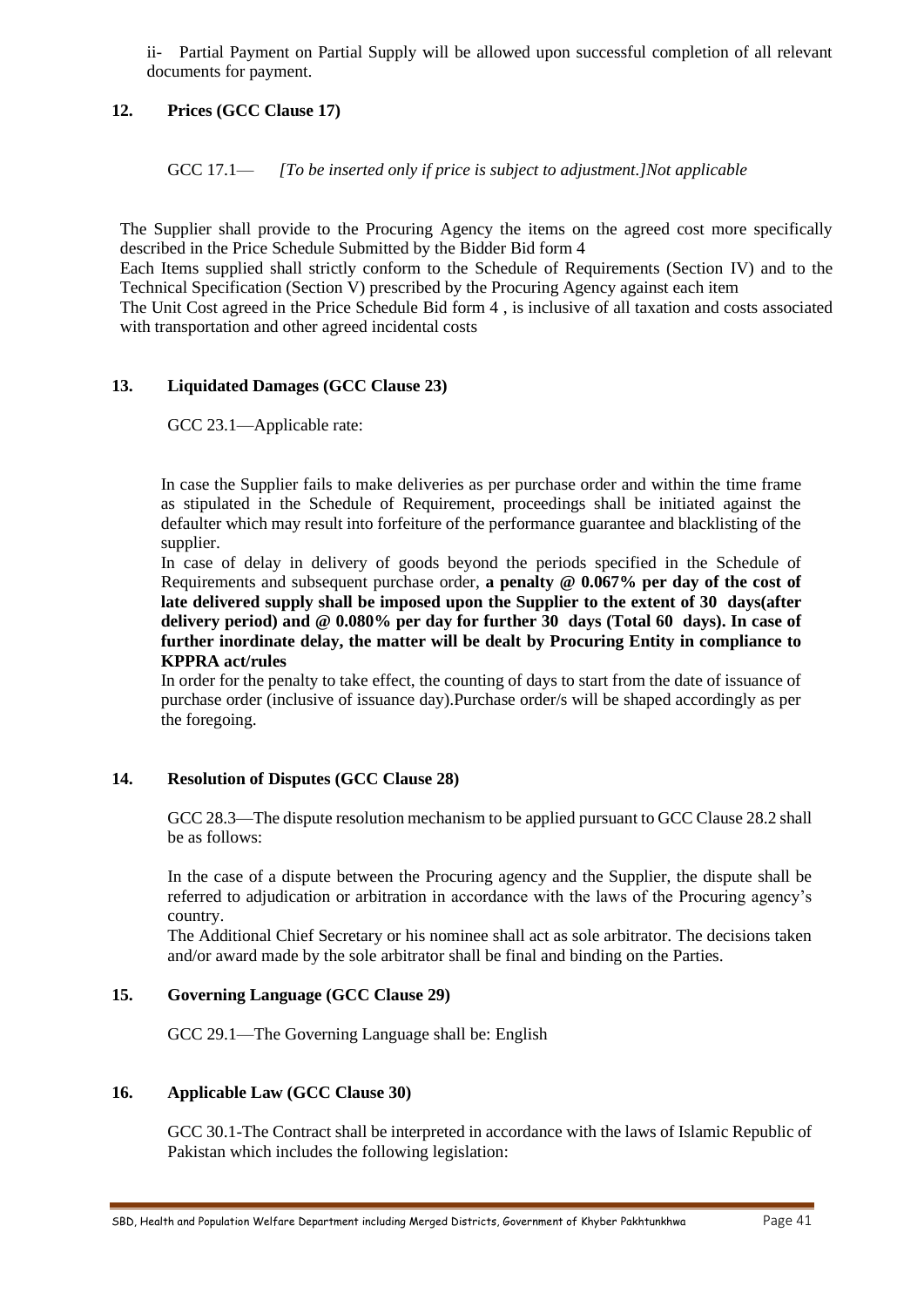**The Employment of Children (ECA) Act 1991 The Bonded Labour System (Abolition) Act of 1992 The Factories Act 1934 The Drug Act, 1976 The DRAP Act, 2012 & rules made there under The KPPRA Act, Rules & Regulations The Khyber Pakhtunkhwa Industrial & Commercial Employment Act 2013 The Khyber Pakhtunkhwa Prohibition of Employment of Children Act 2015**

#### **17. Notices (GCC Clause 31)**

GCC 31.1—Procuring agency's address for notice purposes: For notices to Population Welfare Department use the following address:

Directorate of Population Welfare, Plot No.18 , Street No. 5, Sector E8, Phase-7, Hayatabad, Peshawar

For notices to Health Department use the following address:

Project Director, Integrated Health Project, Directorate General Health Services Khyber Pakhtunkhwa 81-E, Old bara Road, University Town Peshawar.

—Supplier's address for notice purposes: As per agreement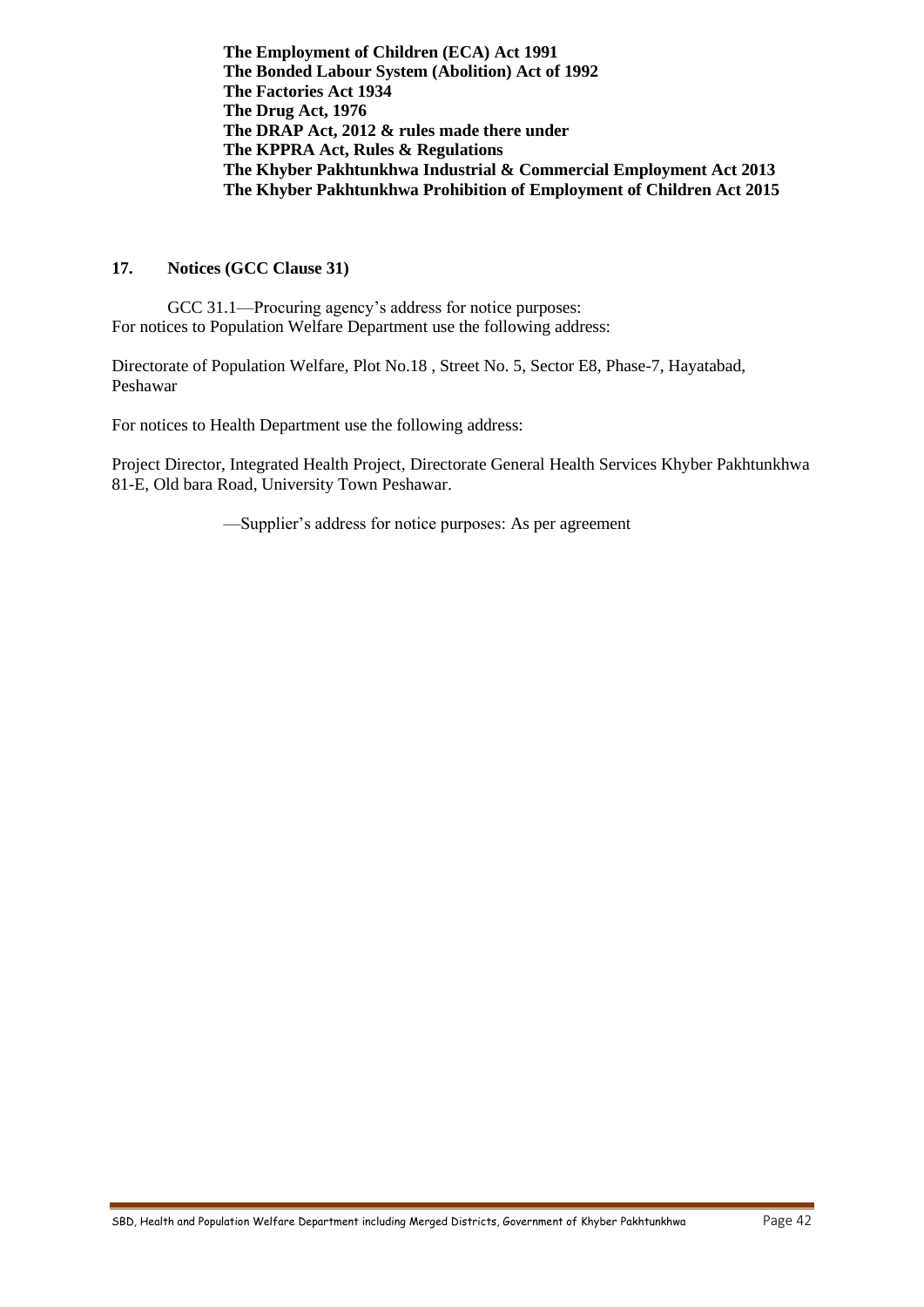# PART TWO SECTION - IV

**SCHEDULE OF** Requirements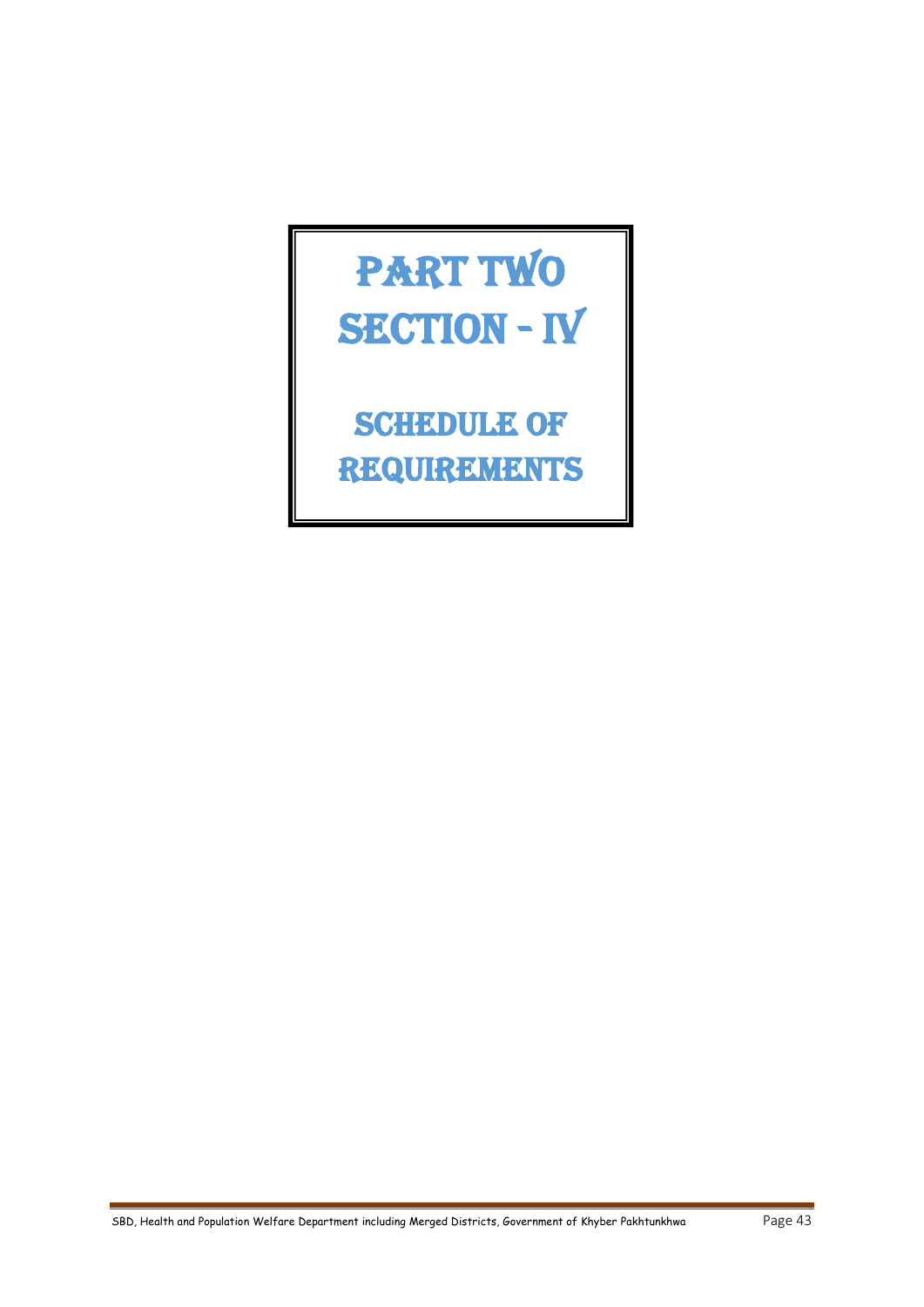## **SCHEDULE OF REQUIREMENTS OF CONTRACEPTIVES FOR HEALTH DEPARTMENT, KHYBER PAKHTUNKHWA INCLUDING NEWLY MERGED DISTRICTS**

The supplies shall be delivered in accordance with the subsequent Purchase Orders to be issued by the respective Procuring Entity as per following schedule of requirements:

| #              | <b>Products</b>                                    | Quantity          | No. of<br><b>Shipments</b> | <b>Delivery</b><br><b>Period</b>     | <b>Shelf Life</b><br>at the time<br>of              | <b>Place of</b><br><b>Delivery</b> | <b>Remarks</b>                                                                                 |
|----------------|----------------------------------------------------|-------------------|----------------------------|--------------------------------------|-----------------------------------------------------|------------------------------------|------------------------------------------------------------------------------------------------|
|                |                                                    |                   |                            |                                      | receiving                                           |                                    |                                                                                                |
|                |                                                    |                   |                            |                                      | <b>at</b>                                           |                                    |                                                                                                |
|                |                                                    |                   |                            |                                      | Warehouse                                           |                                    |                                                                                                |
| $\mathbf{1}$   | COC Cycles<br>(Oral Pills)                         |                   |                            |                                      |                                                     |                                    | Each batch of<br>locally<br>manufactured                                                       |
| $\overline{2}$ | Injectable<br>DMPA (3<br>months)                   |                   |                            | 90 days 100%<br>delivery for         |                                                     |                                    | contraceptives to<br>be tested from<br>Central/Provincial<br>Drug Testing<br>Laboratory as per |
| 3              | Disposable<br><b>Syringes</b>                      | Open<br>Framework | 01                         | local<br>manufacturers<br>& 120 days | In case of<br>Locally<br>manufactured<br>85% and in | Central<br>Warehouse<br>and        | Drug Act<br>standard testing<br>policies &                                                     |
| 4              | Condoms                                            | Agreement         |                            | 100%<br>delivery for                 | case of<br>Imported                                 | Supplies<br>Karachi                | Imported items<br>from                                                                         |
| 5              | Intra Uterine<br>Contraceptive<br>Device<br>(IUCD) |                   |                            | imported                             | 75%                                                 | (DDP)                              | <b>UNFPA/WHO</b><br>Pre qualified Lab                                                          |
| 6              | Implants<br>(Single Rod<br>& Double<br>Rod)        |                   |                            |                                      |                                                     |                                    |                                                                                                |

# **Mode of Penalty**

As elaborated in accordance with the clause SCC-13 hereinabove.

**<sup>1</sup> Product shelf life upon delivery shall not be less than 85% for Local items & 75% for imported items**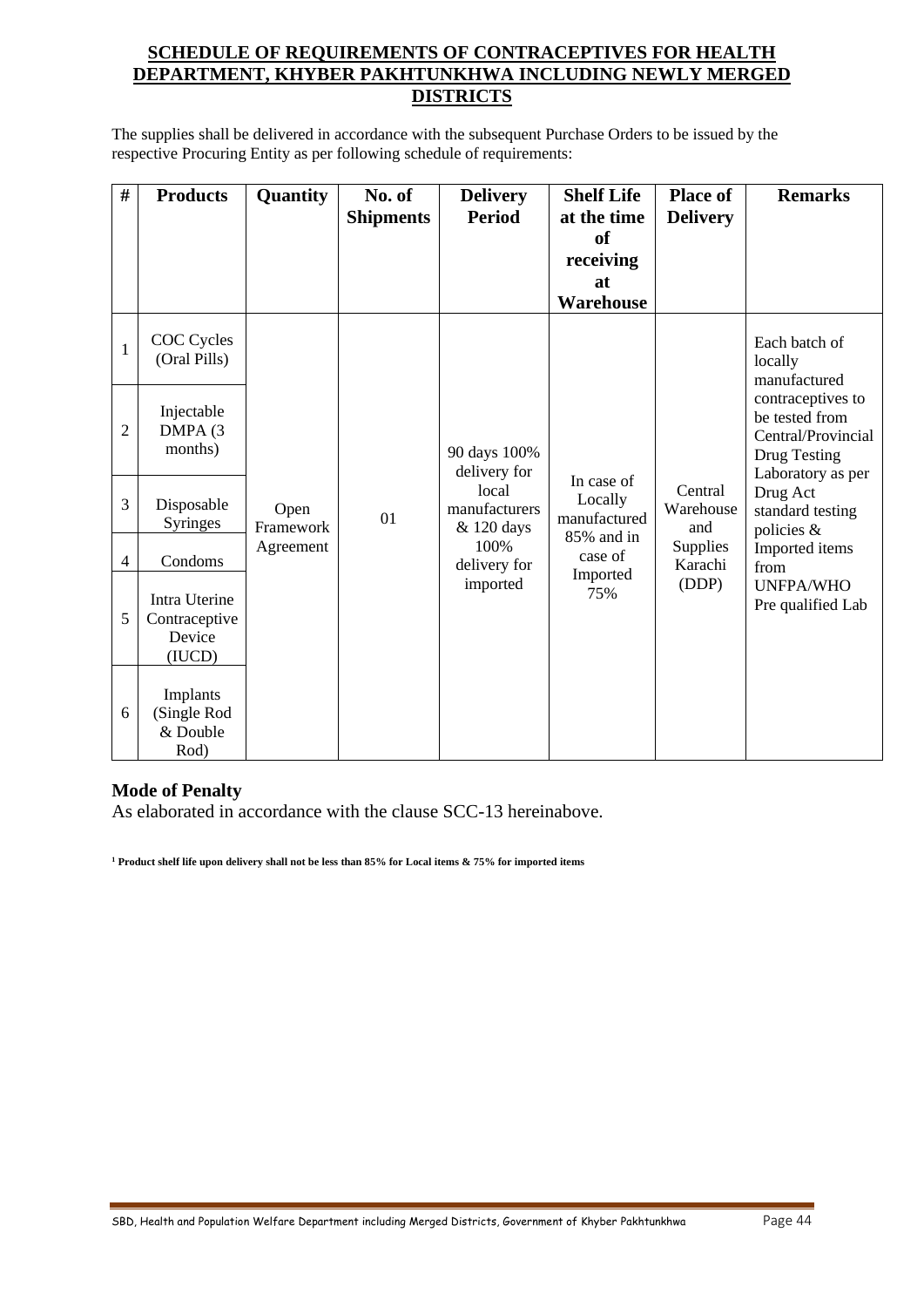# **SCHEDULE OF REQUIREMENTS OF CONTRACEPTIVES FOR POPULATION WELFARE DEPARTMENT, KHYBER PAKHTUNKHWA INCLUDING NEWLY MERGED DISTRICTS**

The supplies shall be delivered in accordance with the subsequent Purchase Orders to be issued by the respective Procuring Entity as per following schedule of requirements:

| #                                                              | <b>Products</b>                                                                                                                                                                                                                        | Quantity                       | No. of<br><b>Shipments</b> | <b>Delivery</b><br><b>Period</b>                                                                            | <b>Shelf Life</b><br>Minimum at<br>the time of<br>receiving<br>at<br>Warehouse    | <b>Place of</b><br><b>Delivery</b>                                 | <b>Remarks</b>                                                                                                                                                                                                                                              |
|----------------------------------------------------------------|----------------------------------------------------------------------------------------------------------------------------------------------------------------------------------------------------------------------------------------|--------------------------------|----------------------------|-------------------------------------------------------------------------------------------------------------|-----------------------------------------------------------------------------------|--------------------------------------------------------------------|-------------------------------------------------------------------------------------------------------------------------------------------------------------------------------------------------------------------------------------------------------------|
| 1<br>$\mathfrak{2}$<br>3<br>$\overline{4}$<br>5<br>6<br>7<br>8 | COC Oral pills<br>(Cycles)<br>POP (Cycles)<br>ECP (Pack of 2 tablets)<br>Injectable 3 months<br>(DMPA)<br>Disposable Syringes<br>Condoms<br>Intra Uterine<br>Contraceptive Device<br>(IUCD)<br>Implants (Single Rod $&$<br>Double Rod) | Open<br>Framework<br>Agreement | 01                         | 90 days 100%<br>delivery for<br>local<br>manufacturers<br>$&$ 120 days<br>100\%<br>delivery for<br>imported | In case of<br>Locally<br>manufactured<br>85% and in<br>case of<br>Imported<br>75% | Central<br>Warehouse<br>and<br><b>Supplies</b><br>Karachi<br>(DDP) | Each batch of<br>locally<br>manufactured<br>contraceptives to<br>be tested from<br>Central/Provincial<br>Drug Testing<br>Laboratory as per<br>Drug Act<br>standard testing<br>policies &<br>Imported items<br>from<br><b>UNFPA/WHO</b><br>Pre qualified Lab |

# **Mode of Penalty**

As elaborated in accordance with the clause SCC-13 hereinabove.

**<sup>1</sup> Product shelf life upon delivery shall not be less than 85% for Local items & 75% for imported items**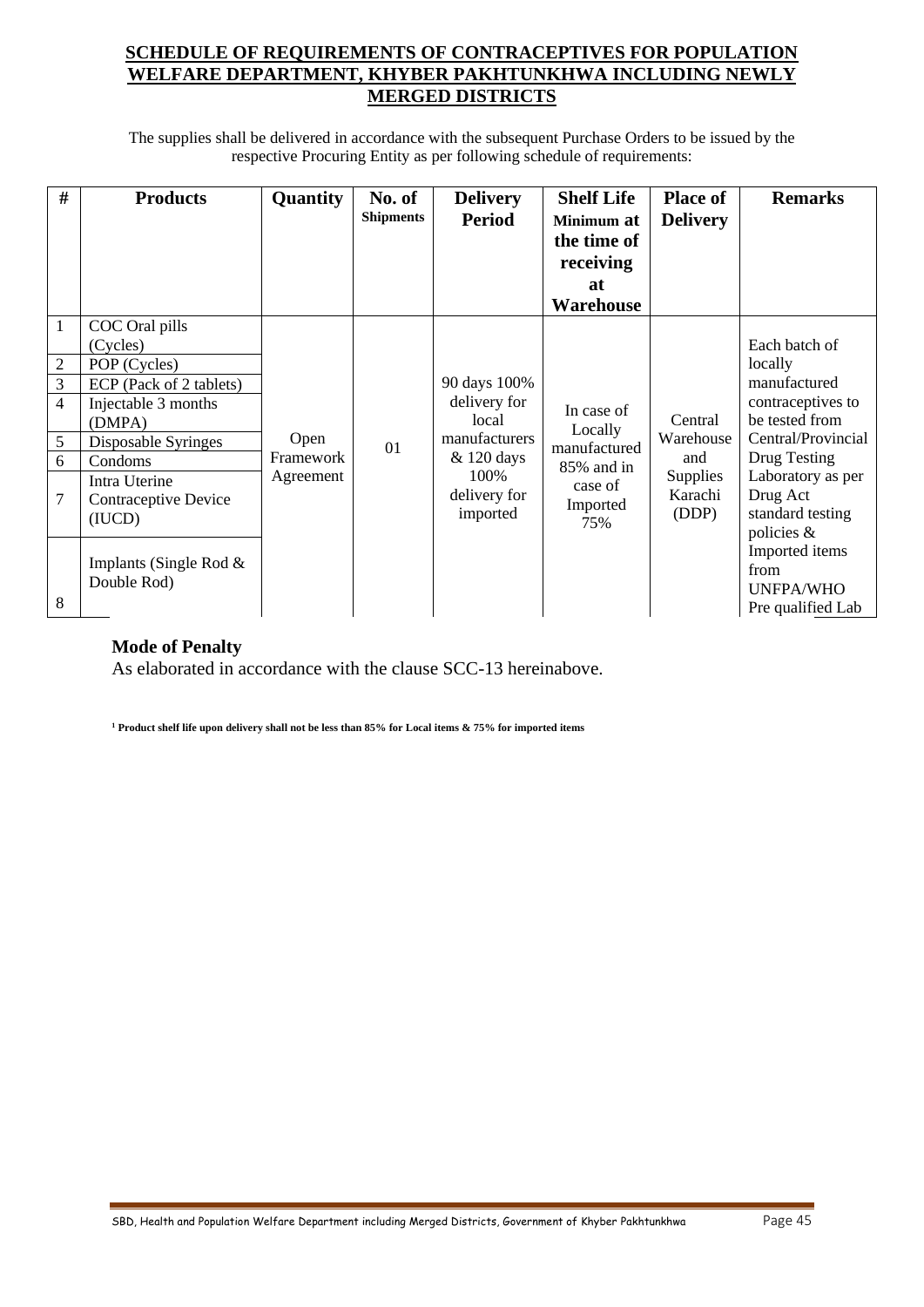# PART TWO SECTION - V

Technical **SPECIFICATIONS**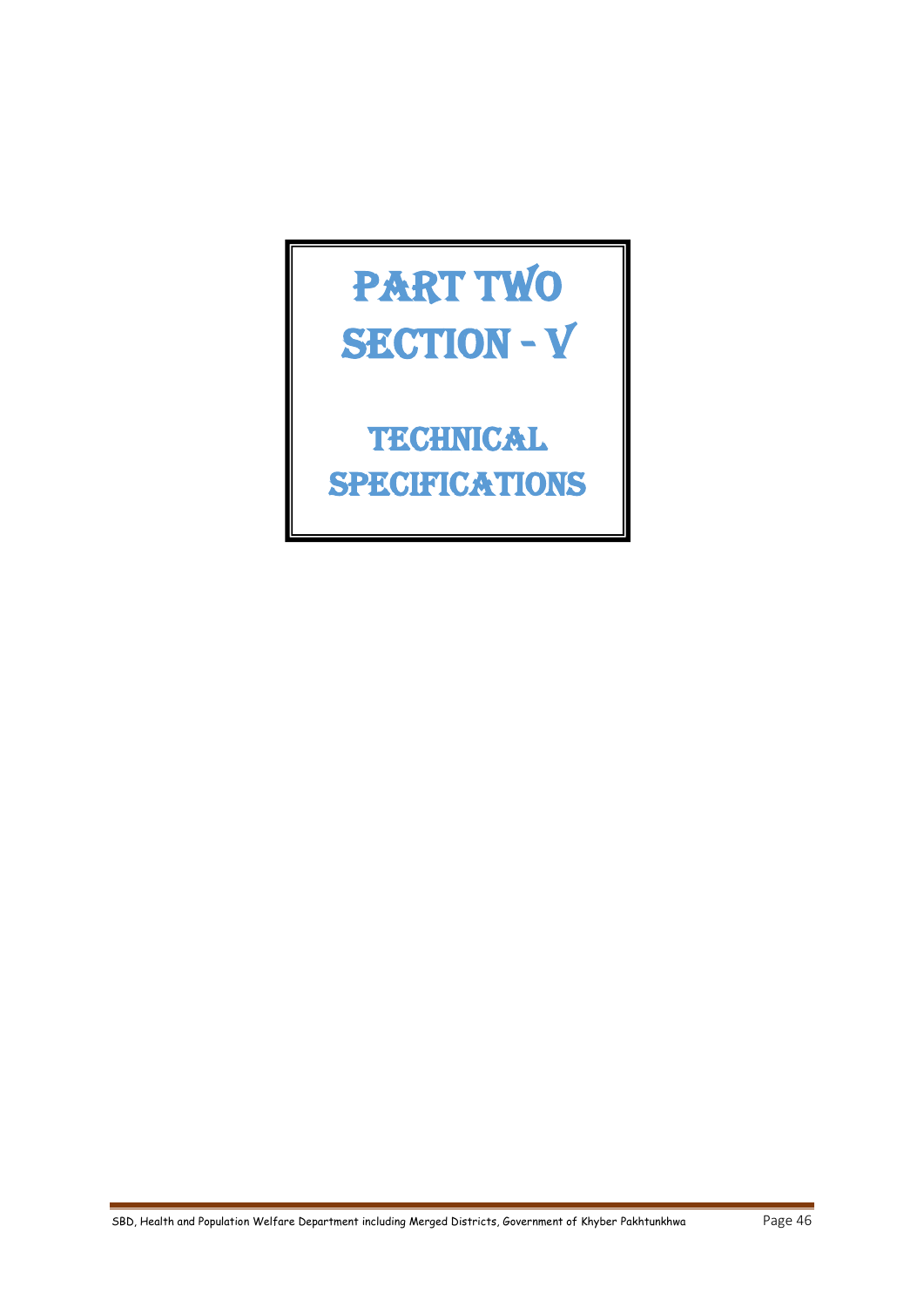# **TECHNICAL SPECIFICATIONS**

# **1- Combined Oral Contraceptive (COC)**

# **1. Requirements**

Oral contraceptive tablets in accordance with the following specifications:

- *Twenty-eight (28)-day cycle package consisting of twenty-one (21) oral contraceptive Levo Norgestrel and ethinyl estradiol tablets and seven (7) ferrous fumarate tablets.*
- Contraceptive tablets: 21
	- o *Each tablet shall contain 0.03 mg of ethinyl estradiol and 0.15 mg of Levo Norgestrel.*
- Spacing tablets: 7
	- o *Each tablet shall contain 75 mg ferrous fumarate.*
	- o **Other requirement shall be in compliance to Drug Labeling and packing rules as per Drug Act 1976 & DRAP Act 2012. The green color packing requirement shall be as per clause 5 of SCC of these BSDs.**
	- o *WHO/UNFPA prequalification certification already prevails as mandatory document be responsive in technical evaluation. The WHO/UNFPA certificate of prequalification will be considered to be the proof of conformity of mentioned specifications. (Applicable for imported items only).*

# **2- Progestogen only Oral contraceptive Pill (POP)**

# **1. Requirements**

Oral contraceptive tablets in accordance with the following specifications:

- *Twenty-eight (28)-day cycle package consisting of twenty-eight (28) oral contraceptive Progestogen only tablets (Levo Norgestrel 30 micrograms).*
- Contraceptive tablets: 28
	- o *Each tablet shall contain Levo Norgestrel 30 micrograms.*
	- o **Other requirement shall be in compliance to Drug Labeling and packing rules as per Drug Act 1976 & DRAP Act 2012. The green color packing requirement shall be as per clause 5 of SCC of these BSDs.**
	- o *WHO/UNFPA prequalification certification already prevails as mandatory document be responsive in technical evaluation. The WHO/UNFPA certificate of prequalification will be considered to be the proof of conformity of mentioned specifications. (Applicable for imported items only).*

# **3- Emergency Contraceptive Pills (ECP)**

# **1. Requirements**

Emergency contraceptive tablets in accordance with the following specifications:

- *Each tablet shall contain 0.750 mg of Levo Norgestrel*
- **Other requirement shall be in compliance to Drug Labeling and packing rules as per Drug Act 1976 & DRAP Act 2012. The green color packing requirement shall be as per clause 5 of SCC of these BSDs.**
	- o *WHO/UNFPA prequalification certification already prevails as mandatory document be responsive in technical evaluation. The WHO/UNFPA certificate of prequalification will be considered to be the proof of conformity of mentioned specifications. (Applicable for imported items only).*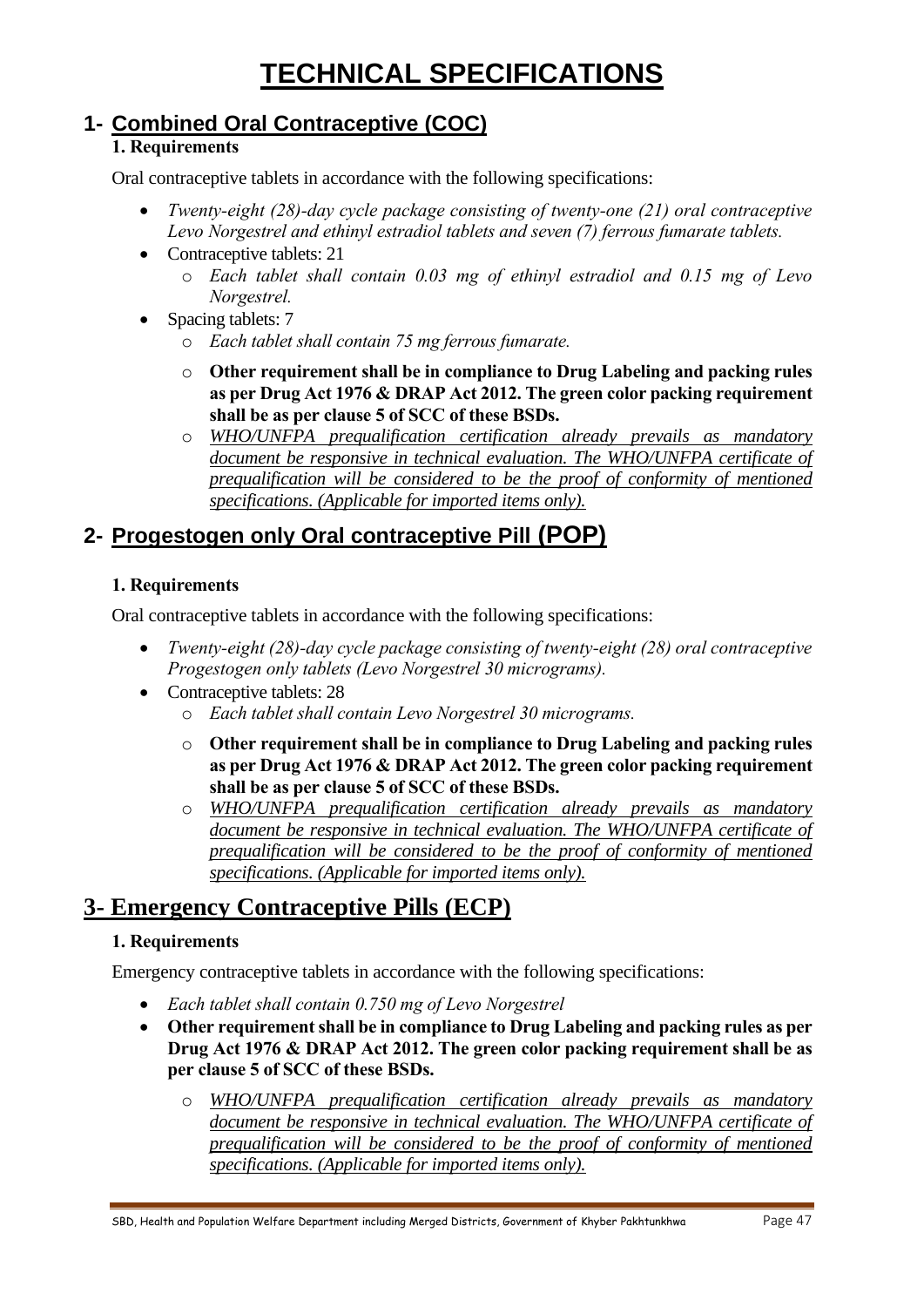# **4- Injectable Contraceptives DMPA (Three months)**

# **Requirements**

Injectable contraceptives in accordance with the following specifications:

- *Long-acting progestin in sterile aqueous suspension for intramuscular injection once every three (3) months.*
- *Each 1-ml vial or ampoule should contain a minimum of 1.1 ml of sterile aqueous suspension containing 150 mg/ml medroxy progesterone acetate.*
- **Other requirement shall be in compliance to Drug Labeling and packing rules as per Drug Act 1976 & DRAP Act 2012. The green color packing requirement shall be as per clause 5 of SCC of these BSDs.**
	- o *WHO/UNFPA prequalification certification already prevails as mandatory document be responsive in technical evaluation. The WHO/UNFPA certificate of prequalification will be considered to be the proof of conformity of mentioned specifications. (Applicable for imported items only).*

# **5- Disposable Syringes**

# **Specifications for Disposable Syringe for hormonal contraceptive injections**

| <b>Size</b>    | <b>Needle</b><br>Gauge | <b>Needle</b><br><b>Diameter</b> | <b>Needle</b><br>Length | <b>Shelf Life</b><br>(years) | <b>Sterilization</b> | <b>Unit Box</b> |
|----------------|------------------------|----------------------------------|-------------------------|------------------------------|----------------------|-----------------|
| 1 ml           | 22                     | $0.7$ mm                         | $30 \text{ mm}$         | 3 or better                  | Eto or better        | 100             |
| $2 \text{ ml}$ | 22                     | $0.7$ mm                         | 40 mm                   | 3 or better                  | Eto or better        | 100             |
| $3 \text{ ml}$ | 22                     | $0.7$ mm                         | $40 \text{ mm}$         | 3 or better                  | Eto or better        | 100             |

- **Other requirement shall be in compliance to Drug Labeling and packing rules as per Drug Act 1976 & DRAP Act 2012. The green color packing requirement shall be as per clause 5 of SCC of these BSDs.**
	- o *WHO/UNFPA prequalification certification already prevails as mandatory document be responsive in technical evaluation. The WHO/UNFPA certificate of prequalification will be considered to be the proof of conformity of mentioned specifications. (Applicable for imported items only).*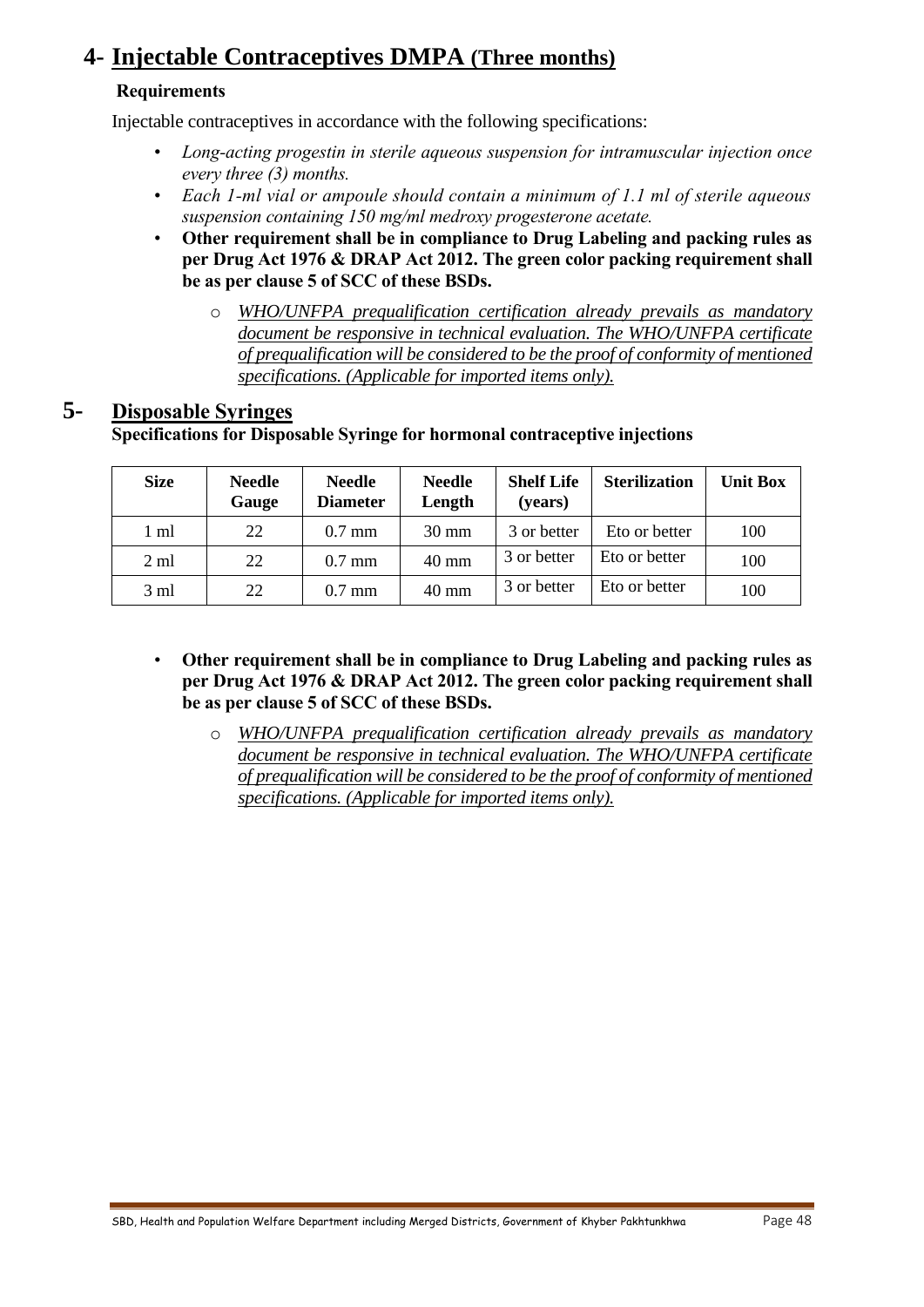# **6- CONDOMS**

WHO/UNFPA pre-qualified male latex condom incompliance to all standards and specifications of WHO/UNFPA. Provision of valid WHO/UNFPA pre-qualification certification shall be mandatory & non provision of the same shall led to disqualification of the firm from this bidding condition for the relevant item.

# **7- INTRA UTERINE CONTRACEPTIVE DEVICE (IUCD)**

WHO/UNFPA pre-qualified Intra Uterine Device (IUD) incompliance to all standards and specifications of WHO/UNFPA. Provision of valid WHO/UNFPA pre-qualification certification shall be mandatory  $\&$  non provision of the same shall led to disqualification of the firm from this bidding condition for the relevant item.

# **8- IMPLANTS- IMPLANON (SINGLE ROD/DOUBLE ROD)**

WHO/UNFPA pre-qualified Intrauterine Device (IUD) incompliance to all standards and specifications of WHO/UNFPA. Provision of valid WHO/UNFPA pre-qualification certification shall be mandatory & non provision of the same shall led to disqualification of the firm from this bidding condition for the relevant item.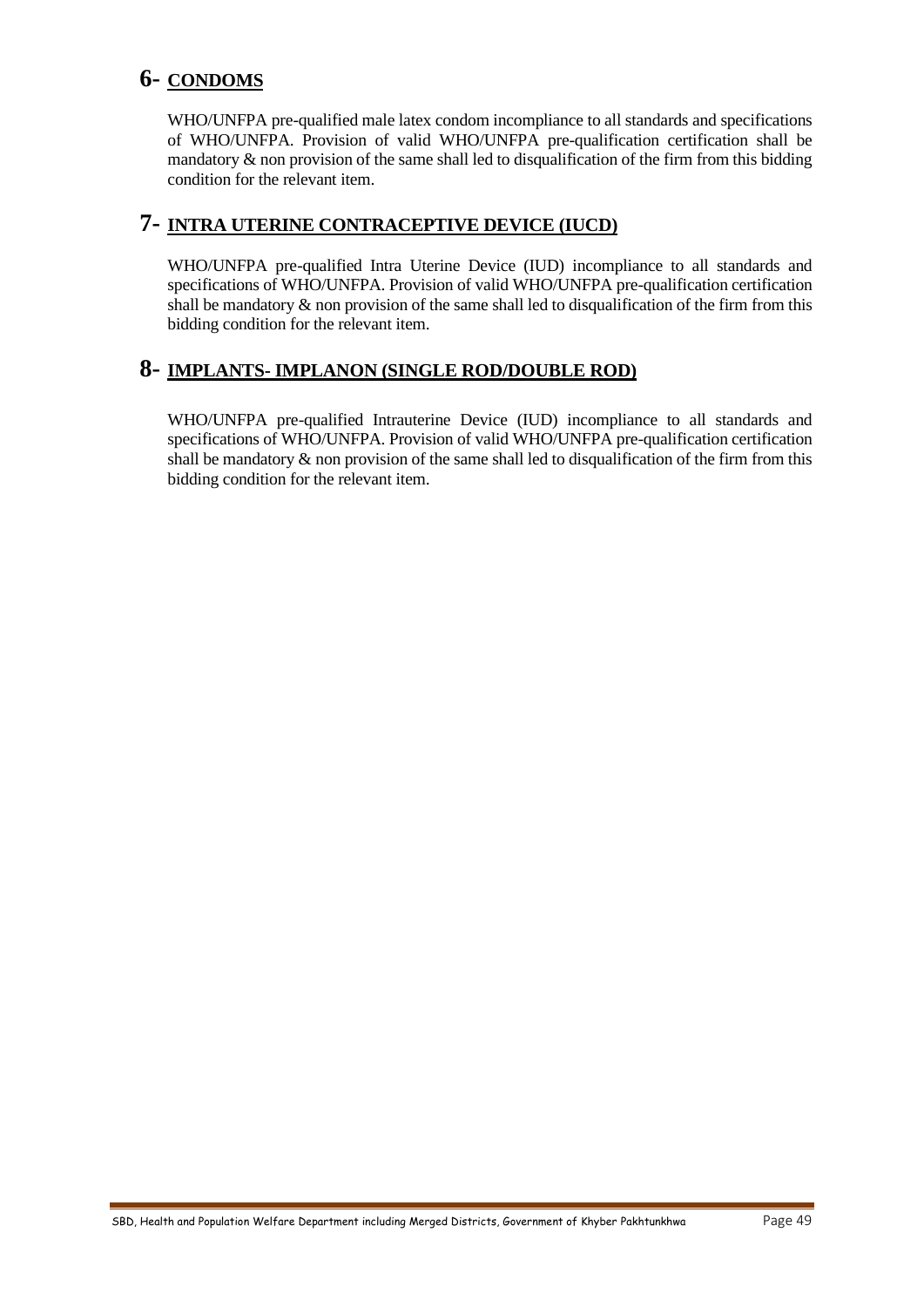# **Evaluation Forms**

# **EVALUATION FORM FOR IMPORTERS OF MEDICAL DEVICES**  (DISPOSIBLE SYRINGES)

Firm Name: \_\_\_\_\_\_\_\_\_\_\_\_\_\_\_\_\_\_\_\_\_\_\_\_\_ Bid Reference No: \_\_\_\_\_\_\_\_\_\_\_\_\_\_\_\_\_

Note: All the documents / certificates submitted by the concerned shall be attested by the senior executive of the firm.

| A              | <b>Product General Parameter</b>                                                                                                                                                                                                                                                                                                                                                                                                        |   |
|----------------|-----------------------------------------------------------------------------------------------------------------------------------------------------------------------------------------------------------------------------------------------------------------------------------------------------------------------------------------------------------------------------------------------------------------------------------------|---|
| 1              | Ref. No. of item                                                                                                                                                                                                                                                                                                                                                                                                                        |   |
| $\overline{2}$ | Generic Name of Item                                                                                                                                                                                                                                                                                                                                                                                                                    |   |
| 3              | <b>Trade Name</b>                                                                                                                                                                                                                                                                                                                                                                                                                       |   |
| $\overline{4}$ | Size, Gauge, etc. of Device                                                                                                                                                                                                                                                                                                                                                                                                             |   |
|                | <b>Technical Evaluation Matrix</b>                                                                                                                                                                                                                                                                                                                                                                                                      |   |
|                | <b>Principal's and Importers Evaluation Parameters</b>                                                                                                                                                                                                                                                                                                                                                                                  |   |
|                | <b>Principal Manufacturer Evaluation</b>                                                                                                                                                                                                                                                                                                                                                                                                |   |
| 5              | Submission of audited balance sheets along with Income Tax Returns for up to last 3<br>years. Maximum Marks for this criterion is 3,<br>• Documents submitted for last 3 years = $3$ Marks, 2years = $2$ marks, 1 year = $1$ mark<br>and no documents $= 0$ marks                                                                                                                                                                       | 3 |
| 6              | An annual turnover/sales value of the manufacturer should be at least USD 2 million /<br>year. During the last 3 years (three years) Maximum Marks for this criterion is 3,<br>• Documents showing average sales turnover of quoted item as USD 2 Million / year<br>for last $3 \text{ years} = 3 \text{ marks}$<br>$, 2 \text{ years} = 2 \text{ marks}, 1 \text{ year} = 1 \text{ mark}$ and less than the above $= 0 \text{ marks}.$ | 3 |
| 7              | Valid ISO 14001 certificate issued by authorized body of the country of origin duly<br>accredited with International Accreditation Forum (IAF) for the country of origin.                                                                                                                                                                                                                                                               | 3 |
| 8              | Valid ISO 9001 certificate issued by authorized body of the country of origin duly<br>accredited with International Accreditation Forum (IAF) for the country of origin.                                                                                                                                                                                                                                                                | 3 |
| 9              | Valid ISO 13485 certificate issued by authorized body of the country of origin duly<br>accredited with International Accreditation Forum (IAF) for the country of origin.                                                                                                                                                                                                                                                               | 3 |
| 10             | Valid accreditation of manufacturing unit or its relevant section/s by International<br>Body (Certificate from US-FDA, WHO and/or other accrediting body from SRA<br>countries.                                                                                                                                                                                                                                                         | 3 |
|                | <b>Importer's Evaluation</b>                                                                                                                                                                                                                                                                                                                                                                                                            |   |
| 11             | Submission of audited balance sheets along with Income Tax Returns for up to last 3<br>years. Maximum Marks for this criterion is 3,<br>• Documents submitted for last 3 years = $3$ Marks, 2years = $2$ marks, 1 year = $1$ mark<br>and no documents $= 0$ marks                                                                                                                                                                       | 3 |
| 12             | An annual turnover/sales value of the manufacturer should be at least PKR 10 million /<br>year. During the last 3 years (three years) Maximum Marks for this criterion is 3,<br>• Documents showing average sales turnover of quoted item as PKR 10 Million / year<br>for last 3 years = 3 marks<br>, 2 years = 2 marks, 1 year = 1 mark and less than the above = 0 marks.                                                             | 3 |
| 13             | Availability of minimum 15% inventory of the total import of the quoted item/s during<br>last one year (certificate to the effect duly signed by the senior executive of the firm $\&$                                                                                                                                                                                                                                                  |   |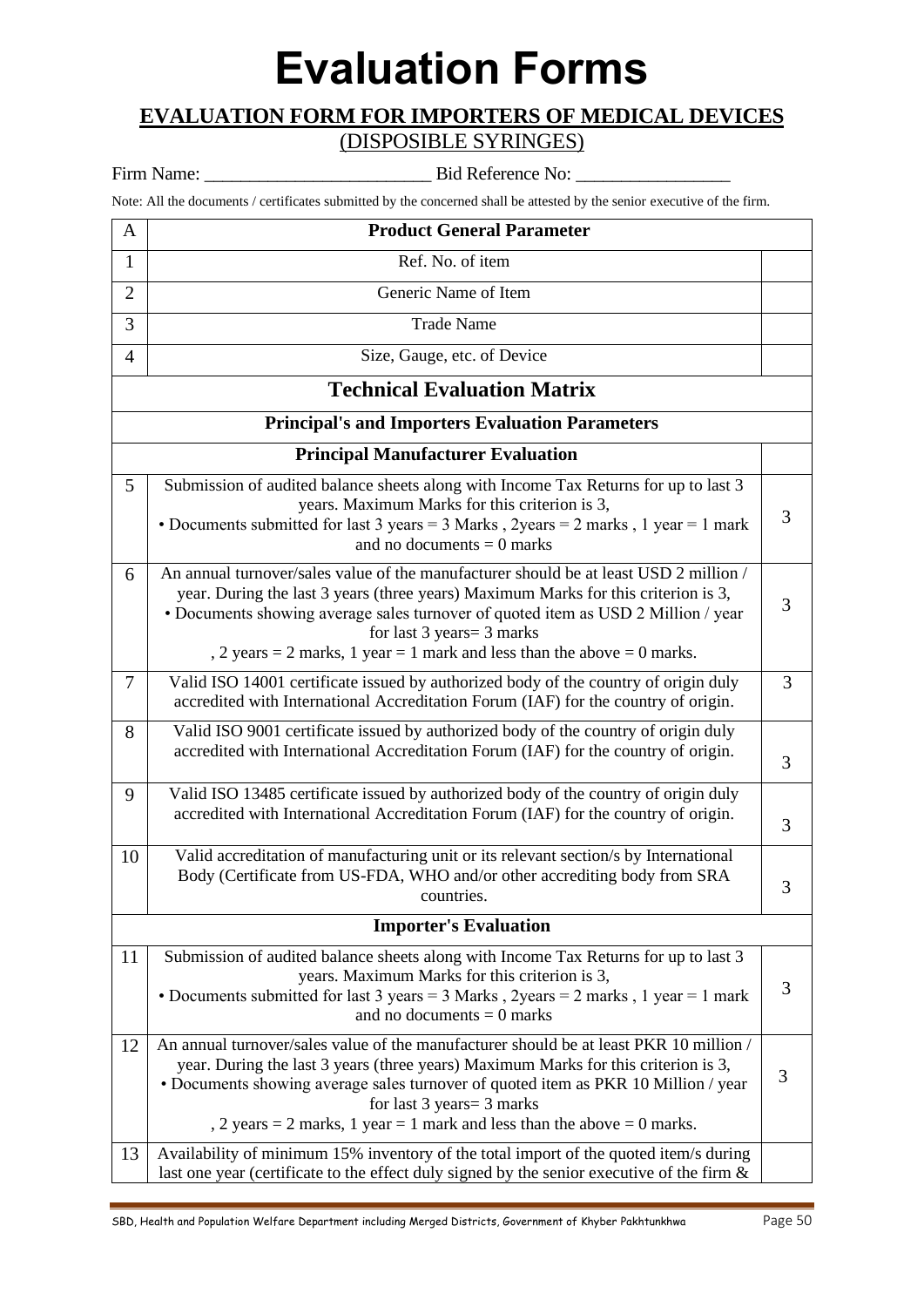|    | evaluated by the concerned designated committee/s). Non availability of the 15 %<br>stock at the time of inspection shall lead to disqualification of the quoted item/s)                                                                | 4              |
|----|-----------------------------------------------------------------------------------------------------------------------------------------------------------------------------------------------------------------------------------------|----------------|
| 14 | Adherence to Good storage practices (GSP) for finished good storage of the quoted<br>item/s. Subject to physical inspection of technical expert/s by concerned designated<br>committee. (Form-1.6)                                      | 5              |
| 15 | Adequate availability of qualified & relevant Human Resource (Certified by the senior<br>executive of the firm & evaluated by concerned designated committee/s at the time of<br>inspection). (Form-1.6)                                | 5              |
|    | <b>Suppliers Technical Score</b>                                                                                                                                                                                                        | 38             |
|    | <b>Product Technical Evaluation</b>                                                                                                                                                                                                     |                |
| 16 | Goods Declaration certificate of imported finished quoted item/s from Pakistan<br>Customs, coupled with valid airway bill or Bill of Lading for the quoted item/s, not<br>older than 03 Year on the cutoff date for submission of bids. | 5              |
| 17 | Certificate of Analysis of finished quoted item/s from the Principal Manufacturer as in<br>column 14.                                                                                                                                   | 5              |
| 18 | Raw material Source accredited by WHO, FDA, EMA, MHRA, TGA, PMDA, Swiss<br>Medic or Health Canada or by other SRA countries                                                                                                             | $\overline{4}$ |
| 19 | CE/JIS/US FDA certification of the quoted products, 2 marks for each certificate.                                                                                                                                                       | 9              |
| 20 | ISO 10993 certificate issued by authorized body of the country of origin duly<br>accredited with International Accreditation Forum (IAF) for the country of origin.                                                                     | $\overline{4}$ |
| 21 | Physical examination of the quoted item/s by the T&E expert/s. Rejection of the<br>quoted item/s by the T&E expert shall lead to disqualification of the said item/s                                                                    | 5              |
| 22 | <b>Product Evaluated Score</b>                                                                                                                                                                                                          | 31             |
| 23 | <b>Total Technical Score</b>                                                                                                                                                                                                            | 70             |
|    | <b>Financial Evaluation</b>                                                                                                                                                                                                             |                |
| 24 | Quoted Unit Price                                                                                                                                                                                                                       |                |
| 25 | Lowest Quoted Unit Price among the qualified bids for particular item                                                                                                                                                                   |                |
| 26 | Maximum Allocable Unit Price Score                                                                                                                                                                                                      | 30             |
| 27 | Score awarded to the unit price of quoted item                                                                                                                                                                                          |                |
| 28 | <b>Final Grand Total of Scores</b>                                                                                                                                                                                                      | <b>100</b>     |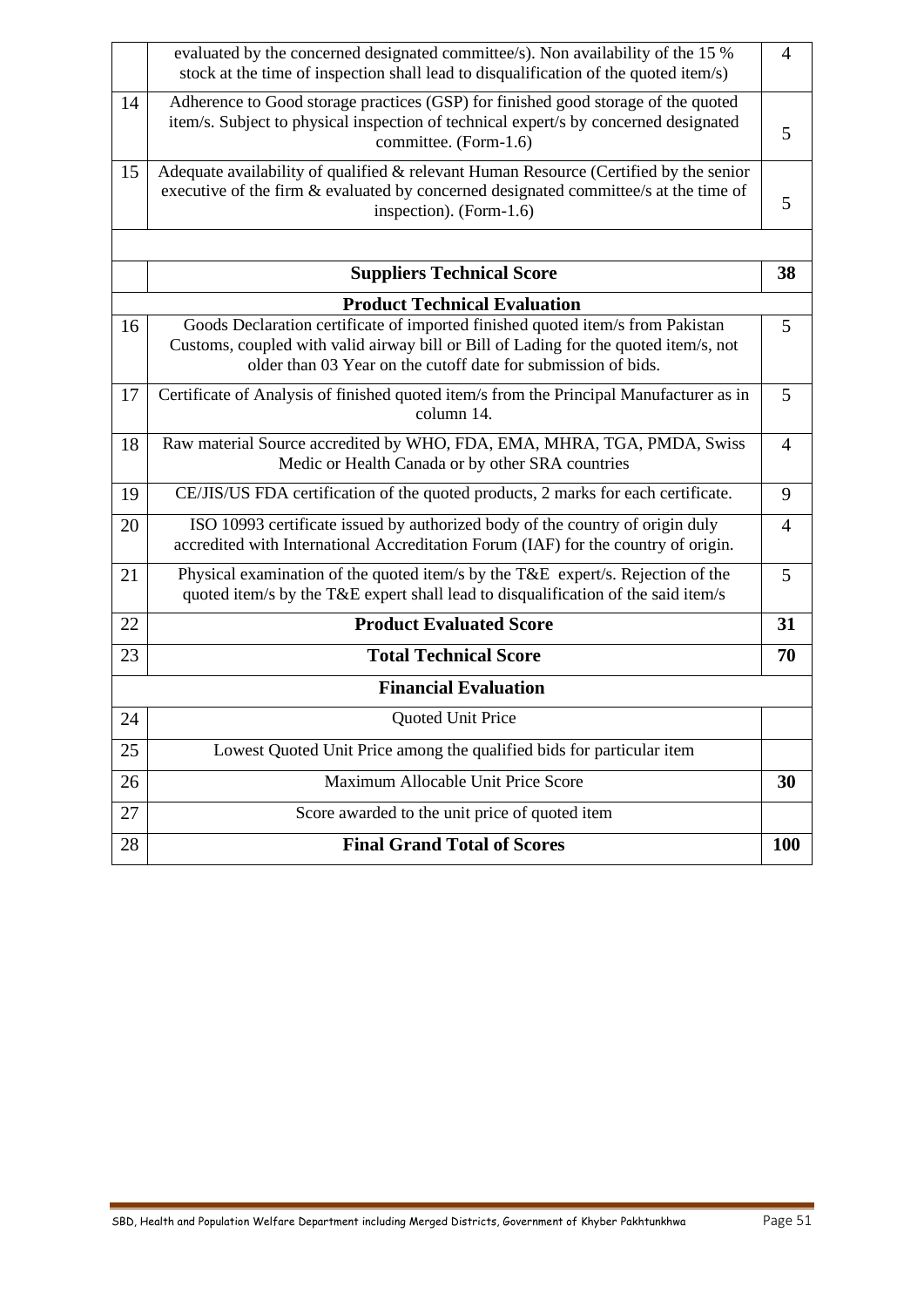# **EVALUATION FORM FOR LOCAL MANUFACTURERS OF INJECTABLE AND ORAL CONTRACEPTIVE PILLS** (COC, POP, ECP & Injectable)

Firm Name: \_\_\_\_\_\_\_\_\_\_\_\_\_\_\_\_\_\_\_\_\_\_\_\_\_\_\_\_\_\_\_Bid Reference No: \_\_\_\_\_\_\_\_\_\_\_\_\_\_\_\_\_

Note: All the documents / certificates submitted by the concerned shall be attested by the senior executive of the firm.

| S#             | <b>Product General Information</b>                                                        |                |
|----------------|-------------------------------------------------------------------------------------------|----------------|
| $\mathbf{1}$   | Ref. No. of item                                                                          |                |
| $\overline{c}$ | Generic Name of Item                                                                      |                |
| $\overline{3}$ | Dosage Form with Strength                                                                 |                |
| $\overline{4}$ | <b>Trade Name</b>                                                                         |                |
|                | <b>Annual turnover / Sales Audited balance Sheets</b>                                     |                |
| 5              | Submission of audited balance sheets along with Income Tax Returns for up to last 3       |                |
|                | years. Maximum Marks for this criterion is 3,                                             | 3              |
|                | • Documents submitted for last 3 years = $3$ Marks, 2years = $2$ marks, 1 year = $1$ mark |                |
|                | and no documents $= 0$ marks                                                              |                |
| 6              | Annual turnover/sales value of the manufacturer should be at least PKR 20 million /       |                |
|                | year. During the last 3 years (three years) Maximum Marks for this criterion is 3,        | 3              |
|                | • Documents showing average sales turnover of quoted item as PKR 20 Million / year        |                |
|                | for last 3 years = 3 marks                                                                |                |
|                | , 2 years = 2 marks, 1 year = 1 mark and less than the above = 0 marks                    |                |
|                | <b>Technical Evaluation Matrix</b>                                                        |                |
|                | <b>Factory Technical Evaluation Parameters</b>                                            |                |
|                | <b>Documents Based Factory Score</b>                                                      |                |
| $\overline{7}$ | Valid Proof of export by the Principal Manufacturer to US/Europe/SRA country/ies,         |                |
|                | not older than two years. 02 mark each for export to US, SRA & European Country/ies       | 10             |
|                | and 1 mark for other friendly countries.                                                  |                |
| 8              | Valid ISO 18001 certificate issued by PNAC accredited body                                | 3              |
| 9              | Valid ISO 14001 certificate issued by PNAC accredited body                                | 3              |
| 10             | Valid ISO 9001 certificate issued by PNAC accredited body                                 | $\overline{3}$ |
| 11             | Valid accreditation of manufacturing unit or its relevant section by International Body   |                |
|                | (Certificate from US-FDA, WHO and/or other accrediting body from SRA countries            | $\mathfrak{Z}$ |
| 12             | Valid calibration certificate for equipment in the factory.                               | $\overline{4}$ |
|                |                                                                                           |                |
|                | <b>Factory Evaluation Visit Score (Form-1.6)</b>                                          |                |
| 13             | Functional Stability Chamber (evaluated at the time of inspection by the concerned        |                |
|                | designated committee, as non-availability or non-functioning of Stability Chamber shall   | 3              |
|                | lead to disqualification of the firm).                                                    |                |
| 14             | Raw material storage (as evaluated at the time of inspection by the concerned             | 3              |
|                | designated committee). Non adherence to cGMP shall lead to disqualification of the        |                |
|                | firm.                                                                                     |                |
| 15             | Adherence to Good storage practices (GSP) for finished goods storage of the quoted        |                |
|                | item/s. Subject to physical inspection of technical expert/s by concerned designated      | 3              |
|                | committee.                                                                                |                |
| 16             | Adequate availability of qualified & relevant Human Resource (Certified by the senior     |                |
|                | executive of the firm & evaluated by concerned designated committee at the time of        | $\overline{4}$ |
|                | inspection, Non-availability shall lead to disqualification of the section/s or firm).    |                |
| 17             | Available and Functional HVAC (as evaluated by the concerned designated committee         |                |
|                | at the time of inspection). Non-availability or non-functionality of the HVAC system      | 4              |
|                | shall lead to Disqualification of the relevant section/firm.                              |                |
|                |                                                                                           |                |
| 18             | <b>Total Factory Evaluated Score</b>                                                      | 49             |
|                | <b>Product Evaluation Parameters</b>                                                      |                |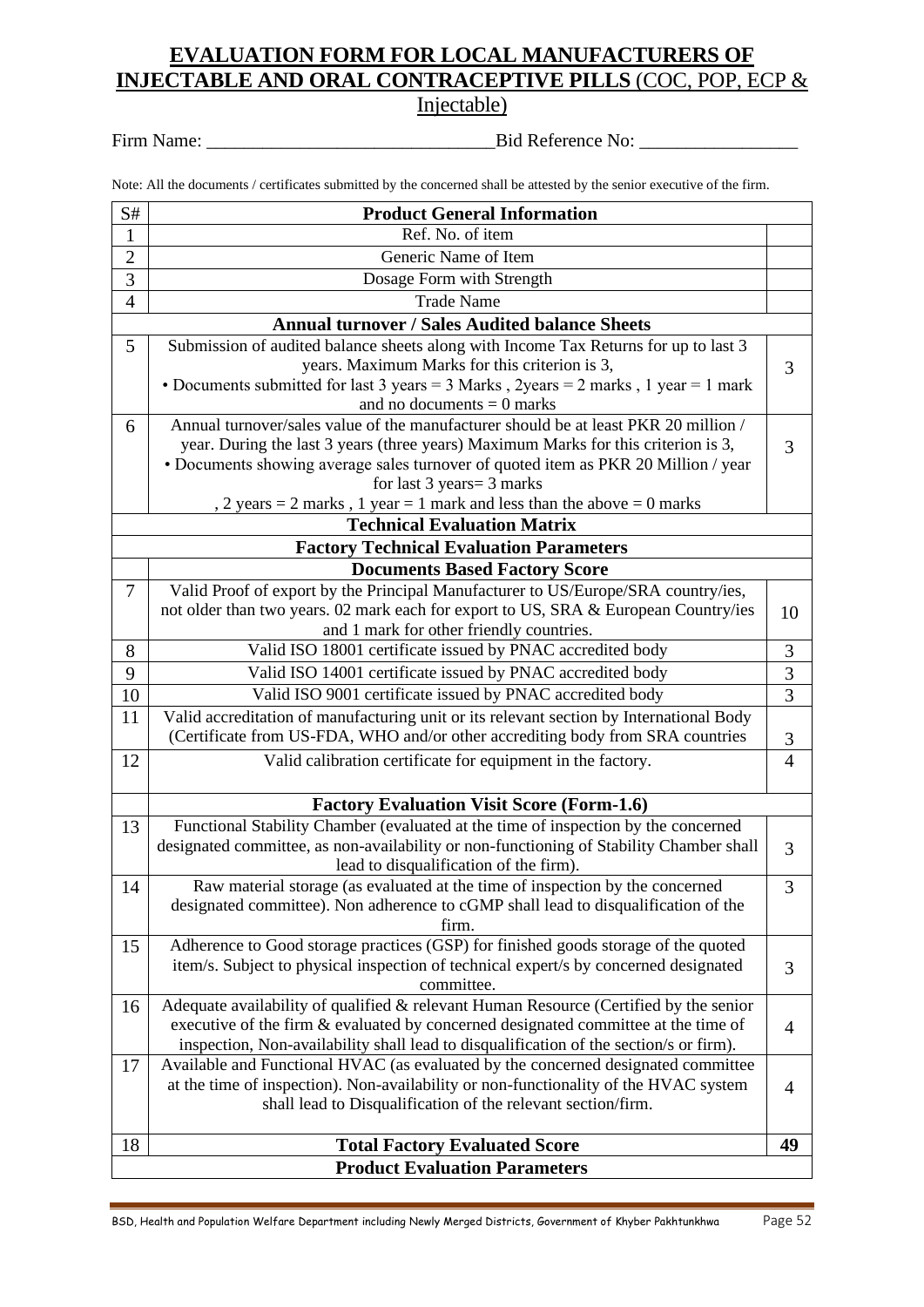|    | <b>Product Technical Parameters</b>                                                      |                |
|----|------------------------------------------------------------------------------------------|----------------|
| 19 | Goods Declaration certificate of imported API of the quoted item/s from Pakistan         |                |
|    | Customs, coupled with valid airway bill or Bill of Lading for the quoted item/s, not     | 3              |
|    | older than 03 Year on the cut-off date for submission of bids.                           |                |
| 20 | API/s source accredited by WHO, US-FDA, EMA, MHRA, TGA, PMDA, Swiss                      |                |
|    | Medic or Health Canada or by other SRAs countries. In case of Pakistani source of        |                |
|    | API, valid cGMP certificate from DRAP shall be required.                                 |                |
| 21 | Certificate of Analysis of API of the quoted item/s from the Principal Manufacturer as   | 4              |
|    | in column 14.                                                                            |                |
| 22 | Valid WHO prequalification certificate of quoted item/s                                  | $\overline{2}$ |
| 23 | Medical grade/Pharmaceutical grade Certificate / CoA for material (plastic / glass etc.) | $\overline{4}$ |
|    | of Immediate Container for oral dosage forms and liquid injectable of quoted item/s      |                |
| 24 | Stability studies of quoted item/s (duly attested by the Q.C In charge of the firm).     | $\overline{A}$ |
| 25 | <b>Total Product Evaluated Score</b>                                                     | 21             |
| 26 | <b>Total Technical Score</b>                                                             | 70             |
|    | <b>Financial Evaluation</b>                                                              |                |
| 27 | Quoted Unit Price                                                                        |                |
| 28 | Lowest Quoted Unit Price among the qualified bids for particular item                    |                |
| 29 | Maximum Allocable Unit Price Score                                                       | 30             |
| 30 | Score awarded to the unit price of quoted item                                           |                |
| 31 | <b>Final Grand Total of Scores</b>                                                       | 100            |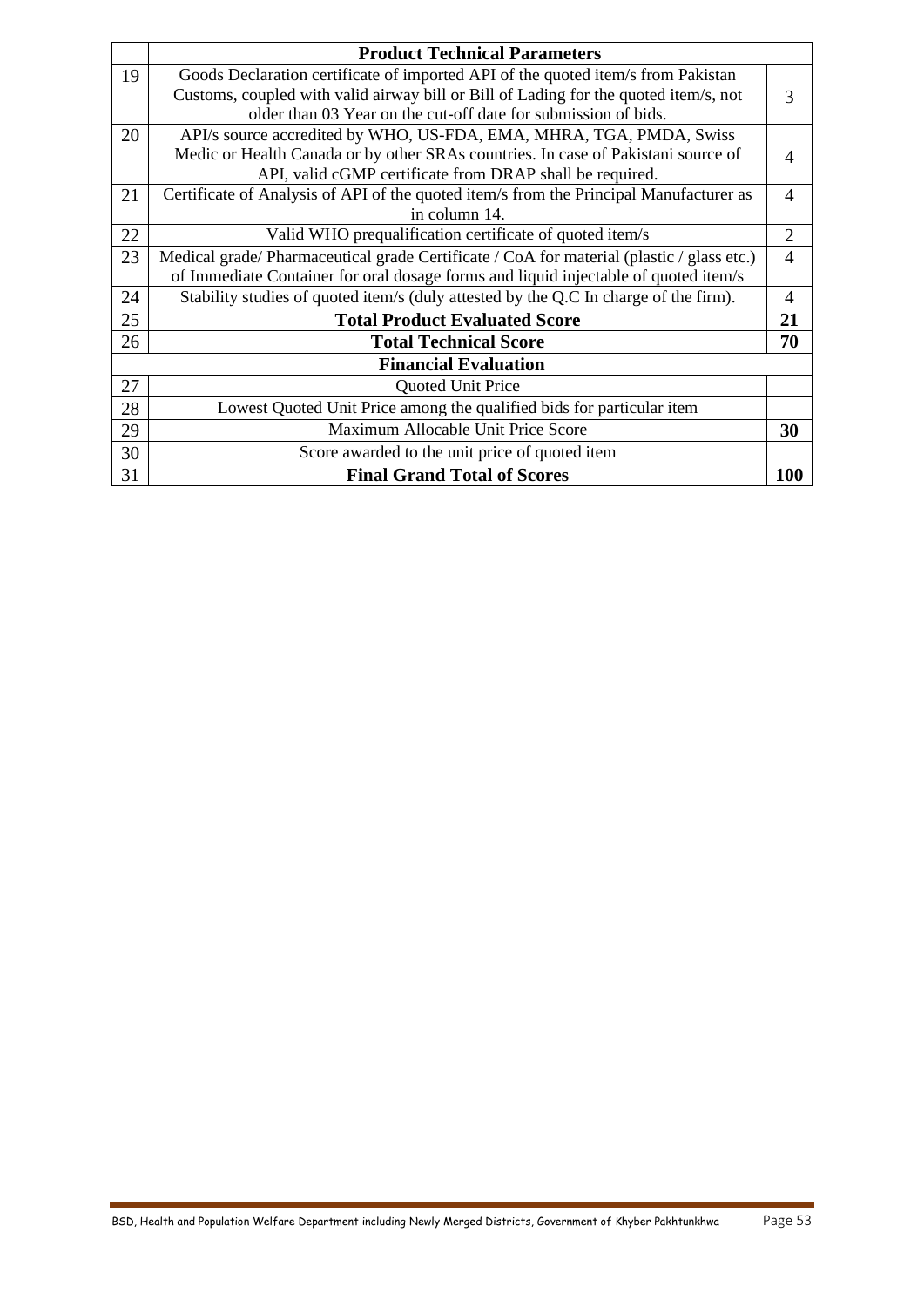# **EVALUATION FORM FOR IMPORTERS OF INJECTABLE AND ORAL CONTRACEPTIVE PILLS (**COC, POP, ECP & Injectable)

Firm Name: \_\_\_\_\_\_\_\_\_\_\_\_\_\_\_\_\_\_\_\_\_\_\_\_\_ Bid Reference No: \_\_\_\_\_\_\_\_\_\_\_\_\_\_\_\_\_

|                | Note: All the documents / certificates submitted by the concerned shall be attested by the senior executive of the firm.                                                                                                                                                                                                                                                               |    |
|----------------|----------------------------------------------------------------------------------------------------------------------------------------------------------------------------------------------------------------------------------------------------------------------------------------------------------------------------------------------------------------------------------------|----|
| $\mathbf{A}$   | <b>Product General Parameter</b>                                                                                                                                                                                                                                                                                                                                                       |    |
| $\mathbf{1}$   | Ref. No. of item                                                                                                                                                                                                                                                                                                                                                                       |    |
| $\overline{2}$ | Generic Name of Item                                                                                                                                                                                                                                                                                                                                                                   |    |
| 3              | Dosage Form with Strength                                                                                                                                                                                                                                                                                                                                                              |    |
| 4              | <b>Trade Name</b>                                                                                                                                                                                                                                                                                                                                                                      |    |
|                | <b>Technical Evaluation Matrix</b>                                                                                                                                                                                                                                                                                                                                                     |    |
|                | <b>Principal's and Importers Evaluation Parameters</b>                                                                                                                                                                                                                                                                                                                                 |    |
|                | <b>Principal Manufacturer Evaluation</b>                                                                                                                                                                                                                                                                                                                                               |    |
| 5              | Submission of audited balance sheets along with Income Tax Returns for up to last 3<br>years. Maximum Marks for this criterion is 3,<br>• Documents submitted for last 3 years = $3$ Marks, 2years = $2$ marks, 1 year = $1$ mark<br>and no documents $= 0$ marks                                                                                                                      | 3  |
| 6              | Annual turnover/sales value of the Importer should be at least USD 2 million / year.<br>During the last 3 years (three years) Maximum Marks for this criterion is 3,<br>• Documents showing average sales turnover of quoted item as USD 2 Million / year<br>for last $3 \text{ years} = 3 \text{ marks}$<br>, 2 years = 2 marks, 1 year = 1 mark and less than the above = 0 marks.   | 3  |
| 7              | Valid Proof of export by the Principal Manufacturer to US/Europe/SRA country/ies, not<br>older than two years. 02 mark each for export to US, SRA & European Country/ies and<br>1 mark for other friendly countries                                                                                                                                                                    | 10 |
| 8              | Valid ISO 18001 certificate issued by authorized body of the country of origin duly<br>accredited with International Accreditation Forum (IAF)                                                                                                                                                                                                                                         | 3  |
| 9              | Valid ISO 14001 certificate issued by authorized body of the country of origin duly<br>accredited with International Accreditation Forum (IAF)                                                                                                                                                                                                                                         | 3  |
| 10             | Valid ISO 9001 certificate issued by authorized body of the country of origin duly<br>accredited with International Accreditation Forum (IAF)                                                                                                                                                                                                                                          | 3  |
| 11             | Valid accreditation of manufacturing unit or its relevant section/s by the US-FDA or<br>WHO or official accreditation body in the case of SRA countries                                                                                                                                                                                                                                | 3  |
| 12             | Valid calibration certificate for equipment in the factory                                                                                                                                                                                                                                                                                                                             | 3  |
|                | <b>Importer's Evaluation</b>                                                                                                                                                                                                                                                                                                                                                           |    |
| 13             | Submission of audited balance sheets along with Income Tax Returns for up to last 3<br>years. Maximum Marks for this criterion is 3,<br>• Documents submitted for last 3 years = $3$ Marks, 2years = $2$ marks, 1 year = $1$ mark<br>and no documents $= 0$ marks                                                                                                                      | 3  |
| 14             | Annual turnover/sales value of the Importer should be at least PKR 20 million / year.<br>During the last 3 years (three years) Maximum Marks for this criterion is 3,<br>• Documents showing average sales turnover of quoted item as PKR 20 Million / year<br>for last $3 \text{ years} = 3 \text{ marks}$<br>, 2 years = 2 marks, 1 year = 1 mark and less than the above = 0 marks. | 3  |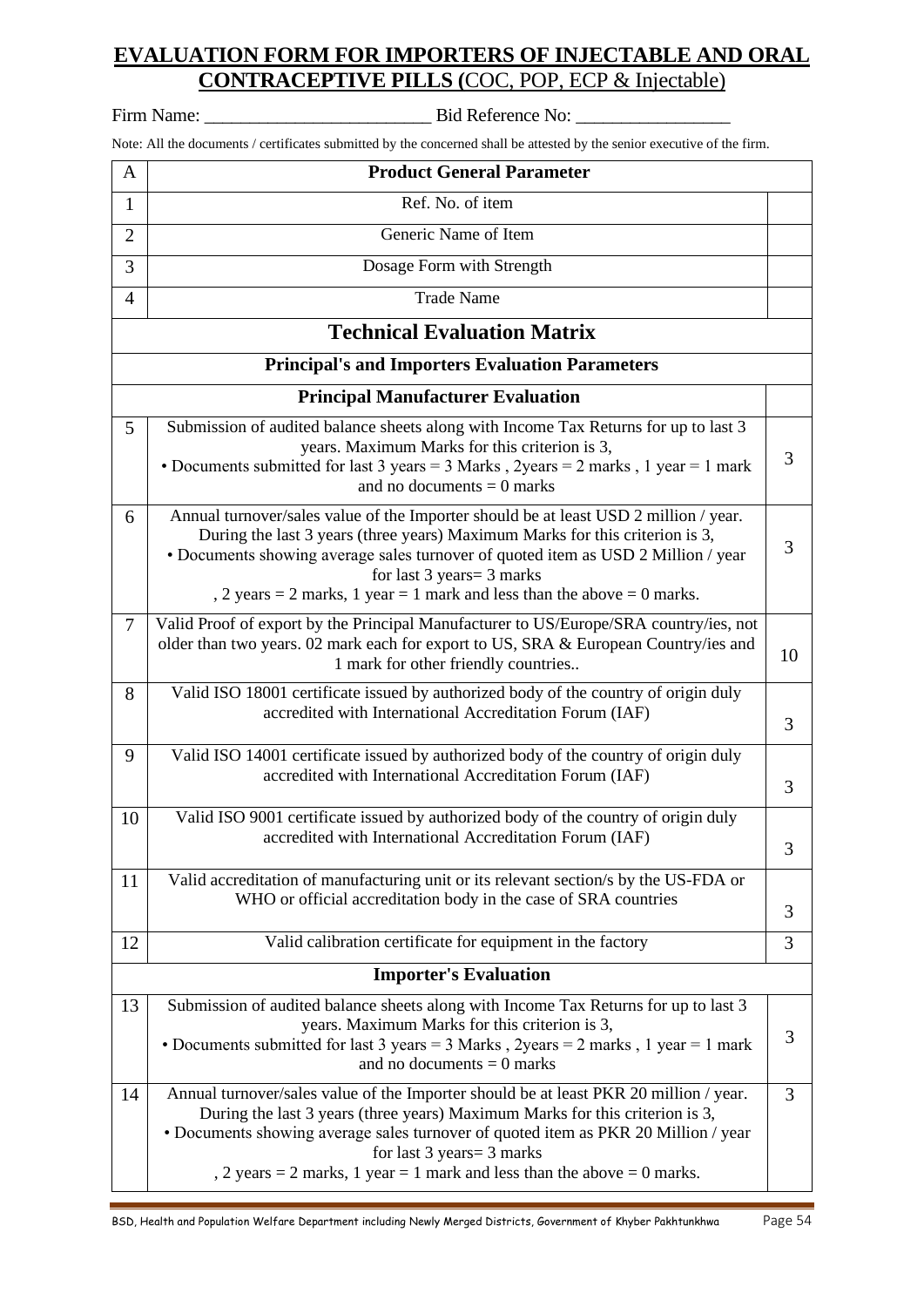| 15 | Adherence to Good storage practices (GSP) for finished goods storage of the quoted<br>item/s. Subject to physical inspection of technical expert/s by concerned designated<br>committee. (Form-1.6)                                                                                                                                                                | 3              |
|----|--------------------------------------------------------------------------------------------------------------------------------------------------------------------------------------------------------------------------------------------------------------------------------------------------------------------------------------------------------------------|----------------|
| 16 | Adequate availability of qualified & relevant Human Resource (Certified by the senior<br>executive of the firm & evaluated by expert/s by concerned designated committee. at<br>the time of inspection if required). (Form-1.6)                                                                                                                                    | 3              |
| 17 | Availability of minimum 15% inventory of the total import of the quoted item/s during<br>last one year (certificate to the effect duly signed by the senior executive of the firm $\&$<br>evaluated by the concerned designated committee/s). Non availability of the 15 %<br>stock at the time of inspection shall lead to disqualification of the quoted item/s) | $\overline{2}$ |
|    |                                                                                                                                                                                                                                                                                                                                                                    |                |
| 18 | <b>Suppliers Technical Score</b>                                                                                                                                                                                                                                                                                                                                   | 45             |
|    | <b>Product Technical Evaluation</b>                                                                                                                                                                                                                                                                                                                                |                |
| 19 | Goods Declaration certificate of imported finished product coupled with airway bill<br>from Pakistan Customs for the quoted item/s, not older than 01 Year on the cutoff date<br>for submission of bids.                                                                                                                                                           | $\overline{4}$ |
| 20 | API/s source accredited by WHO, FDA, EMA, MHRA, TGA, PMDA, Swiss Medic or<br>Health Canada or by other SRAs                                                                                                                                                                                                                                                        | $\overline{4}$ |
| 21 | Certificate of Analysis of finished quoted item/s from the Principal Manufacturer as in<br>column 15.                                                                                                                                                                                                                                                              | $\overline{4}$ |
| 22 | Valid WHO prequalification certificate of quoted product                                                                                                                                                                                                                                                                                                           | $\overline{4}$ |
| 23 | Valid Certificate of the Type of material used for the immediate container of the quoted<br>item/s, as issued by the manufacturer of immediate container: For immediate container<br>as per official monograph $= 02$ marks; For immediate container better than official<br>monograph $= 04$ marks                                                                | $\overline{4}$ |
| 24 | Stability studies of quoted item/s (duly attested by the Q.C in charge of the firm)                                                                                                                                                                                                                                                                                | 5              |
| 25 | <b>Product Evaluated Score</b>                                                                                                                                                                                                                                                                                                                                     | 25             |
| 26 | <b>Total Technical Score</b>                                                                                                                                                                                                                                                                                                                                       | 70             |
|    | <b>Financial Evaluation</b>                                                                                                                                                                                                                                                                                                                                        |                |
| 27 | Quoted Unit Price                                                                                                                                                                                                                                                                                                                                                  |                |
| 28 | Lowest Quoted Unit Price among the qualified bids for particular item                                                                                                                                                                                                                                                                                              |                |
| 29 | Maximum Allocable Unit Price Score                                                                                                                                                                                                                                                                                                                                 | 30             |
| 30 | Score awarded to the unit price of quoted item                                                                                                                                                                                                                                                                                                                     |                |
| 31 | <b>Final Grand Total of Scores</b>                                                                                                                                                                                                                                                                                                                                 | <b>100</b>     |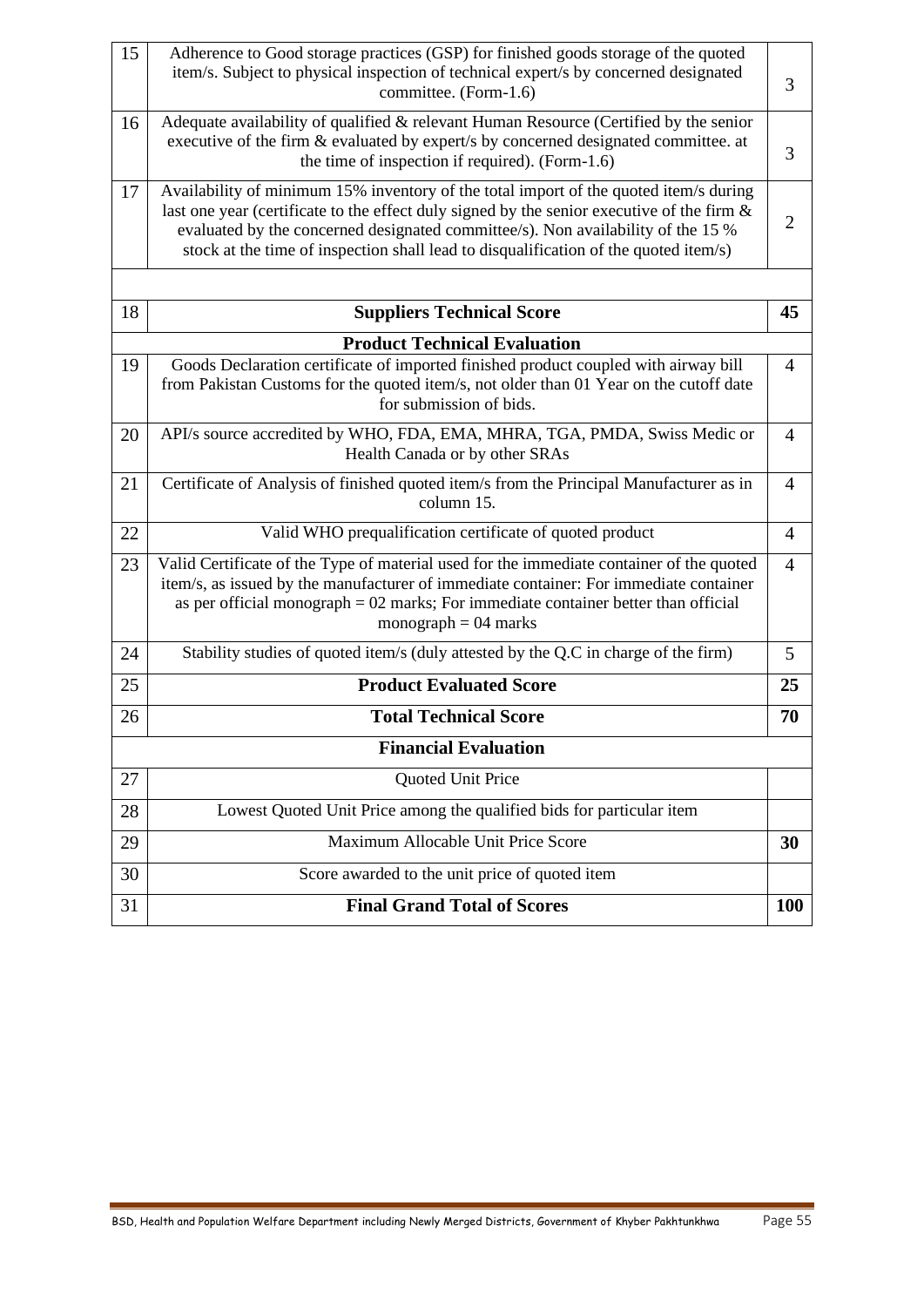# **EVALUATION FORM FOR LOCAL MANUFACTURER OF MEDICAL DEVICES** (DISPOSABLE SYRINGES)

Firm Name: \_\_\_\_\_\_\_\_\_\_\_\_\_\_\_\_\_\_\_\_\_\_\_\_\_\_\_\_\_\_\_Bid Reference No: \_\_\_\_\_\_\_\_\_\_\_\_\_\_\_\_\_

Note: All the documents / certificates submitted by the concerned shall be attested by the senior executive of the firm.

| S#             | <b>Product General Information</b>                                                                                                                                       |                |
|----------------|--------------------------------------------------------------------------------------------------------------------------------------------------------------------------|----------------|
| $\mathbf{1}$   | Ref. No. of item                                                                                                                                                         |                |
| $\overline{2}$ | Generic Name of Item                                                                                                                                                     |                |
| $\overline{3}$ | <b>Trade Name</b>                                                                                                                                                        |                |
| $\overline{4}$ | Size & Gauge of Medical Device                                                                                                                                           |                |
|                | <b>Annual turnover / Sales Audited balance Sheets</b>                                                                                                                    |                |
| 5              | Submission of audited balance sheets along with Income Tax Returns for up to last 3                                                                                      |                |
|                | years. Maximum Marks for this criterion is 6,                                                                                                                            | 6              |
|                | • Documents submitted for last 3 years = 6 Marks, 2 years = 4 marks, 1 year = 2                                                                                          |                |
|                | mark and no documents $= 0$ marks                                                                                                                                        |                |
| 6              | Annual turnover/sales value of the manufacturer should be at least PKR 10 million /                                                                                      |                |
|                | year. During the last 3 years (three years) Maximum Marks for this criterion is 6,<br>• Documents showing average sales turnover of quoted item as PKR 10 Million /      | 6              |
|                | year for last 3 years = 6 marks                                                                                                                                          |                |
|                | , 2 years = 4 marks, 1 year = 2 mark and less than the above = 0 marks.                                                                                                  |                |
|                | <b>Technical Evaluation Matrix</b>                                                                                                                                       |                |
|                | <b>Factory Technical Evaluation Parameters</b>                                                                                                                           |                |
|                | <b>Documents Based Factory Score</b>                                                                                                                                     |                |
| 7              | Current export certificate from DRAP not older than two years                                                                                                            | 3              |
| 8              | Valid ISO 14001 certificate issued by PNAC accredited body                                                                                                               | $\overline{4}$ |
| 9              | Valid ISO 9001 certificate issued by PNAC accredited body                                                                                                                | $\overline{4}$ |
| 10             | Valid ISO 13485 certificate issued by PNAC accredited body                                                                                                               | $\overline{4}$ |
| 11             | Valid accreditation of manufacturing unit or its relevant section/s by International                                                                                     |                |
|                | Body (Certificate from US-FDA, WHO and/or other accrediting body from SRA                                                                                                | $\overline{4}$ |
|                | countries)                                                                                                                                                               |                |
|                | <b>Factory Evaluation Visit Score (Form-1.6)</b>                                                                                                                         |                |
| 12             | Raw material storage (as evaluated at the time of inspection by the concerned                                                                                            |                |
|                | designated committee/s). Non adherence to cGMP shall lead to disqualification of the                                                                                     | $\overline{4}$ |
|                | firm                                                                                                                                                                     |                |
| 13             | Adherence to Good storage practices (GSP) for finished goods storage of the quoted                                                                                       | 5              |
|                | item/s. Subject to physical inspection of technical expert/s by concerned designated                                                                                     |                |
|                | committee.                                                                                                                                                               |                |
| 14             | Functional HVAC (as evaluated by the concerned designated committee/s at the time<br>of inspection). Non functionality of the HVAC system shall lead to Disqualification |                |
|                | of the relevant section/firm.                                                                                                                                            | 4              |
| 15             | Adequate availability of qualified & relevant Human Resource (Certified by the                                                                                           |                |
|                | senior executive of the firm & evaluated by concerned designated committee/s at the                                                                                      | 4              |
|                | time of inspection, Non availability of the qualified & relevant HR shall lead to                                                                                        |                |
|                | Disqualification of the relevant section/firm).                                                                                                                          |                |
| 16             | <b>Total Factory Evaluated Score</b>                                                                                                                                     | 48             |
|                | <b>Product Evaluation Parameters</b>                                                                                                                                     |                |
|                | <b>Product Technical Parameters</b>                                                                                                                                      |                |
| 17             | Goods Declaration certificate of imported raw material of the quoted item/s from                                                                                         |                |
|                | Pakistan Customs, coupled with valid airway bill or Bill of Lading for the quoted                                                                                        | 5              |
|                | item/s, not older than 03 Years on the cut off date for submission of bids.                                                                                              |                |
| 18             | Raw Material source accredited by WHO, US-FDA, EMA, MHRA, TGA, PMDA,                                                                                                     |                |
|                | Swiss Medic or Health Canada or by other SRAs countries. In case of Pakistani                                                                                            | 4              |
|                | source of raw material, valid cGMP certificate from DRAP shall be required.                                                                                              |                |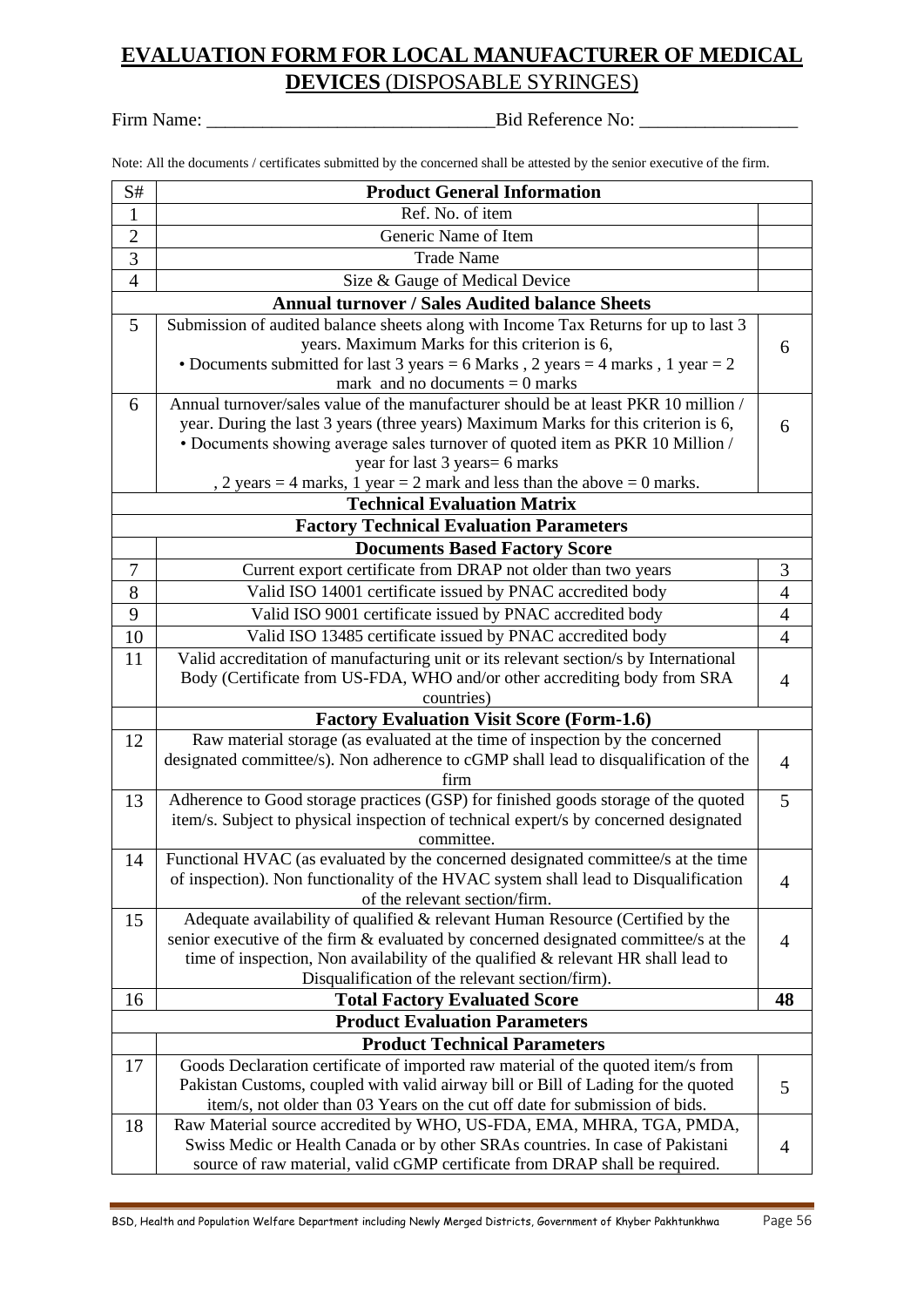| 19 | Certificate of Analysis of raw material of the quoted item/s from the Principal   |     |
|----|-----------------------------------------------------------------------------------|-----|
|    | Manufacturer.                                                                     |     |
| 20 | ISO 10993 certificate issued by authorized body of the country of origin duly     | 4   |
|    | accredited with International Accreditation Forum (IAF) for the country of origin |     |
| 21 | Physical examination of the quoted item/s by the T&E expert/s. Rejection of the   |     |
|    | quoted item/s by the T&E expert shall lead to disqualification of the said item/s |     |
| 22 | <b>Product Evaluated Score</b>                                                    | 22  |
| 23 | <b>Total Technical Score</b>                                                      | 70  |
|    | <b>Financial Evaluation</b>                                                       |     |
| 24 | <b>Quoted Unit Price</b>                                                          |     |
| 25 | Lowest Quoted Unit Price among the qualified bids for particular item             |     |
| 26 | Maximum Allocable Unit Price Score                                                | 30  |
| 27 | Score awarded to the unit price of quoted item                                    |     |
| 28 | <b>Final Grand Total of Scores</b>                                                | 100 |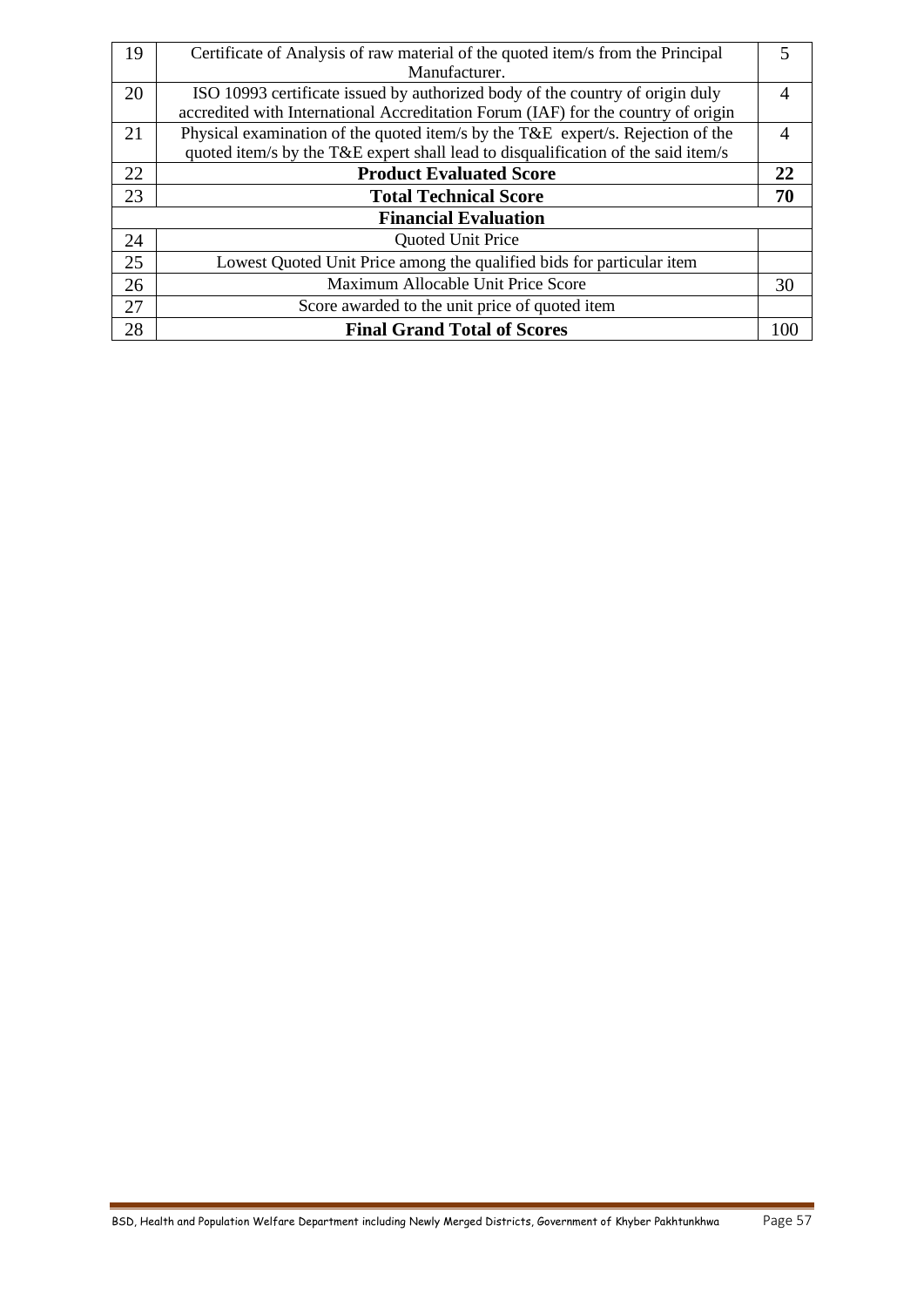# **EVALUATION CRITERIA FOR MANUFACTURER / IMPORTERS**

# **(**CONDOMS, INTRA UTERINE CONTRACEPTIVE DEVICE AND IMPLANTS)

|                | Firm Name:<br>Bid Reference No:                                                                                                                                                                                                                                                                                                                                                          |    |
|----------------|------------------------------------------------------------------------------------------------------------------------------------------------------------------------------------------------------------------------------------------------------------------------------------------------------------------------------------------------------------------------------------------|----|
|                | Note: All the documents / certificates submitted by the concerned shall be attested by the senior executive of the firm.                                                                                                                                                                                                                                                                 |    |
| $S.+$          | <b>Product General Parameter</b>                                                                                                                                                                                                                                                                                                                                                         |    |
| $\mathbf{1}$   | Ref. No. of item                                                                                                                                                                                                                                                                                                                                                                         |    |
| $\overline{2}$ | Generic Name of Item                                                                                                                                                                                                                                                                                                                                                                     |    |
| 3              | <b>Trade Name</b>                                                                                                                                                                                                                                                                                                                                                                        |    |
| 4              | Size, Gauge, etc. of Device                                                                                                                                                                                                                                                                                                                                                              |    |
|                | <b>Technical Evaluation Matrix</b>                                                                                                                                                                                                                                                                                                                                                       |    |
|                | <b>Principal's and Importers Evaluation Parameters</b>                                                                                                                                                                                                                                                                                                                                   |    |
|                | <b>Principal Manufacturer Evaluation</b>                                                                                                                                                                                                                                                                                                                                                 |    |
| 5              | Submission of audited balance sheets along with Income Tax Returns for up to last 3<br>years. Maximum Marks for this criterion is 4,<br>• Documents submitted for last 3 years = 4 Marks, 2years = 3 marks, 1 year = 2 mark<br>and no documents $= 0$ marks                                                                                                                              | 4  |
| 6              | Annual turnover/sales value of the manufacturer should be at least USD 5 million /<br>year. During the last 3 years (three years) Maximum Marks for this criterion is 3,<br>• Documents showing average sales turnover of quoted item as USD 5 Million / year<br>for last $3 \text{ years} = 3 \text{ marks}$<br>, 2 years = 2 marks, 1 year = 1 mark and less than the above = 0 marks. | 3  |
| $\tau$         | Valid Proof of export by the Principal Manufacturer to US/Europe/SRA country/ies,<br>not older than one year. 02 mark each for export to US, 02 mark each for export to<br>Europe & 02 mark for export to SRA Country/ies.                                                                                                                                                               | 6  |
| 8              | Valid Proof of manufacturing unit production capacity i.e. 4 times of the total demand<br>of the Procurement = 3 marks & 8 times of the total demand of the Procurement = $6$<br>marks                                                                                                                                                                                                   | 6  |
| 9              | Valid ISO 14001 certificate issued by authorized body of the country of origin duly<br>accredited with International Accreditation Forum (IAF) for the country of origin<br>(Duly attested by senior executive of the firm).                                                                                                                                                             | 4  |
| 10             | Valid ISO 9001 certificate issued by authorized body of the country of origin duly<br>accredited with International Accreditation Forum (IAF) for the country of origin<br>(Duly attested by senior executive of the firm).                                                                                                                                                              | 4  |
| 11             | Valid ISO 13485 certificate issued by authorized body of the country of origin duly<br>accredited with International Accreditation Forum (IAF) for the country of origin (duly<br>attested by senior executive of the firm).                                                                                                                                                             | 4  |
| 12             | Valid calibration certificate for equipment in the factory                                                                                                                                                                                                                                                                                                                               | 4  |
|                | <b>Principal Manufacturer Score</b>                                                                                                                                                                                                                                                                                                                                                      | 35 |
|                | <b>Importer's Evaluation</b>                                                                                                                                                                                                                                                                                                                                                             |    |
| 13             | Submission of audited balance sheets along with Income Tax Returns for up to last 3<br>years. Maximum Marks for this criterion is 3,<br>• Documents submitted for last 3 years = $3$ Marks, 2years = $2$ marks, 1 year = $1$ mark<br>and no documents $= 0$ marks                                                                                                                        | 3  |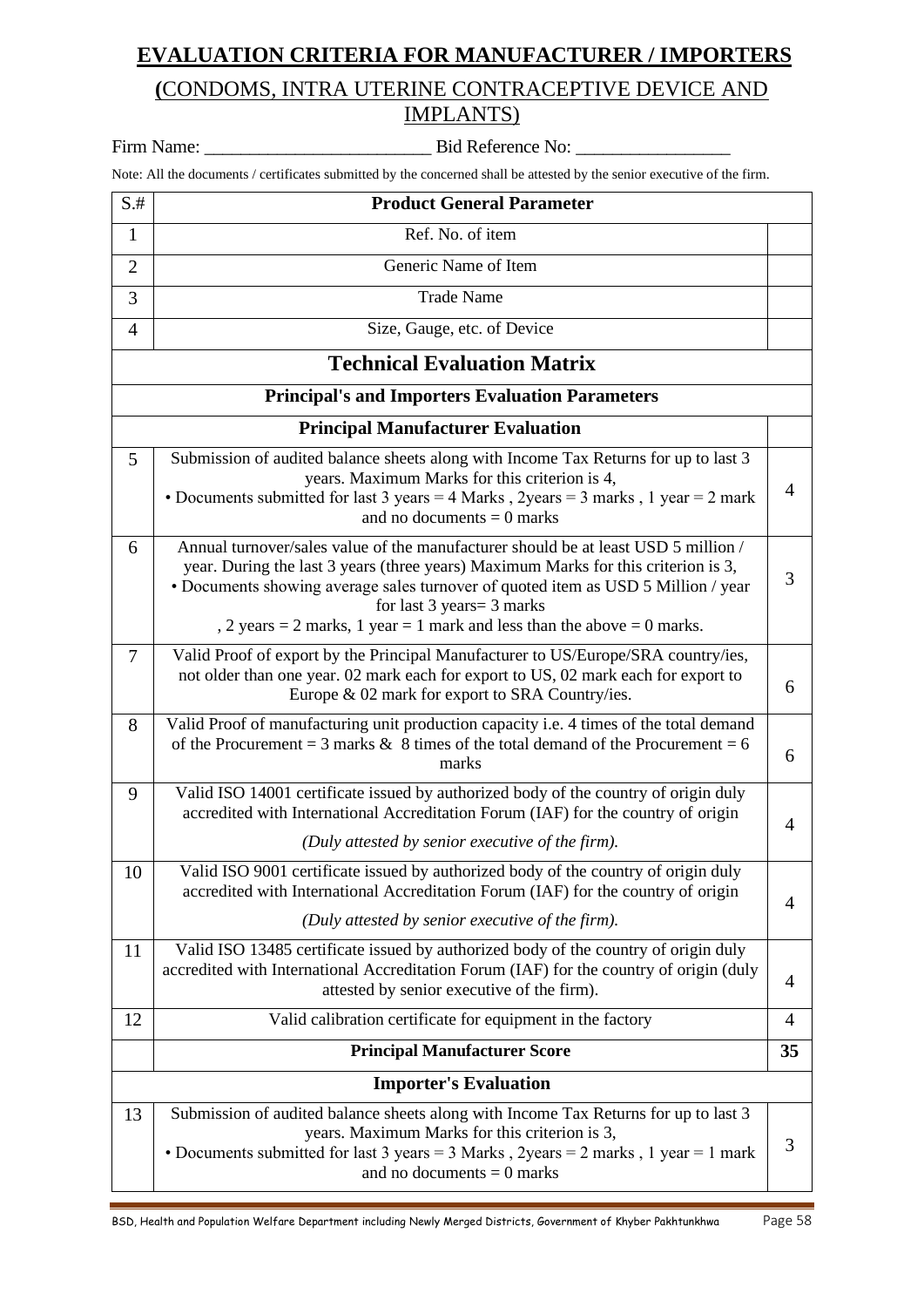| 14 |                                                                                                                                                                                                                                                                                                                                                                                            |                |
|----|--------------------------------------------------------------------------------------------------------------------------------------------------------------------------------------------------------------------------------------------------------------------------------------------------------------------------------------------------------------------------------------------|----------------|
|    | Annual turnover/sales value of the manufacturer should be at least PKR 50 million /<br>year. During the last 3 years (three years) Maximum Marks for this criterion is 3,<br>• Documents showing average sales turnover of quoted item as PKR 50 Million / year<br>for last $3 \text{ years} = 3 \text{ marks}$<br>, 2 years = 2 marks, 1 year = 1 mark and less than the above = 0 marks. | 3              |
| 15 | Valid ISO 9001 certificate issued by authorized body of the country of origin duly<br>accredited with Pakistan National accreditation council (PNAC) for the country of<br>origin                                                                                                                                                                                                          | 2              |
|    | (Duly attested by senior executive of the firm).                                                                                                                                                                                                                                                                                                                                           |                |
| 16 | Adherence to Good storage practices (GSP) for finished goods storage of the quoted<br>item/s. Subject to physical inspection of technical expert/s by concerned designated<br>committee. (Form-1.6)                                                                                                                                                                                        | 3              |
| 17 | Adequate availability of qualified & relevant Human Resource (Certified by the senior<br>executive of the firm & evaluated by T&E expert/s by concerned designated<br>committee at the time of inspection). (Form-1.6)                                                                                                                                                                     | 3              |
| 18 | Availability of minimum 15% inventory of the total import of the quoted item/s during<br>last one year (certificate to the effect duly signed by the senior executive of the firm $\&$<br>evaluated by the concerned designated committee/s). Non availability of the 15 %<br>stock at the time of inspection shall lead to disqualification of the quoted item/s)                         | $\overline{2}$ |
|    | <b>Importer's Score</b>                                                                                                                                                                                                                                                                                                                                                                    | 16             |
|    | <b>Principal Manufacturer &amp; Importer Score</b>                                                                                                                                                                                                                                                                                                                                         | 51             |
|    | <b>Product Technical Evaluation</b>                                                                                                                                                                                                                                                                                                                                                        |                |
| 19 | Stability Data (Real & Accelerated where required) of the quoted item/s.                                                                                                                                                                                                                                                                                                                   | 4              |
|    |                                                                                                                                                                                                                                                                                                                                                                                            |                |
| 20 | CE/JIS/US FDA certification of the quoted products, 3 mark for each certification, up<br>to a maximum of 09 marks                                                                                                                                                                                                                                                                          | 9              |
| 21 | ISO 10993 certificate issued by the relevant certification body from the country of<br>origin as authorized by the IAF for the said purpose in the name of principal<br>manufacture                                                                                                                                                                                                        | $\overline{2}$ |
| 22 | Valid Experience certificate of supply of the quoted item. One mark shall be awarded<br>for each valid satisfactory certificate (not older than 5 years) from a government<br>entity maximum up to four marks                                                                                                                                                                              | $\overline{4}$ |
| 23 | <b>Total Product Technical Score</b>                                                                                                                                                                                                                                                                                                                                                       | 19             |
| 24 | <b>Total Technical Score</b>                                                                                                                                                                                                                                                                                                                                                               | 70             |
|    | <b>Financial Evaluation</b>                                                                                                                                                                                                                                                                                                                                                                |                |
| 25 | Quoted Unit Price                                                                                                                                                                                                                                                                                                                                                                          |                |
| 26 | Lowest Quoted Unit Price among the qualified bids for particular item                                                                                                                                                                                                                                                                                                                      |                |
| 27 | Maximum Allocable Unit Price Score                                                                                                                                                                                                                                                                                                                                                         | 30             |
| 28 | Score awarded to the unit price of quoted item                                                                                                                                                                                                                                                                                                                                             |                |
| 29 | <b>Final Grand Total of Scores</b>                                                                                                                                                                                                                                                                                                                                                         | <b>100</b>     |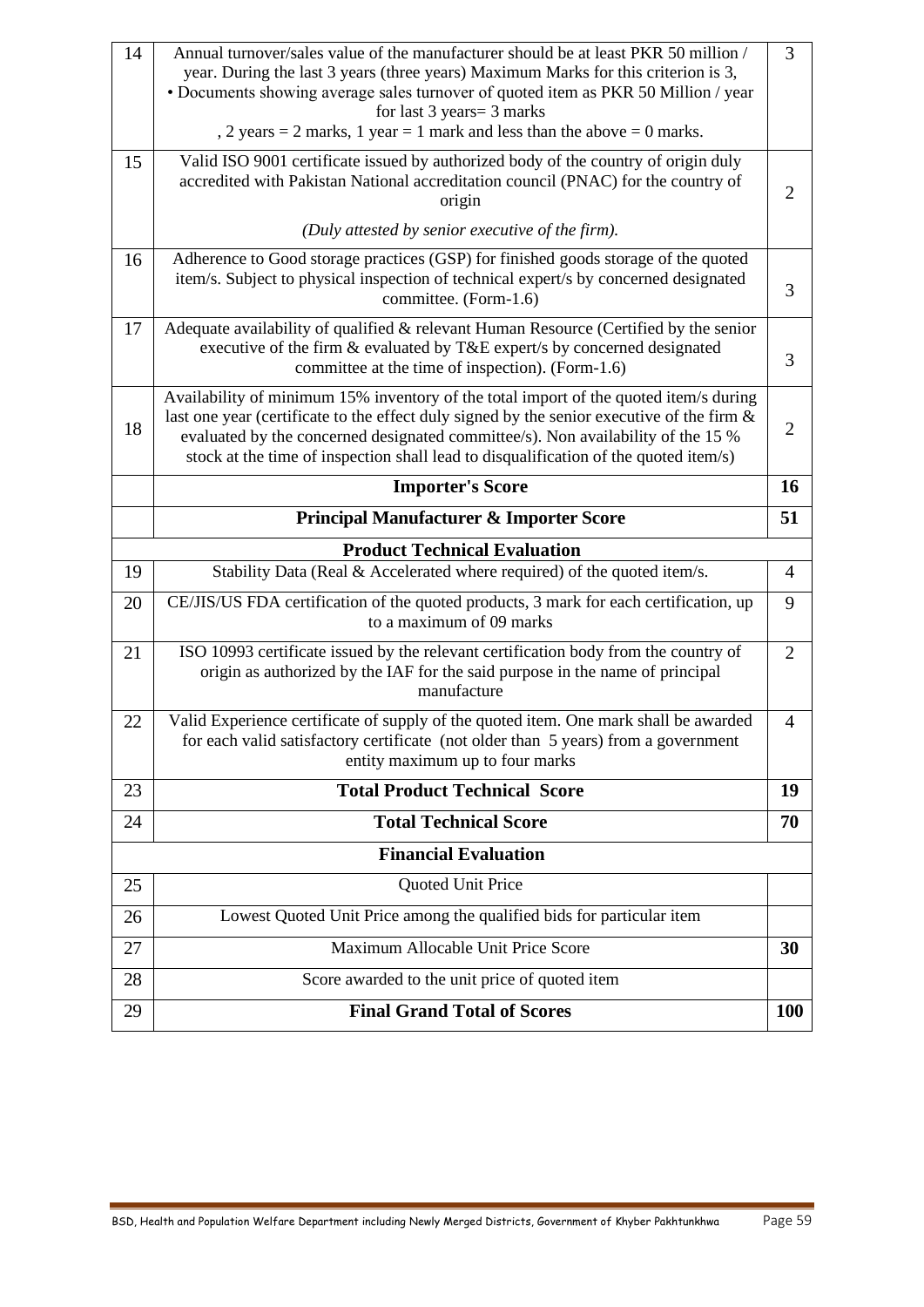# PART TWO SECTION - VI

Bid Forms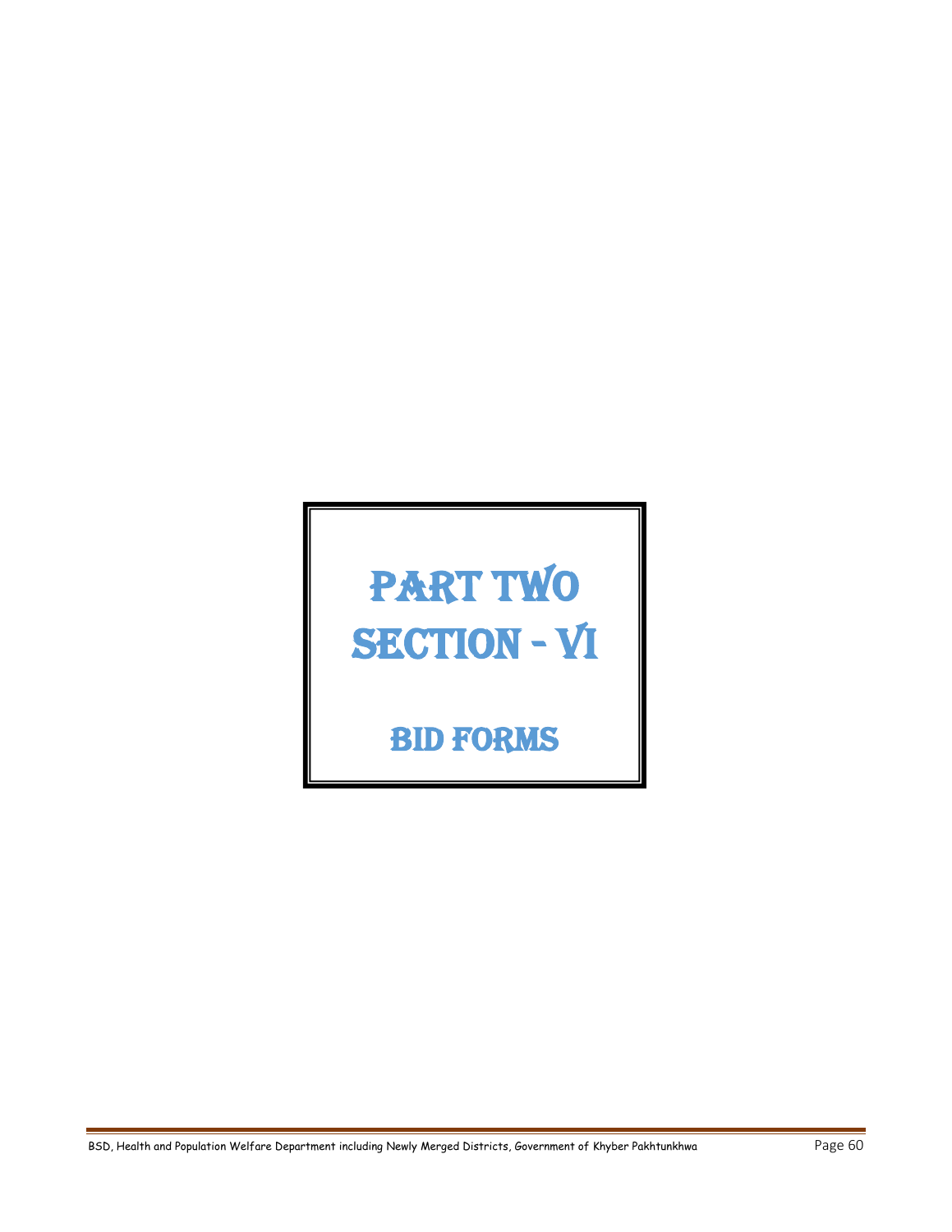# **BID FORM-1**

# **BID COVER SHEET**

#### **Mandatory General Information of Applicant Firm**

#### **NOTE:Complete filling of this form along with the provision of all requisite information is mandatory. Missing or not providing any of the requisite information may lead to disqualification of the bidder/s from the bidding competition without any correspondence. Any appeal from bidder/s, for whatsoever reasons, shall not be entertained in such a case.**

| S. No. | Name of the Bidding Firm                            |  |
|--------|-----------------------------------------------------|--|
|        | (Complete name as per Registration/License)         |  |
| 1.     | Please indicate whether the firm is:                |  |
|        | Manufacturer, or<br>i.                              |  |
|        | ii.<br>Importer, or                                 |  |
|        | Both; Manufacturer as well as Importer<br>iii.      |  |
|        | For various items offered for this bidding          |  |
|        | competition.                                        |  |
| 2.     | Please indicate out of the following category/ies,  |  |
|        | under which the Firm is applying for bidding:       |  |
|        | General medicines/Contraceptives<br>i.              |  |
|        | (COC,POP,ECP)                                       |  |
|        | Injectable (Contraceptives)<br>ii.                  |  |
|        | iii.<br>Medical devices including Male Latex        |  |
|        | condoms, IUCD, Implants & Syringes                  |  |
| 3.     | Please provide names, attested copies of CNICs,     |  |
|        | two recent attested photographs, valid street       |  |
|        | addresses in Pakistan, all working landline, mobile |  |
|        | phone numbers and valid email address of the        |  |
|        | following:                                          |  |
|        | i.<br>Owner/Proprietor of the Firm; and             |  |
|        | ii.<br>Managing Director / CEO of the Firm; and     |  |
|        | Focal person officially made responsible<br>iii.    |  |
|        | and authorized by the Firm for day to day           |  |
|        | official<br>correspondence/communication            |  |
|        | with the procuring agency related in                |  |
|        | relation to this bidding competition.               |  |
|        | Note:                                               |  |
|        | 1. In case of winning this bidding competition the  |  |
|        | Focal person of the successful bidder shall be      |  |
|        | responsible for communication with purchasing       |  |
|        | agency/ies regarding supply related issues and his  |  |
|        | valid contact No. and address may be given in final |  |

BSD, Health and Population Welfare Department including Newly Merged Districts, Government of Khyber Pakhtunkhwa Page 61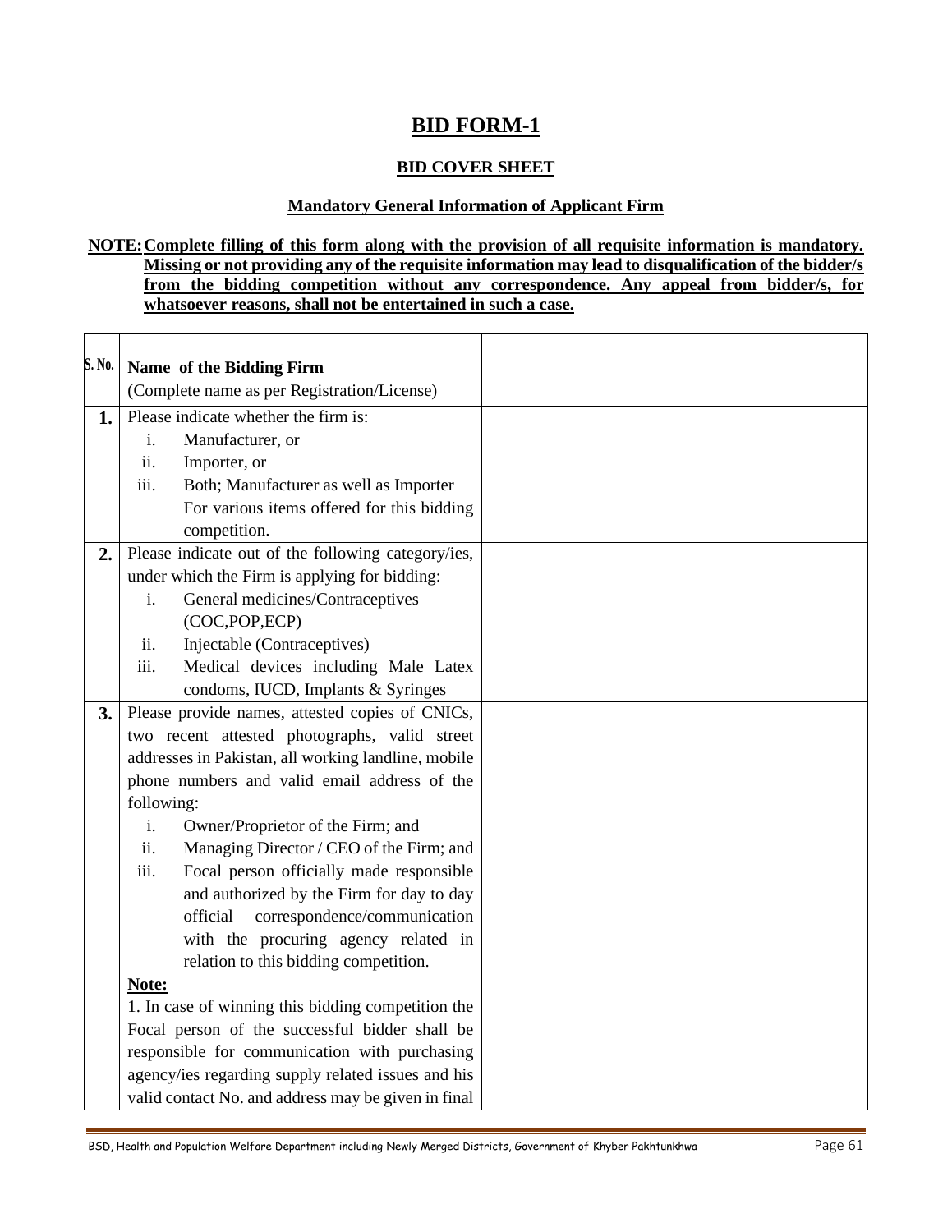|     |                                                                                                                                                                                                                  | approved rate list for facilitation of purchasing                            |                                                                                                           |
|-----|------------------------------------------------------------------------------------------------------------------------------------------------------------------------------------------------------------------|------------------------------------------------------------------------------|-----------------------------------------------------------------------------------------------------------|
|     | agency/ies.                                                                                                                                                                                                      |                                                                              |                                                                                                           |
|     |                                                                                                                                                                                                                  | 2. Please provide clear, legible and visible attested                        |                                                                                                           |
|     |                                                                                                                                                                                                                  | photocopies of all the valid requisite items                                 |                                                                                                           |
|     |                                                                                                                                                                                                                  | mentioned items)                                                             |                                                                                                           |
|     |                                                                                                                                                                                                                  | Please provide the following valid information                               |                                                                                                           |
| 4.  |                                                                                                                                                                                                                  | regarding applicant Firm and/or authorized agent,                            |                                                                                                           |
|     |                                                                                                                                                                                                                  |                                                                              |                                                                                                           |
|     |                                                                                                                                                                                                                  | where applicable                                                             |                                                                                                           |
|     |                                                                                                                                                                                                                  | i.Complete street address of the:                                            |                                                                                                           |
|     |                                                                                                                                                                                                                  | a. Head Office                                                               |                                                                                                           |
|     |                                                                                                                                                                                                                  | b. Main warehouse; and                                                       |                                                                                                           |
|     |                                                                                                                                                                                                                  | ii. Valid & working official Landline Phone and                              |                                                                                                           |
|     |                                                                                                                                                                                                                  | Fax Numbers; and                                                             |                                                                                                           |
|     |                                                                                                                                                                                                                  | iii. Valid Mobile phone number/s of the Focal                                |                                                                                                           |
|     |                                                                                                                                                                                                                  | Person registered which should be registered                                 |                                                                                                           |
|     |                                                                                                                                                                                                                  | on his/her CNIC No. and name; and                                            |                                                                                                           |
|     |                                                                                                                                                                                                                  | iv. Valid and functional Email address; and                                  |                                                                                                           |
|     |                                                                                                                                                                                                                  | v.Official Website address/es.                                               |                                                                                                           |
| 5.1 | Please provide, in original, the bids security instrument as per detail mentioned in bid data sheet i-e Rs.                                                                                                      |                                                                              |                                                                                                           |
|     | 500,000/- per quoted product along with the Financial Proposal in the sealed envelope in the form of valid,                                                                                                      |                                                                              |                                                                                                           |
|     | crossed Call Deposit Receipt / Bank Draft/SDR from a scheduled Bank of Pakistan in the name of Project                                                                                                           |                                                                              |                                                                                                           |
|     | Director Integrated Health Project, Khyber Pakhtunkhwa, Peshawar. The bid security must be from the<br>account of the bidder, none fulfilment of the same shall led to disqualification of the firm from bidding |                                                                              |                                                                                                           |
|     | competition Any ordinary bank account cheques/s shall not be acceptable as bids security.                                                                                                                        |                                                                              |                                                                                                           |
|     | Note: Please also provide an attested photocopy of the same bids security document in the sealed envelope                                                                                                        |                                                                              |                                                                                                           |
|     | of technical Proposal.                                                                                                                                                                                           |                                                                              |                                                                                                           |
|     |                                                                                                                                                                                                                  |                                                                              |                                                                                                           |
| 6.  |                                                                                                                                                                                                                  | Please provide attested copies of the following Tax related valid documents: |                                                                                                           |
|     | i.                                                                                                                                                                                                               | National Tax Number (NTN) of the Firm for Income Tax, and                    |                                                                                                           |
|     | ii.                                                                                                                                                                                                              | Last year Income Tax Return of the Firm; and                                 |                                                                                                           |
|     | iii.                                                                                                                                                                                                             | Sale Tax Registration Certificate of the Firm; and                           |                                                                                                           |
|     | iv.                                                                                                                                                                                                              | Certificate of Professional Tax of the Firm.                                 |                                                                                                           |
|     | $\mathbf{v}$ .                                                                                                                                                                                                   |                                                                              | Audited Balance Sheet along with Income Tax Return for up to last three years as required under           |
|     |                                                                                                                                                                                                                  | <b>Technical Evaluation Criteria</b>                                         |                                                                                                           |
|     | vi.                                                                                                                                                                                                              | Annual turnover/Sales Value as required under Technical Evaluation Criteria  |                                                                                                           |
| 7.  |                                                                                                                                                                                                                  |                                                                              | In case of being a Manufacturer, the Firm should provide attested copies of the following documents also: |
|     | i.                                                                                                                                                                                                               |                                                                              | Valid Drugs Manufacturing License issued by the Drugs Regulatory Authority of Pakistan (DRAP)             |
|     | ii.                                                                                                                                                                                                              |                                                                              | Valid Product Registration Certificate issued by the DRAP for the item/s quoted by the Firm for           |
|     |                                                                                                                                                                                                                  | this bidding competition                                                     |                                                                                                           |
|     | iii.                                                                                                                                                                                                             | Valid cGMP certificate issued by DRAP                                        |                                                                                                           |
|     | iv.                                                                                                                                                                                                              | Valid Price List of the quoted item/s                                        |                                                                                                           |
|     |                                                                                                                                                                                                                  |                                                                              |                                                                                                           |
|     | v.                                                                                                                                                                                                               |                                                                              |                                                                                                           |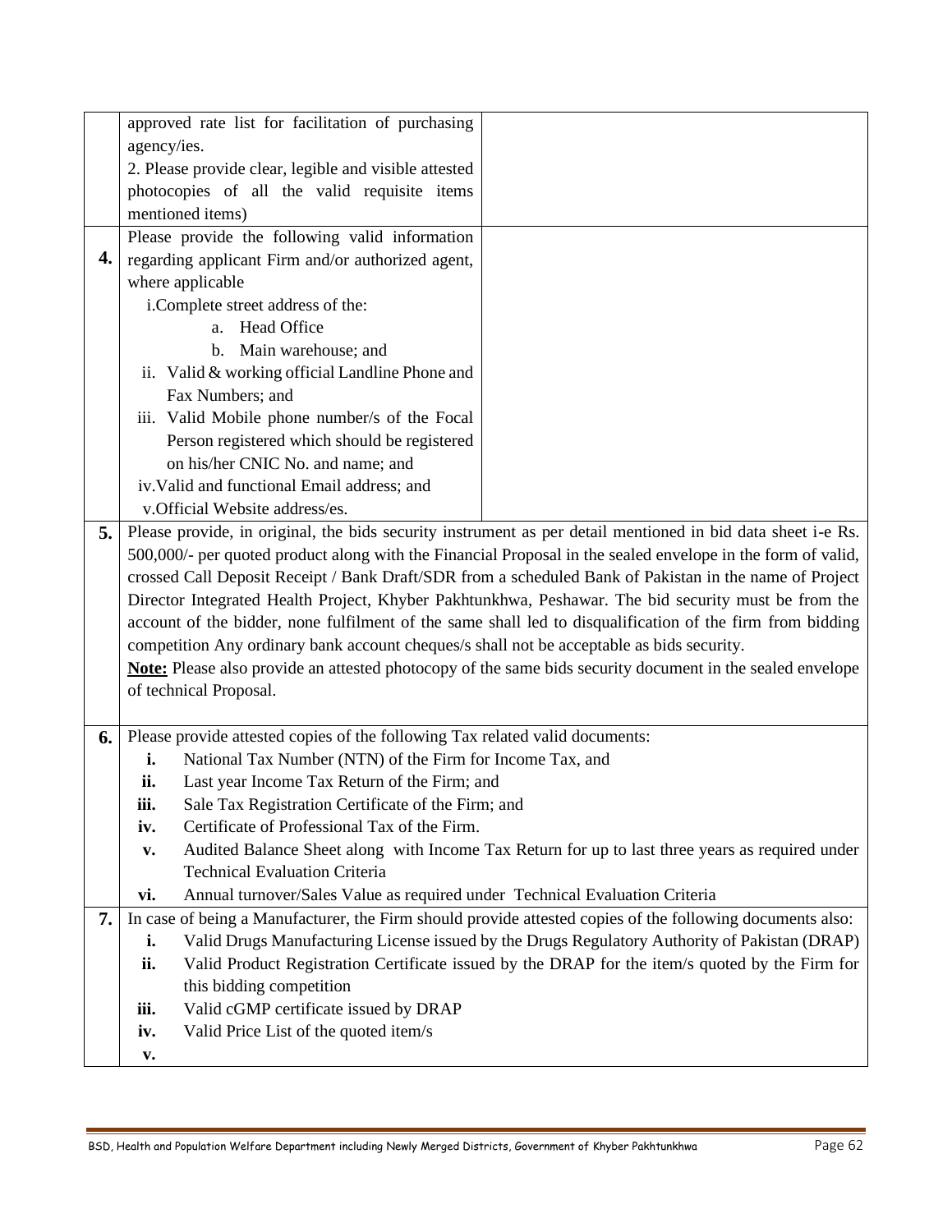- **8.** In case of being Importers, the Firm should provide attested copies of the following documents also:
	- **i.** Valid Drugs Sales License for the importer *from the relevant authority of area of jurisdiction* and
	- **ii.** Valid Product Registration Certificate issued by the DRAP for the imported item/s quoted by the Firm or *if the firm has applied for the imported item/s registration to DRAP, shall provide valid proof and could be considered as the case may be; and*
	- **iii.** Valid Agency Agreement with the Foreign Principal Manufacturer entity/ies; and
	- **iv.** *Valid cGMP Certificate/quality control certificate/ quality assurance certificate/ Medical Device management certificate of the Principal Manufacturer for the quoted item/s as issued by relevant authority of the country of origin of the quoted imported good/s (duly attested from the Notary public (as the case may be) of the country of origin shall be verified via email from principal manufacturer and the principal manufacturer shall be bound to reply within 14 days.* Non provision of this document shall lead to disqualification of the firm; and
	- **v.** Valid Free Sale Certificate for the quoted item/s as issued by relevant authority of the country of origin of the quoted imported good/s *duly attested from the Notary public of the country of origin and the Procuring Entity shall verify its authenticity through email from Principal Manufacturer whereas Principal Manufacturer shall be bound to reply within 14 days from their official email address. Non provision of this document as well as failure to furnish authentication of the certificate through their official email in stipulated period shall lead to disqualification of the firm; and*
	- **vi.** Valid Price List of the quoted items if applicable.
	- **vii. "Nationality"** as required under 1.1 of Technical Evaluation Criteria
	- **viii. "Conflict of Interest"** as per rules.
	- **ix. "Not Declared Ineligible"** as required under Technical Evaluation Criteria
	- **x. "WHO/UNFPA Prequalification certificate (For Condoms, IUCDs and Implants)** as required under Technical Evaluation Criteria

## **Note:**

- **9.** The bidding Firm shall also provide an Affidavit on Judicial Stamp Paper of the value of at least Rs. 100/-(Rs. One Hundred Only) for the following undertaking:
	- **i.** I/We have carefully read the whole set of Standard Bidding Documents for this bidding competition and that I / We have fully understood and agree to all the provisions (including, but not limited to, those provided under ITB 29.1 of the Bid Data Sheet), terms and conditions, evaluation criteria, mechanism of evaluation & selection of items for which the Firm has applied for competition; and
	- **ii.** I / We fully understand and agree that the bidding competition for which I / We have applied to enter in, shall be based on merit based scoring system for the evaluation of technical bids which has inverse relationship with the rates quoted by the bidders in their financial bids submitted; and that in this situation, the lowest financial bid/s may or may not win the bidding competition; and
	- **iii.** I/We guarantee that the quoted drug/medicine items are, and shall be, freely available in the market of Pakistan; and particularly in the market of Khyber Pakhtunkhwa Province; and
	- **iv.** I / We shall provide to the inspection team/s of expert/s authorized for the purpose by the Directorate General Health Services Khyber Pakhtunkhwa; an uninterrupted and free access to all relevant documents, sections of the manufacturing facilities / unit, storage and warehousing facilities as well as any other area relevant, as deemed appropriate by the above mentioned team for their purpose of visit/s.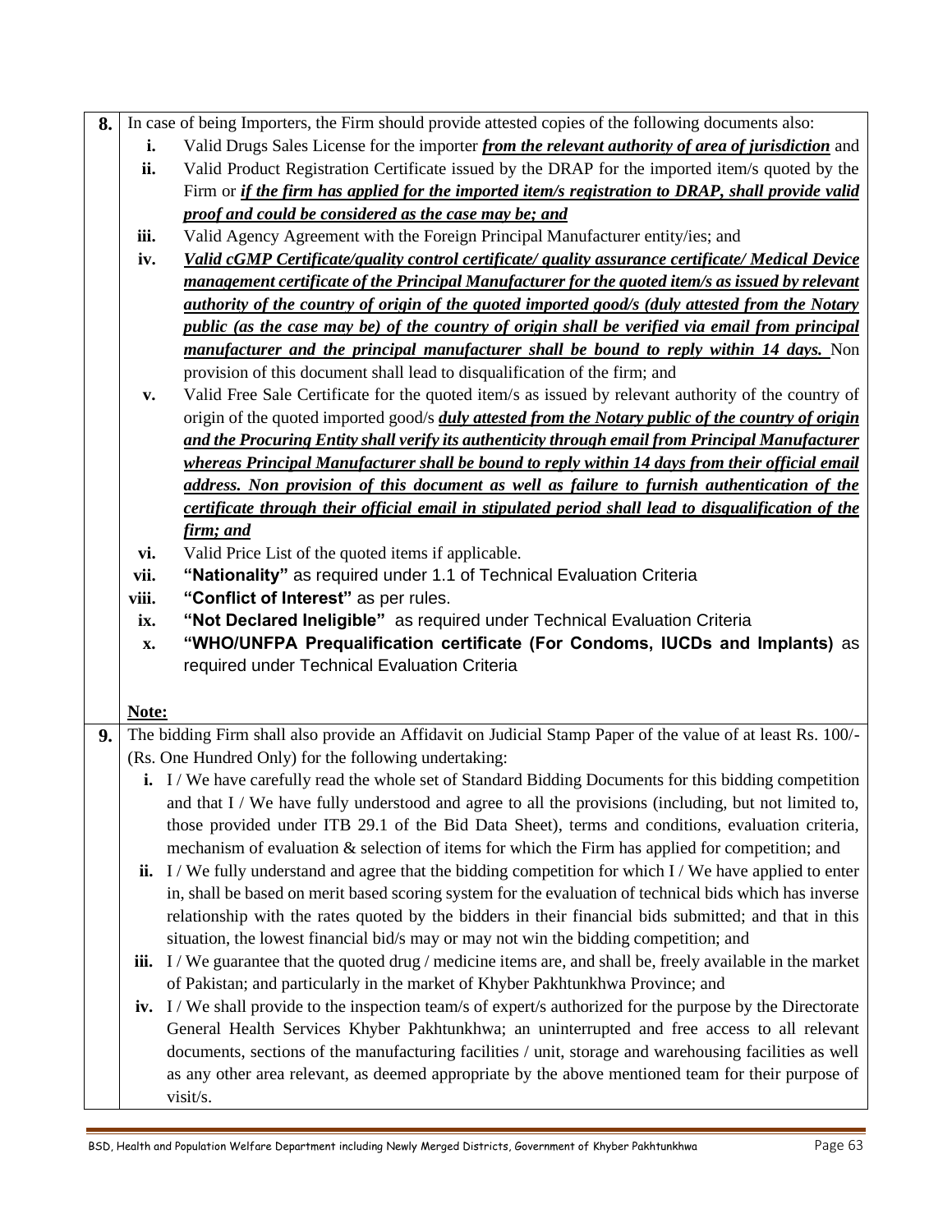| v. In case any documents submitted in relation to this bidding competition or any undertaking given by    |
|-----------------------------------------------------------------------------------------------------------|
| the Firm, if found incorrect or false or misleading or diverting the decision making for the competition, |
| shall be liable to be proceeded for blacklisting for any business with / by the Government of Khyber      |
| Pakhtunkhwa, Health Department, confiscation of bids security and / or any other lawful action as         |
| deemed appropriate by the Government of Khyber Pakhtunkhwa, including that to be taken in concert         |
| with the DRAP or any other body / entity of the Federal Government; and                                   |

| <b>vi.</b> I / We have fully understood that the medical devices and NDI shall be evaluated / examined by |
|-----------------------------------------------------------------------------------------------------------|
| expert/s nominated by the Technical Evaluation Committee of the Health and Population Welfare             |
| Department, Khyber Pakhtunkhwa at its sole discretion; and that the Firm shall fully agree and abide      |
| by the decision / opinion, whatsoever, of the said expert/s regarding the selection, or otherwise, of the |
| quoted item/s for purchase / rate contracting.                                                            |

- **vii.** I / We also undertake that submission of any false/bogus/fake/forged/ fabricated/tampered document shall lead to disqualification of our firm from this bidding competition as well as to other lawful action/s to be taken by the concerned authorities.
- **viii.** I / We have fully understood that no such documents shall be entertained by the Procuring Agency, which is issued after due date of Bid opening.
- **ix.** Premise/Physical Inspection of the firm as elaborated in Technical & Evaluation Criteria of the BSD will be as per Checklist placed at page 102-103
- **10.** I certify and affirm that I have attached /provided all the requisite mandatory documents / information including Bids Security with this Bid and that I fully understand that any document if not provided / missing shall result in the disqualification and declaring my bid as ineligible and thus non-responsive.

| Name: $\frac{1}{\sqrt{1-\frac{1}{2}}\cdot\frac{1}{\sqrt{1-\frac{1}{2}}}}$ |  |
|---------------------------------------------------------------------------|--|
| CNIC No.                                                                  |  |
|                                                                           |  |
|                                                                           |  |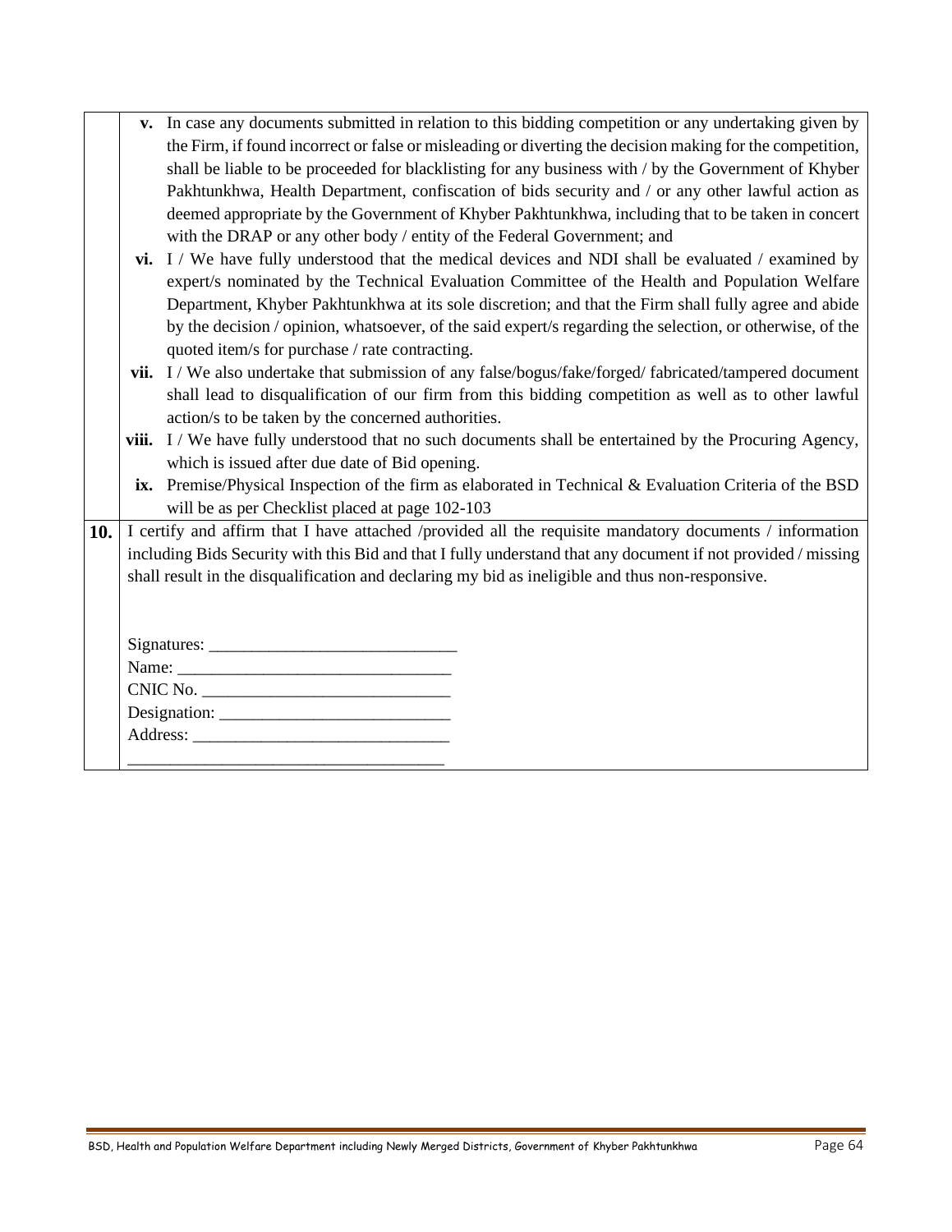# **Form 1.1 Financial Situation**

*[The following table shall be filled in by the Bidder and for each partner of a Joint Venture / Consortium]* Bidder's Legal Name: *[insert full name]* Date: *[insert day, month, year]* IFB No. and title: (*insert IFB number*), Procurement of Contraceptives Page *[insert page number]* of *[insert total number]* pages

## **1. Financial data**

| <b>Financial information in</b> | <b>previous</b> _ <i>[insert number]</i> years, |                                       |                               |              |        |
|---------------------------------|-------------------------------------------------|---------------------------------------|-------------------------------|--------------|--------|
| (PKR/US\$ equivalent in 000s)   | years information [insert in words]             |                                       |                               |              |        |
|                                 |                                                 |                                       | (PKR/US\$ equivalent in 000s) |              |        |
|                                 | Year 1                                          | Year 2                                | Year 3                        | Year $\dots$ | Year n |
|                                 |                                                 | <b>Information from Balance Sheet</b> |                               |              |        |
| Total Assets (TA)               |                                                 |                                       |                               |              |        |
| Total Liabilities (TL)          |                                                 |                                       |                               |              |        |
| Net Worth $(NW)^2$              |                                                 |                                       |                               |              |        |
| $(TA-TL)$                       |                                                 |                                       |                               |              |        |
| Current Assets (CA)             |                                                 |                                       |                               |              |        |
| Current Liabilities (CL)        |                                                 |                                       |                               |              |        |
| Working Capital <sup>3</sup>    |                                                 |                                       |                               |              |        |
| $(CA-CL)$                       |                                                 |                                       |                               |              |        |
|                                 | <b>Information from Income Statement</b>        |                                       |                               |              |        |
| Total Revenue (TR)              |                                                 |                                       |                               |              |        |
| Profits Before Taxes (PBT)      |                                                 |                                       |                               |              |        |

### **2. Financial documents**

<sup>24</sup> **Net worth** is the difference between total assets and total liabilities. The **net worth** measures a firm's ability to produce profits over the long run as well as its ability to sustain losses.

<sup>&</sup>lt;sup>35</sup> Working capital is the difference between current assets and current liabilities, and measures the firm's ability to generate cash in the short term.

BSD, Health and Population Welfare Department including Newly Merged Districts, Government of Khyber Pakhtunkhwa Page 65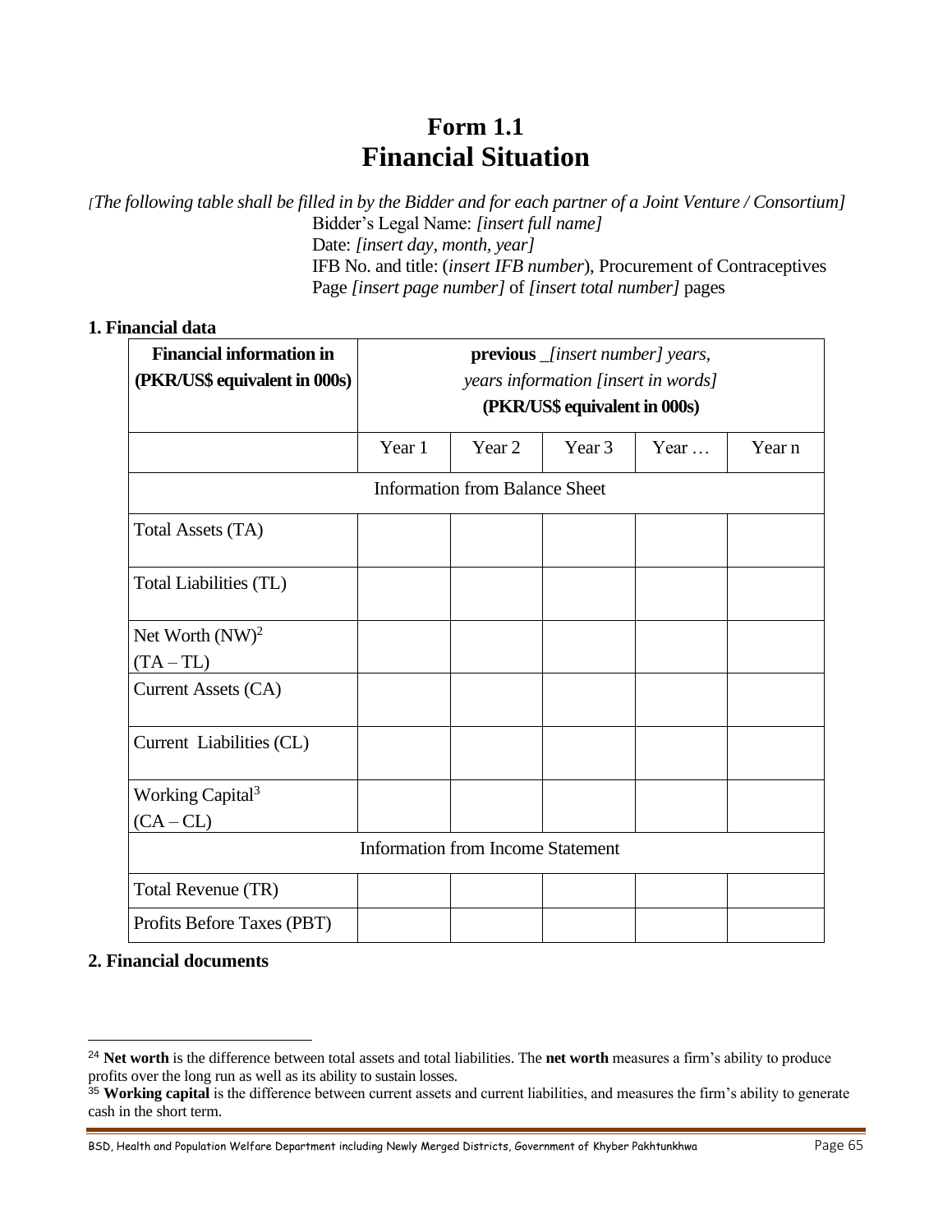The Bidder and its parties shall provide copies of the balance sheets and/or financial statements for *[number]*  years pursuant Technical Evaluation Criteria, Sub-factor 2.1. The financial statements shall:

- (a) reflect the financial situation of the Applicant or partner to a JV/Consortium, and not sister or parent companies.
- (b) be audited by a certified chartered accountant.
- (c) be complete, including all notes to the financial statements.
- (d) correspond to accounting periods already completed and audited (no statements for partial periods shall be requested or accepted).
- Attached are copies of financial statements, Income Tax Returns (balance sheets, including all related notes, and income statements) for the *[number]* years required above; and complying with the requirements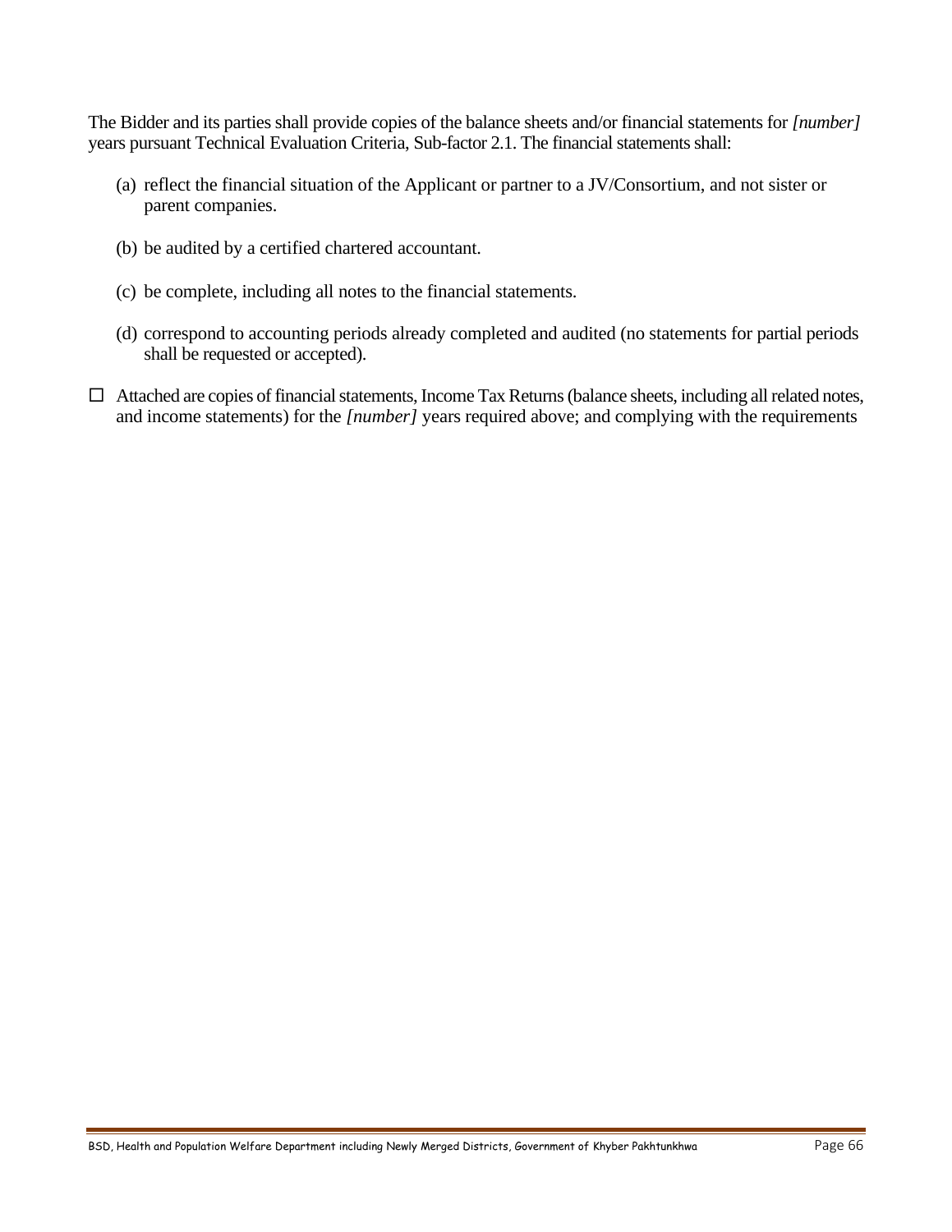# **Form 1.2 Average Annual Turnover/Sales**

*[The following table shall be filled in by the Bidder]*

Bidder's/Joint Venture Partner's Legal Name: *[insert full name]* Date: *[insert day, month, year]* IFB No. and title: *[insert IFB number and title]* Page *[insert page number]* of *[insert total number]* pages

| Annual turnover/sales data      |                                       |                                              |  |
|---------------------------------|---------------------------------------|----------------------------------------------|--|
| Year                            | <b>Amount and Currency</b>            | PKR/US\$ equivalent                          |  |
| [indicate year]                 | [insert amount and indicate currency] | <i>linsert amount in PKR/US\$</i><br>equiv.] |  |
|                                 |                                       |                                              |  |
|                                 |                                       |                                              |  |
|                                 |                                       |                                              |  |
|                                 |                                       |                                              |  |
| Average<br>Annual<br>Turnover * |                                       |                                              |  |

\* Average annual turnover calculated as total certified payments received for supplies in progress or completed, divided by the number of years specified at Technical Evaluation Criteria , Sub-Factor 2.2.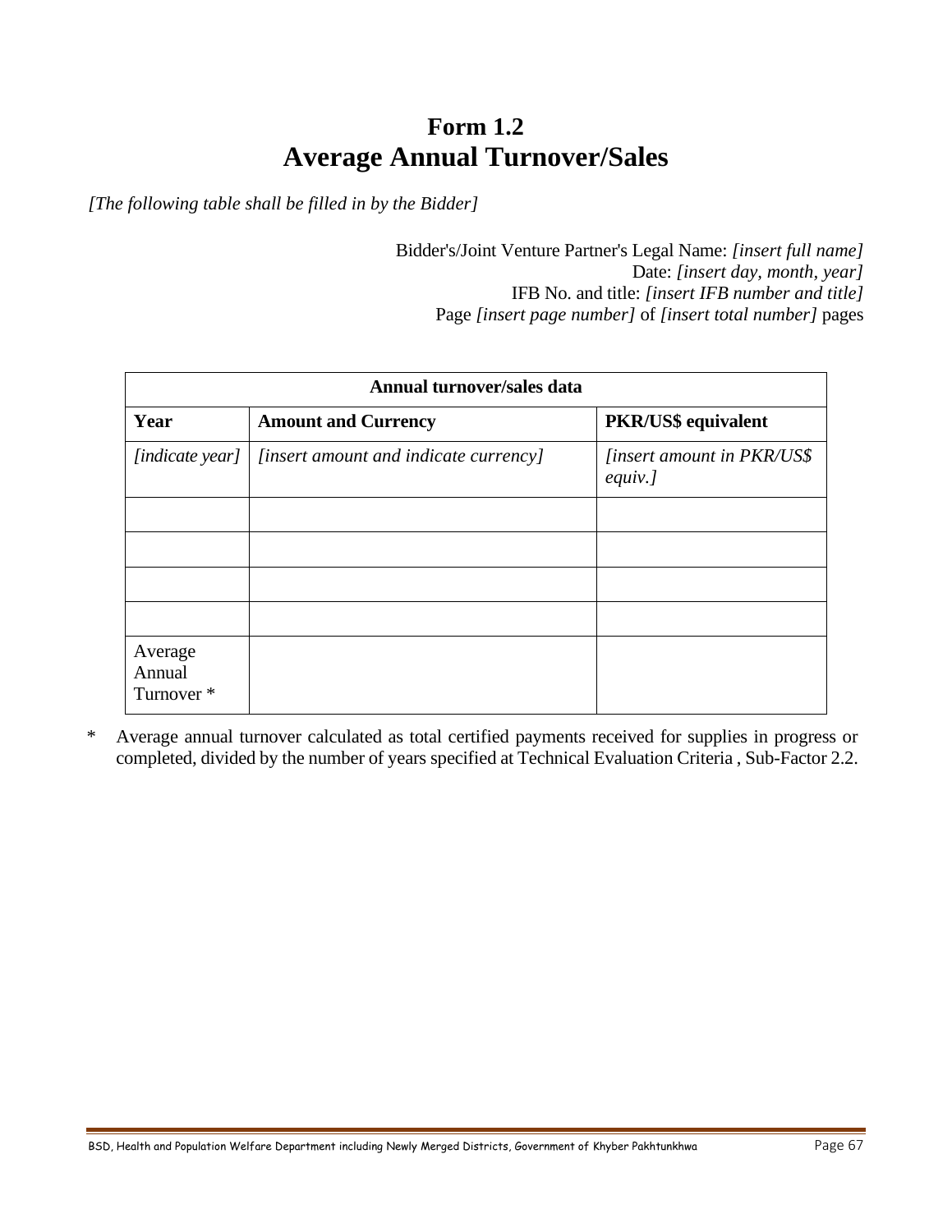# **Form 1.3 Specific Experience**

[The following table shall be filled in for contracts performed by the Bidder. Attach documentary proof with proper reference for the companies / organizations mentioned.*]*

|                                                                                                       |                                                                                                                              |                                                               | Bidder's Legal Name: [insert full name]<br>Date: [insert day, month, year]<br>IFB No. and title: [insert IFB number and title]<br>Page [insert page number] of [insert total number] pages |
|-------------------------------------------------------------------------------------------------------|------------------------------------------------------------------------------------------------------------------------------|---------------------------------------------------------------|--------------------------------------------------------------------------------------------------------------------------------------------------------------------------------------------|
| <b>Similar Contract No.</b><br>[insert number] of [insert number<br>of similar contracts required]    |                                                                                                                              | <b>Information</b>                                            |                                                                                                                                                                                            |
| <b>Contract Identification</b>                                                                        | [insert contract name and number, if applicable]                                                                             |                                                               |                                                                                                                                                                                            |
| Award date                                                                                            |                                                                                                                              | [insert day, month, year, i. e., $_{--}/$ -/, 201 $_{-}$ ]    |                                                                                                                                                                                            |
| Completion date                                                                                       | [insert day, month, year, i.e., $/ - /$ , 201_]                                                                              |                                                               |                                                                                                                                                                                            |
| Role in Contract                                                                                      |                                                                                                                              |                                                               |                                                                                                                                                                                            |
| <b>Total Contract Amount</b>                                                                          | <i>finsert total contract amount in local</i><br>total contract<br><i>currency</i> ]<br>amount in<br>PKR/US\$<br>equivalent] |                                                               | PKR/US\$ [insert                                                                                                                                                                           |
| If partner in a JV/Consortium, or<br>subcontractor, specify participation<br>in total contract amount | <i>linsert a</i><br>percentage<br>amount]                                                                                    | <i>linsert total</i><br>contract amount in<br>local currency] | <i>linsert total</i><br>contract amount<br>in PKR/US\$<br>equivalent]                                                                                                                      |
| Procuring Agency's Name:                                                                              | [insert full name]                                                                                                           |                                                               |                                                                                                                                                                                            |
| Address:                                                                                              |                                                                                                                              | [indicate street / number / town or city / country]           |                                                                                                                                                                                            |
| Telephone/fax number                                                                                  | [insert telephone/fax numbers, including country and<br>city area codes]                                                     |                                                               |                                                                                                                                                                                            |
| E-mail:                                                                                               |                                                                                                                              | [insert e-mail address, if available]                         |                                                                                                                                                                                            |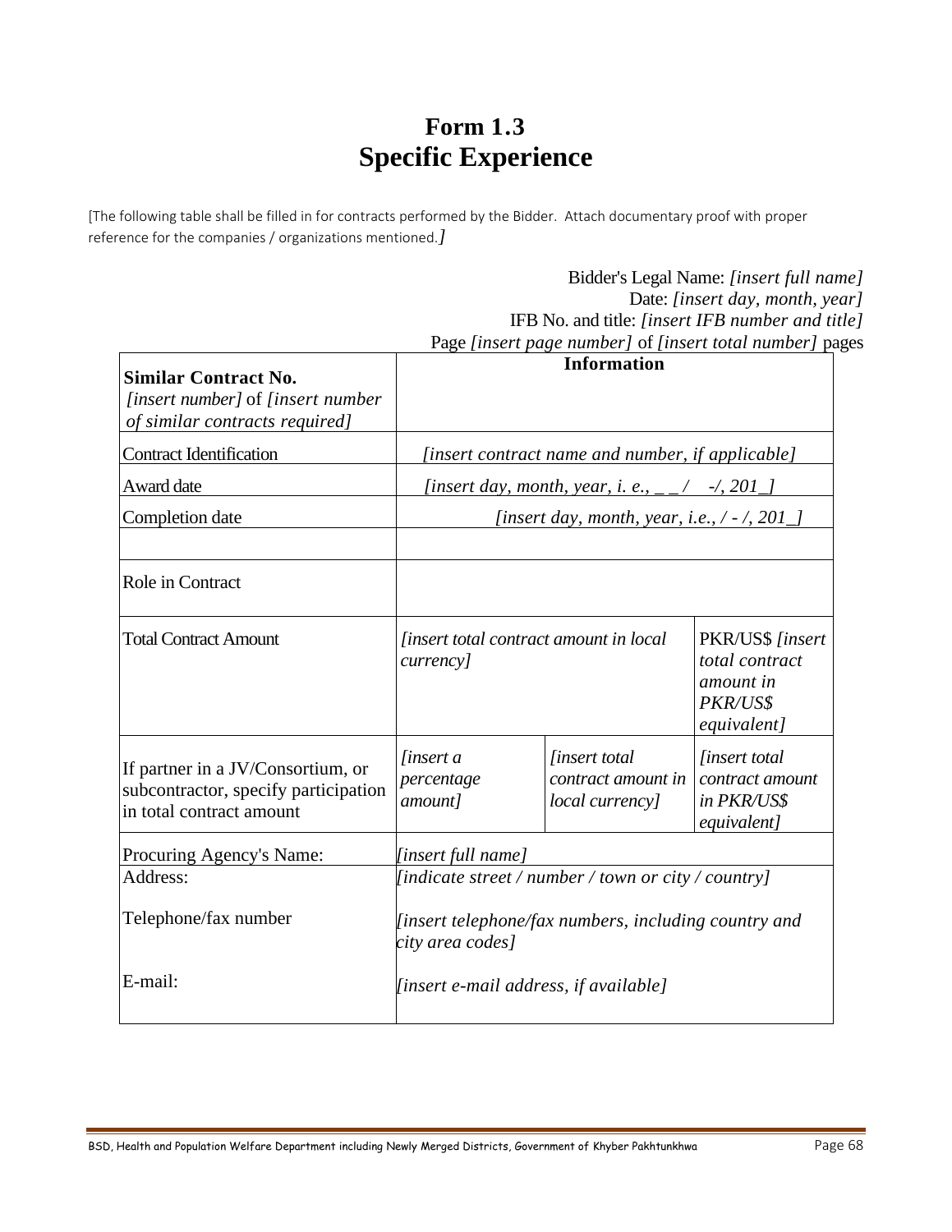# **Form EXP – 1.3 (cont.) Specific Experience (cont.)**

| Similar Contract No.                            | Information                                       |
|-------------------------------------------------|---------------------------------------------------|
| <i>linsert number]</i> of <i>linsert number</i> |                                                   |
| of similar contracts required]                  |                                                   |
| Description of the similarity in                |                                                   |
| accordance with Sub-Factor 3.2of                |                                                   |
| <b>Qualification Criteria.</b>                  |                                                   |
|                                                 | <i>linsert amount in PKR/US\$ in words and in</i> |
| 1. Amount                                       | Figures]                                          |
| 2. Products                                     | [insert type and description of product]          |
|                                                 |                                                   |

| <b>Similar Contract No.</b>                                                                            | <b>Information</b>                                            |
|--------------------------------------------------------------------------------------------------------|---------------------------------------------------------------|
| <i>[insert number]</i> of <i>[insert number</i> ]<br>of similar contracts required]                    |                                                               |
| Description of the similarity in<br>accordance with Sub-Factor 3.2of<br><b>Qualification Criteria:</b> |                                                               |
| 1. Amount                                                                                              | <i>linsert amount in PKR/US\$ in words and in</i><br>Figures] |
| 2. Products                                                                                            | [insert type and description of product]                      |

| <b>Similar Contract No.</b><br><i>finsert number]</i> of <i>finsert number</i><br>of similar contracts required] | Information                                                           |
|------------------------------------------------------------------------------------------------------------------|-----------------------------------------------------------------------|
| Description of the similarity in<br>accordance with Sub-Factor 3.2of<br><b>Qualification Criteria:</b>           |                                                                       |
| 1. Amount                                                                                                        | <i>finsert amount in PKR/US\$ in words and in</i><br><i>Figures</i> ] |
| 2. Products                                                                                                      | <i>linsert type and description of product]</i>                       |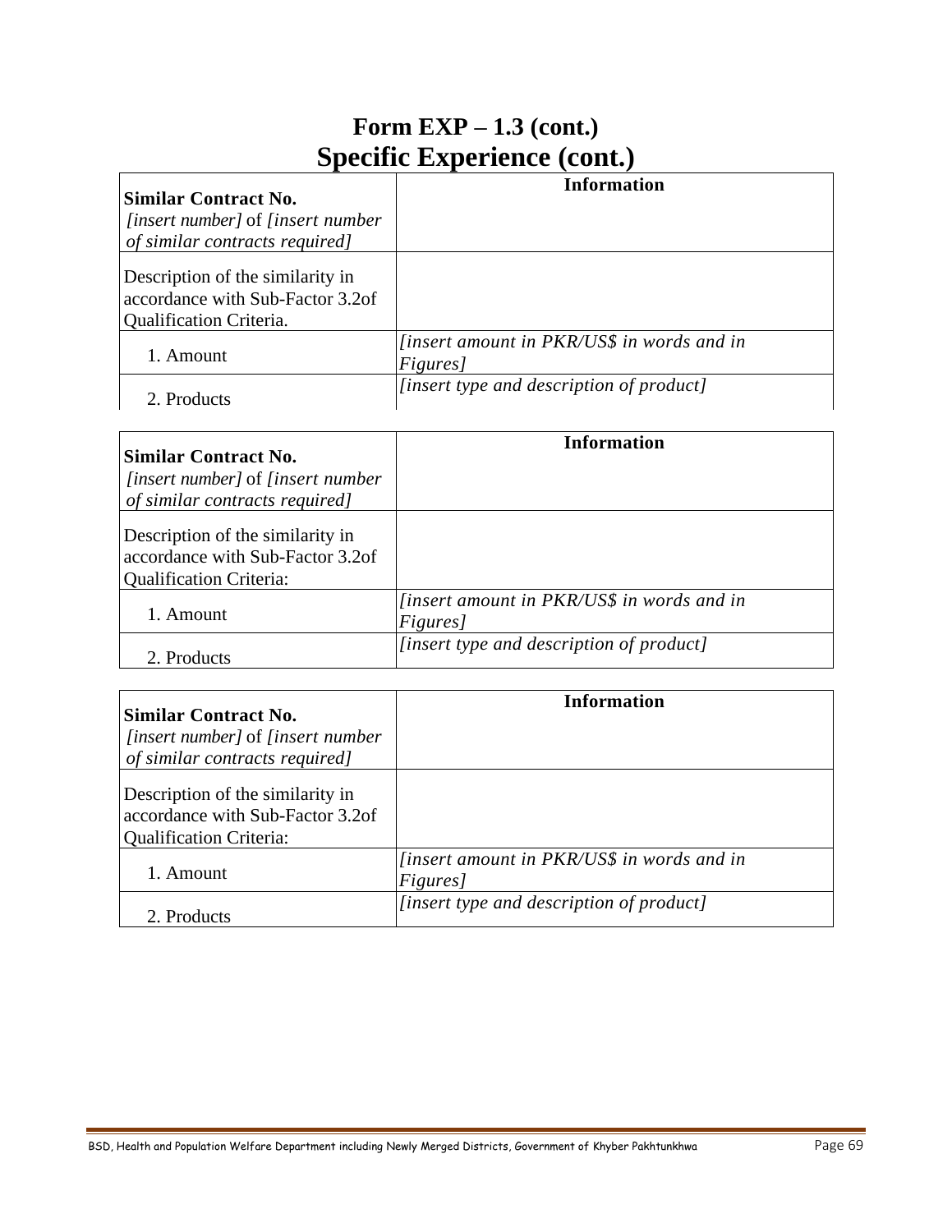# **Form EXP – 1.4 Manufacturing Experience & Production Capacity**

[The following table shall be filled in for contracts performed by the Bidder. Attach documentary proof with proper reference for the companies / organizations mentioned.*]*

> Bidder's Legal Name: *[insert full name]* Date: *[insert day, month, year]* IFB No. and title: *[insert IFB number and title]* Page *[insert page number]* of *[insert total number]* pages

|                                                                                                                                                                           |                                                   | C paser page namoer por paser romana                                                     |
|---------------------------------------------------------------------------------------------------------------------------------------------------------------------------|---------------------------------------------------|------------------------------------------------------------------------------------------|
| 1. Year Established:                                                                                                                                                      |                                                   |                                                                                          |
| experience]                                                                                                                                                               |                                                   | 2. Key Personnel: [include name of candidate, position, professional qualifications, and |
| Technical                                                                                                                                                                 | Production                                        | Management                                                                               |
| 3. Products:                                                                                                                                                              |                                                   |                                                                                          |
| <b>Brand Name</b>                                                                                                                                                         | Generic Name                                      | Batch size                                                                               |
| 4. Dates, Numbers, and Expiration Dates of Current Licenses and Permits:                                                                                                  |                                                   |                                                                                          |
|                                                                                                                                                                           |                                                   |                                                                                          |
| 5. Proof of product and facility registrations with purchaser's country regulatory authority<br>and international agencies.                                               |                                                   |                                                                                          |
| 6. Name of government agency (ies) responsible for inspecting and licensing of facilities<br>in the country of origin of the raw material and or processing of the goods: |                                                   |                                                                                          |
| Date of last inspection:                                                                                                                                                  |                                                   |                                                                                          |
| 7. Quality Assurance Certification                                                                                                                                        |                                                   |                                                                                          |
| with the Bid):                                                                                                                                                            | (Please include a copy of your latest certificate |                                                                                          |
| 8. Production capacity for the requested product: [insert peak and average production<br>capacity over the last three years in units/day or units/month, etc.]            |                                                   |                                                                                          |
| 9. List of names and addresses of sources of raw material used for the requested product.                                                                                 |                                                   |                                                                                          |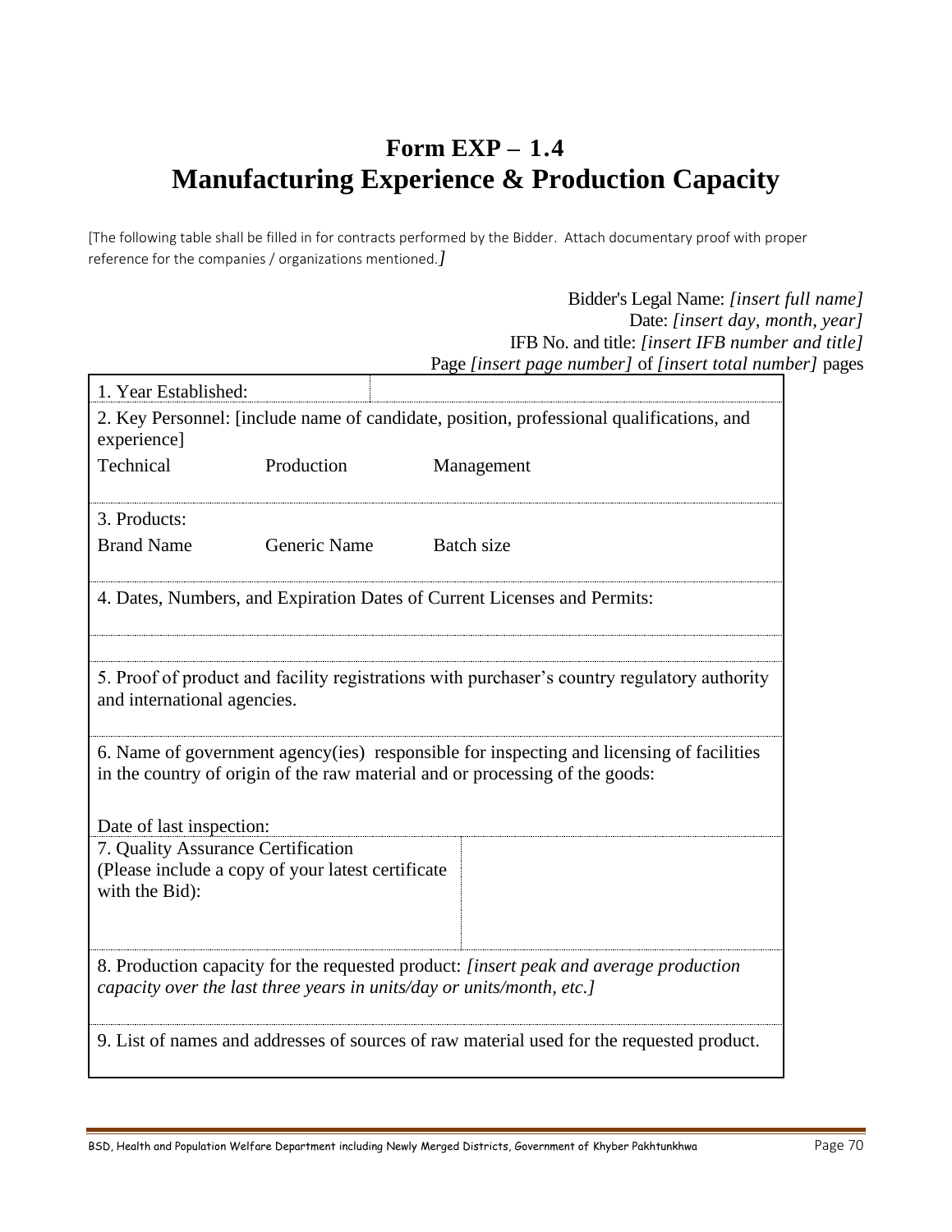10. Proof of raw material product and facility registrations with manufacturer's country regulatory authority and international agencies.

11. Raw materials tested prior to use:

12. Presence and characteristics of in-house quality control laboratory

13. Names and addresses of external quality control laboratories used:

14. Are all finished products tested and released by quality control prior to release for sale?

Yes No If not, why?

15. Are control tests of the requested product done during production? If so list.

16. Procedures for dealing with rejected batches:

17. List tests conducted after production and prior to release of product on market:

18. List product recalls linked to defects of the requested product during the last 36 months. Include reason and date of recall.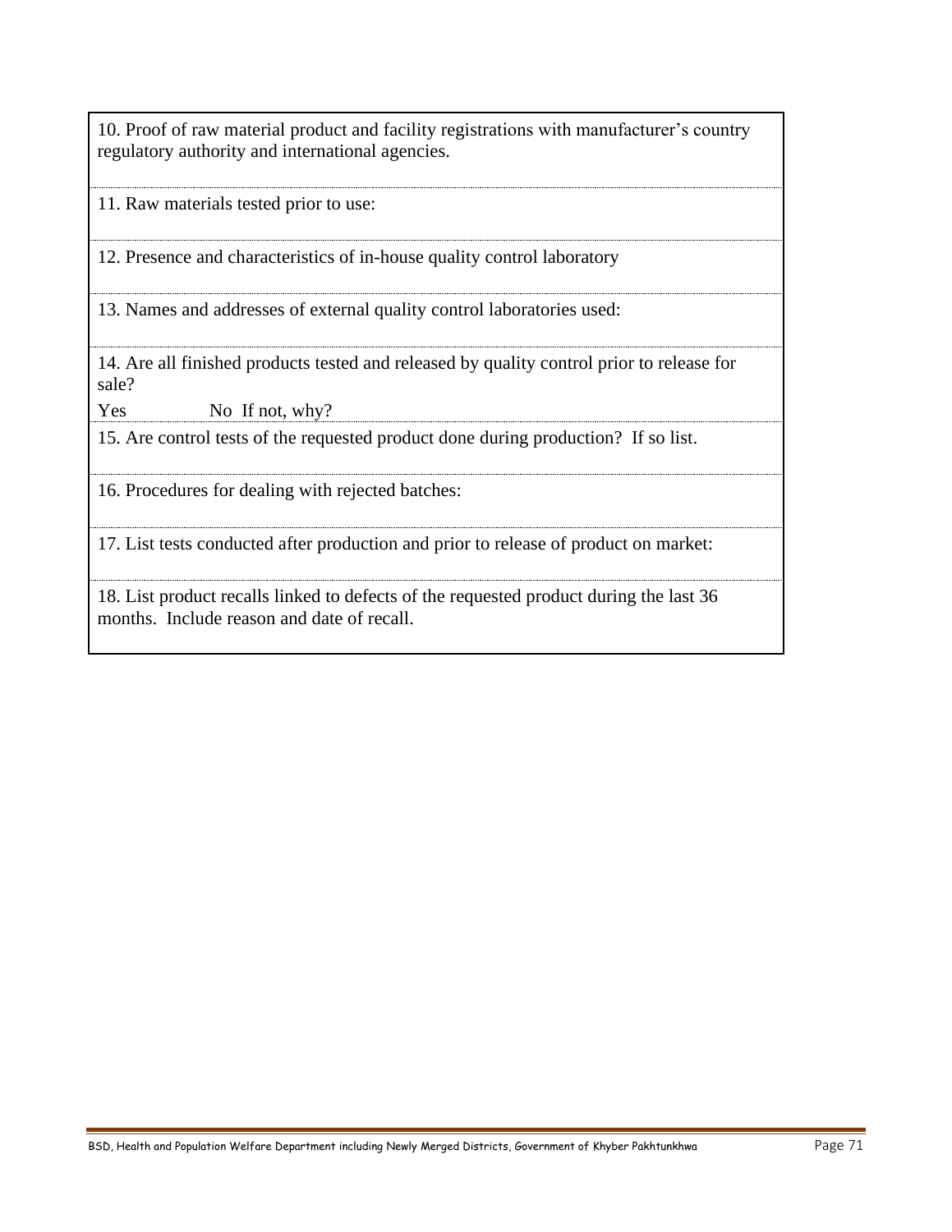# **BID FORM 1.5 Firm's Past Performance<sup>4</sup> .**

Name of the Firm:

Bid Reference No:

Date of opening of Bid: 2019

Assessment Period: (As Required in Evaluation Criteria)

| Name of the Procuring | Purchase  | Description | Value of | Date of          | Procuring             |
|-----------------------|-----------|-------------|----------|------------------|-----------------------|
| Agency/Institution    | Order No. | Of Order    | Order    | Completion       | Agency's <sup>5</sup> |
|                       |           |             |          |                  | Certificate           |
|                       |           |             |          | As per agreement |                       |
|                       |           |             |          |                  |                       |
|                       |           |             |          |                  |                       |
|                       |           |             |          | As per agreement |                       |
|                       |           |             |          |                  |                       |
|                       |           |             |          |                  |                       |

<sup>4</sup> Bidders may use additional Sheets if required.

<sup>5</sup> All certificates are to be attached with this form.

BSD, Health and Population Welfare Department including Newly Merged Districts, Government of Khyber Pakhtunkhwa Page 72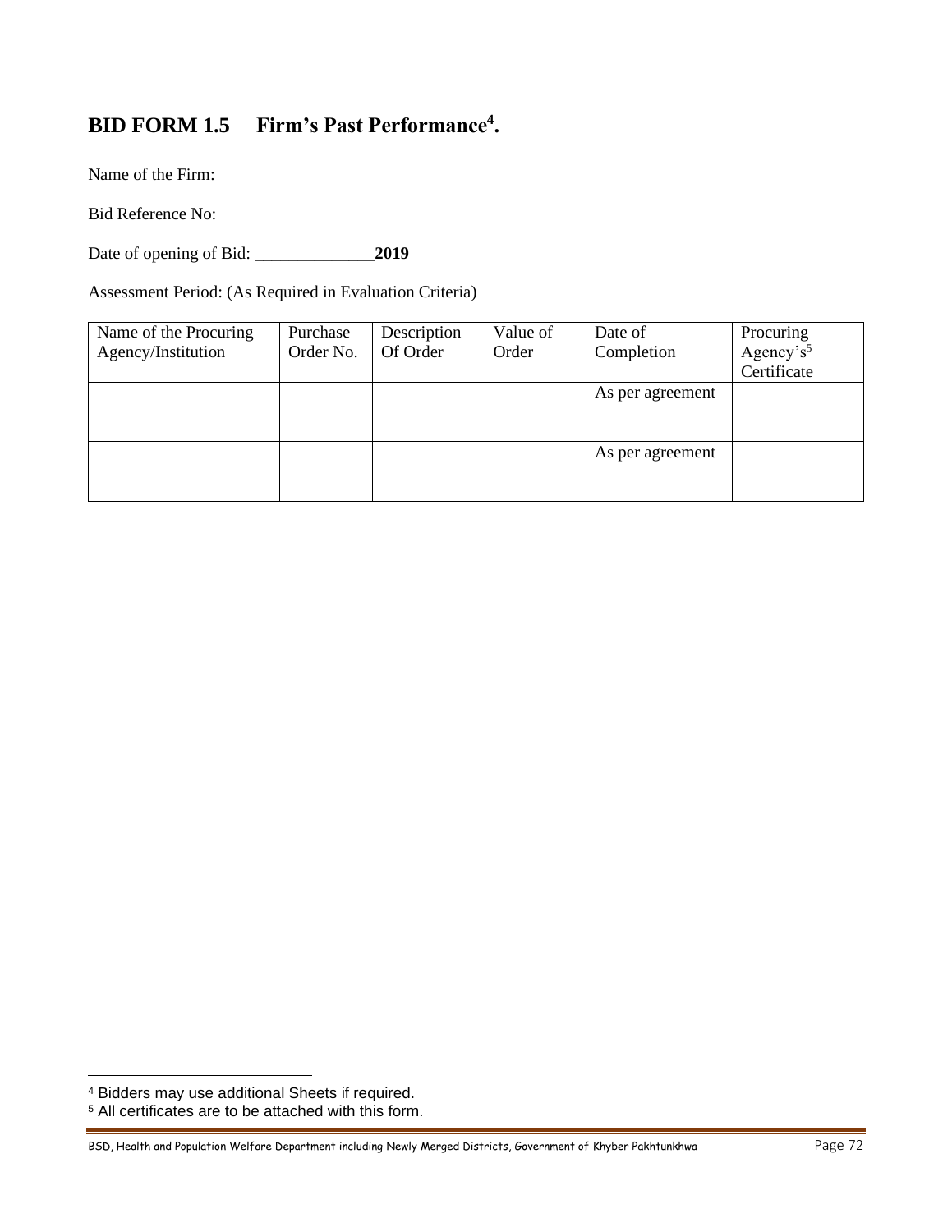# **BID FORM 2**

# **Letter of Intention**

*Bid Ref No. Date of the Opening of Bids*

*Name of the Contract :{ Add name, e.g, Supply of Dugs and Medicines, etc.}*

#### To: *[Name and address of Procuring Agency]*

Dear Sir/Madam

Having examined the bidding documents, including Addenda Nos. *[insert numbers& Date of individual Addendum]*, the receipt of which is hereby acknowledged, we, the undersigned, offer to supply and deliver the Goods under the above-named Contract in full conformity with the said bidding documents and at the rates/unit prices described in the financial bid are not more than the trade price of quoted item/s in the market.

We undertake, if our bid is accepted, to deliver the Goods in accordance with terms and condition of contract agreement.

We agree to abide by this bid, for the Bid Validity Period specified in the Bid Data Sheet and it shall remain binding upon us and may be accepted by you at any time before the expiration of that period.

Until the formal final Contract is prepared and executed between us, this bid, together with your written acceptance of the bid and your notification of award, shall constitute a binding Contract between us.

We understand that you are not bound to accept the lowest or any bid you may receive.

We undertake that, in competing for (and, if the award is made to us, in executing) the above contract, we will strictly observe the laws against fraud and corruption in force in Pakistan.

We, for any part of the contract resulting from this IFB, do not have any conflict of interest as mentioned in bid form 1.

Dated thi*s [insert: number]* day of *[insert: month]*, *[insert: year].*

Signed: In the capacity of *[insert: title or position]* Duly authorized to sign this bid for and on behalf of *[insert: name of Bidder]*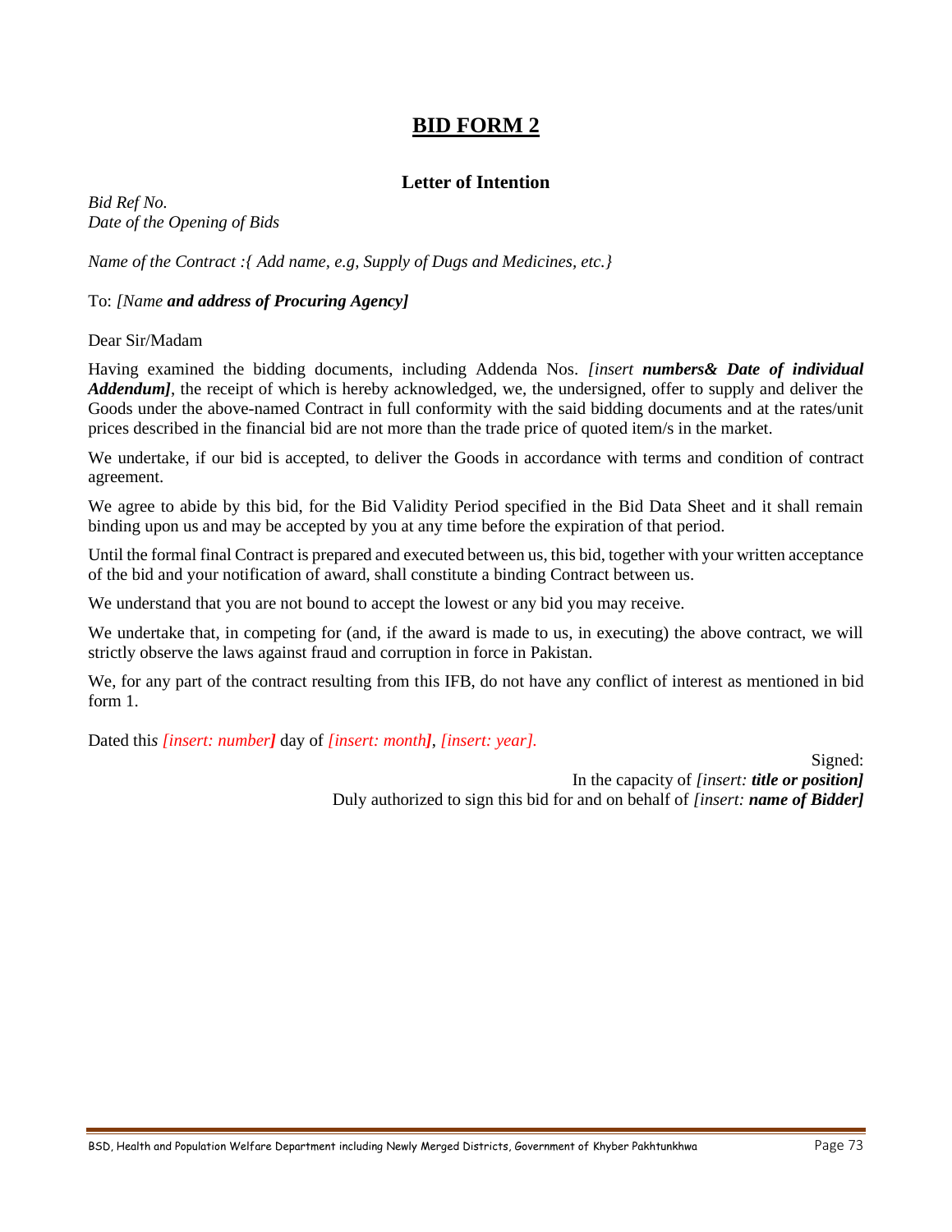# **BID FORM-3**

#### **AFFIDAVIT** *(on Judicial Stamp Paper)*

I/We, the undersigned **[Name of the Supplier]** hereby solemnly declare and undertake that:

- 1) I / We, the undersigned, have read the contents of the Bidding Document and have fully understood it.
- 2) The Bid being submitted by the undersigned complies with the requirements enunciated in the bidding documents.
- 3) The Goods that I / We, the undersigned, propose to supply under this contract are eligible goods within the meaning of this SBD.
- 4) The undersigned are also eligible Bidders within the meaning of the Standard Bidding Documents.
- 5) The undersigned are solvent and competent to undertake the subject contract under the Laws of Pakistan.
- 6) The undersigned have not paid nor have agreed to pay, any Commissions or Gratuities to any official or agent related to this bid or award or contract.
- 7) The undersigned are not blacklisted or facing debarment from any Government, or its organization or project.
- 8) That undersigned has not employed any child labor in the organization/unit.
- 9) We understand that the Procuring Agency or any of its committees are not bound to accept the lowest or any other bid they may receive.

I / We affirm that the contents of this affidavit are correct to the best of my/our knowledge and belief.

| Signatures with stamp |  |
|-----------------------|--|
| Name:                 |  |
| Designation:          |  |
| CNIC No.              |  |

For Messrs. [*Name of Supplier*]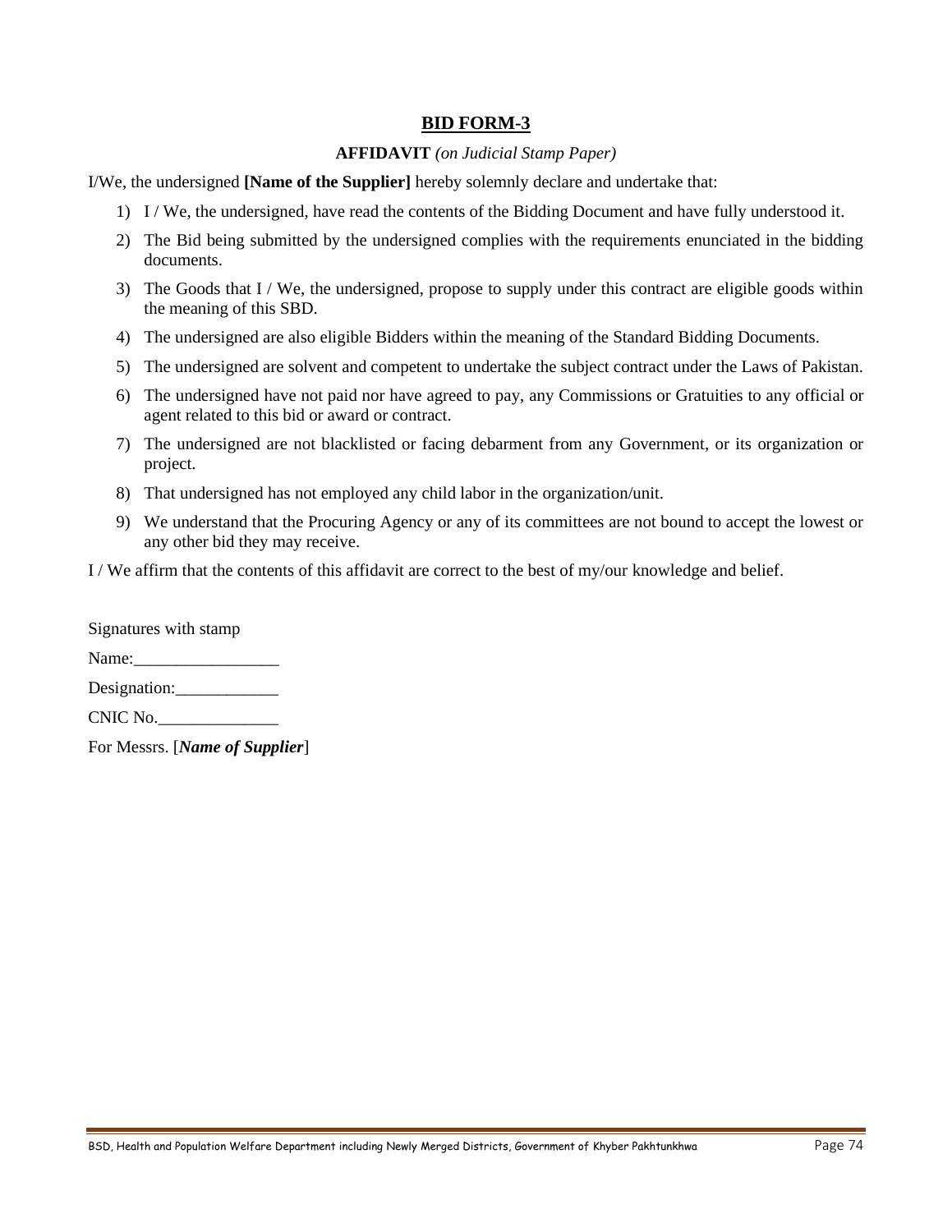# **BID FORM-4**

**Note:** *This form is to be submitted in a separate sealed envelope to be kept within the main sealed envelope of the bid.*

## **Price Schedule format for Financial Bid of Joint Procurement of Contraceptives for the FY 2022-23**

1. **In case of Drugs/Medicines,** the unit price of each item shall be quoted and submitted in the following format:

| <b>S. No.</b> | Serial No. of  | <b>Generic Name with</b>   | <b>Trade</b>    | Trade           | <b>Rate Offered per</b> |
|---------------|----------------|----------------------------|-----------------|-----------------|-------------------------|
|               | quoted item in | <b>Strength and Dosage</b> | Name of         | <b>Price of</b> | unit in Pak.            |
|               | IFB            | Form of quoted Drug /      | quoted          | quoted          | <b>Rupees</b> (Rs)      |
|               |                | <b>Medicine</b>            | Drug/           | (Unit           |                         |
|               |                |                            | <b>Medicine</b> | price)          |                         |

2. **In case of Medical Devices and Non-Drug Items (NDIs),** the unit price of each item shall be quoted and submitted in the following format:

| S.<br>No. | Name of<br>the Item | <b>Unit Price</b><br>(inclusive all<br>applicable<br>taxes) | No. of<br><b>Units</b> | <b>Total</b><br><b>Price</b> | Discounts (if<br>any) | <b>Final Total Price</b><br>(Inclusive of all taxes) |
|-----------|---------------------|-------------------------------------------------------------|------------------------|------------------------------|-----------------------|------------------------------------------------------|
|           | ◠                   | 3                                                           | 4                      |                              | 6                     |                                                      |
|           |                     |                                                             |                        | $3*4$                        |                       | $5-6$                                                |
|           |                     |                                                             |                        |                              |                       |                                                      |
|           |                     |                                                             |                        |                              |                       |                                                      |
|           |                     |                                                             | <b>TOTAL</b>           |                              |                       |                                                      |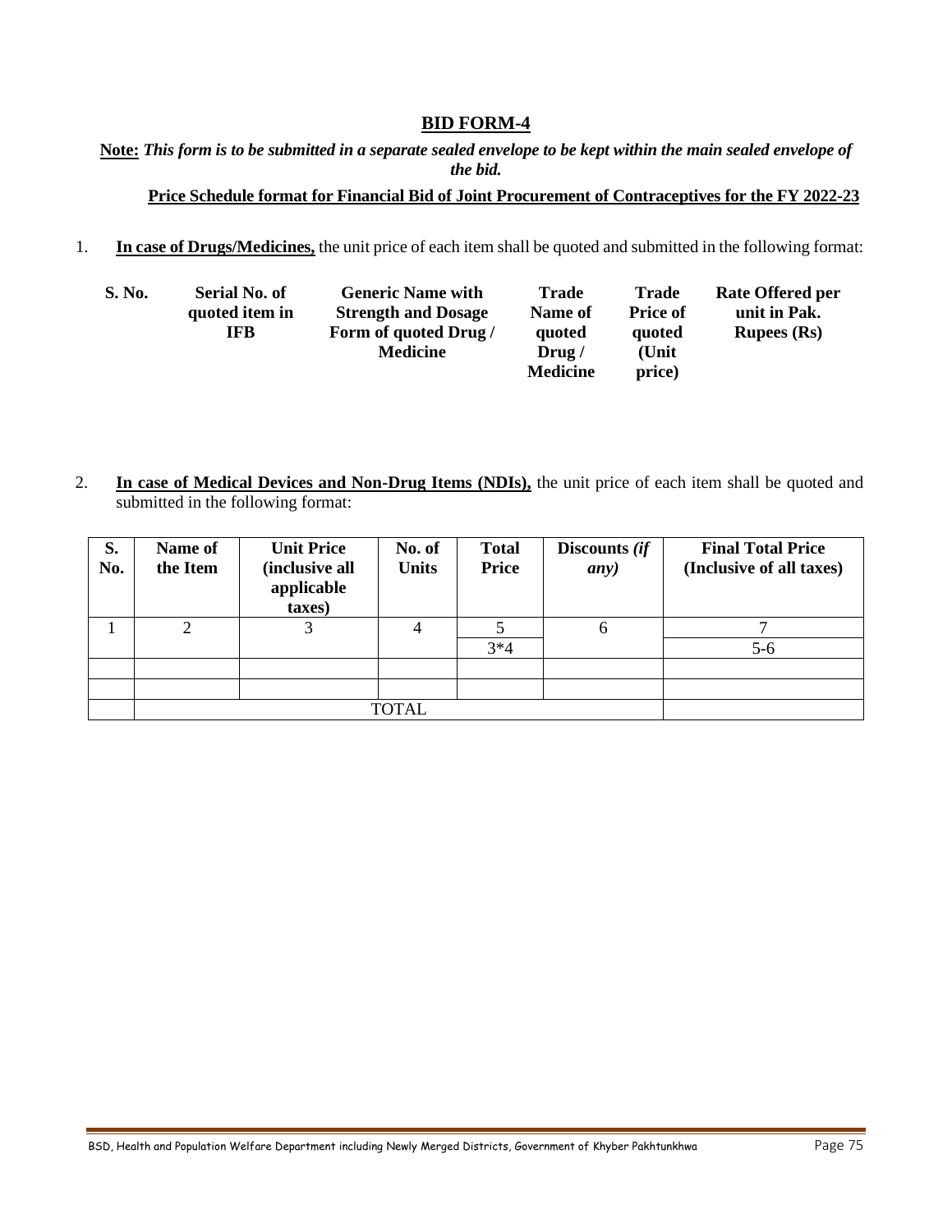# **BID FORM-**5

# **INTEGRITY PACT** *(on Judicial Stamp Paper)*

## **Declaration of Fees, Commission and Brokerage Etc. Payable by Suppliers of Drugs/Medicines, Surgical Disposables, Medical Devices & Non Drugs Items for Joint Procurement of Contraceptives**

In response to advertisement related to the bidding process / competition regarding Purchase of Contraceptive Items for FY 2022-23 for the Health/Population welfare Department, Khyber Pakhtunkhwa Including Merged Districts of Khyber Pakhtunkhwa I, Mr. / Ms. \_\_\_\_\_\_\_\_\_\_\_\_\_\_\_\_\_\_\_\_\_\_\_\_\_\_\_\_\_\_\_\_\_\_\_ s/o, d/o bearing CNIC No.  $\blacksquare$  and having the Designation of **and the all in Messis.** (M/S) [*Name of Supplier*] do hereby solemnly affirm, declare

and certify on behalf of M/S [*Name of Supplier*] that:

- 1. [*Name of Supplier*] has not obtained or induced the procurement of any contract, right, interest, privilege or other obligation or benefit from Government of Khyber Pakhtunkhwa (GoKP) or any administrative subdivision or agency thereof or any other entity owned or controlled by GoKP through any corrupt business practice; and
- 2. That without limiting the generality of the foregoing, [*Name of Supplier*] represents and warrants that it has fully declared the brokerage, commission, fees etc. paid or payable to anyone and not given or agreed to give and shall not give or agree to give to anyone within or outside Pakistan either directly or indirectly through any natural or juridical person, including its affiliate, agent, associate, broker, consultant, director, promoter, shareholder, sponsor or subsidiary, any commission, gratification, bribe, finder's fee or kickback, whether described as consultation fee or otherwise, with the object of obtaining or inducing the procurement of a contract, right, interest, privilege or other obligation or benefit in whatsoever form from GoKP, except that which has been expressly declared pursuant hereto; and
- 3. That [*Name of Supplier*] has made and will make full disclosure of all agreements and arrangements with all persons in respect of or related to the transaction with GoKP and has not taken any action or will not take any action to circumvent the above declaration, representation or warranty; and
- 4. That *[Name of Supplier]* accepts full responsibility and strict liability for making any false declaration, not making full disclosure, misrepresenting facts or taking any action likely to defeat the purpose of this declaration, representation and warranty. It agrees that any contract, right, interest, privilege or other obligation or benefit obtained or procured as aforesaid shall, without prejudice to any other rights and remedies available to GoKP under any law, contract or other instrument, be voidable at the option of GoKP; and
- 5. That not with standing any rights and remedies exercised by GoKP in this regard, [*Name of Supplier*] agrees to indemnify GoKP for any loss or damage incurred by it on account of its corrupt business practices and further pay compensation to GoKP in an amount equivalent to ten time the sum of any commission, gratification, bribe, finder's fee or kickback given by [name of Supplier] as aforesaid for the purpose of obtaining or inducing the procurement of any contract, right, interest, privilege or other obligation or benefit in whatsoever form from GoKP.

| <b>Signatures with stamp</b>                   |                                                                      |
|------------------------------------------------|----------------------------------------------------------------------|
|                                                |                                                                      |
|                                                |                                                                      |
| CNIC No.                                       |                                                                      |
| <b>For Messrs.</b> [ <i>Name of Supplier</i> ] |                                                                      |
| Witness No. 1                                  | Witness No. 2                                                        |
|                                                | (Signatures, name, father's name, CNIC $\&$ address of each Witness) |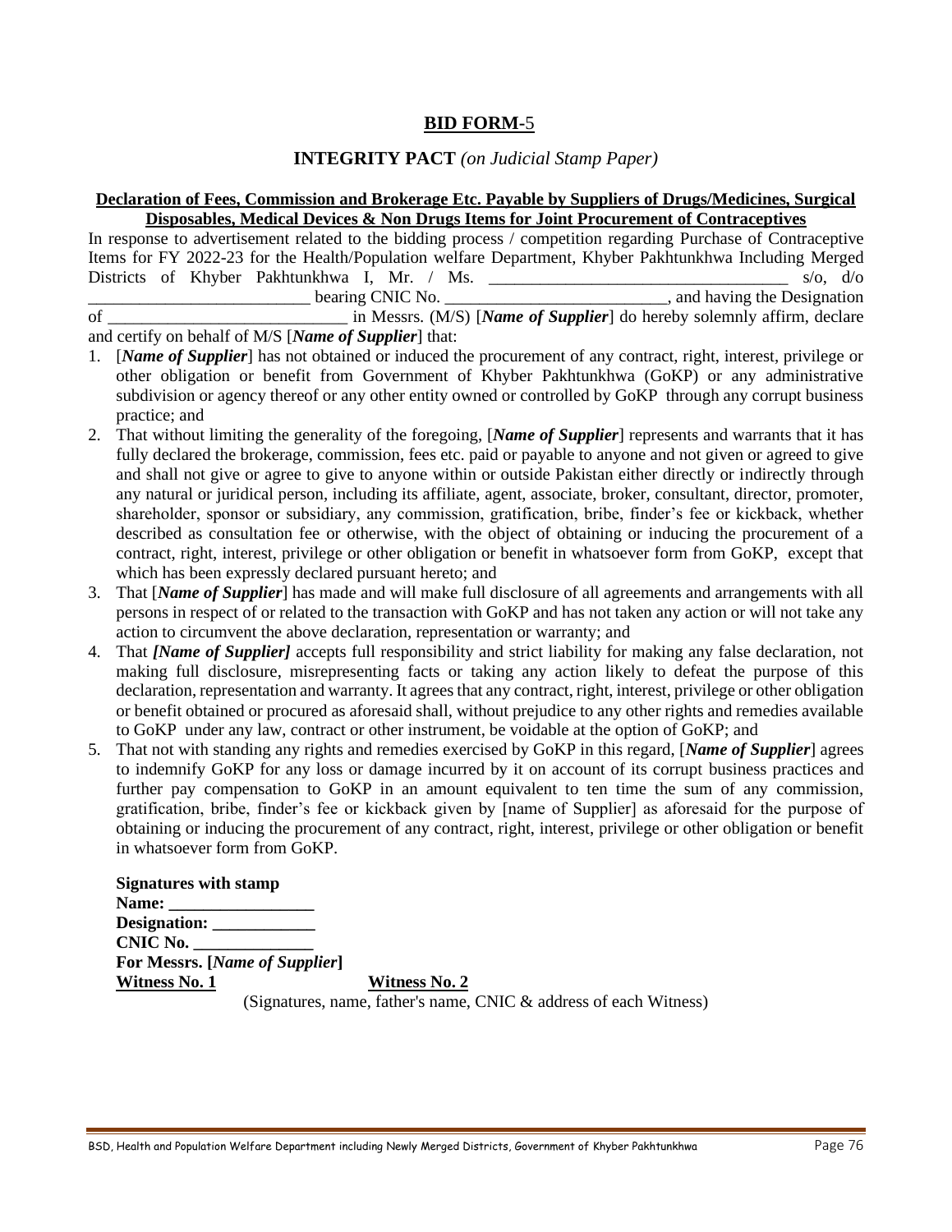# **(BID FORM-6)**

# **CONTRACT AGREEMENT** *(for successful bidders)*

**THIS RATE CONTRACT AGREEMENT** is made and agreed today on the \_\_\_ day of **[Month],** 2022 between the Project Director Integrated Health Project, Health Department, Government of Khyber Pakhtunkhwa or Director General Population Welfare Department Including Merged Districts, Government of Khyber Pakhtunkhwa *(hereinafter referred to as the Procuring Agency or first party, which expression shall, where the context admits, be deemed to include the successors and / or assignee/s of the Provincial Government of Khyber Pakhtunkhwa)*; and Messrs. [*Name of Supplier*] through Mr. \_\_\_\_\_\_\_\_\_\_\_\_\_\_\_\_\_\_\_\_\_\_\_\_\_\_\_\_\_\_\_\_\_\_\_\_\_\_\_\_\_\_\_\_\_\_\_\_\_ Designation \_\_\_\_\_\_\_\_\_\_\_\_\_\_\_\_\_\_\_\_\_\_\_\_\_\_\_\_\_\_\_\_\_\_ CNIC No. \_\_\_\_\_\_\_\_\_\_\_\_\_\_\_\_\_\_\_, *(hereinafter referred to as the* 

*Supplier or second party or he or his or him, which expression, unless repugnant to the context, means and includes their legal heir/s, successors-in-interest, assignee/s and legal representative/s)* that:

**WHEREAS** the Procuring Agency has made a bidding competition under the approved Bid Solicitation Documents for the year 2021-22 *(hereinafter referred to as thes)* approved for Joint Procurement of Contraceptives *(hereinafter referred to as goods)* for actual purchases of the selected and rate contracted goods to be made by the offices / officers of the Health Department, or Population Welfare Department, Government of Khyber Pakhtunkhwa *(hereinafter called the Purchasing Agency or Purchasing Agencies or Purchasing Agency/ies, where the context so admits);* and

**WHEREAS** the Supplier has won the bidding competition for selected goods, as listed in the Schedule-1 of this contract agreement; and

WHEREAS the Supplier declares that he is, an authorized agent and Manufacturer and / or direct Importer of the goods for which he has won the bidding competition for supply of the same to the Purchasing Agency/ies, as defined in the BSDs, throughout the province of Khyber Pakhtunkhwa *(hereinafter referred to as the Province)*; and

**WHEREAS** both the parties have agreed that the Purchasing Agencies in the Province shall purchase all, or some, or none of the goods, as of details given in the Schedule-1 of this Contract Agreement, from the Supplier at the sole discretion of the individual Purchasing Agency/ies in subordination to and laws and matters ancillary to the terms and conditions of the BSDs; and

**WHEREAS** the Supplier shall supply all the goods ordered by the Purchasing Agency/ies to the later in the quantity as mentioned in the supply order to be issued by the Purchasing Agency within the timeframe as mentioned in clause-22 of this contract agreement;

**Now, therefore,** both the parties hereby mutually agree to enter into this contract agreement as under:

- **1.** The Supplier agrees to take full responsibility of the validity and implications, that may arise in future, of declaration as submitted by him through an affidavit on judicial stamp paper along with the Bid Form-1 of the BSDs along with his bid; and also that in case of any kind of breach of the said declaration, the Supplier shall be liable to be proceeded against by the concerned Procuring Agency, as the case may be, in accordance with the clauses of this rate contract agreement as well as relevant laws, rules and regulations of the Government of Khyber Pakhtunkhwa, as amended from time to time, to govern the situation/s.
- **2.** The Supplier shall supply the ordered goods to the concerned Procuring Agency exactly at the address of the official premises as provided in the supply order issued to the former.
- **3.** The Supplier shall be solely responsible for the safe and appropriate method and mode of transportation, loading and / or unloading and stacking of the supplied items till, and at the time of delivery to the destination address indicated by the concerned Procuring Agency.
- **4.** The Supplier shall be solely responsible for any damage or untoward incident, maintenance of required temperature and protection from light and other environmental conditions as well as other hazards that may possibly or potentially affect the safety, quality and efficacy of the supplied goods till the time of delivery and the consequences arising therefrom, if any.
- **5.** The Supplier shall not claim or charge any transportation, loading / unloading, labour or any other charges, whatsoever, related to or in the name of logistics, accidents, insurance, freight, toll tax, etc.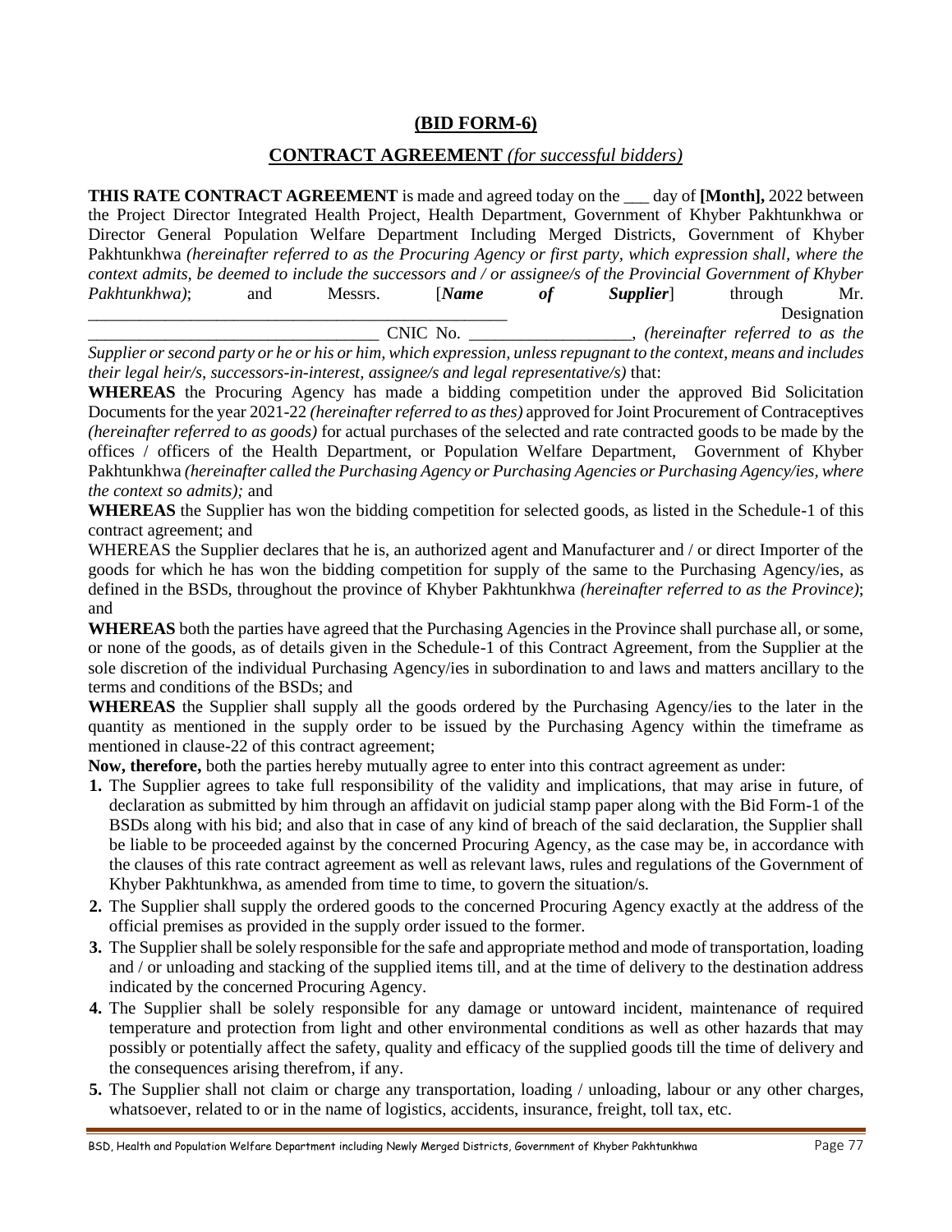- **6.** The Supplier shall supply all the goods in full conformity to the specifications as laid down in the BSD.
- **7.** The concerned Procuring Agency shall arrange to obtain randomized sample/s for each item of the supplied goods, if deemed appropriate, as in the SBDs and belonging to the categories of drug/medicine, medical devices through the notified Inspection Committee at the cost of Supplier from the concerned Drug Testing Laboratory for Test / Analysis as provided in the Drugs Act 1976, DRAP Act 2012 and rules frame thereunder as well as provisions of the BSDs. However in case of IUCD, Condoms and Implants the tests/analysis report will be required for each batch from UNFPA / WHO accredited lab at the cost of supplier, further subject to the condition/s that:
	- **a.** The supplied goods declared in contravention to any provision of the Drugs Act 1976, DRAP Act 2012 and rules framed thereunder, shall be replaced by the Supplier at his sole risk and cost and at no cost to the concerned Procuring Agency, within 07 days from the date of intimation to the Supplier and / or his focal person, as nominated by the Supplier in the Bid Form-1 of his bid submitted under the SBDs, at such place/s as the Purchasing Agency may direct in accordance with clause-2 of this contract agreement.
	- **b.** In case of IUCD, Condoms and Implants if the concerned Procuring Agency consider appropriate to resend random batch/s of IUCD, Condoms and Implants to UNFPA / WHO accredited lab at the cost of supplier for verification confirming the quality of the commodities.
	- **c.** The concerned Procuring Agency shall arrange to obtain sample/s of the replaced goods as in clause-7 (a) above, for the purpose of Test / Analysis as provided in the Drugs Act 1976, DRAP Act 2012 and rules frame thereunder.
	- **d.** In case of non-supply or delayed supply or partial supply of replacement items, as in clause-7 (a) above, the Supplier shall be liable for imposition of penalty/ies as provided in clause-22 of this contract agreement.
	- **e.** All the contravened stock of goods, as in clause-7(a) above, if seized by the authorities or Drug Inspector concerned, shall be the case property under the provisions contained in the Drugs Act, 1976 and the rules framed thereunder.
	- **f.** The supplier shall be responsible to make arrangements for appropriate storage and the matters ancillary to the safe custody of the seized case property as in clause-7(d) above at his sole risk, cost and responsibility with no claim, whatsoever, from the concerned Purchasing Agency, and / or the Drug Inspector, and / or Procuring Agency.
	- **g.** In case the destruction of the seized stock, as in clause-7(d),(e) above, is required to be undertaken under the applicable laws and rules, all the costs involved in the execution of the decision and destruction, whatsoever, shall be solely borne by the supplier without any claim of any nature, whatsoever, from the concerned Procuring Agency or Drug Inspector or Procuring Agency.
	- **h.** Any of the item/s, as in clause-7 above, if initially declared to be in contravention with the provision/s of Drugs Act 1976, but later on declared as of standard quality by the concerned Appellate Drugs Testing Laboratory, shall be returned to the supplier by the concerned Drug Inspector in a lawful manner.
	- **8.** Supplier shall supply to the concerned Procuring Agency/ies, the freshly manufactured goods having maximum possible long expiry dates with the minimum remaining shelf life of at least 75% in case of imported goods and at least 85% in case of locally manufactured goods within Pakistan.
	- **9.** In case of taking any action contravening to any provision/s of the applicable law/s and rules, the Supplier shall render himself liable to such lawful action/s as deemed appropriate and taken against him under any or all the applicable law/s, rule/s of the Government of Khyber Pakhtunkhwa, terms and conditions of the SBDs and the clauses of this contract agreement.
- **10.** The concerned Procuring Agency/ies shall take legal / lawful action against the Supplier regarding nonsupply, short supply, substituted supply, delayed supply or any other unlawful action / shortcoming, on the part of Supplier, pertaining to the Drugs Act 1976 and / or the execution of this contract agreement.
- **11.** The concerned Procuring Agency shall take lawful / legal action against the Supplier in accordance with the clauses of this contract agreement as well as relevant and applicable laws, rules and regulations of the Government of Khyber Pakhtunkhwa, as amended from time to time, to govern suchlike situation/s, which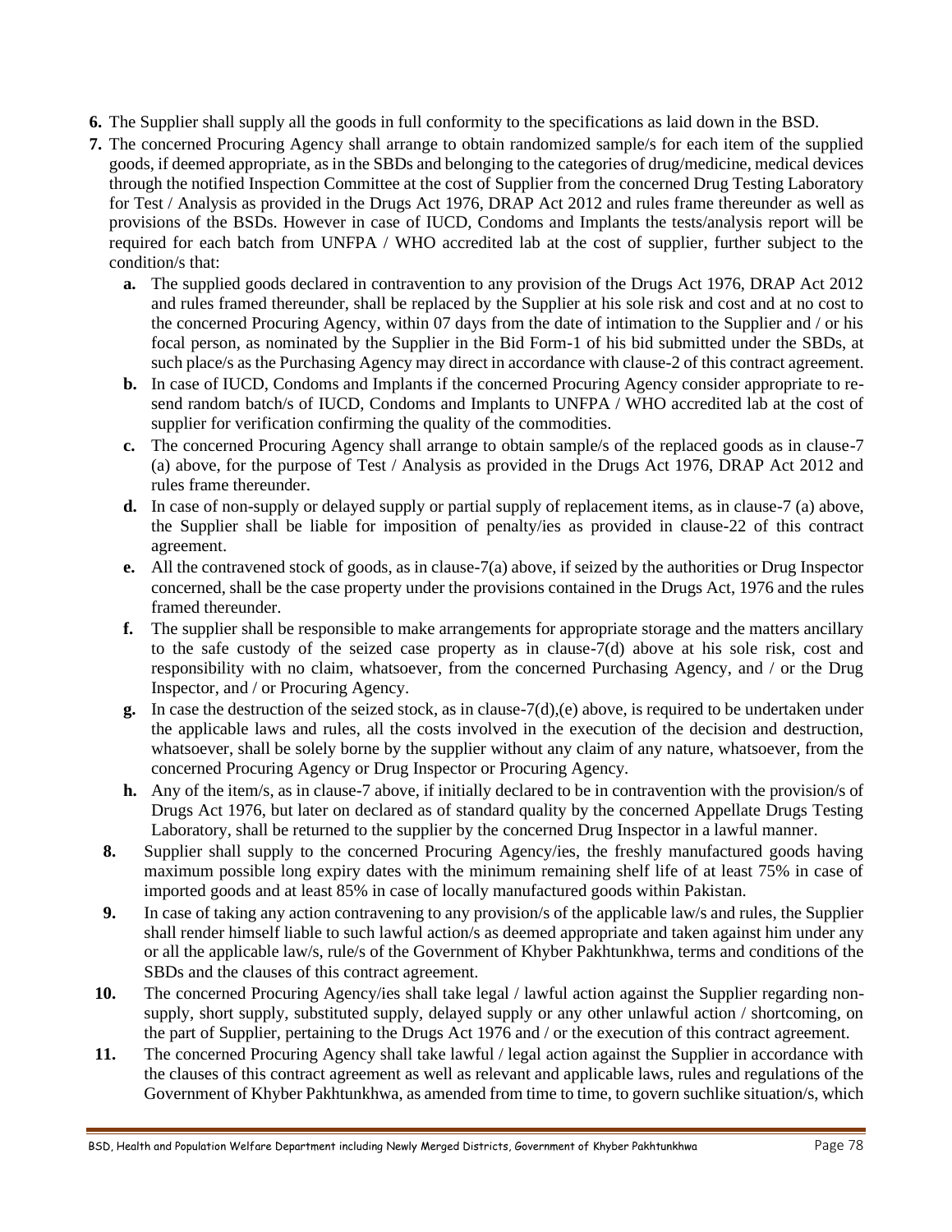may, inter alia, include but not limited to blacklisting, forfeiture of earnest money and performance guarantee, if any.

**12.** The Supplier agrees to the following conditions related to packing, packaging and labelling of the goods to be supplied to Purchasing Agencies under this contract agreement:

The successful bidder shall supply the Contraceptives with below mentioned special packing with Logo of the Government of Khyber Pakhtunkhwa.

| <b>Packing Requirement for Contraceptive Items</b>                                      |            |            |            |            |  |
|-----------------------------------------------------------------------------------------|------------|------------|------------|------------|--|
| <b>Immediate</b><br>Outer bigger<br>Pack<br><b>Name of Items</b><br><b>Inner cotton</b> |            |            |            |            |  |
|                                                                                         | container  |            |            | cotton     |  |
| Condom                                                                                  | Green      | Green      | Green      | Commercial |  |
| <b>IUD</b>                                                                              | Commercial | Green      | Green      | Commercial |  |
| Implant                                                                                 | Commercial | Commercial | Commercial | Commercial |  |
| <b>COC</b>                                                                              | Green      | Green      | Green      | Commercial |  |
| <b>DMPA</b>                                                                             | Green      | Green      | Green      | Commercial |  |
| Disposable                                                                              | Commercial | Green      | Green      | Commercial |  |
| Syringe                                                                                 |            |            |            |            |  |
| <b>POP</b>                                                                              | Green      | Green      | Green      | Commercial |  |
| <b>ECP</b>                                                                              | Green      | Green      | Green      | Commercial |  |

Note: The following wording/insignia shall be printed in bold letters both in Urdu & English in indelible ink on each carton, pack, blister, vial / ampoule, foil and immediate container etc

**a.** For Department of Health:

## **"NOT FOR SALE"**

#### **"Health Department"**

#### **"Govt. of Khyber Pakhtunkhwa"**

**b.** For Population Welfare Department:

## **"NOT FOR SALE"**

## **"Population Welfare Department"**

# **"Govt. of Khyber Pakhtunkhwa"**

- **c.** The labels shall comply with all the requirements as laid down under the Drugs Labelling and Packing Rules 1986. The strip / blister shall clearly indicate expiry date of the same medicine in a clear and legible manner.
- **d.** The goods shall be packed and transported to the concerned Procuring Agency in accordance with the provisions contained in the Standard Bidding Documents.
- **13.** The concerned Procuring Agency or its representative shall have the right to inspect the manufacturing facility, premises, warehouse/s, godown/s, laboratories etc. at any time during the financial year 2020-21 and/or till the execution of supply orders given under this contract agreement by the concerned Procuring Agency/ies of the Province. If anything found in contravention of cGMP, clauses of Drug Act 1976 and/or this Contract Agreement the concerned Procuring Agency shall have the sole right and authority to take any lawful action as deemed appropriate, against the Supplier which may include, but not limited to cancellation of supply order/ orders given to the Supplier by the Purchasing Agency/ies as well as imposition of penalties, forfeiture of supplied stock, forfeiture of performance guarantee and /or earnest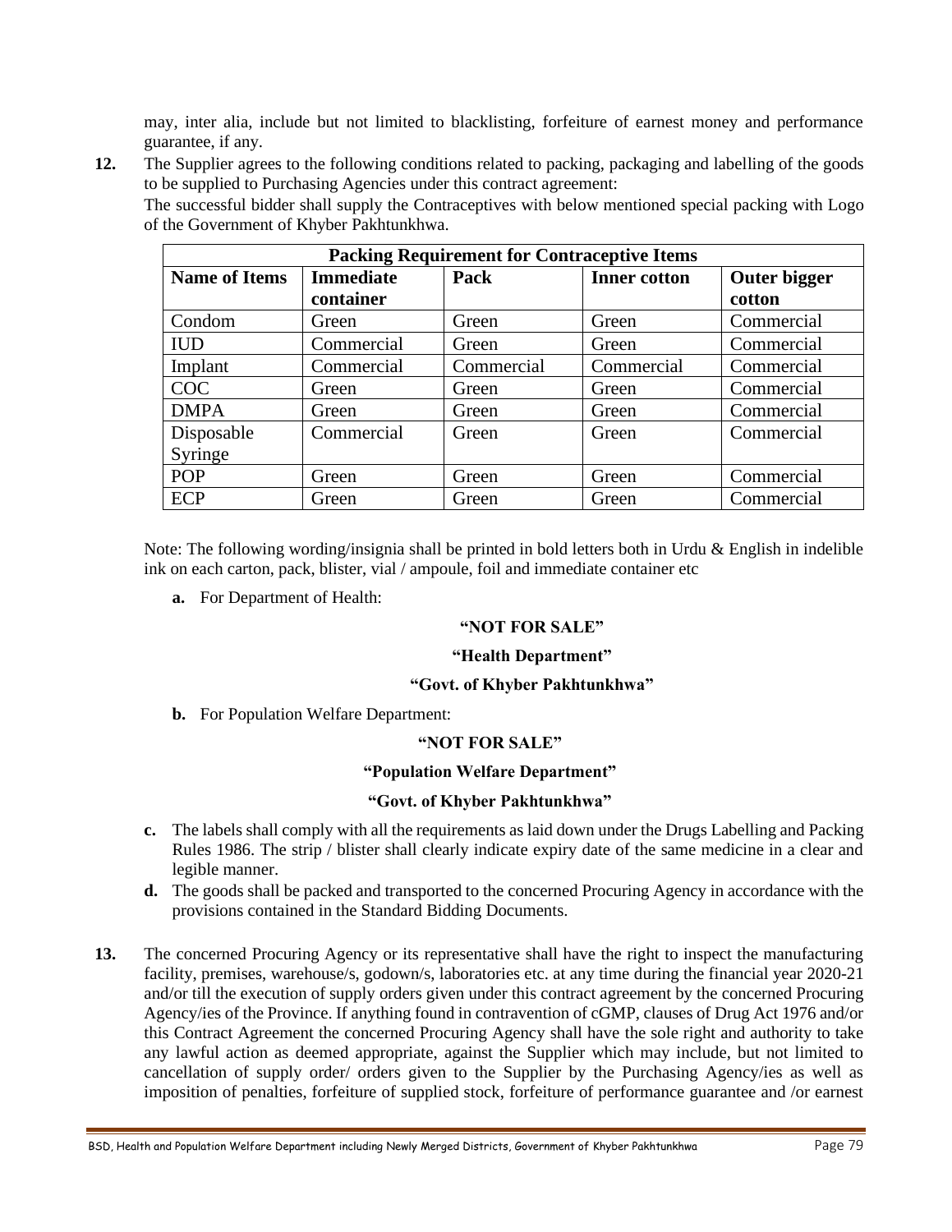money as the case may be, stoppage and/or recovery of payment made to the supplier as well as taking any other lawful action.

- **14.** The Supplier agrees that the approved price of all individual items in Schedule-1 of this contract agreement, as quoted by him in the financial bid, shall remain valid till and up to 30<sup>th</sup> June 2020.
- **15.** The Supplier shall provide legal and valid warranty to the Purchasing Agency for all the goods supplied under this contract agreement, which fall under the provisions of Drugs Act 1976, DRAP Act 2012 and the rules framed thereunder, on prescribed Form-2A in accordance with the mechanism prescribed for the purpose.
- 16. For Non-Drug Items, the Supplier shall provide appropriate warranty to the Purchasing Agency/ies in accordance with Special Conditions of Contract of the SBDs for this bidding competition, for each item supplied in response to supply orders.
- **17.** In case the Supplier had been awarded marks during the technical evaluation for Active Pharmaceutical Ingredients (API) source accreditation for Drugs / Medicines, and for medical grade material certification for medical devices & Non-Drug Items, and for Pharmaceutical grade certification for immediate containers of Drugs/medicines shall warranty the supply of all such goods with the same certified quality, material and specification/s to the Purchasing Agency/ies throughout the validity period of this contract agreement.
- **18.** Bill for payment in triplicate along with all other relevant and required documents shall be submitted by the Supplier to the concerned Procuring Agency/ies immediately after completion of supply of ordered stock. The Supplier shall be bound to pay all sorts of government taxes, duties and stamp duties, imposed earlier or during the financial year by the Government of Pakistan and / or by the Provincial Government of Khyber Pakhtunkhwa or any other tax levied at the concerned port on any supplied / purchased item.
- **19.** In case of situation related to Force Majeure, the Supplier may immediately without delay inform the concerned Procuring Agency in writing about the situation along with solid proof of the situation through the fastest, lawful and available means of communication, but not through the electronic mail, and request the Procuring Agency for the grant of extension in the supply period.
	- **a.** The Procuring Agency, in case of being fully satisfied with the genuineness of situation arising from the claimed Force Majeure by the Supplier, may extend the period of supply of goods as the situation demands.
	- **b.** The Procuring Agency shall, in no case, be responsible or held responsible for any complications in making payments to Supplier that may arise from the closure of financial year, and / or lapse, and / or surrender of public funds, vis-à-vis, the standard and normal public sector financial management laws, rules, regulations, procedures and practices governing the Procuring Agency.
	- **c.** After the expiry of extended period as in clause-19(a), the supply order shall stand cancelled to the extent of non-supplied goods and the performance security, as specified in the BSDs shall be forfeited in favor of the concerned Procuring Agency.
- **20.** The Supplier agrees that the supply of the ordered goods under this agreement shall be completed by the Supplier within Ninety (90) days for local manufacturers and one hundred and twenty (120) days for imported items after the receipt of supply order/s from the Purchasing Agency/ies, except in situation/s covered under clause-19 above regarding Force Majeure. In case of delay in supplies reaching to the Purchasing Agency, the following penalties shall be imposed by the Purchasing Agency upon the Supplier: In case the Supplier fails to make deliveries as per purchase order and within the time frame as stipulated in the Schedule of Requirement, proceedings shall be initiated against the defaulter which may result into forfeiture of the performance guarantee and blacklisting of the supplier. In case of delay in delivery of goods beyond the periods specified in the Schedule of Requirements and subsequent purchase order, a penalty  $@$  0.067% per day of the cost of late delivered supply shall be imposed upon the Supplier to the extent of 30 days (after delivery period) and @ 0.080% per day for further 30 days (Total 60 days). In case of further inordinate delay, the issue will be dealth by Procurement Agency.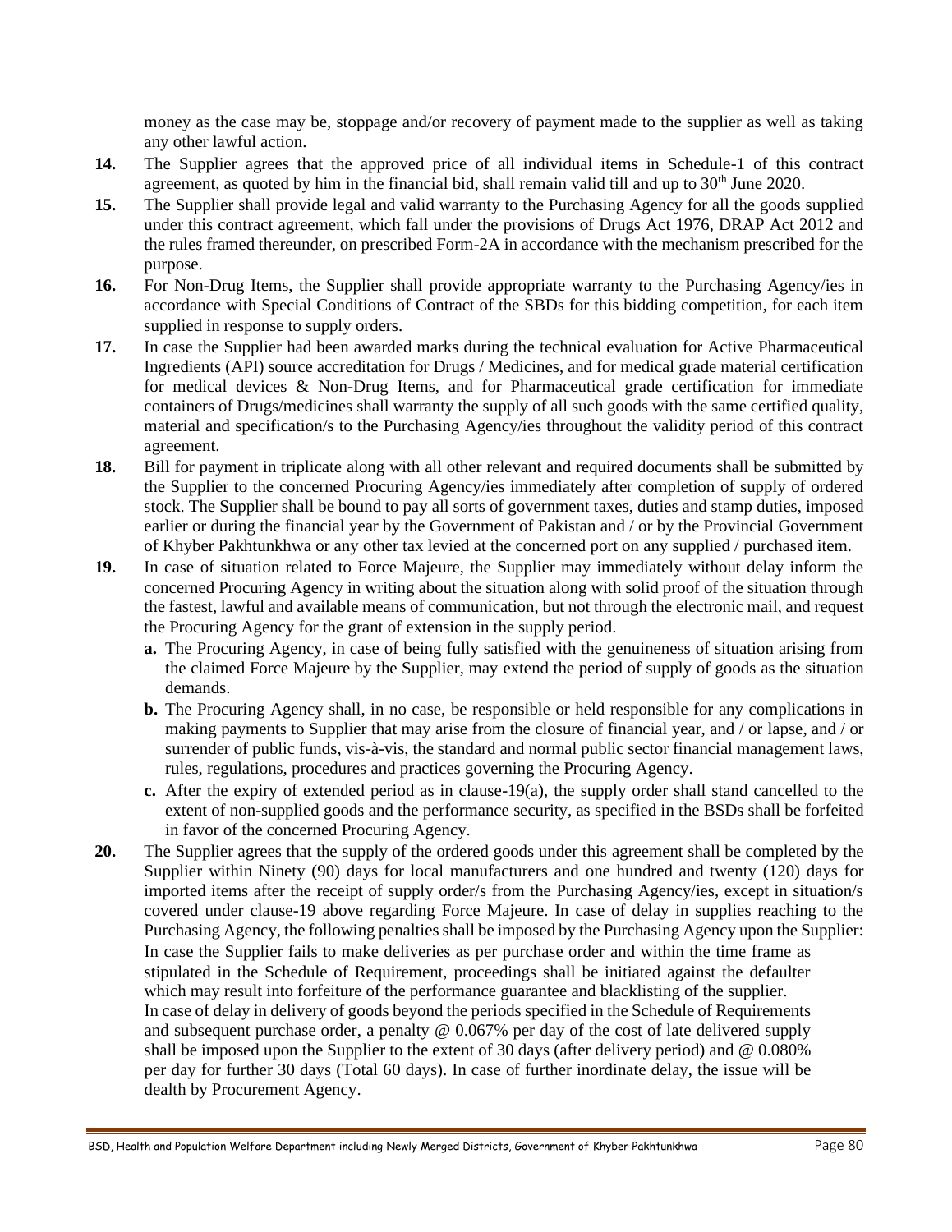In order for the penalty to take effect, the counting of days to start from the opening of letter of credit or approval of art work (whichever is later). Purchase order/s will be shaped accordingly as per the foregoing.

- **a.** In case of delay in supply beyond the timeline specified in 20 (a) (b), the supply order issued by the concerned Procuring Agency shall stand cancelled to the extent of non-supplied items and in such a case, the Procuring Agency shall have the right, duty and authority to impose any or all of the below mentioned penalties; that is
	- **i.** Forfeiting the bids security and / or performance guarantee of the Supplier as related to this contract agreement; and / or
	- **ii.** Immediately debarring the Supplier from future participation and business for at least next three (03) calendar years with the Government of Khyber Pakhtunkhwa through concerned Procuring Agency, as defined in the SBDs.
	- **iii.** Initiating the process for and recommending for permanent blacklisting of the Supplier with the concerned Procuring Agencies.
- **21.** Notwithstanding any rights, duties and / or remedial measures and / or managerial actions taken and / or to be taken and / or any powers exercised and / or to be exercised by the Procuring Agency and / or Purchasing Officer/s with regard to the execution of this contract agreement, the Supplier agrees to indemnify all of them for any loss or damage incurred or inflicted upon by them in individual or official capacity upon the Supplier whether through any of their actions and / or practices and / or otherwise.
- **22.** The Supplier further agrees to pay compensation to the Government of Khyber Pakhtunkhwa of an amount equivalent to ten times the sum of any commission, gratification, bribe or kickback and / or finder's fee given by the Supplier for the purpose of obtaining and / or inducing the procurement of any contract, right, interest, privilege or other obligation/s or benefit/s in whatsoever form, from the Procuring Agency or any of the Purchasing Agencies.
- **23.** The Procuring Agency and / or Purchasing Agency, as the case may be, and the Supplier shall make every effort to resolve amicably by direct negotiation any disagreement or dispute arising between them under or in connection with the contract / supplies. However, despite such negotiation if the Purchasing Agency & Supplier have been unable to resolve amicably a contract dispute, either party may refer the case to Secretary to Government of Khyber Pakhtunkhwa, Health Department, Peshawar for decision through a Dispute Resolution Committee under the chairmanship of Special Secretary Health with Additional Secretary Health (Development) or Additional Secretary Health (Establishment), Additional Secretry Population Welfare Department and Deputy Secretary Drugs, DoH as members.

| Project Director, Integrated Health Project, Health                                            | Signature & Stamp: |
|------------------------------------------------------------------------------------------------|--------------------|
| Department, Khyber Pakhtunkhwa (Signed & Stamp)<br>(For on Behalf of Health Department, Khyber | Name:              |
| Pakhtunkhwa)<br>Or/and                                                                         | Designation        |
| Director General Population Welfare Department,<br>(Signed $&$ Stamp)                          | CNIC No.           |
| (For on Behalf of Population Welfare Department,                                               |                    |
| Khyber Pakhtunkhwa, Settled Districts)                                                         |                    |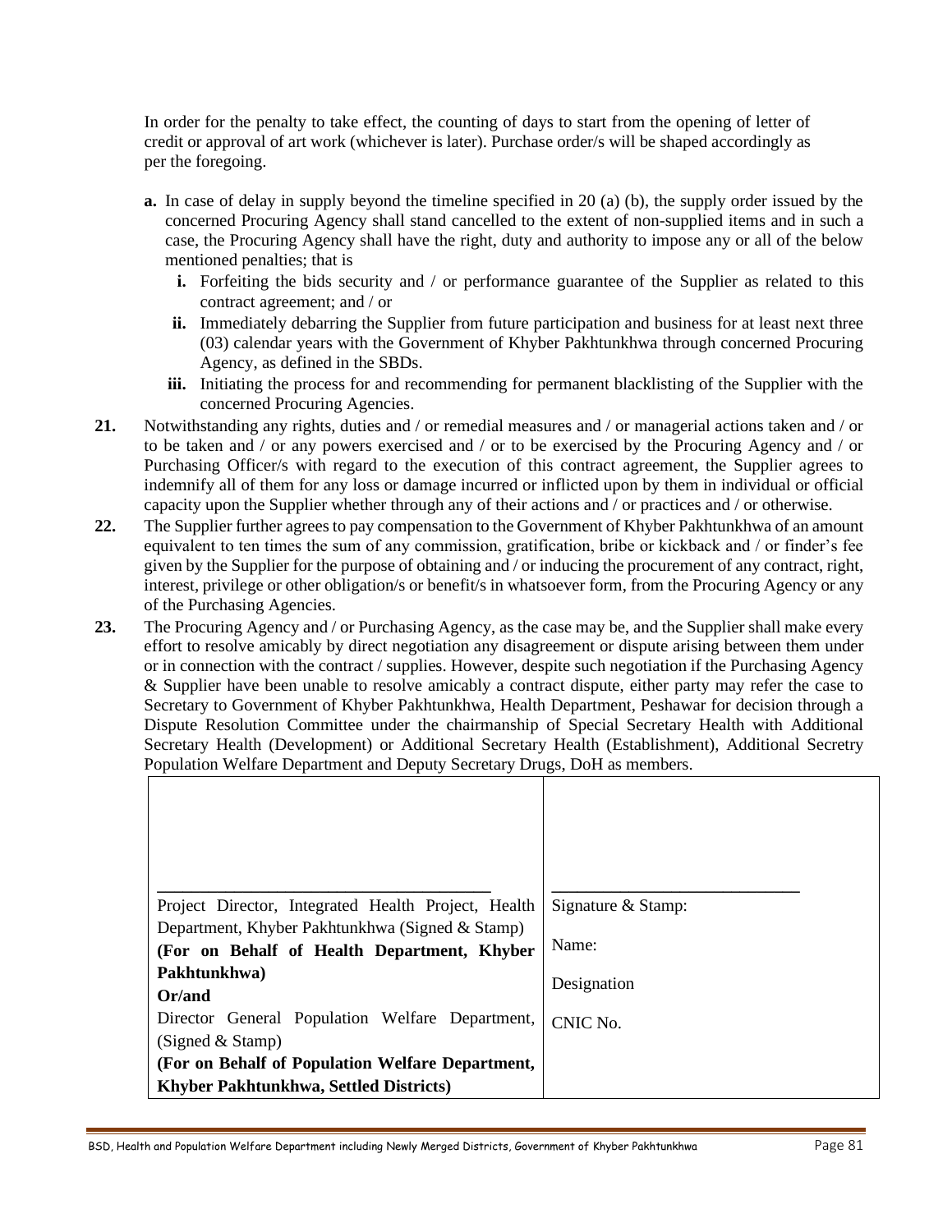| or/and                                            | For and on behalf of          |
|---------------------------------------------------|-------------------------------|
| Deputy Director Newly Merged Districts            |                               |
| Population Welfare Department, Khyber Pakhtunkhwa | <b>Manufacturers/Importer</b> |
| (Signed & Stamp)                                  |                               |
| (For on Behalf of Population Welfare Department,  |                               |
| Khyber Pakhtunkhwa, Newly Merged Districts)       |                               |
| <b>WITNESS NO. 1</b>                              | <b>WITNESS NO. 2</b>          |
| Signature:                                        | Signature:                    |
| Name:                                             | Name:                         |
| Designation:                                      | <b>Father's Name:</b>         |
| <b>Address:</b>                                   | <b>Address:</b>               |
| CNIC No.                                          | CNIC No.                      |

# **CHECK LIST OF DOCUMENTS PROVIDED**

| S# | <b>Description</b>                                                                                                                                                                                          |     | <b>Documents Attached</b> |
|----|-------------------------------------------------------------------------------------------------------------------------------------------------------------------------------------------------------------|-----|---------------------------|
|    |                                                                                                                                                                                                             | Yes | $\bf No$                  |
| 1) | Receipt of the bidding document Purchase                                                                                                                                                                    |     |                           |
| 2) | Name of the signatory of the firm with CNIC copy                                                                                                                                                            |     |                           |
| 3) | Bid security attached with the Financial bid (in original) $\&$<br>Photocopy in Technical Bid                                                                                                               |     |                           |
| 4) | Name & pack size of the Product offered are clearly<br>mentioned in the technical bid.                                                                                                                      |     |                           |
| 5) | Drug Registration bearing latest price of the contraceptive<br>enclosed (specific/quoted items)                                                                                                             |     |                           |
| 6) | Undertaking on judicial stamp paper regarding potency of<br>the contraceptive and fit for human use/consumption.                                                                                            |     |                           |
| 7) | Undertaking on judicial stamp paper that the<br>firm<br>participating in the tender has not<br>black<br>been<br>listed/suspended<br>the<br>license<br>by<br>any<br>Government/Institution/organization etc. |     |                           |
| 8) | Undertaking on judicial stamp paper that no violation of<br>child labor in the firm                                                                                                                         |     |                           |
| 9) | For repacking item the bidder has enclosed the valid<br>License/Excise license & relevant documents etc.                                                                                                    |     |                           |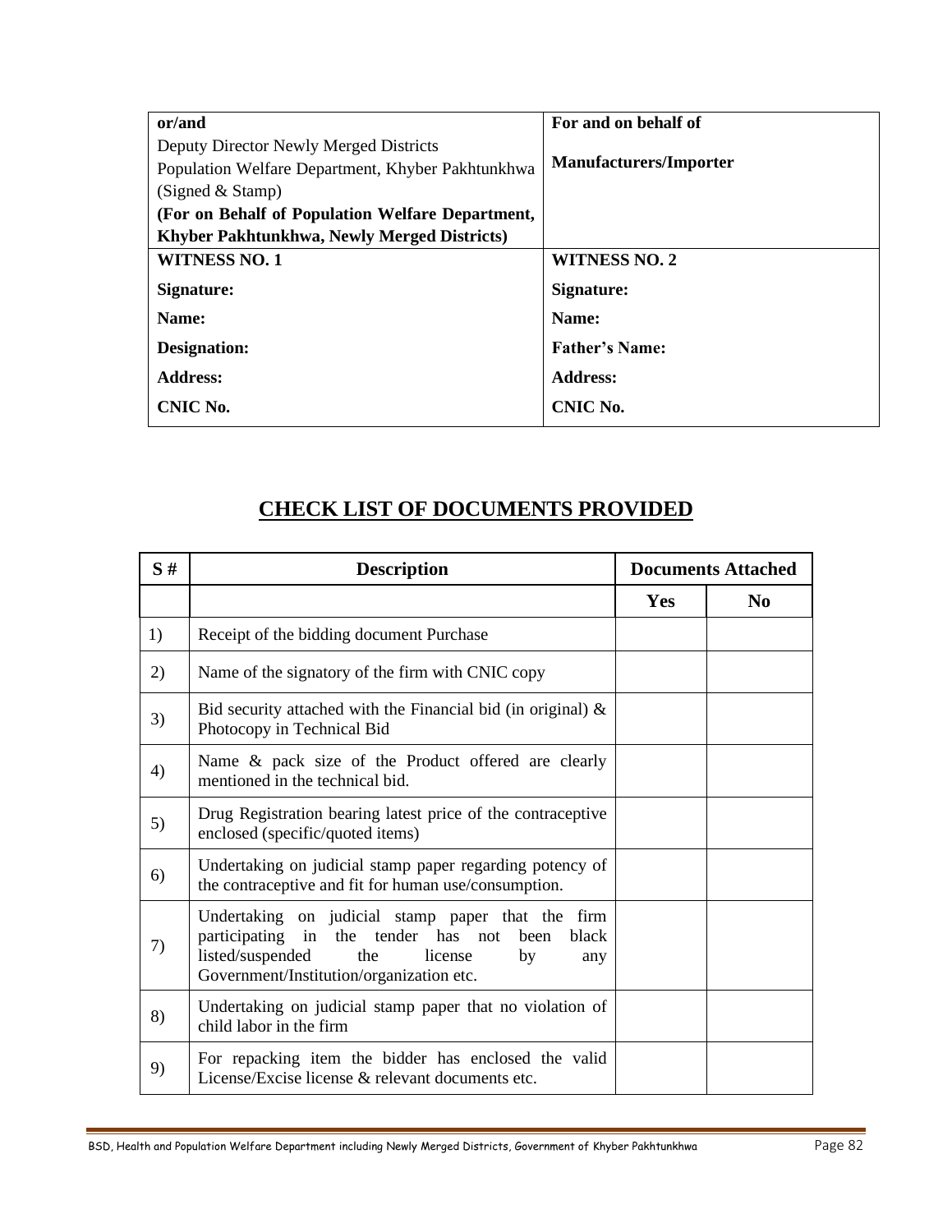| 10) | For imported drugs / Products Certificate of analysis from<br>country of origin. |  |
|-----|----------------------------------------------------------------------------------|--|
| 11) | For imported drugs/products Free Sale Certificate from<br>country of origin      |  |
| 12) | WHO/UNFPA Valid Pre-Qualification Certificate (for<br>Imported Item)             |  |
| 13) | Valid WHO/UNFPA Pre Qualified Labs (for Imported Item)                           |  |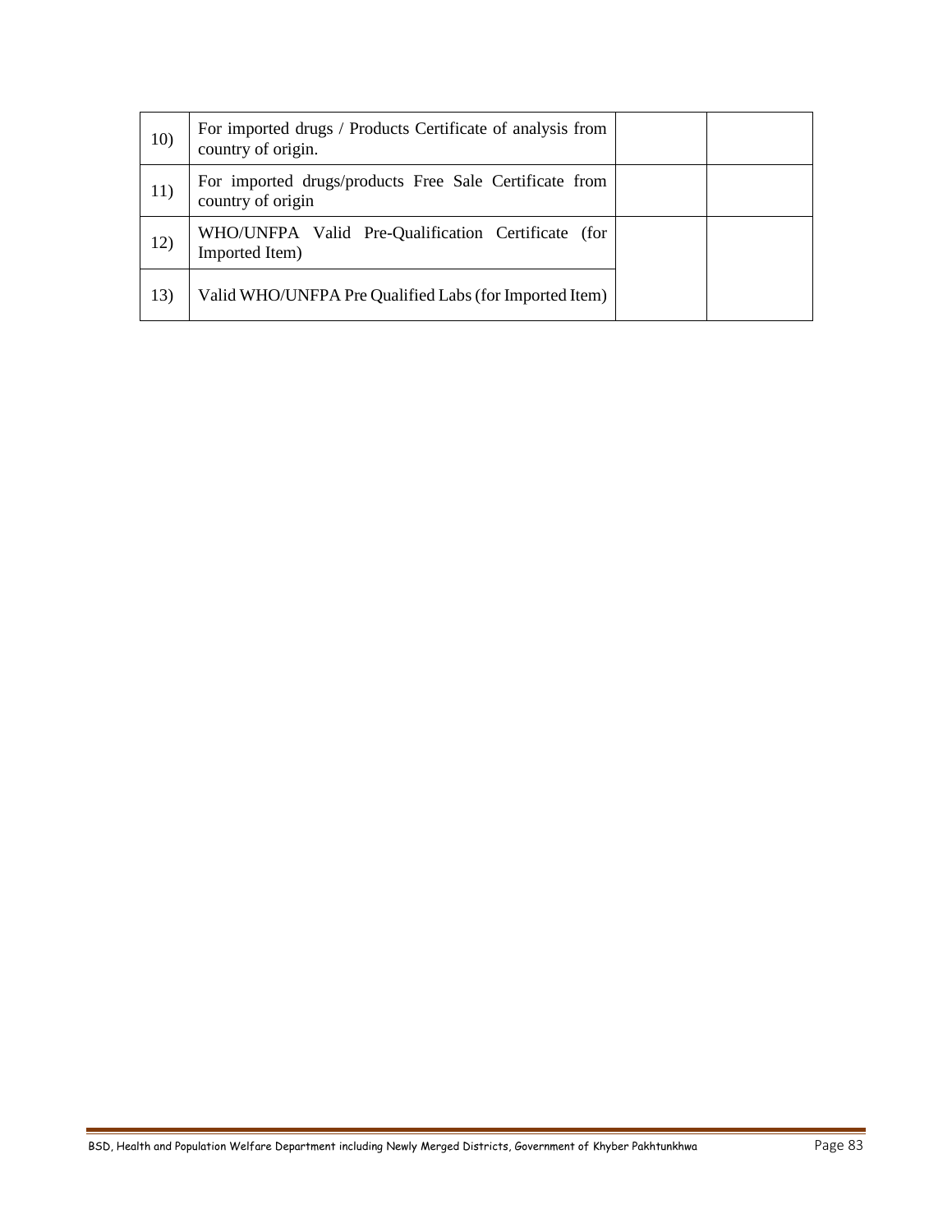# **Annex- 1.6 Inspection Check List**

|                    | <b>Quality Management &amp; Personnel</b>                                      | Yes/No |
|--------------------|--------------------------------------------------------------------------------|--------|
| 1.                 | Is the supervising Pharmacist or Qualified person                              |        |
|                    | licensed by the drug regulatory authority                                      |        |
| 2.                 | Is there qualified person formally appointed to act in                         |        |
|                    | the absence of the supervising pharmacist.                                     |        |
| 3.                 | Does a licensed qualified person supervise the quality                         |        |
|                    | control Department                                                             |        |
| 4.                 | Is there qualified person formally appointed to act in                         |        |
|                    | the absence of the Quality control licensed Qualified                          |        |
|                    | person.                                                                        |        |
| 5.                 | Is there a formal GMP Committee appointed by                                   |        |
|                    | management responsible for day to day monitoring for                           |        |
|                    | Compliance of cGMP                                                             |        |
| 6.                 | formally appointed<br><b>GMP</b><br>management<br>Has                          |        |
|                    | Administrator                                                                  |        |
| 7.                 | Are the GM, Pharmacists, technicians, maintenance                              |        |
|                    | staff and all engaged personnel in production & QC                             |        |
|                    | trained in GMP in relation to the work they are doing.                         |        |
| 8.                 | Is the retrieval of superseded SOPs controlled by a                            |        |
| 9.                 | responsible person in QC/QA<br>Does the company have written a written<br>self |        |
|                    | inspection procedure, describing method<br>and                                 |        |
|                    | procedure and specifying the frequency of self                                 |        |
|                    | inspection                                                                     |        |
| 10.                | Do the change rooms have soap or detergent                                     |        |
| 11.                | Do the change rooms have hand dryers or single use                             |        |
|                    | towels                                                                         |        |
| 12.                | Have wash hands sign available                                                 |        |
| 13.                | Is there SOP for cleaning and sanitizing of the water                          |        |
|                    | purification system                                                            |        |
| 14.                | Are preventive maintenance records for<br>critical                             |        |
|                    | manufacturing and QC equipment available                                       |        |
| 15.                | Do the preventive maintenance records show                                     |        |
|                    | compliance to the preventive<br>maintenance                                    |        |
|                    | schedule/plan                                                                  |        |
| <b>Ware Houses</b> |                                                                                |        |
| 16.                | Are there written SOP for the receipt, storage and                             |        |
|                    | handling of the materials in the stores                                        |        |
| 17.                | Are product labels /printed materials controlled using                         |        |
|                    | double lock security system and reconciled by                                  |        |
|                    | responsible person in quality control department and                           |        |
|                    | according to written SOP                                                       |        |

BSD, Health and Population Welfare Department including Newly Merged Districts, Government of Khyber Pakhtunkhwa Page 84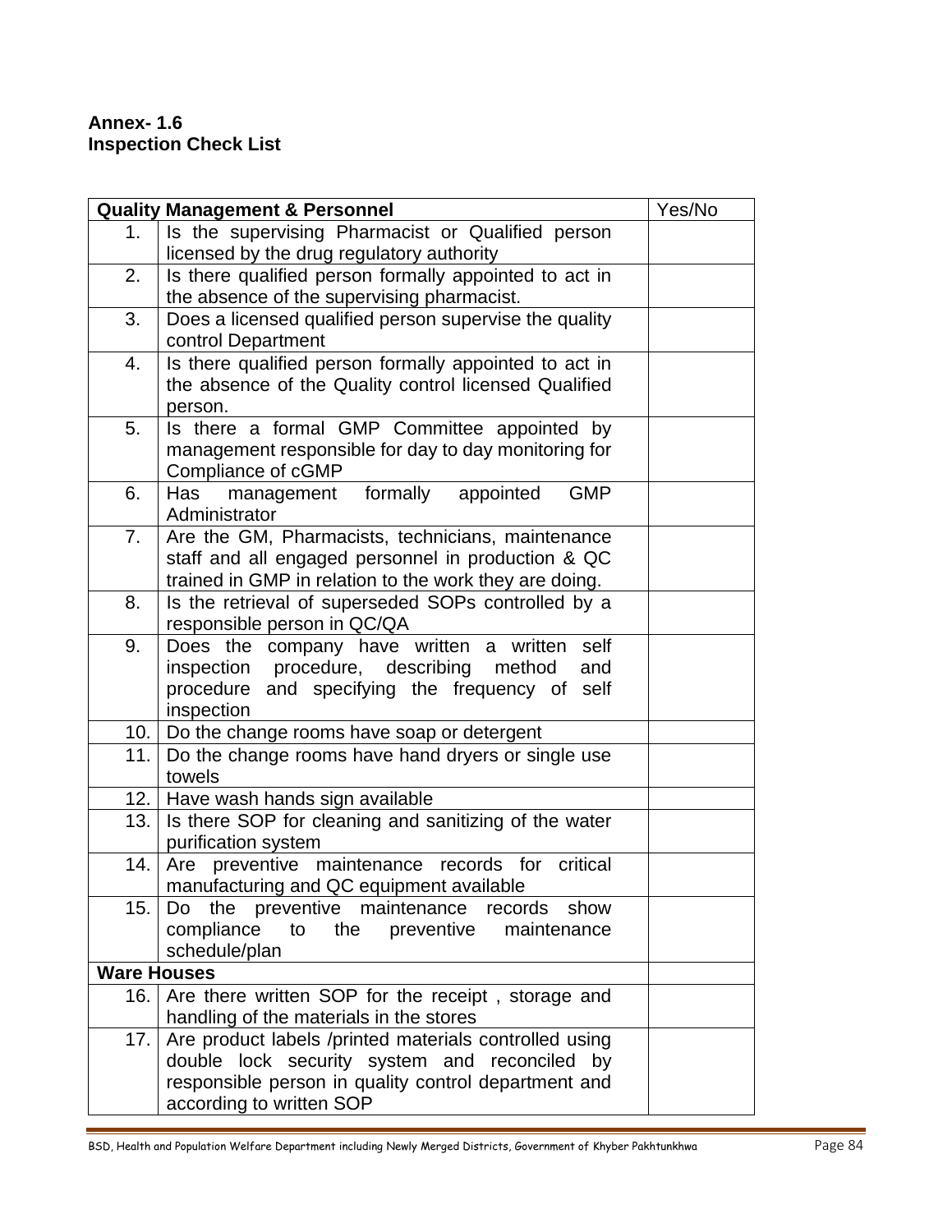| <b>Dispensing</b>  |                                                            |  |
|--------------------|------------------------------------------------------------|--|
| 18.                | Are there effective dust extraction systems over           |  |
|                    | measuring points& other points of dust generation          |  |
| 19.                | Is the dispensing area supplied with filtered air          |  |
| <b>Tabletting</b>  |                                                            |  |
| 20.                | Are the air handling systems adequate to control air       |  |
|                    | pressure(air exchanges) humidity, temperature &            |  |
|                    | particulate Matter                                         |  |
| 21.                | Is use of glass equipments & utensils in area avoided      |  |
| 22.                | Are dust extraction system fitted to mixing, sifting and   |  |
|                    | blending & other points that generates dust                |  |
| 23.                | Is the use of punches and dies recorded in log book        |  |
| 24.                | Are punches and dies examined for wear and                 |  |
|                    | compliance with specifications                             |  |
| 25.                | Are there acceptable written procedure<br>for              |  |
|                    | reprocessing or reworking                                  |  |
| <b>Capsulation</b> |                                                            |  |
| 26.                | Are the air handling systems adequate to control air       |  |
|                    | pressure(air exchanges) humidity, temperature &            |  |
|                    | particulate Matter                                         |  |
| 27.                | Are dust extraction system fitted to mixing, sifting and   |  |
|                    | blending & other points that generates dust                |  |
| 28.                | Are accurate Calibrated Balances used for inprocess        |  |
| <b>Syrup</b>       |                                                            |  |
|                    | 29. Is there record of use of filtering equipment          |  |
| 30.                | Are all filled bottles inspected individually              |  |
| Injectable         |                                                            |  |
| 31.                | What is the specified filter efficacy in the rooms (should |  |
|                    | be 99.995 or more, check spare filters                     |  |
| 32.                | What is the specified minimum number of air changes        |  |
|                    | in the room per Hr (should be 20 or more)                  |  |
| 33.                | is the specified filter efficacy in the contained work     |  |
|                    | station is 99.997 or more, check spare filters             |  |
| 34.                | The specified minimum unidirectional air flow speed        |  |
|                    | under the vertical flow work station is 0.3% m/s (check    |  |
|                    | Record)                                                    |  |
| 35.                | With in the work station the specified maximum             |  |
|                    | permitted number of particles of 5 micron or larger is 0   |  |
|                    | per cubic meter while normal operation is in progress      |  |
| 36.                | the specified maximum permitted number of viable           |  |
|                    | organisms with in the work station is less than 1 per      |  |
|                    | cubic meter while normal operation is in progress          |  |
| 37.                | Are there specified test method to test for compliance     |  |
|                    | to the environmental parameters specified (Particle        |  |
|                    | size, air changes, viable micro organisms, air speed)      |  |
|                    |                                                            |  |